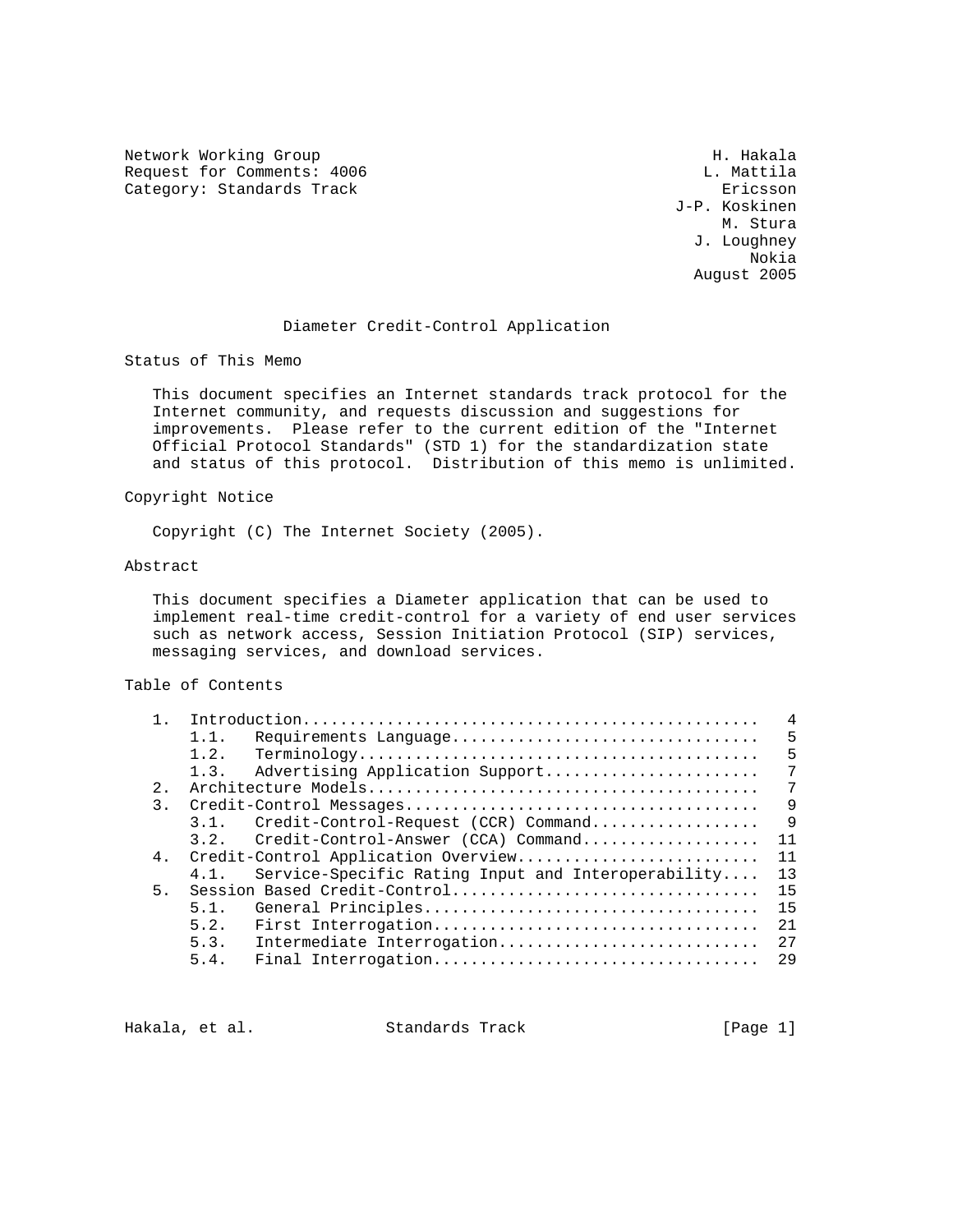|    | 5.5.           | Server-Initiated Credit Re-Authorization | 30       |
|----|----------------|------------------------------------------|----------|
|    | 5.6.           | Graceful Service Termination             | 32       |
|    | 5.7.           |                                          | 38       |
| б. |                |                                          | 41       |
|    | 6.1.           | Service Price Enquiry                    | 42       |
|    | 6.2.           |                                          | 42       |
|    | 6.3.           |                                          | 43       |
|    | 6.4.           |                                          | 44       |
|    | 6.5.           |                                          | 44       |
| 7. |                | Credit-Control Application State Machine | 46       |
| 8. |                |                                          | 55       |
|    | 8.1.           | CC-Correlation-Id AVP                    | 58       |
|    | 8.2.           | CC-Request-Number AVP                    | 58       |
|    | 8.3.           | CC-Request-Type AVP                      | 58       |
|    | 8.4.           | CC-Session-Failover AVP                  | 59       |
|    | 8.5.           | CC-Sub-Session-Id AVP                    | 59       |
|    | 8.6.           | Check-Balance-Result AVP                 | 60       |
|    | 8.7.           | Cost-Information AVP                     | 60       |
|    | 8.8.           |                                          | 61       |
|    | 8.9.           |                                          | 61       |
|    | 8.10.          |                                          | 61       |
|    | 8.11.          |                                          | 62       |
|    | 8.12.          |                                          | 62       |
|    | 8.13.          |                                          | 62       |
|    | 8.14.          | Credit-Control-Failure-Handling AVP      | 62       |
|    | 8.15.          | Direct-Debiting-Failure-Handling AVP     | 63       |
|    | 8.16.          | Multiple-Services-Credit-Control AVP     | 64       |
|    | 8.17.          | Granted-Service-Unit AVP                 | 65       |
|    | 8.18.          | Requested-Service-Unit AVP               | 66       |
|    | 8.19.          | Used-Service-Unit AVP                    | 66       |
|    | 8.20.          | Tariff-Time-Change AVP                   | 67       |
|    | 8.21.          |                                          | 67       |
|    | 8.22.          |                                          | 67       |
|    | 8.23.          | CC-Total-Octets AVP                      | 68       |
|    | 8.24.          | CC-Input-Octets AVP                      | 68       |
|    | 8.25.          | CC-Output-Octets AVP                     | 68       |
|    | 8.26.          | CC-Service-Specific-Units AVP            | 68       |
|    | 8.27.          | Tariff-Change-Usage AVP                  | 68       |
|    | 8.28.          | Service-Identifier AVP                   | 69<br>69 |
|    | 8.29.          |                                          | 69       |
|    | 8.30.          | G-S-U-Pool-Reference AVP                 |          |
|    | 8.31.<br>8.32. | G-S-U-Pool-Identifier AVP                | 70<br>70 |
|    | 8.33.          |                                          | 70       |
|    | 8.34.          | Final-Unit-Indication AVP                | 71       |
|    | 8.35.          | Final-Unit-Action AVP                    | 72       |
|    | 8.36.          | Restriction-Filter-Rule AVP              | 72       |
|    | 8.37.          | Redirect-Server AVP                      | 73       |
|    |                |                                          |          |

Hakala, et al. Standards Track [Page 2]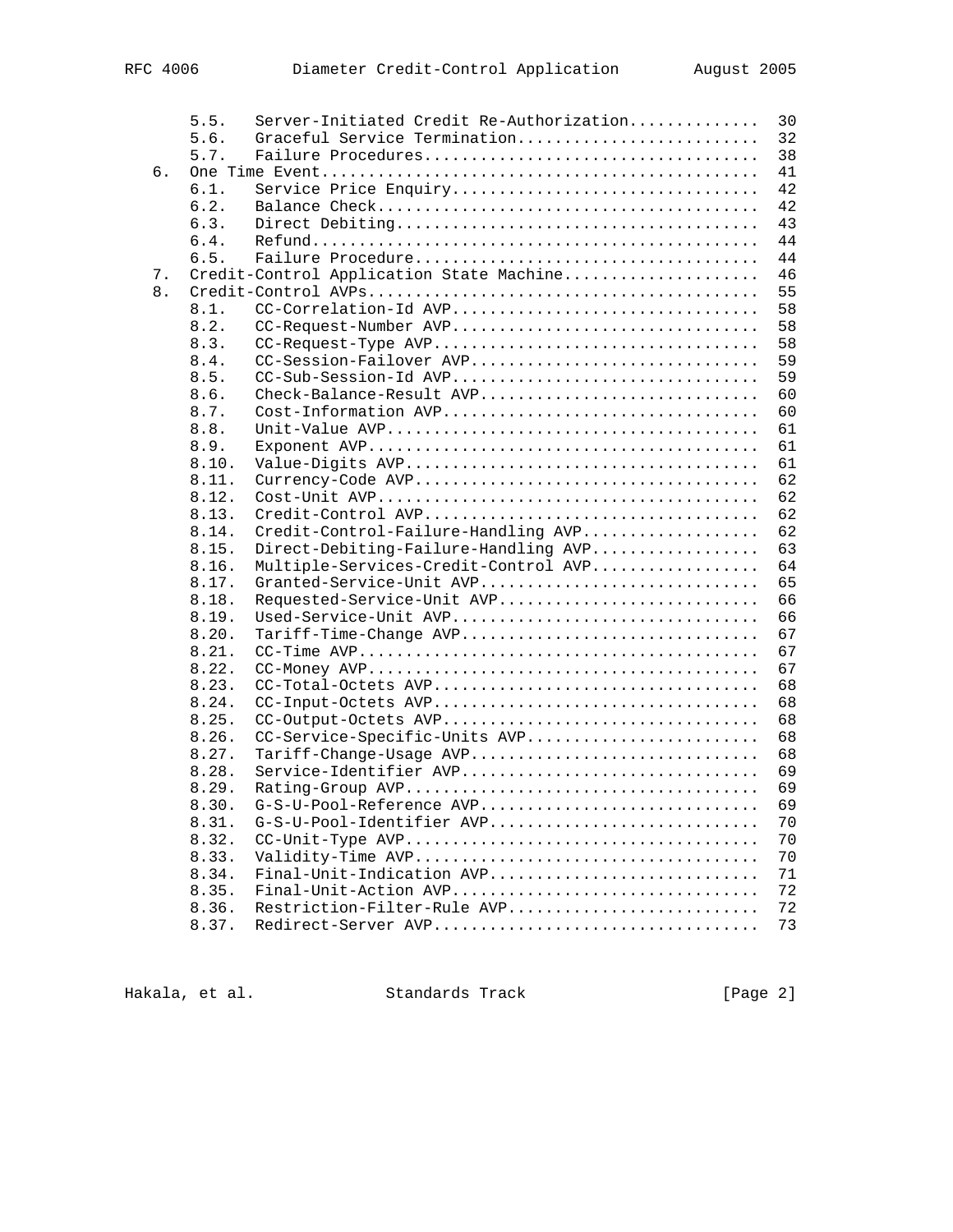|    | 8.38.  | Redirect-Address-Type AVP                             | 73 |
|----|--------|-------------------------------------------------------|----|
|    | 8.39.  | Redirect-Server-Address AVP                           | 74 |
|    | 8.40.  | Multiple-Services-Indicator AVP                       | 74 |
|    | 8.41.  | Requested-Action AVP                                  | 74 |
|    | 8.42.  | Service-Context-Id AVP                                | 75 |
|    | 8.43.  | Service-Parameter-Info AVP                            | 76 |
|    | 8.44.  | Service-Parameter-Type AVP                            | 76 |
|    | 8.45.  | Service-Parameter-Value AVP                           | 77 |
|    | 8.46.  | Subscription-Id AVP                                   | 77 |
|    | 8.47.  | Subscription-Id-Type AVP                              | 77 |
|    | 8.48.  | Subscription-Id-Data AVP                              | 78 |
|    | 8.49.  | User-Equipment-Info AVP                               | 78 |
|    | 8.50.  | User-Equipment-Info-Type AVP                          | 78 |
|    | 8.50.  | User-Equipment-Info-Value AVP                         | 79 |
| 9. |        |                                                       | 79 |
|    | 9.1.   |                                                       | 79 |
|    | 9.2.   |                                                       | 80 |
|    |        |                                                       |    |
|    | 10.1.  |                                                       | 80 |
|    | 10.2.  | Credit-Control AVP Table                              | 81 |
|    |        | Re-Auth-Request/Answer AVP Table                      | 82 |
|    |        | 11. RADIUS/Diameter Credit-Control Interworking Model | 82 |
|    |        |                                                       | 85 |
|    | 12.1.  | Application Identifier                                | 86 |
|    | 12.2.  |                                                       | 86 |
|    | 12.3.  |                                                       | 86 |
|    | 12.4.  | Result-Code AVP Values                                | 86 |
|    | 12.5.  | CC-Request-Type AVP                                   | 86 |
|    | 12.6.  | CC-Session-Failover AVP                               | 86 |
|    | 12.7.  |                                                       | 87 |
|    | 12.8.  | Check-Balance-Result AVP                              | 87 |
|    | 12.9.  |                                                       | 87 |
|    |        | 12.10. Credit-Control-Failure-Handling AVP            | 87 |
|    |        | 12.11. Direct-Debiting-Failure-Handling AVP           | 87 |
|    |        | 12.12. Final-Unit-Action AVP                          | 87 |
|    |        | 12.13. Multiple-Services-Indicator AVP                | 87 |
|    |        | 12.14. Redirect-Address-Type AVP                      | 88 |
|    |        | 12.15. Requested-Action AVP                           | 88 |
|    | 12.16. | Subscription-Id-Type AVP                              | 88 |
|    | 12.17. | Tariff-Change-Usage AVP                               | 88 |
|    |        | 12.18. User-Equipment-Info-Type AVP                   | 88 |
|    |        | 13. Credit-Control Application Related Parameters     | 88 |
|    |        |                                                       | 89 |
|    | 14.1.  | Direct Connection with Redirects                      | 90 |
|    |        |                                                       | 91 |
|    | 15.1.  | Normative References                                  | 91 |
|    | 15.2.  | Informative References                                | 92 |
|    |        |                                                       | 93 |
|    |        | Appendix A Credit-Control Sequences                   | 94 |
|    |        |                                                       |    |

Hakala, et al. Standards Track [Page 3]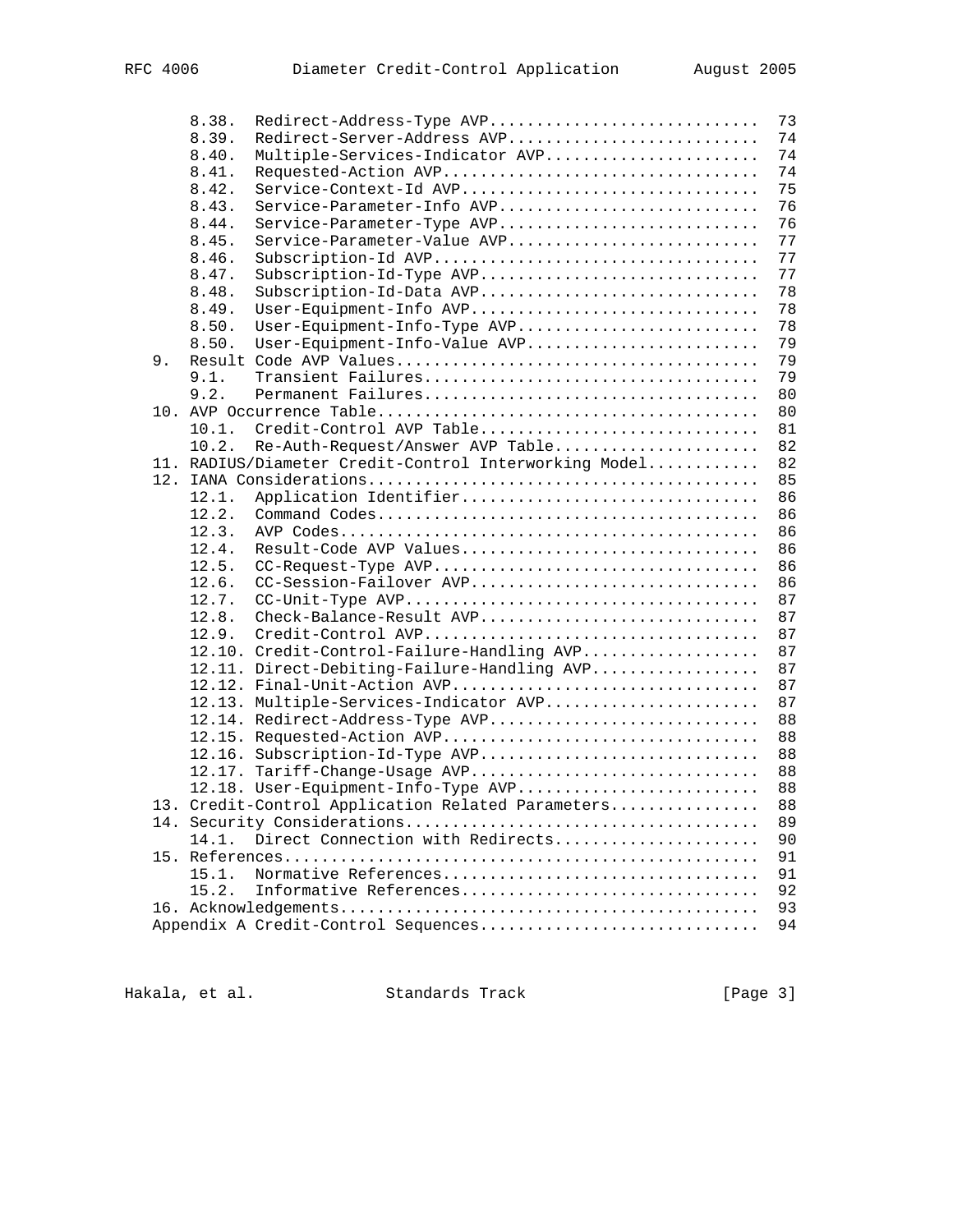| A 2         |  |  |  |  |  |  |  |  |  |  |
|-------------|--|--|--|--|--|--|--|--|--|--|
| $\lambda$ 3 |  |  |  |  |  |  |  |  |  |  |
| A 4         |  |  |  |  |  |  |  |  |  |  |
| A.5.        |  |  |  |  |  |  |  |  |  |  |
| A.6.        |  |  |  |  |  |  |  |  |  |  |
| A 7         |  |  |  |  |  |  |  |  |  |  |
|             |  |  |  |  |  |  |  |  |  |  |
|             |  |  |  |  |  |  |  |  |  |  |
|             |  |  |  |  |  |  |  |  |  |  |
|             |  |  |  |  |  |  |  |  |  |  |

#### 1. Introduction

 This document specifies a Diameter application that can be used to implement real-time credit-control for a variety of end user services such as network access, Session Initiation Protocol (SIP) services, messaging services, and download services. It provides a general solution to real-time cost and credit-control.

 The prepaid model has been shown to be very successful, for instance, in GSM networks, where network operators offering prepaid services have experienced a substantial growth of their customer base and revenues. Prepaid services are now cropping up in many other wireless and wire line based networks.

 In next generation wireless networks, additional functionality is required beyond that specified in the Diameter base protocol. For example, the 3GPP Charging and Billing requirements [3GPPCHARG] state that an application must be able to rate service information in real-time. In addition, it is necessary to check that the end user's account provides coverage for the requested service prior to initiation of that service. When an account is exhausted or expired, the user must be denied the ability to compile additional chargeable events.

 A mechanism has to be provided to allow the user to be informed of the charges to be levied for a requested service. In addition, there are services such as gaming and advertising that may credit as well as debit a user account.

 The other Diameter applications provide service specific authorization, and they do not provide credit authorization for prepaid users. The credit authorization shall be generic and applicable to all the service environments required to support prepaid services.

Hakala, et al. Standards Track [Page 4]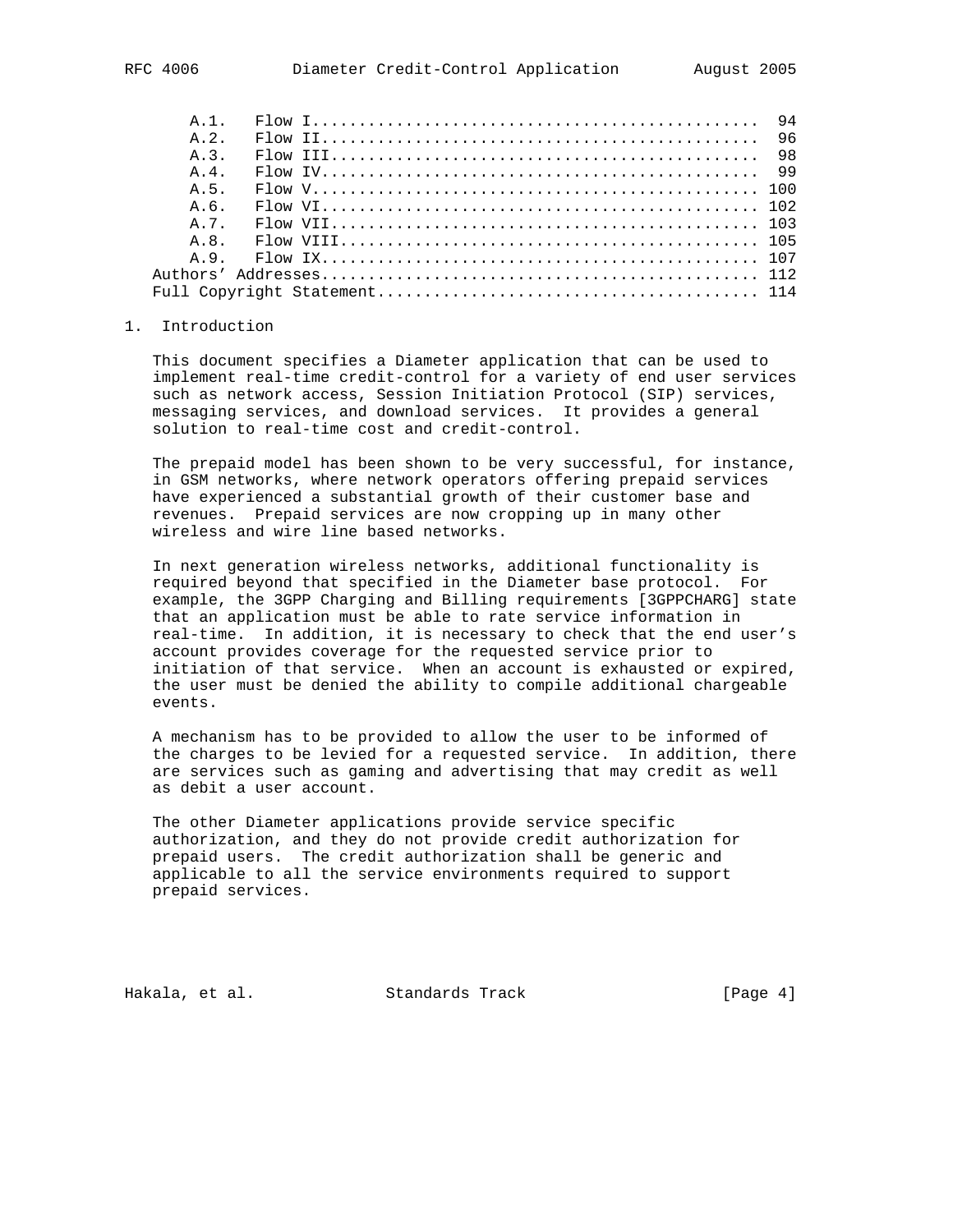To fulfill these requirements, it is necessary to facilitate credit control communication between the network element providing the service (e.g., Network Access Server, SIP Proxy, and Application Server) and a credit-control server.

 The scope of this specification is the credit authorization. Service specific authorization and authentication is out of the scope.

1.1. Requirements Language

 In this document, the key words "MAY", "MUST, "MUST NOT", "OPTIONAL", "RECOMMENDED", "SHOULD", and "SHOULD NOT", are to be interpreted as described in [KEYWORDS].

1.2. Terminology

AAA

Authentication, Authorization, and Accounting

AA answer

 AA answer generically refers to a service specific authorization and authentication answer. AA answer commands are defined in service specific authorization applications, e.g., [NASREQ] and [DIAMMIP].

AA request

 AA request generically refers to a service specific authorization and authentication request. AA request commands are defined in service specific authorization applications e.g., [NASREQ] and [DIAMMIP].

Credit-control

 Credit-control is a mechanism that directly interacts in real-time with an account and controls or monitors the charges related to the service usage. Credit-control is a process of checking whether credit is available, credit-reservation, deduction of credit from the end user account when service is completed and refunding of reserved credit that is not used.

Diameter Credit-control Server

 A Diameter credit-control server acts as a prepaid server, performing real-time rating and credit-control. It is located in the home domain and is accessed by service elements or Diameter AAA servers in

Hakala, et al. Standards Track [Page 5]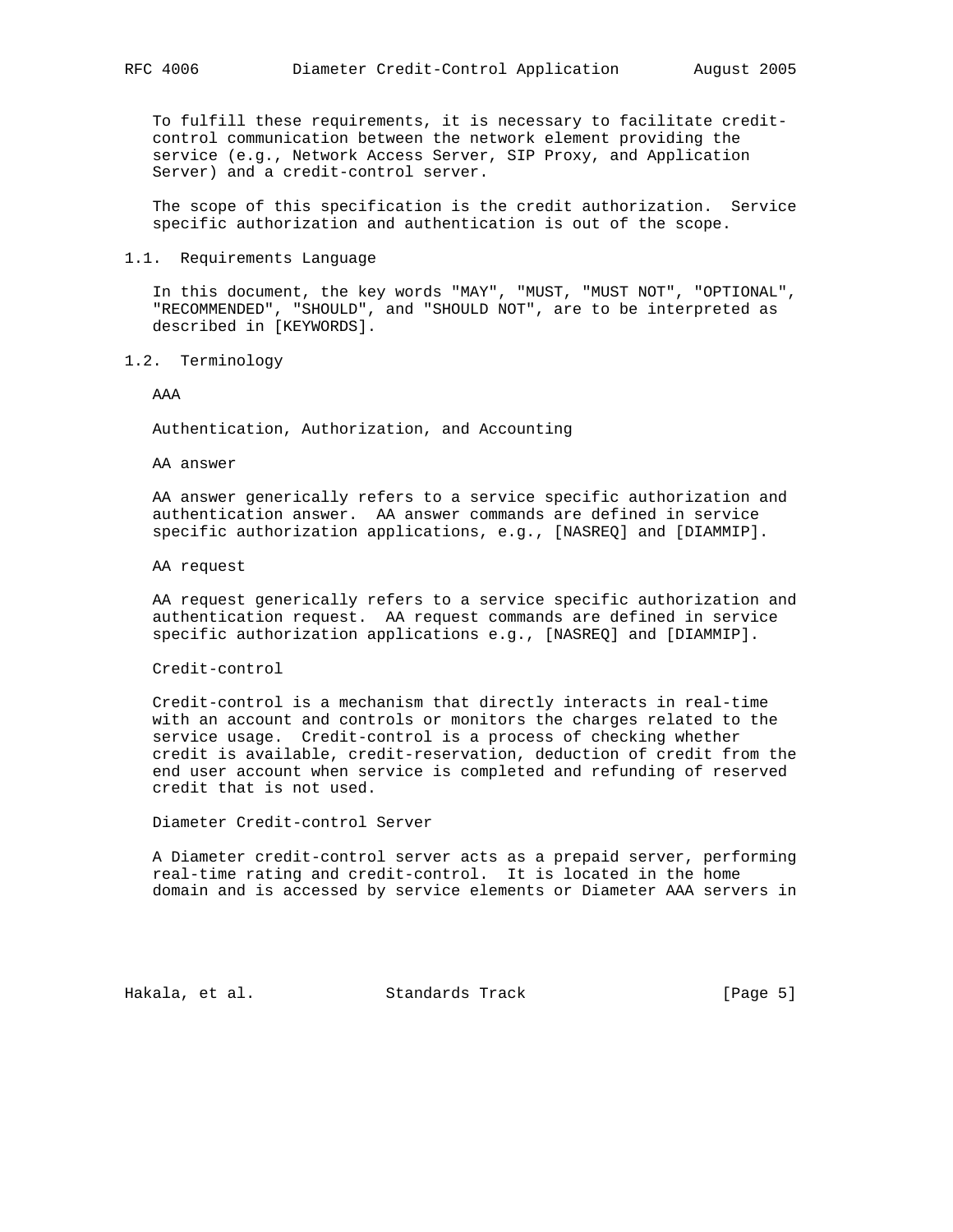real-time for purpose of price determination and credit-control before the service event is delivered to the end-user. It may also interact with business support systems.

Diameter Credit-control Client

 A Diameter credit-control client is an entity that interacts with a credit-control server. It monitors the usage of the granted quota according to instructions returned by credit-control server.

Interrogation

 The Diameter credit-control client uses interrogation to initiate a session based credit-control process. During the credit-control process, it is used to report the used quota and request a new one. An interrogation maps to a request/answer transaction.

One-time event

Basically, a request/answer transaction of type event.

Rating

The act of determining the cost of the service event.

Service

A type of task performed by a service element for an end user.

Service Element

 A network element that provides a service to the end users. The Service Element may include the Diameter credit-control client, or another entity (e.g., RADIUS AAA server) that can act as a Credit control client on behalf of the Service Element. In the latter case, the interface between the Service Element and the Diameter credit control client is outside the scope of this specification. Examples of the Service Elements include Network Access Server (NAS), SIP Proxy, and Application Servers such as messaging server, content server, and gaming server.

Service Event

An event relating to a service provided to the end user.

Hakala, et al. Standards Track [Page 6]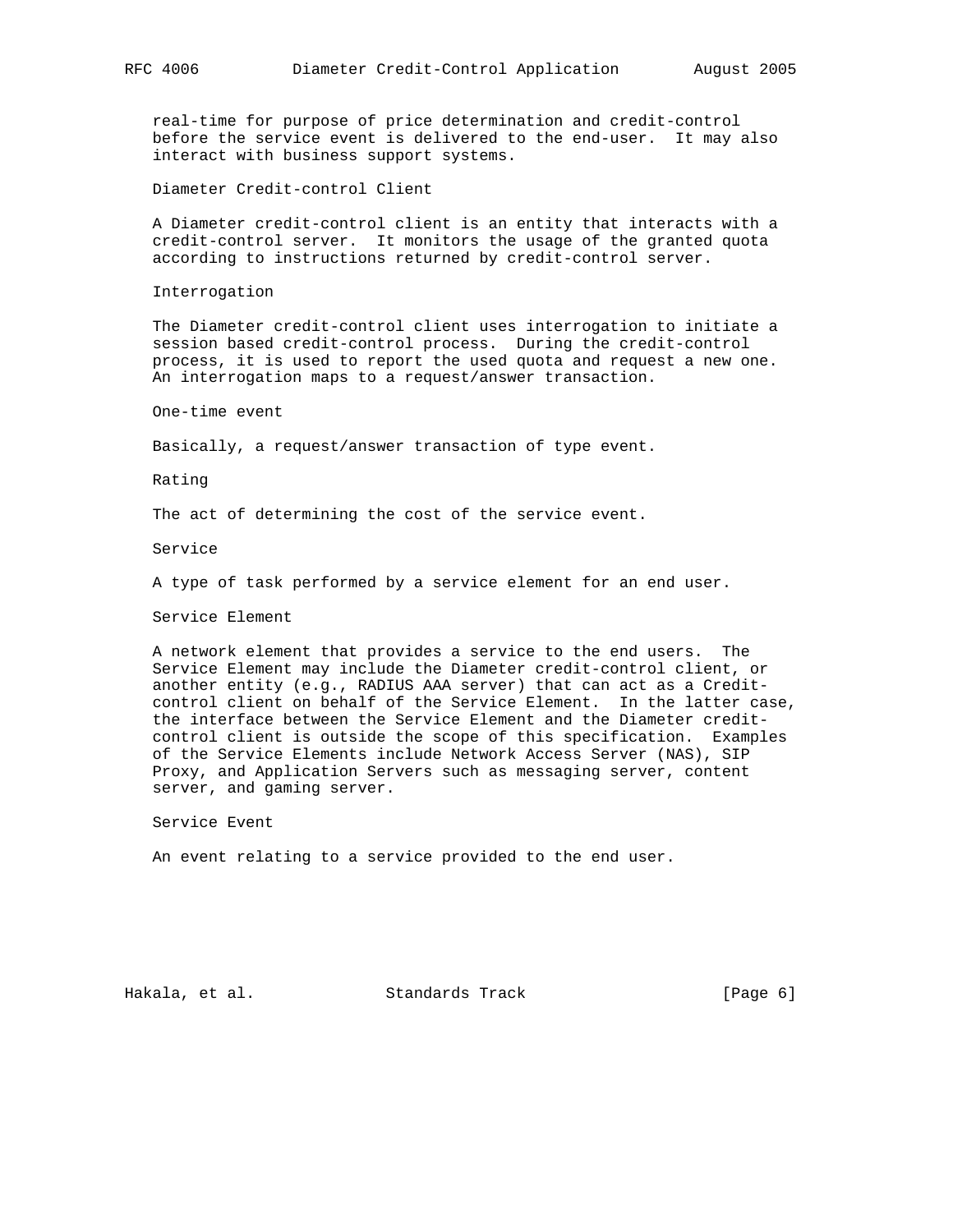Session based credit-control

 A credit-control process that makes use of several interrogations: the first, a possible intermediate, and the final. The first interrogation is used to reserve money from the user's account and to initiate the process. The intermediate interrogations may be needed to request new quota while the service is being rendered. The final interrogation is used to exit the process. The credit-control server is required to maintain session state for session-based credit control.

1.3. Advertising Application Support

 Diameter nodes conforming to this specification MUST advertise support by including the value of 4 in the Auth-Application-Id of the Capabilities-Exchange-Request and Capabilities-Exchange-Answer command [DIAMBASE].

2. Architecture Models

 The current accounting models specified in the Radius Accounting [RFC2866] and Diameter base [DIAMBASE] are not sufficient for real time credit-control, where credit-worthiness is to be determined prior to service initiation. Also, the existing Diameter authorization applications, [NASREQ] and [DIAMMIP], only provide service authorization, but do not provide credit authorization for prepaid users. In order to support real-time credit-control, a new type of server is needed in the AAA infrastructure: Diameter credit control server. The Diameter credit-control server is the entity responsible for credit authorization for prepaid subscribers.

 A service element may authenticate and authorize the end user with the AAA server by using AAA protocols; e.g., RADIUS or a Diameter base protocol with a possible Diameter application.

 Accounting protocols such as RADIUS accounting and the Diameter base accounting protocol can be used to provide accounting data to the accounting server after service is initiated, and to provide possible interim reports until service completion. However, for real-time credit-control, these authorization and accounting models are not sufficient.

 When real-time credit-control is required, the credit-control client contacts the credit-control server with information about a possible service event. The credit-control process is performed to determine potential charges and to verify whether the end user's account balance is sufficient to cover the cost of the service being rendered.

Hakala, et al. Standards Track [Page 7]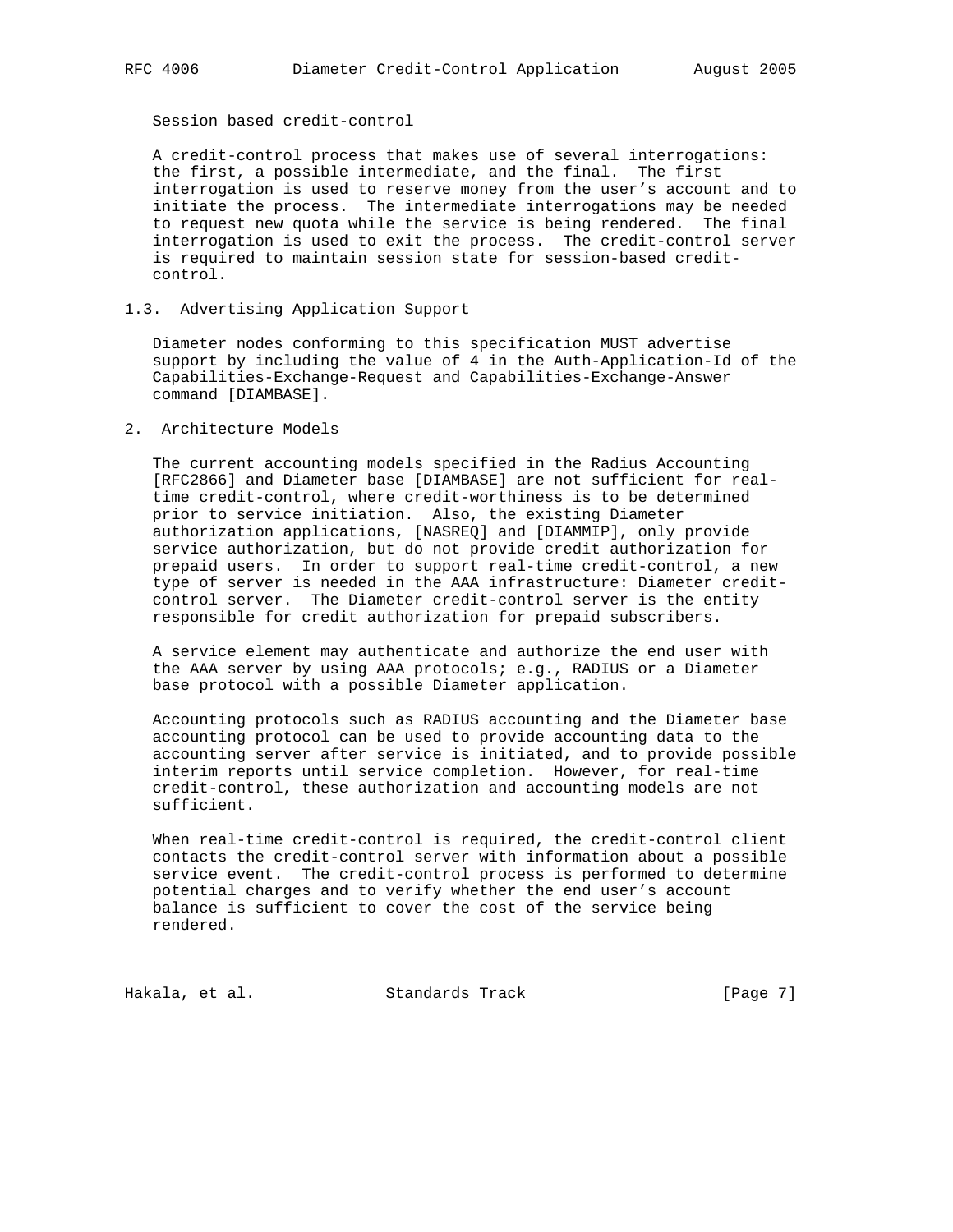Figure 1 illustrates the typical credit-control architecture, which consists of a Service Element with an embedded Diameter credit control client, a Diameter credit-control server, and an AAA server. A Business Support System is usually deployed; it includes at least the billing functionality. The credit-control server and AAA server in this architecture model are logical entities. The real configuration can combine them into a single host. The credit control protocol is the Diameter base protocol with the Diameter credit-control application.

 When an end user requests services such as SIP or messaging, the request is typically forwarded to a service element (e.g., SIP Proxy) in the user's home domain. In some cases it might be possible that the service element in the visited domain can offer services to the end user; however, a commercial agreement must exist between the visited domain and the home domain. Network access is an example of a service offered in the visited domain where the NAS, through an AAA infrastructure, authenticates and authorizes the user with the user's home network.



Figure 1: Typical credit-control architecture

 There can be multiple credit-control servers in the system for redundancy and load balancing. The system can also contain separate rating server(s), and accounts can be located in a centralized database. To ensure that the end user's account is not debited or credited multiple times for the same service event, only one place in the credit-control system should perform duplicate detection. System internal interfaces can exist to relay messages between servers and an account manager. However, the detailed architecture of the credit-control system and its interfaces are implementation specific and are out of scope of this specification.

Hakala, et al. Standards Track (Page 8)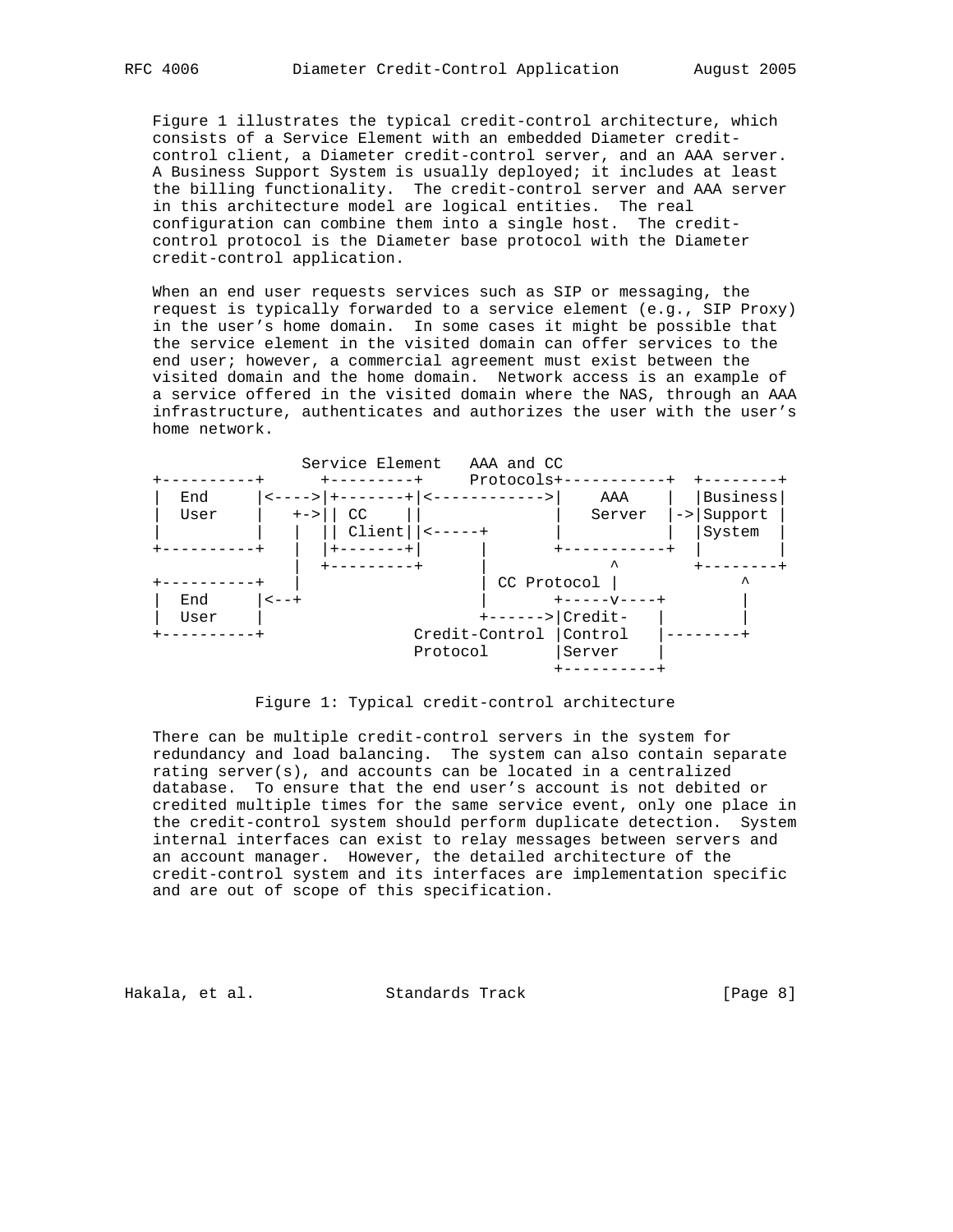Protocol transparent Diameter relays can exist between the credit control client and credit-control server. Also, Diameter Redirect agents that refer credit-control clients to credit-control servers and allow them to communicate directly can exist. These agents transparently support the Diameter credit-control application. The different roles of Diameter Agents are defined in Diameter base [DIAMBASE], section 2.8.

 If Diameter credit-control proxies exist between the credit-control client and the credit-control server, they MUST advertise the Diameter credit-control application support.

3. Credit-Control Messages

 This section defines new Diameter message Command-Code values that MUST be supported by all Diameter implementations that conform to this specification. The Command Codes are as follows:

| Command-Name           | Abbrev. | Code | Reference |
|------------------------|---------|------|-----------|
|                        |         |      |           |
| Credit-Control-Request | CCR     | フワフ  | 31        |
| Credit-Control-Answer  | CCA     | つワつ  | 32        |

 Diameter Base [DIAMBASE] defines in the section 3.2 the Command Code ABNF specification. These formats are observed in Credit-Control messages.

### 3.1. Credit-Control-Request (CCR) Command

 The Credit-Control-Request message (CCR) is indicated by the command-code field being set to 272 and the 'R' bit being set in the Command Flags field. It is used between the Diameter credit-control client and the credit-control server to request credit authorization for a given service.

 The Auth-Application-Id MUST be set to the value 4, indicating the Diameter credit-control application.

Hakala, et al. Standards Track [Page 9]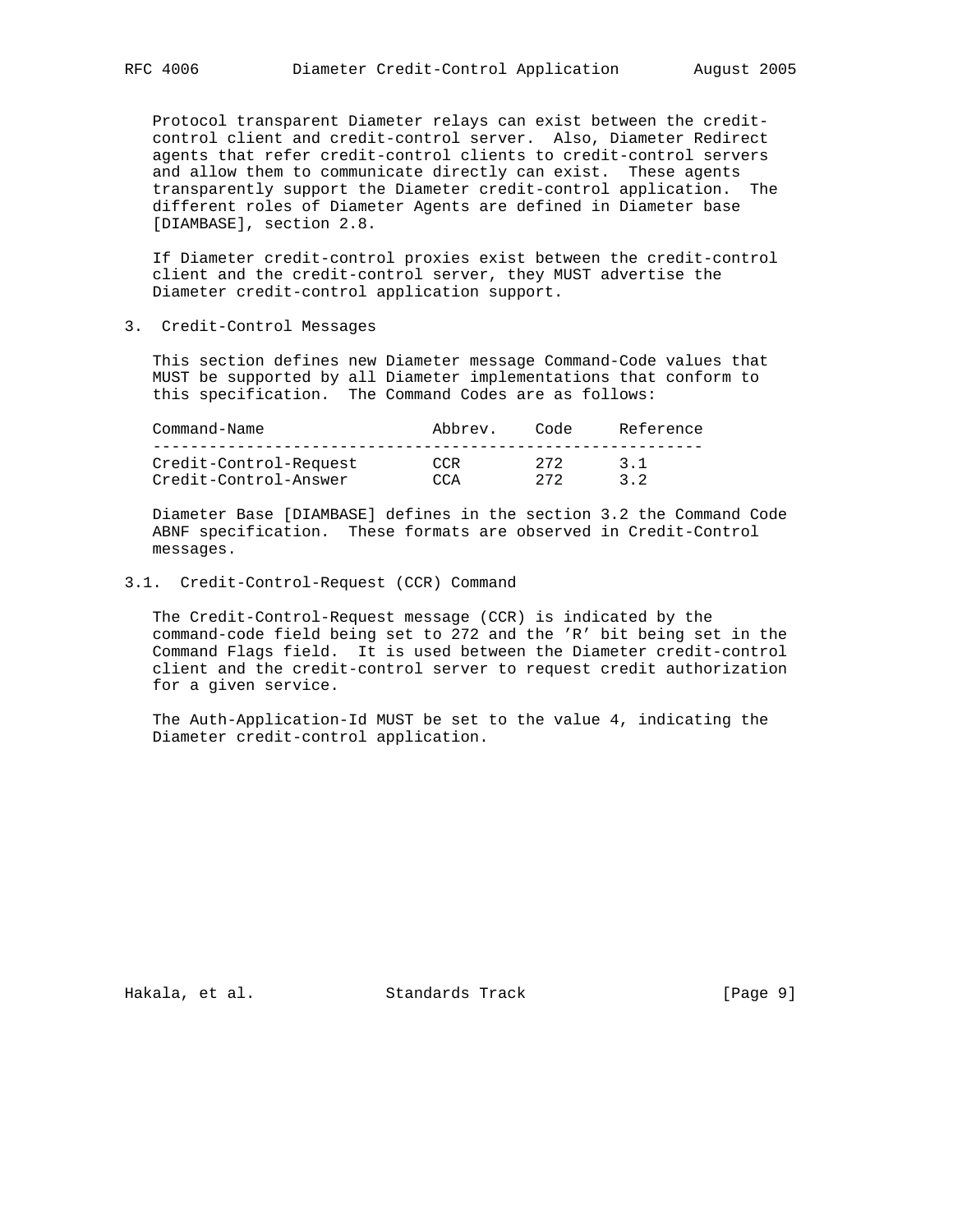```
 Message Format
      <Credit-Control-Request> ::= < Diameter Header: 272, REQ, PXY >
                                  < Session-Id >
                                  { Origin-Host }
                                  { Origin-Realm }
                                  { Destination-Realm }
 { Auth-Application-Id }
 { Service-Context-Id }
                                  { CC-Request-Type }
                                  { CC-Request-Number }
                                  [ Destination-Host ]
                                  [ User-Name ]
                                  [ CC-Sub-Session-Id ]
                                  [ Acct-Multi-Session-Id ]
                                 [ Origin-State-Id ]
                                  [ Event-Timestamp ]
                                 *[ Subscription-Id ]
                                 [ Service-Identifier ]
                                 [ Termination-Cause ]
                                 [ Requested-Service-Unit ]
                                 [ Requested-Action ]
                                 *[ Used-Service-Unit ]
                                 [ Multiple-Services-Indicator ]
                                 *[ Multiple-Services-Credit-Control ]
                                 *[ Service-Parameter-Info ]
                                  [ CC-Correlation-Id ]
                                 [ User-Equipment-Info ]
                                 *[ Proxy-Info ]
                                 *[ Route-Record ]
                                 *[ AVP ]
```
Hakala, et al. Standards Track [Page 10]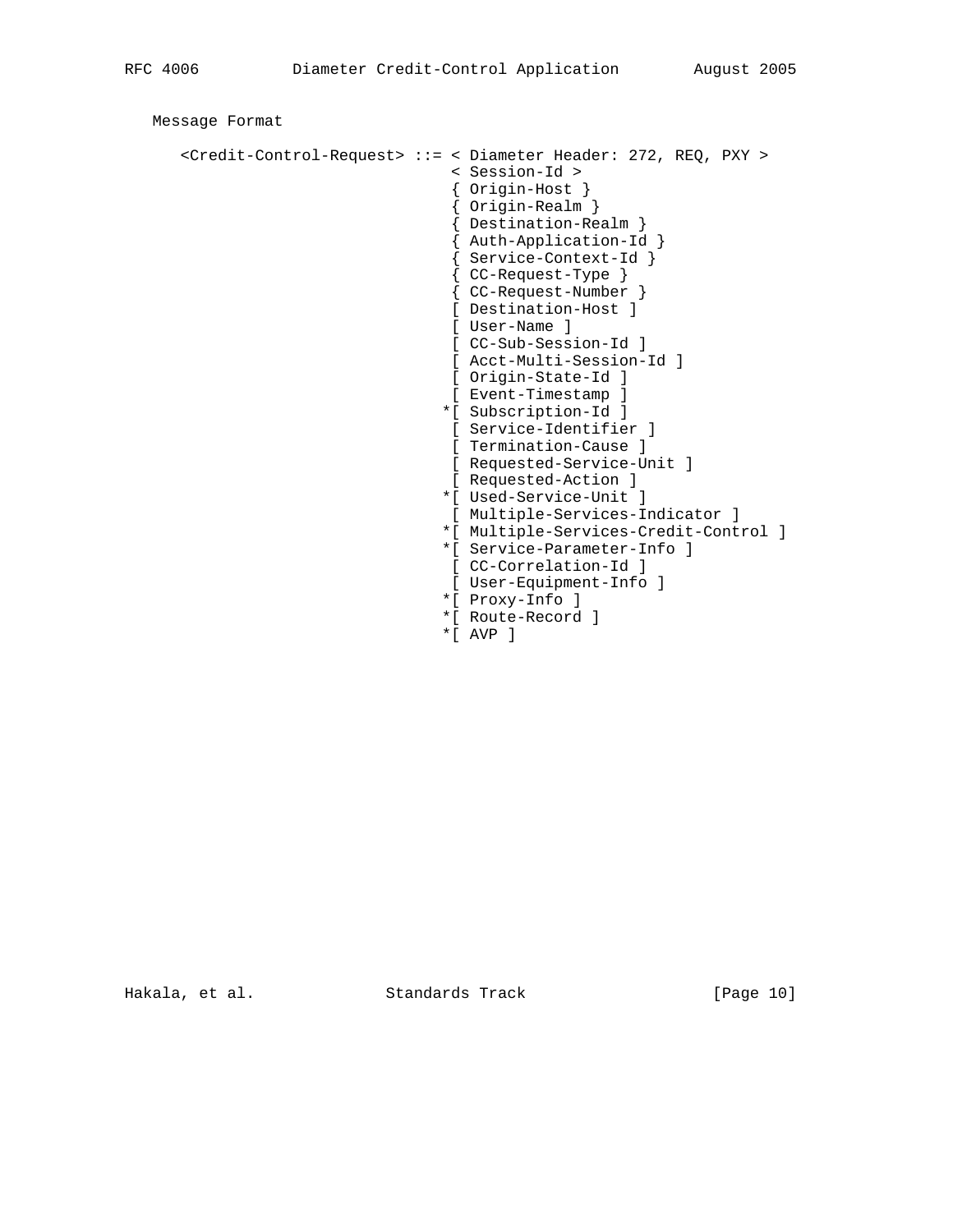### 3.2. Credit-Control-Answer (CCA) Command

 The Credit-Control-Answer message (CCA) is indicated by the command code field being set to 272 and the 'R' bit being cleared in the Command Flags field. It is used between the credit-control server and the Diameter credit-control client to acknowledge a Credit- Control-Request command.

Message Format

```
 <Credit-Control-Answer> ::= < Diameter Header: 272, PXY >
                              < Session-Id >
                              { Result-Code }
                               { Origin-Host }
                              { Origin-Realm }
                              { Auth-Application-Id }
                              { CC-Request-Type }
                              { CC-Request-Number }
                              [ User-Name ]
                              [ CC-Session-Failover ]
                              [ CC-Sub-Session-Id ]
                              [ Acct-Multi-Session-Id ]
                              [ Origin-State-Id ]
                              [ Event-Timestamp ]
                              [ Granted-Service-Unit ]
                             *[ Multiple-Services-Credit-Control ]
                              [ Cost-Information]
                              [ Final-Unit-Indication ]
                              [ Check-Balance-Result ]
                              [ Credit-Control-Failure-Handling ]
                              [ Direct-Debiting-Failure-Handling ]
                              [ Validity-Time]
                             *[ Redirect-Host]
                             [ Redirect-Host-Usage ]
                              [ Redirect-Max-Cache-Time ]
                             *[ Proxy-Info ]
                             *[ Route-Record ]
                             *[ Failed-AVP ]
                             *[ AVP ]
```
### 4. Credit-Control Application Overview

 The credit authorization process takes place before and during service delivery to the end user and generally requires the user's authentication and authorization before any request is sent to the credit-control server. The credit-control application defined in this specification supports two different credit authorization models: credit authorization with money reservation and credit

Hakala, et al. Standards Track [Page 11]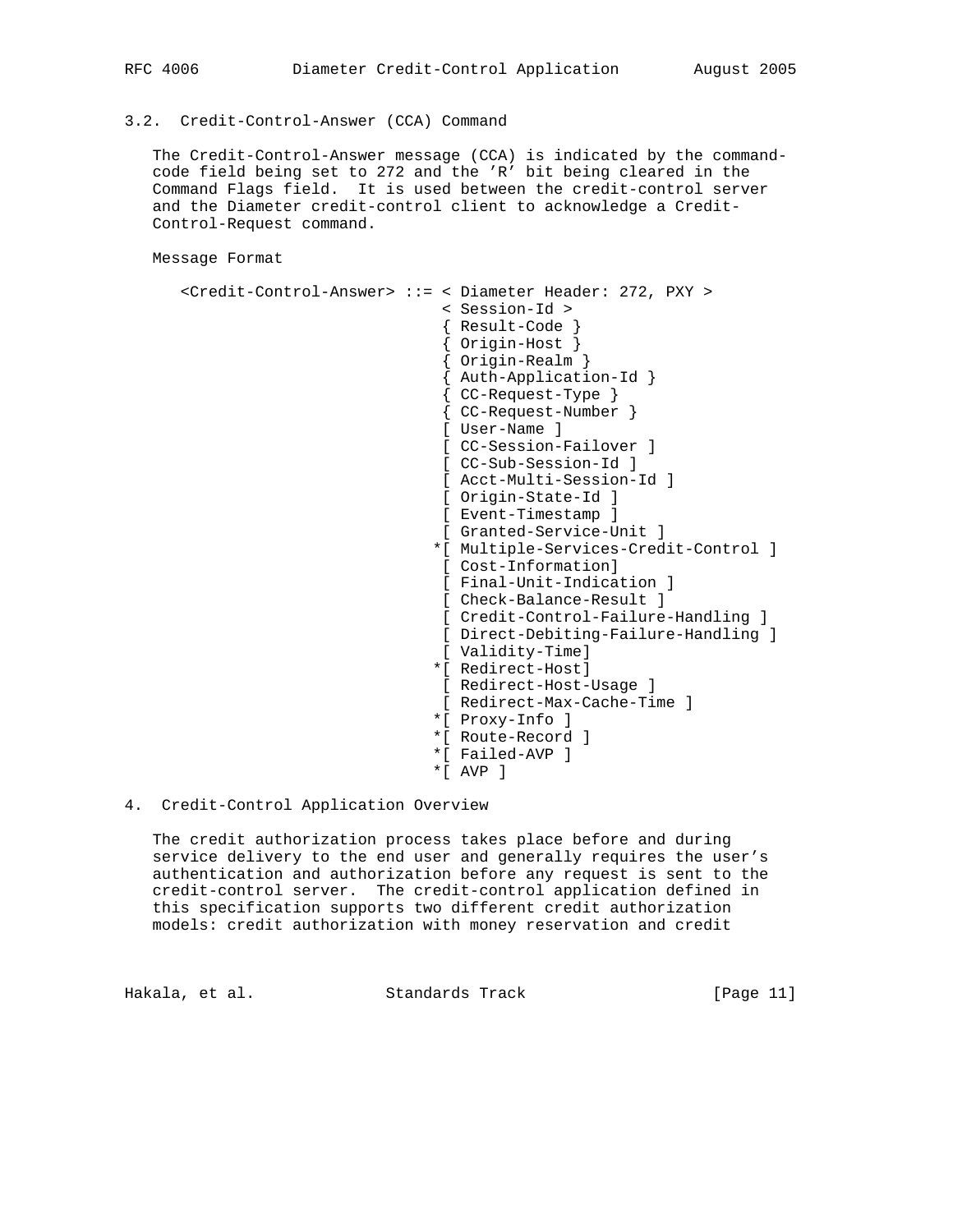authorization with direct debiting. In both models, the credit control client requests credit authorization from the credit-control server prior to allowing any service to be delivered to the end user.

 In the first model, the credit-control server rates the request, reserves a suitable amount of money from the user's account, and returns the corresponding amount of credit resources. Note that credit resources may not imply actual monetary credit; credit resources may be granted to the credit control client in the form of units (e.g., data volume or time) to be metered.

 Upon receipt of a successful credit authorization answer with a certain amount of credit resources, the credit-control client allows service delivery to the end user and starts monitoring the usage of the granted resources. When the credit resources granted to the user have been consumed or the service has been successfully delivered or terminated, the credit-control client reports back to the server the used amount. The credit-control server deducts the used amount from the end user's account; it may perform rating and make a new credit reservation if the service delivery is continuing. This process is accomplished with session based credit-control that includes the first interrogation, possible intermediate interrogations, and the final interrogation. For session based credit-control, both the credit control client and the credit-control server are required to maintain credit-control session state. Session based credit-control is described in more detail, with more variations, in section 5.

 In contrast, credit authorization with direct debiting is a single transaction process wherein the credit-control server directly deducts a suitable amount of money from the user's account as soon as the credit authorization request is received. Upon receipt of a successful credit authorization answer, the credit-control client allows service delivery to the end user. This process is accomplished with the one-time event. Session state is not maintained.

 In a multi-service environment, an end user can issue an additional service request (e.g., data service) during an ongoing service (e.g., voice call) toward the same account. Alternatively, during an active multimedia session, an additional media type is added to the session, causing a new simultaneous request toward same account. Consequently, this needs to be considered when credit resources are granted to the services.

 The credit-control application also supports operations such as service price enquiry, user's balance check, and refund of credit on the user's account. These operations are accomplished with the one time event. Session state is not maintained.

Hakala, et al. Standards Track [Page 12]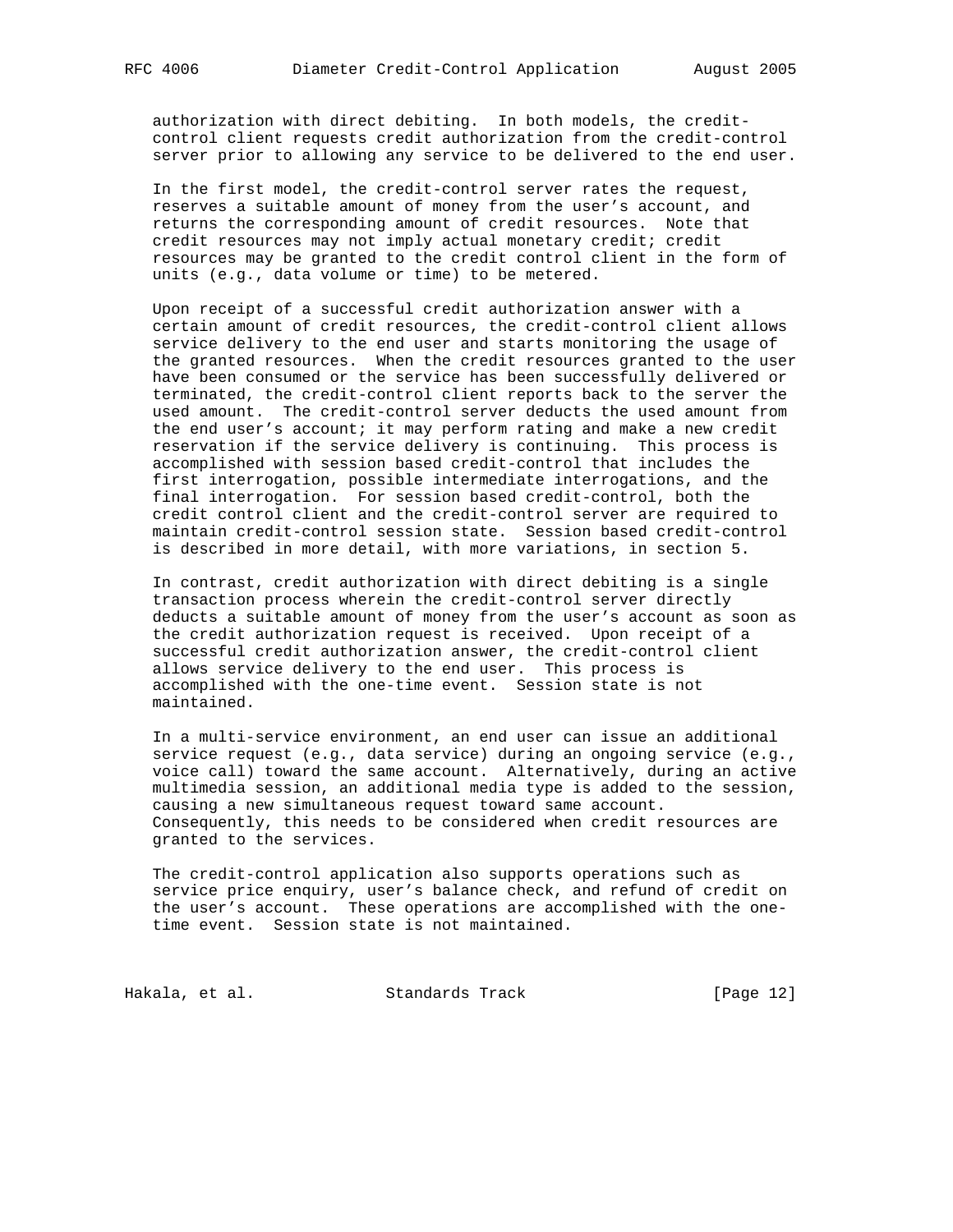A flexible credit-control application specific failure handling is defined in which the home service provider can model the credit control client behavior according to its own credit risk management policy.

 The Credit-Control-Failure-Handling AVP and the Direct-Debiting- Failure-Handling AVP are defined to determine what is done if the sending of credit-control messages to the credit-control server has been temporarily prevented. The usage of the Credit-Control- Failure-Handling AVP and the Direct-Debiting-Failure-Handling AVP allows flexibility, as failure handling for the credit-control session and one time event direct debiting may be different.

4.1. Service-Specific Rating Input and Interoperability

 The Diameter credit-control application defines the framework for credit-control; it provides generic credit-control mechanisms supporting multiple service applications. The credit-control application, therefore, does not define AVPs that could be used as input in the rating process. Listing the possible services that could use this Diameter application is out of scope for this generic mechanism.

 It is reasonable to expect that a service level agreement will exist between providers of the credit-control client and the credit-control server covering the charging, services offered, roaming agreements, agreed rating input (i.e., AVPs), and so on.

 Therefore, it is assumed that a Diameter credit-control server will provide service only for Diameter credit-control clients that have agreed beforehand as to the content of credit-control messages. Naturally, it is possible that any arbitrary Diameter credit-control client can interchange credit-control messages with any Diameter credit-control server, but with a higher likelihood that unsupported services/AVPs could be present in the credit-control message, causing the server to reject the request with an appropriate result-code.

4.1.1. Specifying Rating Input AVPs

 There are two ways to provide rating input to the credit-control server: either by using AVPs or by including them in the Service- Parameter-Info AVP. The general principles for sending rating parameters are as follows:

 1a. The service SHOULD re-use existing AVPs if it can use AVPs defined in existing Diameter applications (e.g., NASREQ for network access services). Re-use of existing AVPs is strongly recommended in [DIAMBASE].

Hakala, et al. Standards Track [Page 13]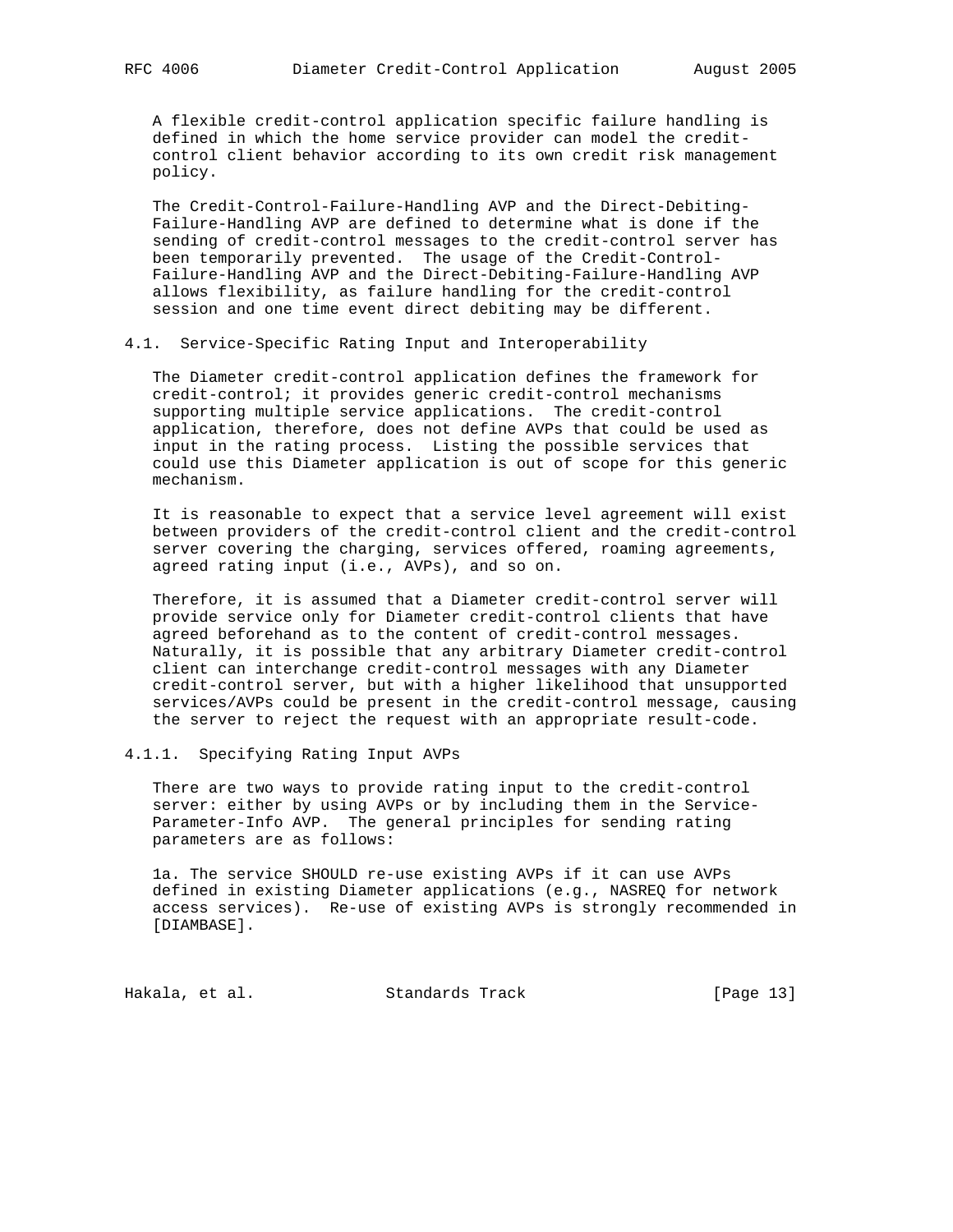For AVPs of type Enumerated, the service may require a new value to be defined. Allocation of new AVP values is done as specified in [DIAMBASE], section 1.2.

 1b. New AVPs can be defined if the existing AVPs do not provide sufficient rating information. In this case, the procedures defined in [DIAMBASE] for creating new AVPs MUST be followed.

 1c. For services specific only to one vendor's implementation, a Vendor-Specific AVP code for Private use can be used. Where a Vendor-Specific AVP is implemented by more than one vendor, allocation of global AVPs is encouraged instead; refer to [DIAMBASE].

 2. The Service-Parameter-Info AVP MAY be used as a container to pass legacy rating information in its original encoded form (e.g., ASN.1 BER). This method can be used to avoid unnecessary conversions from an existing data format to an AVP format. In this case, the rating input is embedded in the Service-Parameter-Info AVP as defined in section 8.43.

 New service applications SHOULD favor the use of explicitly defined AVPs as described in items 1a and 1b, to simplify interoperability.

### 4.1.2. Service-Specific Documentation

 The service specific rating input AVPs, the contents of the Service- Parameter-Info AVP or Service-Context-Id AVP (defined in section 8.42) are not within the scope of this document. To facilitate interoperability, it is RECOMMENDED that the rating input and the values of the Service-Context-Id be coordinated via an informational RFC or other permanent and readily available reference. The specification of another cooperative standardization body (e.g., 3GPP, OMA, and 3GPP2) SHOULD be used. However, private services may be deployed that are subject to agreements between providers of the credit-control server and client. In this case, vendor specific AVPs can be used.

 This specification, together with the above service specific documents, governs the credit-control message. Service specific documents define which existing AVPs or new AVPs are used as input to the rating process (i.e., those that do not define new credit-control applications), and thus have to be included in the Credit-Control- Request command by a Diameter credit-control client supporting a given service as \*[AVP]. Should Service-Parameter-Info be used, then the service specific document MUST specify the exact content of this grouped AVP.

Hakala, et al. Standards Track [Page 14]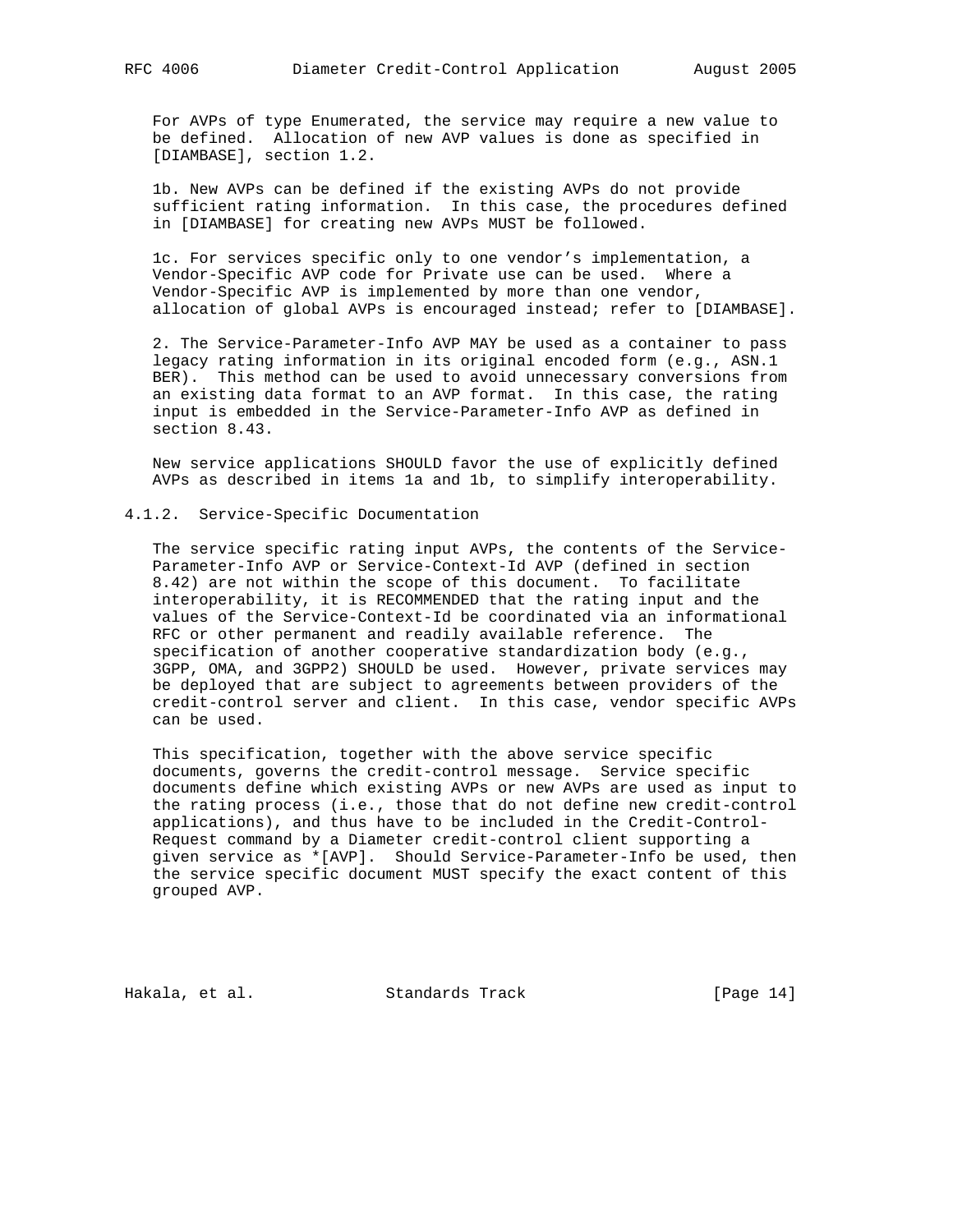The Service-Context-Id AVP MUST be included at the command level of a Credit-Control Request to identify the service specific document that applies to the request. The specific service or rating group the request relates to is uniquely identified by the combination of Service-Context-Id and Service-Identifier or Rating-Group.

## 4.1.3. Handling of Unsupported/Incorrect Rating Input

 Diameter credit-control implementations are required to support the Mandatory rating AVPs defined in service specific documentation of the services they support, according to the 'M' bit rules in [DIAMBASE].

 If a rating input required for the rating process is incorrect in the Credit-control request, or if the credit-control server does not support the requested service context (identified by the Service- Context-Id AVP at command level), the Credit-control answer MUST contain the error code DIAMETER\_RATING\_FAILED. A CCA message with this error MUST contain one or more Failed-AVP AVPs containing the missing and/or unsupported AVPs that caused the failure. A Diameter credit-control client that receives the error code DIAMETER\_RATING\_FAILED in response to a request MUST NOT send similar requests in the future.

4.1.4. RADIUS Vendor-Specific Rating Attributes

 When service specific documents include RADIUS vendor specific attributes that could be used as input in the rating process, the rules described in [NASREQ] for formatting the Diameter AVP MUST be followed.

 For example, if the AVP code used is the vendor attribute type code, the Vendor-Specific flag MUST be set to 1 and the Vendor-ID MUST be set to the IANA Vendor identification value. The Diameter AVP data field contains only the attribute value of the RADIUS attribute.

5. Session Based Credit-Control

### 5.1. General Principles

 For a session-based credit-control, several interrogations are needed: the first, intermediate (optional) and the final interrogations. This is illustrated in Figures 2 and 3.

 If the credit-control client performs credit-reservation before granting service to the end user, it MUST use several interrogations toward the credit-control server (i.e., session based credit-

Hakala, et al. Standards Track [Page 15]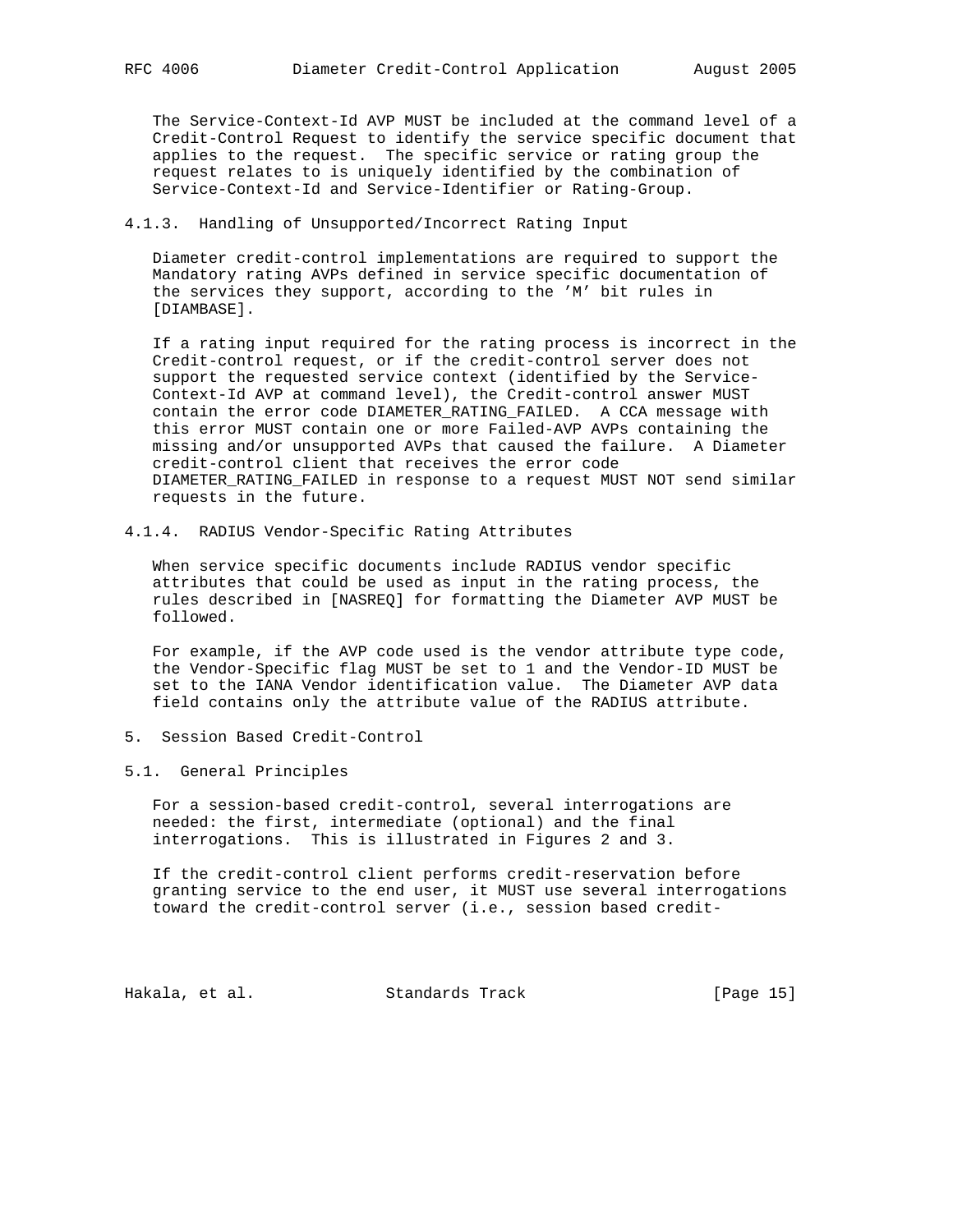control). In this case, the credit-control server MUST maintain the credit-control session state.

 Each credit-control session MUST have a globally unique Session-Id as defined in [DIAMBASE], which MUST NOT be changed during the lifetime of a credit-control session.

 Certain applications require multiple credit-control sub-sessions. These applications would send messages with a constant Session-Id AVP, but with a different CC-Sub-Session-Id AVP. If several credit sub-sessions will be used, all sub-sessions MUST be closed separately before the main session is closed so that units per sub-session may be reported. The absence of this AVP implies that no sub-sessions are in use.

 Note that the service element might send a service specific re authorization message to the AAA server due to expiration of the authorization-lifetime during an ongoing credit-control session. However, the service specific re-authorization does not influence the credit authorization that is ongoing between the credit-control client and credit-control server, as credit authorization is controlled by the burning rate of the granted quota.

 If service specific re-authorization fails, the user will be disconnected, and the credit-control client MUST send a final interrogation to the credit-control server.

 The Diameter credit-control server may seek to control the validity time of the granted quota and/or the production of intermediate interrogations. Thus, it MAY include the Validity-Time AVP in the answer message to the credit-control client. Upon expiration of the Validity-Time, the credit-control client MUST generate a credit control update request and report the used quota to the credit control server. It is up to the credit-control server to determine the value of the Validity-Time to be used for consumption of the granted service units. If the Validity-Time is used, its value SHOULD be given as input to set the session supervision timer Tcc (the session supervision timer MAY be set to two times the value of the Validity-Time, as defined in section 13). Since credit-control update requests are also produced at the expiry of granted service units and/or for mid-session service events, the omission of Validity-Time does not mean that intermediate interrogation for the purpose of credit-control is not performed.

Hakala, et al. Standards Track [Page 16]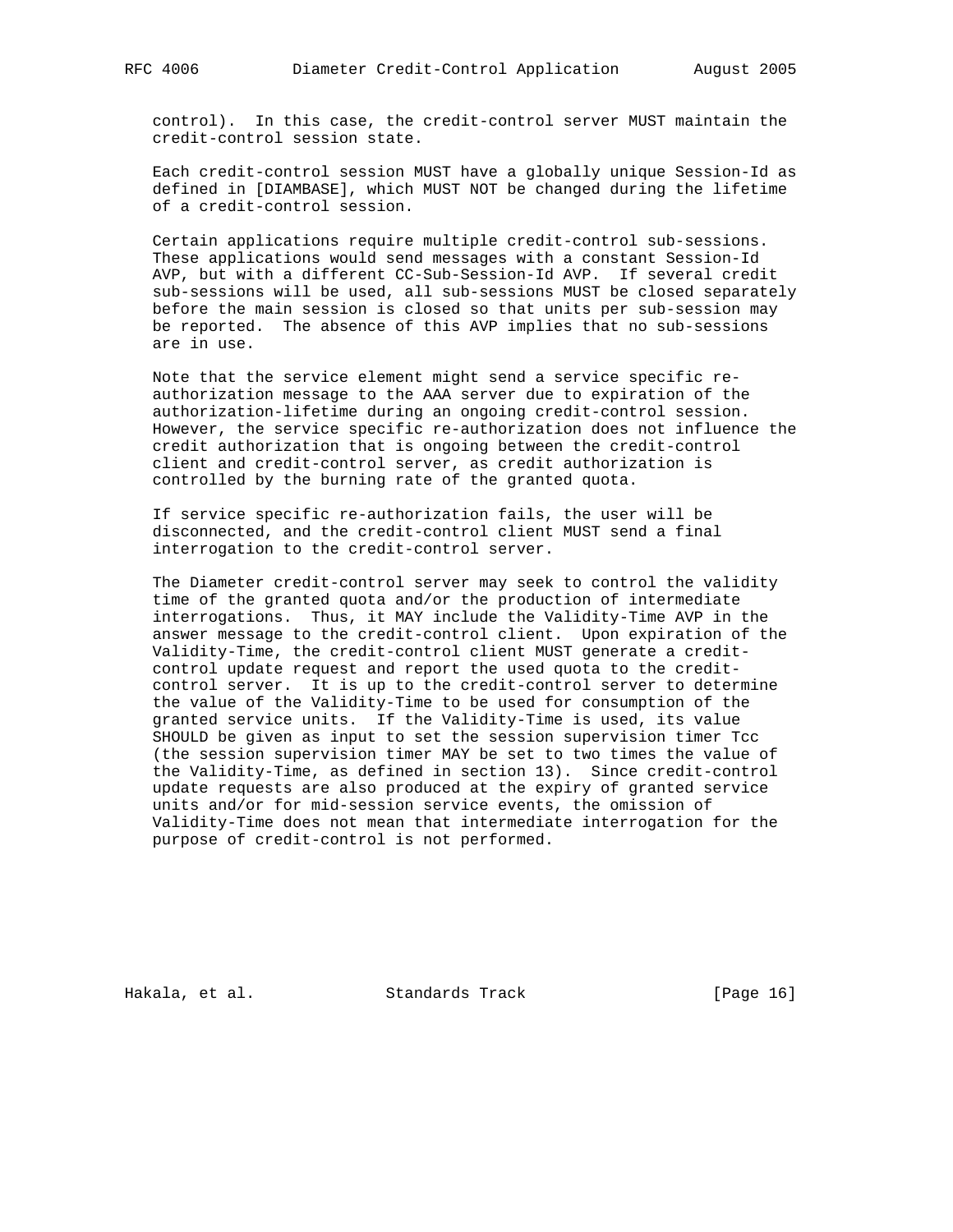# 5.1.1. Basic Tariff-Time Change Support

 The Diameter credit-control server and client MAY optionally support a tariff change mechanism. The Diameter credit-control server may include a Tariff-Time-Change AVP in the answer message. Note that the granted units should be allocated based on the worst-case scenario in case of forthcoming tariff change, so that the overall reported used units would never exceed the credit reservation.

 When the Diameter credit-control client reports the used units and a tariff change has occurred during the reporting period, the Diameter credit-control client MUST separately itemize the units used before and after the tariff change. If the client is unable to distinguish whether units straddling the tariff change were used before or after the tariff change, the credit-control client MUST itemize those units in a third category.

 If a client does not support the tariff change mechanism and it receives a CCA message carrying the Tariff-Time-Change AVP, it MUST terminate the credit-control session, giving a reason of DIAMETER\_BAD\_ANSWER in the Termination-Cause AVP.

 For time based services, the quota is continuously consumed at the regular rate of 60 seconds per minute. At the time when credit resources are allocated, the server already knows how many units will be consumed before the tariff time change and how many units will be consumed afterward. Similarly, the server can determine the units consumed at the before rate and the units consumed at the rate afterward in the event that the end-user closes the session before the consumption of the allotted quota. There is no need for additional traffic between client and server in the case of tariff time changes for continuous time based service. Therefore, the tariff change mechanism is not used for such services. For time based services in which the quota is NOT continuously consumed at a regular rate, the tariff change mechanism described for volume and event units MAY be used.

5.1.2. Credit-Control for Multiple Services within a (sub-)Session

 When multiple services are used within the same user session and each service or group of services is subject to different cost, it is necessary to perform credit-control for each service independently. Making use of credit-control sub-sessions to achieve independent credit-control will result in increased signaling load and usage of resources in both the credit-control client and the credit-control server. For instance, during one network access session the end user may use several http-services subject to different access cost. The network access specific attributes such as the quality of service

Hakala, et al. Standards Track [Page 17]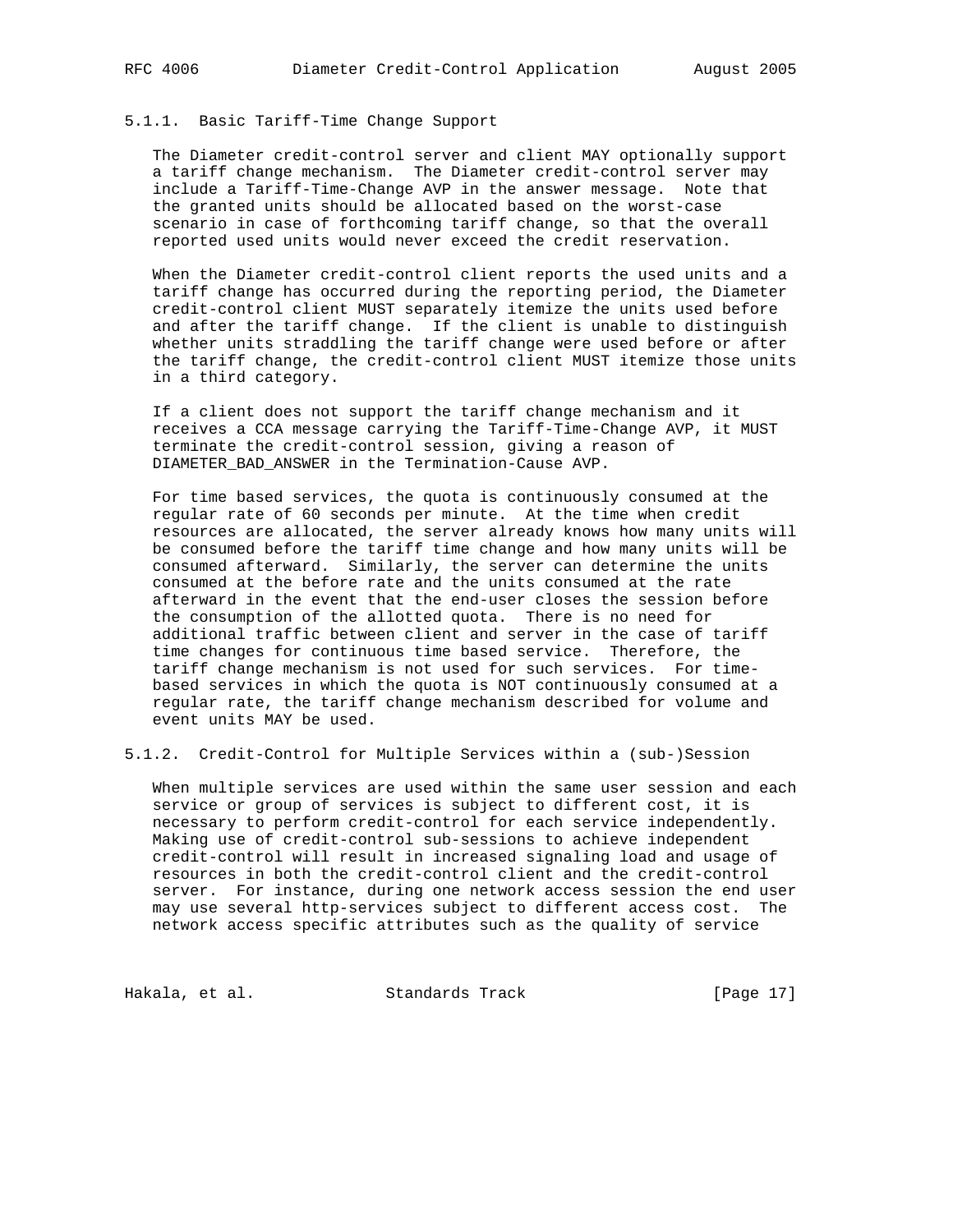(QoS) are common to all the services carried within the access bearer, but the cost of the bearer may vary depending on its content.

 To support these scenarios optimally, the credit-control application enables independent credit-control of multiple services in a single credit-control (sub-)session. This is achieved by including the optional Multiple-Services-Credit-Control AVP in Credit-Control- Request/Answer messages. It is possible to request and allocate resources as a credit pool shared between multiple services. The services can be grouped into rating groups in order to achieve even further aggregation of credit allocation. It is also possible to request and allocate quotas on a per service basis. Where quotas are allocated to a pool by means of the Multiple-Services-Credit-Control AVP, the quotas remain independent objects that can be re-authorized independently at any time. Quotas can also be given independent result codes, validity times, and Final-Unit-Indications.

 A Rating-Group gathers a set of services, identified by a Service- Identifier, and subject to the same cost and rating type (e.g., \$0.1/minute). It is assumed that the service element is provided with Rating-Groups, Service-Identifiers, and their associated parameters that define what has to be metered by means outside the scope of this specification. (Examples of parameters associated to Service-Identifiers are IP 5-tuple and HTTP URL.) Service-Identifiers enable authorization on a per-service based credit as well as itemized reporting of service usage. It is up to the credit-control server whether to authorize credit for one or more services or for the whole rating-group. However, the client SHOULD always report used units at the finest supported level of granularity. Where quota is allocated to a rating-group, all the services belonging to that group draw from the allotted quota. The following is a graphical representation of the relationship between service-identifiers, rating-groups, credit pools, and credit-control (sub-)session.



Hakala, et al. Standards Track [Page 18]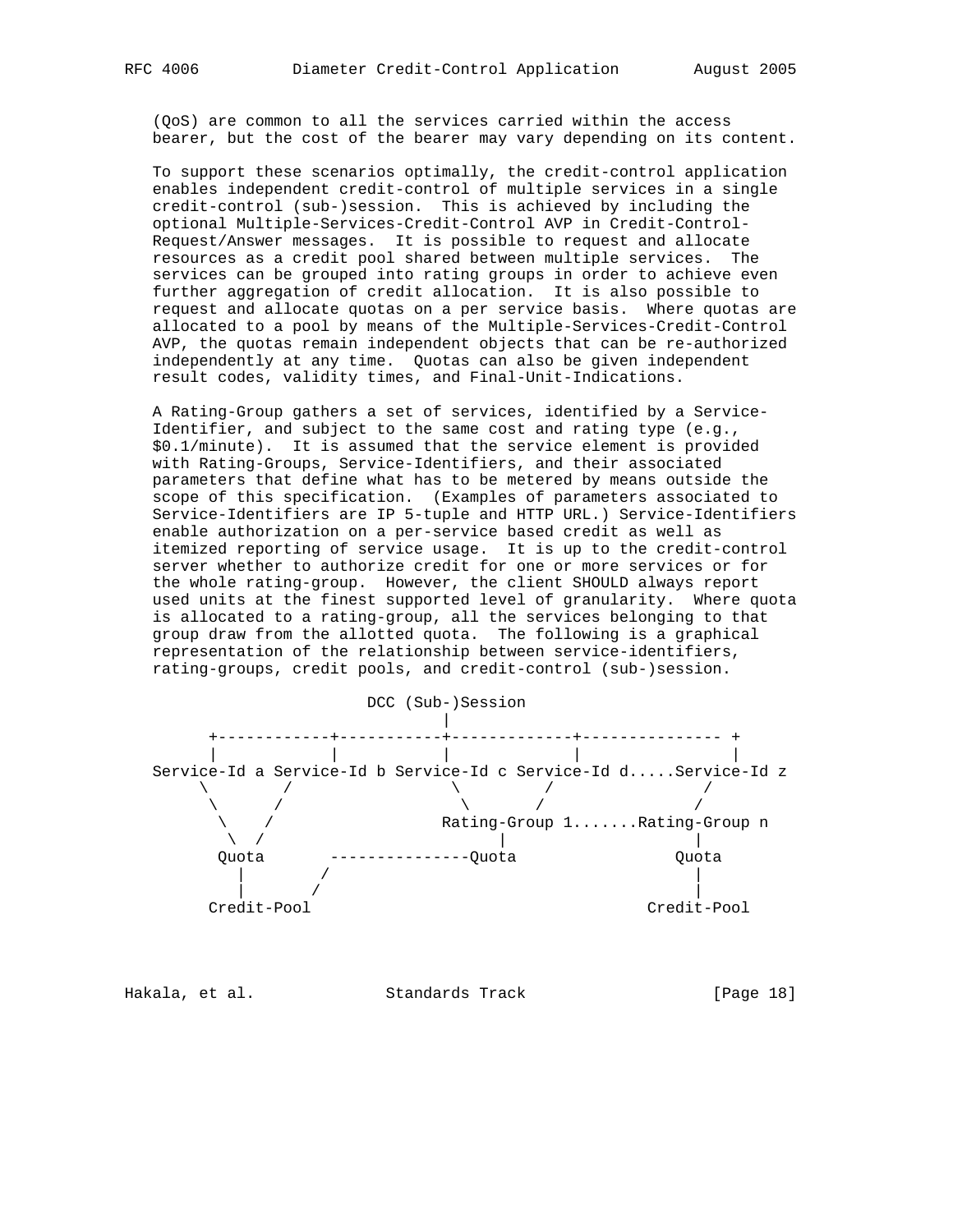If independent credit-control of multiple services is used, the validity-time and final-unit-indication SHOULD be present either in the Multiple-Services-Credit-Control AVP(s) or at command level as single AVPs. However, the Result-Code AVP MAY be present both on the command level and within the Multiple-Services-Credit-Control AVP. If the Result-Code on the command level indicates a value other than SUCCESS, then the Result-Code on command level takes precedence over any included in the Multiple-Services-Credit-Control AVP.

 The credit-control client MUST indicate support for independent credit-control of multiple services within a (sub-)session by including the Multiple-Services-Indicator AVP in the first interrogation. A credit-control server not supporting this feature MUST treat the Multiple-Services-Indicator AVP and any received Multiple-Services-Credit-Control AVPs as invalid AVPs.

 If the client indicated support for independent credit-control of multiple services, a credit-control server that wishes to use the feature MUST return the granted units within the Multiple-Services- Credit-Control AVP associated to the corresponding service-identifier and/or rating-group.

 To avoid a situation where several parallel (and typically also small) credit reservations must be made on the same account (i.e., credit fragmentation), and also to avoid unnecessary load on the credit-control server, it is possible to provide service units as a pool that applies to multiple services or rating groups. This is achieved by providing the service units in the form of a quota for a particular service or rating group in the Multiple-Services-Credit- Control AVP, and also by including a reference to a credit pool for that unit type.

 The reference includes a multiplier derived from the rating parameter, which translates from service units of a specific type to the abstract service units in the pool. For instance, if the rating parameter for service 1 is \$1/MB and the rating parameter for service 2 is \$0.5/MB, the multipliers could be 10 and 5 for services 1 and 2, respectively.

 If S is the total service units within the pool, M1, M2, ..., Mn are the multipliers provided for services 1, 2, ..., n, and C1, C2, ..., Cn are the used resources within the session, then the pool credit is exhausted and re-authorization MUST be sought when:

 $C1*M1 + C2*M2 + ... + Cn*Mn > = S$ 

Hakala, et al. Standards Track [Page 19]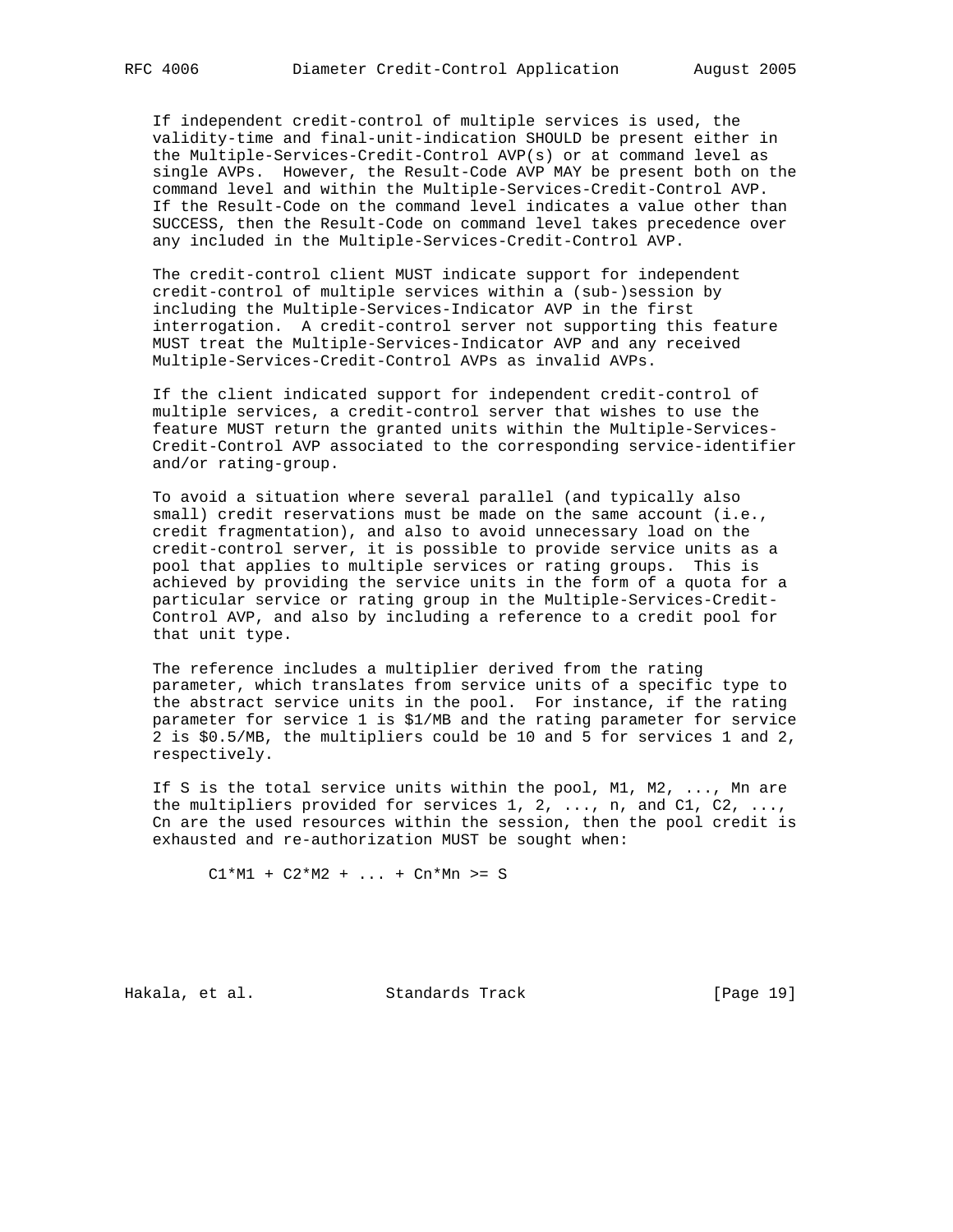The total credit in the pool, S, is calculated from the quotas, which are currently allocated to the pool as follows:

 $S = Q1*M1 + Q2*M2 + ... + Qn*Mn$ 

 If services or rating groups are added to or removed from the pool, then the total credit is adjusted appropriately. Note that when the total credit is adjusted because services or rating groups are removed from the pool, the value that need to be removed is the consumed one (i.e., Cx\*Mx).

 Re-authorizations for an individual service or rating group may be sought at any time; for example, if a 'non-pooled' quota is used up or the Validity-Time expires.

 Where multiple G-S-U-Pool-Reference AVPs (section 8.30) with the same G-S-U-Pool-Identifier are provided within a Multiple-Services- Credit-Control AVP (section 8.16) along with the Granted-Service-Unit AVP, then these MUST have different CC-Unit-Type values, and they all draw from the credit pool separately. For instance, if one multiplier for time (M1t) and one multiplier for volume (M1v) are given, then the used resources from the pool is the sum C1t\*M1t + C1v\*M1v, where C1t is the time unit and C1v is the volume unit.

 Where service units are provided within a Multiple-Services-Credit- Control AVP without a corresponding G-S-U-Pool-Reference AVP, then these are handled independently from any credit pool and from any other services or rating groups within the session.

 The credit pool concept is an optimal tool to avoid the over reservation effect of the basic single quota tariff time change mechanism (the mechanism described in section 5.1.1). Therefore, Diameter credit-control clients and servers implementing the independent credit-control of multiple services SHOULD leverage the credit pool concept when supporting the tariff time change. The Diameter credit-control server SHOULD include both the Tariff-Time- Change and Tariff-Change-Usage AVPs in two quota allocations in the answer message (i.e., two instances of the Multiple-Services-Credit- Control AVP). One of the granted units is allocated to be used before the potential tariff change, while the second granted units are for use after a tariff change. Both granted unit quotas MUST contain the same Service-Identifier and/or Rating-Group. This dual quota mechanism ensures that the overall reported used units would never exceed the credit reservation. The Diameter credit-control client reports both the used units before and after the tariff change in a single instance of the Multiple-Services-Credit-Control AVP.

Hakala, et al. Standards Track [Page 20]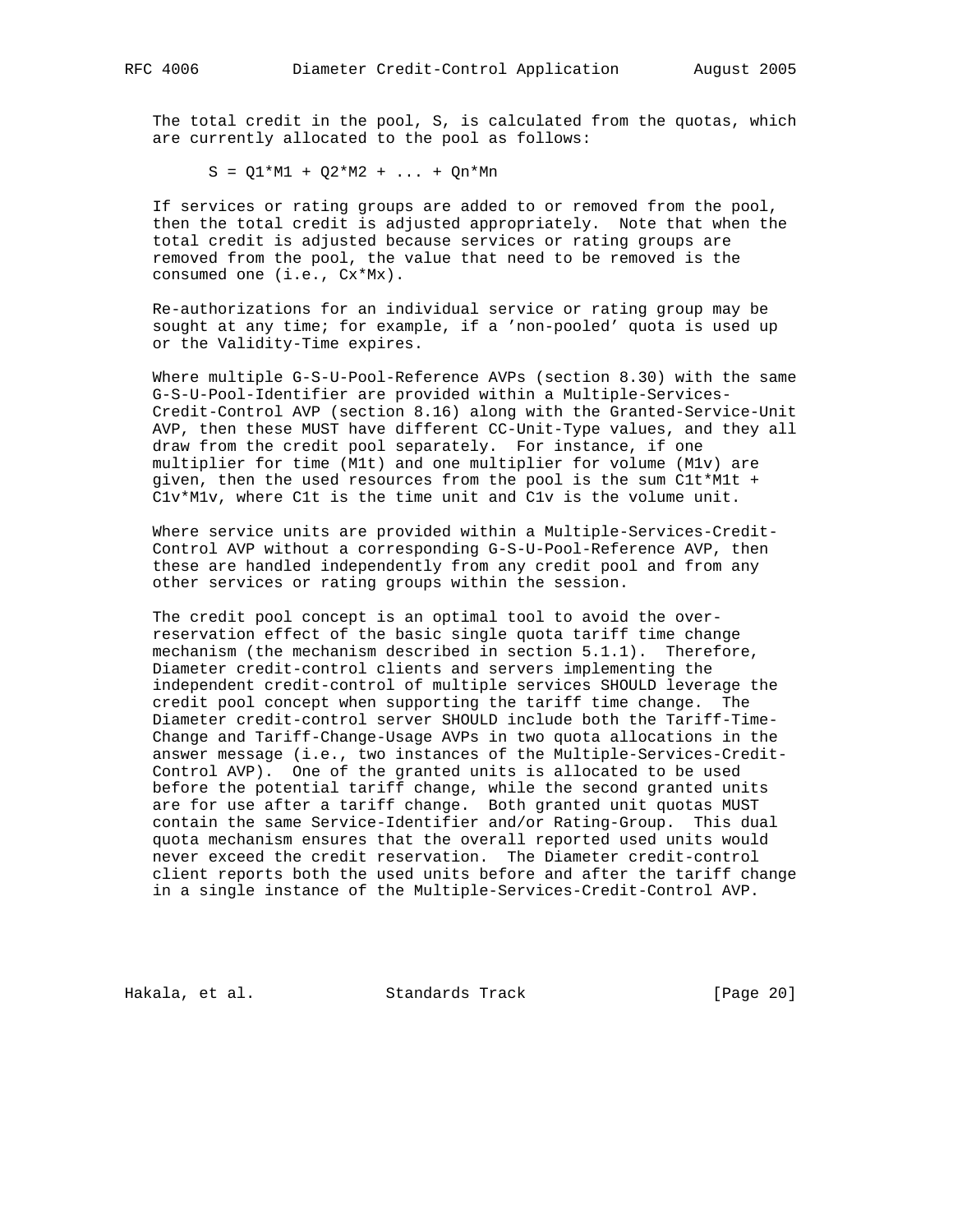The failure handling for credit-control sessions is defined in section 5.7 and reflected in the basic credit-control state machine in section 7. Credit-control clients and servers implementing the independent credit-control of multiple services in a (sub-)session functionality MUST ensure failure handling and general behavior fully consistent with the above mentioned sections, while maintaining the ability to handle parallel ongoing credit re-authorization within a (sub-)session. Therefore, it is RECOMMENDED that Diameter credit control clients maintain a PendingU message queue and restart the Tx timer (section 13) every time a CCR message with the value UPDATE\_REQUEST is sent while they are in PendingU state. When answers to all pending messages are received, the state machine moves to OPEN state, and Tx is stopped. Naturally, the action performed when a problem for the session is detected according to section 5.7 affects all the ongoing services (e.g., failover to a backup server if possible affect all the CCR messages with the value UPDATE\_REQUEST in the PendingU queue).

 Since the client may send CCR messages with the value UPDATE\_REQUEST while in PendingU (i.e., without waiting for an answer to ongoing credit re-authorization), the time space between these requests may be very short, and the server may not have received the previous request(s) yet. Therefore, in this situation the server may receive out of sequence requests and SHOULD NOT consider this an error condition. A proper answer is to be returned to each of those requests.

## 5.2. First Interrogation

 When session based credit-control is required (e.g., the authentication server indicated a prepaid user), the first interrogation MUST be sent before the Diameter credit-control client allows any service event to the end user. The CC-Request-Type is set to the value INITIAL REQUEST in the request message.

 If the Diameter credit-control client knows the cost of the service event (e.g., a content server delivering ringing tones may know their cost) the monetary amount to be charged is included in the Requested-Service-Unit AVP. If the Diameter credit-control client does not know the cost of the service event, the Requested-Service- Unit AVP MAY contain the number of requested service events. Where the Multiple-Services-Credit-Control AVP is used, it MUST contain the Requested-Service-Unit AVP to indicate that the quota for the associated service/rating-group is requested. In the case of multiple services, the Service-Identifier AVP or the Rating-Group AVP within the Multiple-Services-Credit-Control AVP always indicates the service concerned. Additional service event information to be rated

Hakala, et al. Standards Track [Page 21]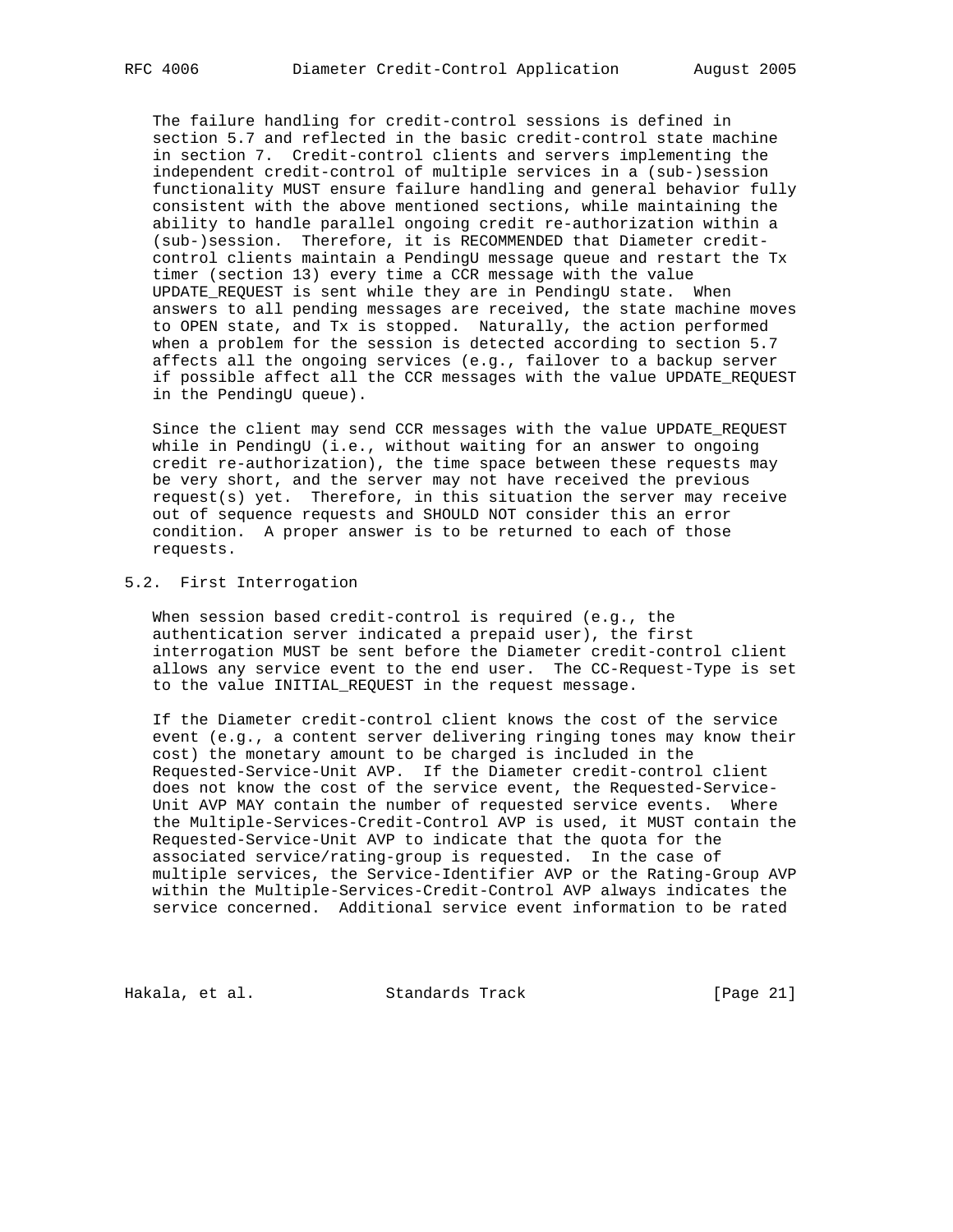MAY be sent as service specific AVPs or MAY be sent within the Service-Parameter-Info AVP at command level. The Service-Context-Id AVP indicates the service specific document applicable to the request.

 The Event-Timestamp AVP SHOULD be included in the request and contains the time when the service event is requested in the service element. The Subscription-Id AVP SHOULD be included to identify the end user in the credit-control server. The credit-control client MAY include the User-Equipment-Info AVP so that the credit-control server has some indication of the type and capabilities of the end user access device. How the credit-control server uses this information is outside the scope of this document.

 The credit-control server SHOULD rate the service event and make a credit-reservation from the end user's account that covers the cost of the service event. If the type of the Requested-Service-Unit AVP is money, no rating is needed, but the corresponding monetary amount is reserved from the end user's account.

 The credit-control server returns the Granted-Service-Unit AVP in the Answer message to the Diameter credit-control client. The Granted- Service-Unit AVP contains the amount of service units that the Diameter credit-control client can provide to the end user until a new Credit-Control-Request MUST be sent to the credit-control server. If several unit types are sent in the Answer message, the credit control client MUST handle each unit type separately. The type of the Granted-Service-Unit AVP can be time, volume, service specific, or money, depending on the type of service event. The unit type(s) SHOULD NOT be changed within an ongoing credit-control session.

 There MUST be a maximum of one instance of the same unit type in one Answer message. However, if multiple quotas are conveyed to the credit-control client in the Multiple-Services-Credit-Control AVPs, it is possible to carry two instances of the same unit type associated to a service-identifier/rating-group. This is typically the case when a tariff time change is expected and the credit-control server wants to make a distinction between the granted quota before and after tariff change.

 If the credit-control server determines that no further control is needed for the service, it MAY include the result code indicating that the credit-control is not applicable (e.g., if the service is free of charge). This result code at command level implies that the credit-control session is to be terminated.

 The Credit-Control-Answer message MAY also include the Final-Unit- Indication AVP to indicate that the answer message contains the final

Hakala, et al. Standards Track [Page 22]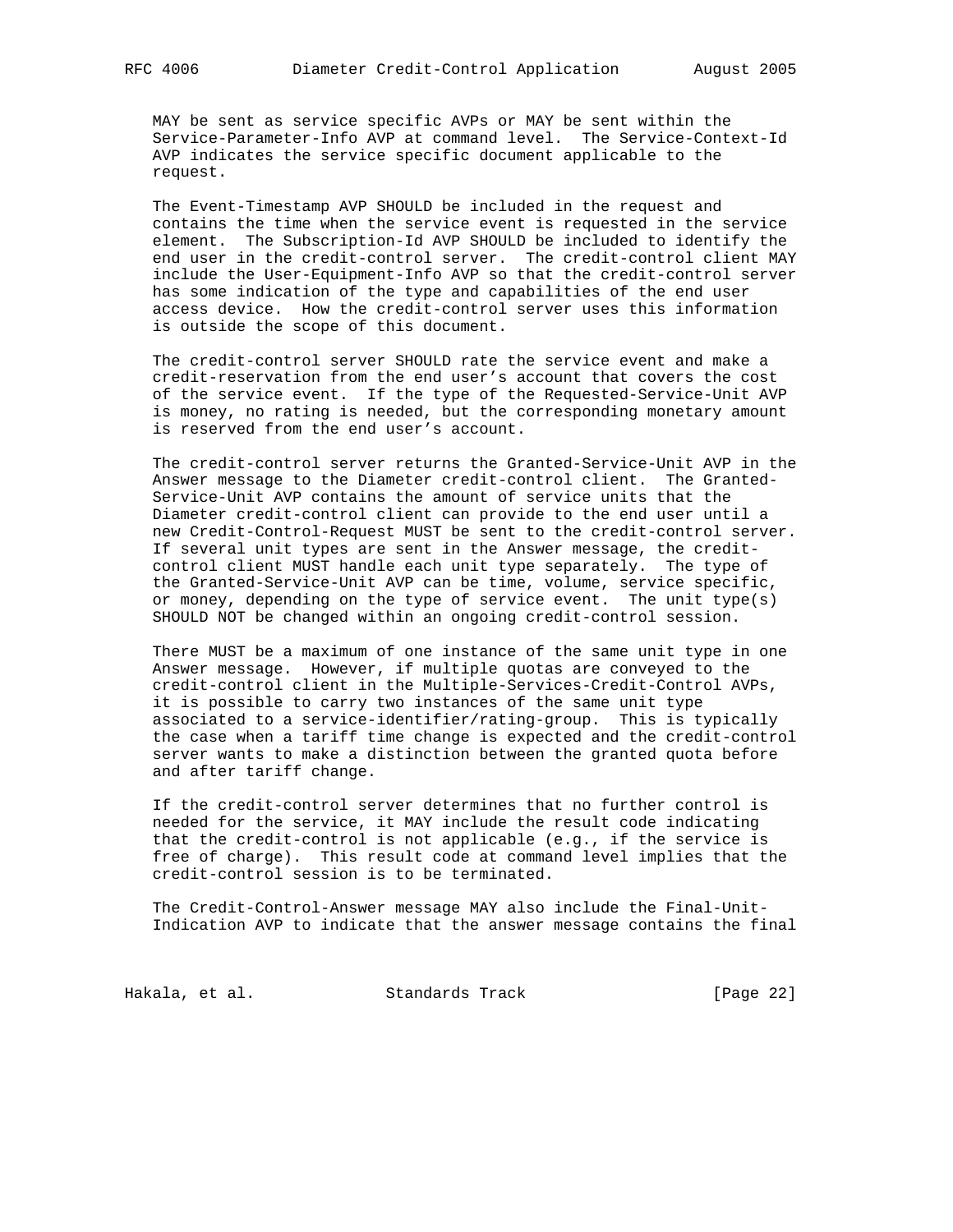units for the service. After the end user has consumed these units, the Diameter credit-control-client MUST behave as described in section 5.6.

 This document defines two different approaches to perform the first interrogation to be used in different network architectures. The first approach uses credit-control messages after the user's authorization and authentication takes place. The second approach uses service specific authorization messages to perform the first interrogation during the user's authorization/authentication phase, and credit-control messages for the intermediate and final interrogations. If an implementation of the credit-control client supports both the methods, determining which method to use SHOULD be configurable.

 In service environments such as the Network Access Server (NAS), it is desired to perform the first interrogation as part of the authorization/authentication process for the sake of protocol efficiency. Further credit authorizations after the first interrogation are performed with credit-control commands defined in this specification. Implementations of credit-control clients operating in the mentioned environments SHOULD support this method. If the credit-control server and AAA server are separate physical entities, the service element sends the request messages to the AAA server, which then issues an appropriate request or proxies the received request forward to the credit-control server.

 In other service environments, such as the 3GPP network and some SIP scenarios, there is a substantial decoupling between registration/access to the network and the actual service request (i.e., the authentication/authorization is executed once at registration/access to the network and is not executed for every service event requested by the subscriber). In these environments, it is more appropriate to perform the first interrogation after the user has been authenticated and authorized. The first, the intermediate, and the final interrogations are executed with credit control commands defined in this specification.

 Other IETF standards or standards developed by other standardization bodies may define the most suitable method in their architectures.

5.2.1. First Interrogation after Authorization and Authentication

 The Diameter credit-control client in the service element may get information from the authorization server as to whether credit control is required, based on its knowledge of the end user. If credit-control is required the credit-control server needs to be contacted prior to initiating service delivery to the end user. The

Hakala, et al. Standards Track [Page 23]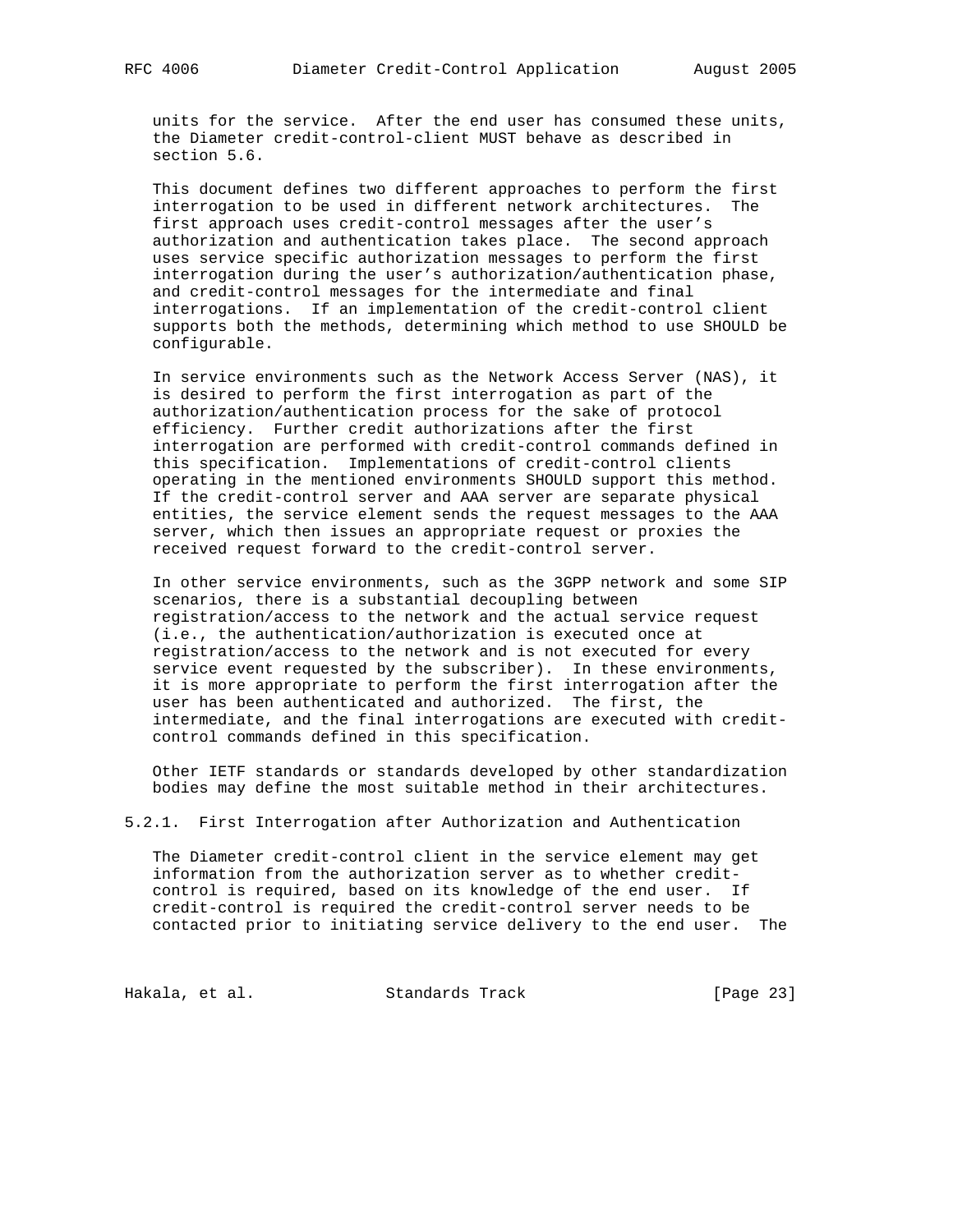accounting protocol and the credit-control protocol can be used in parallel. The authorization server may also determine whether the parallel accounting stream is required.

 The following diagram illustrates the case where both protocols are used in parallel and the service element sends credit-control messages directly to the credit-control server. More credit-control sequence examples are given in Annex A.



 Figure 2: Protocol example with first interrogation after user's authorization/authentication

Hakala, et al. Standards Track [Page 24]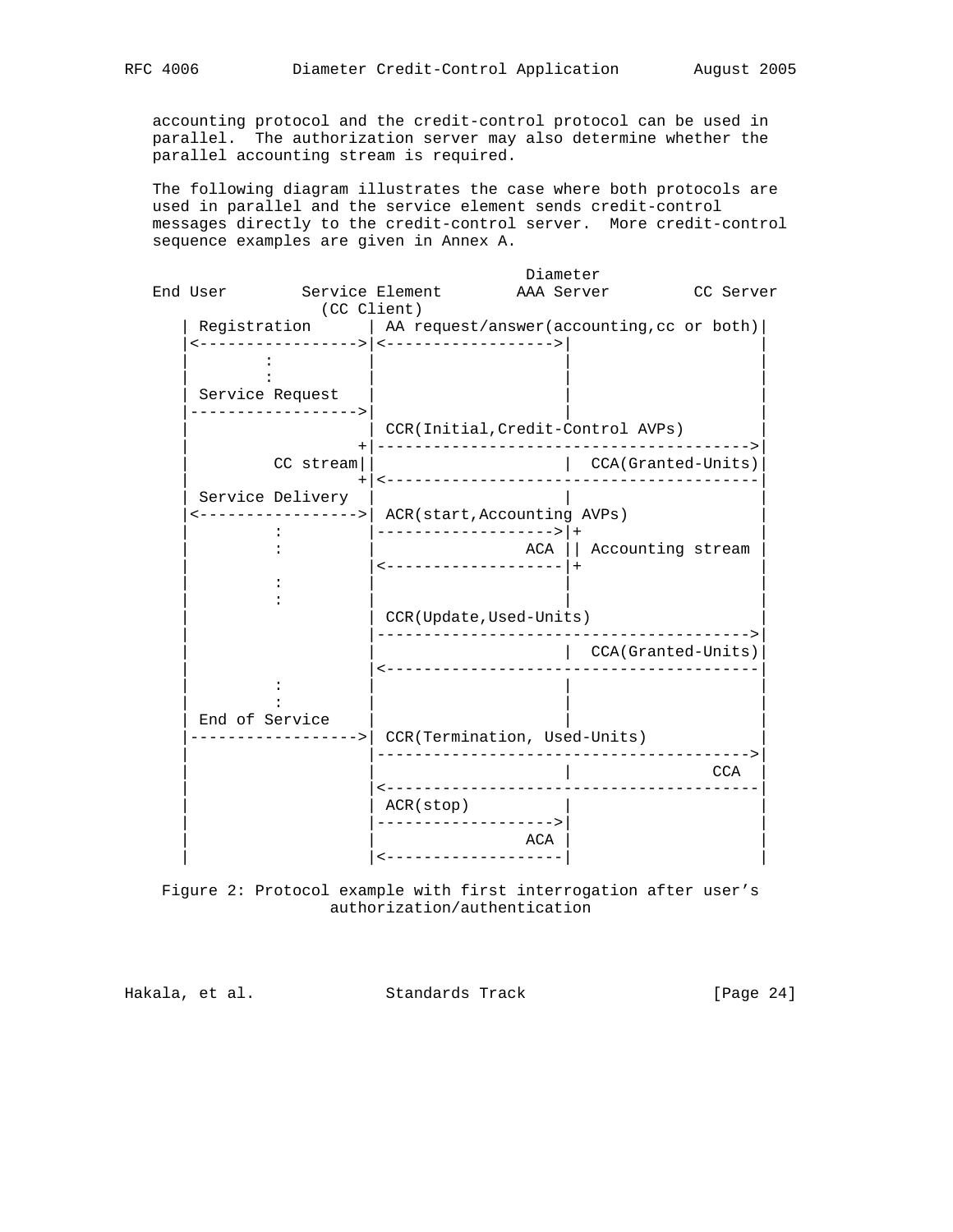### 5.2.2. Authorization Messages for First Interrogation

 The Diameter credit-control client in the service element MUST actively co-operate with the authorization/authentication client in the construction of the AA request by adding appropriate credit control AVPs. The credit-control client MUST add the Credit-Control AVP to indicate credit-control capabilities and MAY add other relevant credit-control specific AVPs to the proper authorization/authentication command to perform the first interrogation toward the home Diameter AAA server. The Auth- Application-Id is set to the appropriate value, as defined in the relevant service specific authorization/authentication application document (e.g., [NASREQ], [DIAMMIP]). The home Diameter AAA server authenticates/authorizes the subscriber and determines whether credit-control is required.

 If credit-control is not required for the subscriber, the home Diameter AAA server will respond as usual, with an appropriate AA answer message. If credit-control is required for the subscriber and the Credit-Control AVP with the value set to CREDIT\_AUTHORIZATION was present in the authorization request, the home AAA server MUST contact the credit-control server to perform the first interrogation. If credit-control is required for the subscriber and the Credit- Control AVP was not present in the authorization request, the home AAA server MUST send an authorization reject answer message.

 The Diameter AAA server supporting credit-control is required to send the Credit-Control-Request command (CCR) defined in this document to the credit-control server. The Diameter AAA server populates the CCR based on service specific AVPs used for input to the rating process, and possibly on credit-control AVPs received in the AA request. The credit-control server will reserve money from the user's account, will rate the request and will send a Credit-Control-Answer message to the home Diameter AAA server. The answer message includes the Granted-Service-Unit AVP(s) and MAY include other credit-control specific AVPs, as appropriate. Additionally, the credit-control server MAY set the Validity-Time and MAY include the Credit-Control- Failure-Handling AVP and the Direct-Debiting-Failure-Handling AVP to determine what to do if the sending of credit-control messages to the credit-control server has been temporarily prevented.

 Upon receiving the Credit-Control-Answer message from the credit control server, the home Diameter AAA server will populate the AA answer with the received credit-control AVPs and with the appropriate service attributes according to the authorization/authentication specific application (e.g., [NASREQ], [DIAMMIP]). It will then forward the packet to the credit-control client. If the home Diameter AAA server receives a credit-control reject message, it will

Hakala, et al. Standards Track [Page 25]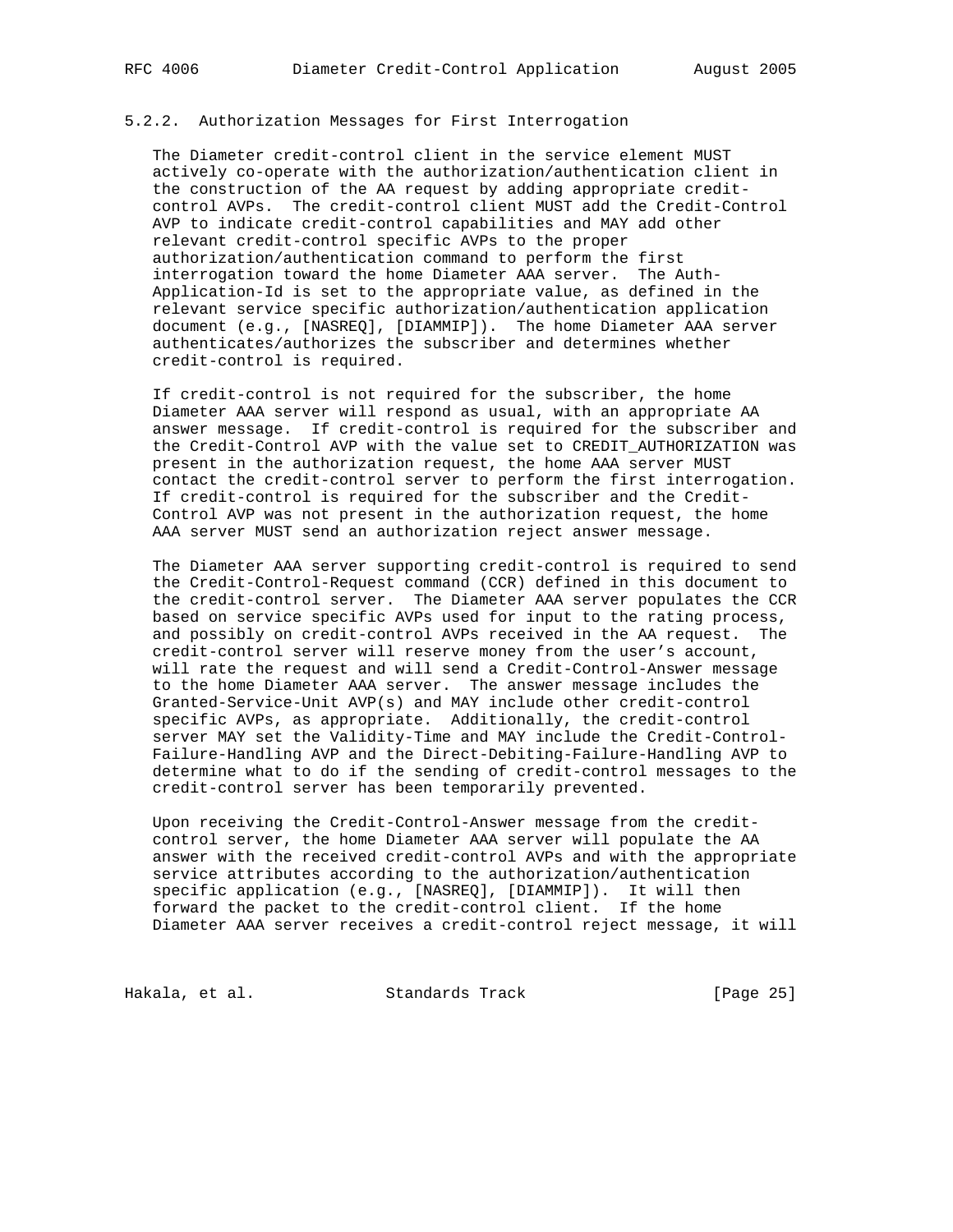simply generate an appropriate authorization reject message to the credit-control client, including the credit-control specific error code.

 In this model, the credit-control client sends further credit-control messages to the credit-control server via the home Diameter AAA server. Upon receiving a successful authorization answer message with the Granted-Service-Unit AVP(s), the credit-control client will grant the service to the end user and will generate an intermediate credit-control request, as required by using credit-control commands. The CC-Request-Number of the first UPDATE\_REQUEST MUST be set to 1 (for how to produce unique value for the CC-Request-Number AVP, see section 8.2).

 If service specific re-authorization is performed (i.e., authorization-lifetime expires), the credit-control client MUST add to the service specific re-authorization request the Credit-Control AVP with a value set to RE\_AUTHORIZATION to indicate that the credit-control server MUST NOT be contacted. When session based credit-control is used for the subscriber, a constant credit-control message stream flows through the home Diameter AAA server. The home Diameter AAA server can make use of this credit-control message flow to deduce that the user's activity is ongoing; therefore, it is recommended to set the authorization-lifetime to a reasonably high value when credit-control is used for the subscriber.

 In this scenario, the home Diameter AAA server MUST advertise support for the credit-control application to its peers during the capability exchange process.

Hakala, et al. Standards Track [Page 26]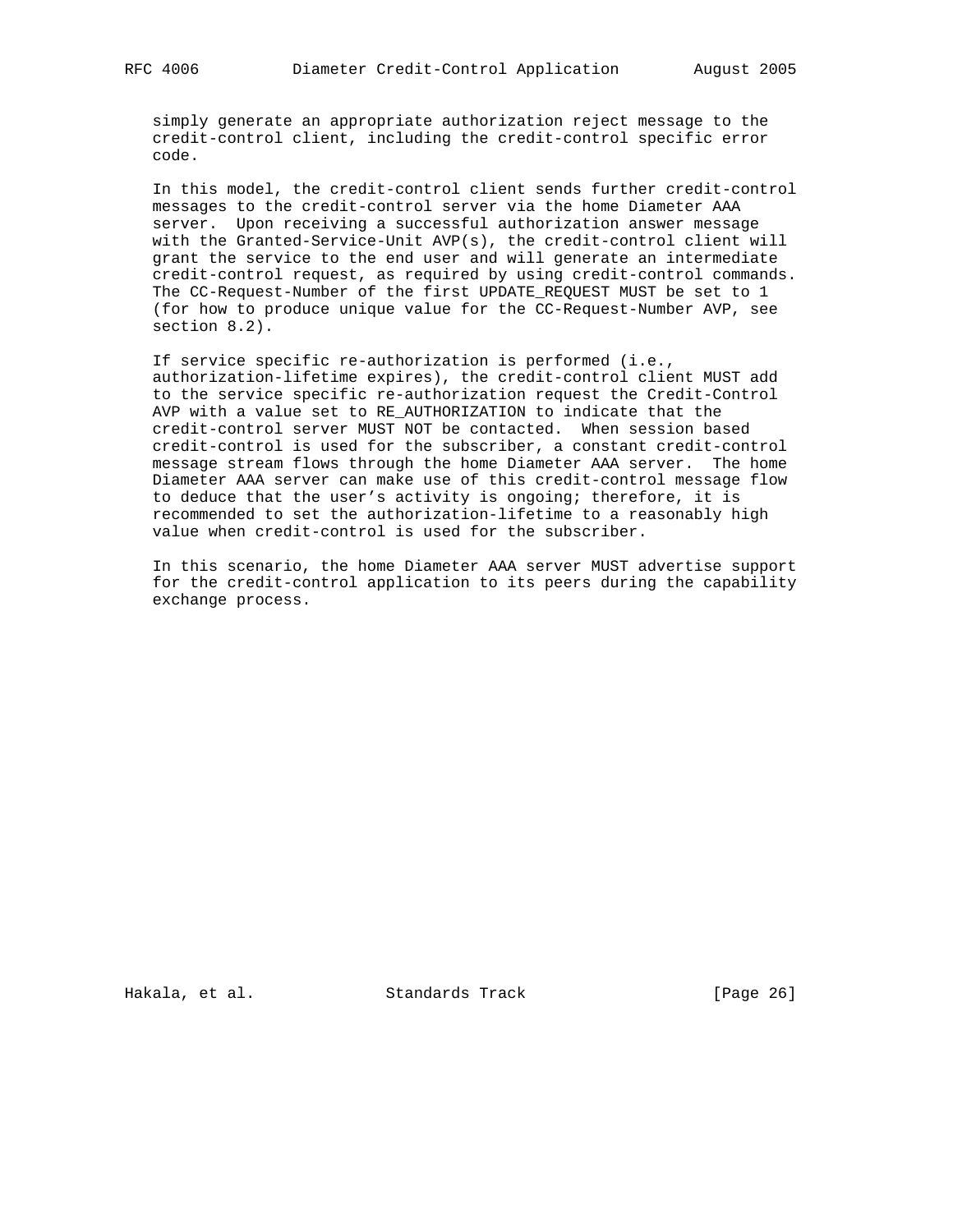The following diagram illustrates the use of authorization/authentication messages to perform the first interrogation. The parallel accounting stream is not shown in the figure.

|                |                                         | Service Element Diameter                        |     |                                              |           |
|----------------|-----------------------------------------|-------------------------------------------------|-----|----------------------------------------------|-----------|
|                |                                         | End User (CC Client) AAA Server                 |     |                                              | CC Server |
|                |                                         | Service Request   AA Request (CC AVPs)          |     |                                              |           |
|                |                                         |                                                 |     | CCR(Initial, CC AVPs)                        |           |
|                |                                         |                                                 |     | ------------------->                         |           |
|                |                                         |                                                 |     | CCA(Granted-Units)                           |           |
|                |                                         |                                                 |     | -------------------                          |           |
|                |                                         | AA Answer (Granted-Units)                       |     |                                              |           |
|                | Service Delivery<br><-----------------> | <--------------------                           |     |                                              |           |
|                |                                         |                                                 |     |                                              |           |
|                |                                         |                                                 |     |                                              |           |
|                |                                         |                                                 |     |                                              |           |
|                |                                         |                                                 |     |                                              |           |
|                |                                         | CCR(Update, Used-Units)                         |     |                                              |           |
|                |                                         |                                                 |     | ------------------->  CCR(Update,Used-Units) |           |
|                |                                         |                                                 |     | ------------------->                         |           |
|                |                                         |                                                 |     | CCA(Granted-Units)                           |           |
|                |                                         | --------------------                            |     | CCA(Granted-Units)  <-------------------     |           |
|                |                                         |                                                 |     |                                              |           |
|                |                                         |                                                 |     |                                              |           |
| End of Service |                                         |                                                 |     |                                              |           |
|                |                                         | ----------------->  CCR(Termination,Used-Units) |     |                                              |           |
|                |                                         |                                                 |     | ------------------>   CCR(Term., Used-Units) |           |
|                |                                         |                                                 |     |                                              |           |
|                |                                         |                                                 |     |                                              | CCA       |
|                |                                         |                                                 | CCA |                                              |           |
|                |                                         | -------------------                             |     |                                              |           |
|                |                                         |                                                 |     |                                              |           |

 Figure 3: Protocol example with use of the authorization messages for the first interrogation

# 5.3. Intermediate Interrogation

 When all the granted service units for one unit type are spent by the end user or the Validity-Time is expired, the Diameter credit-control client MUST send a new Credit-Control-Request to the credit-control server. In the event that credit-control for multiple services is applied in one credit-control session (i.e., units associated to Service-Identifier(s) or Rating-Group are granted), a new Credit- Control-Request MUST be sent to the credit-control server when the

Hakala, et al. Standards Track [Page 27]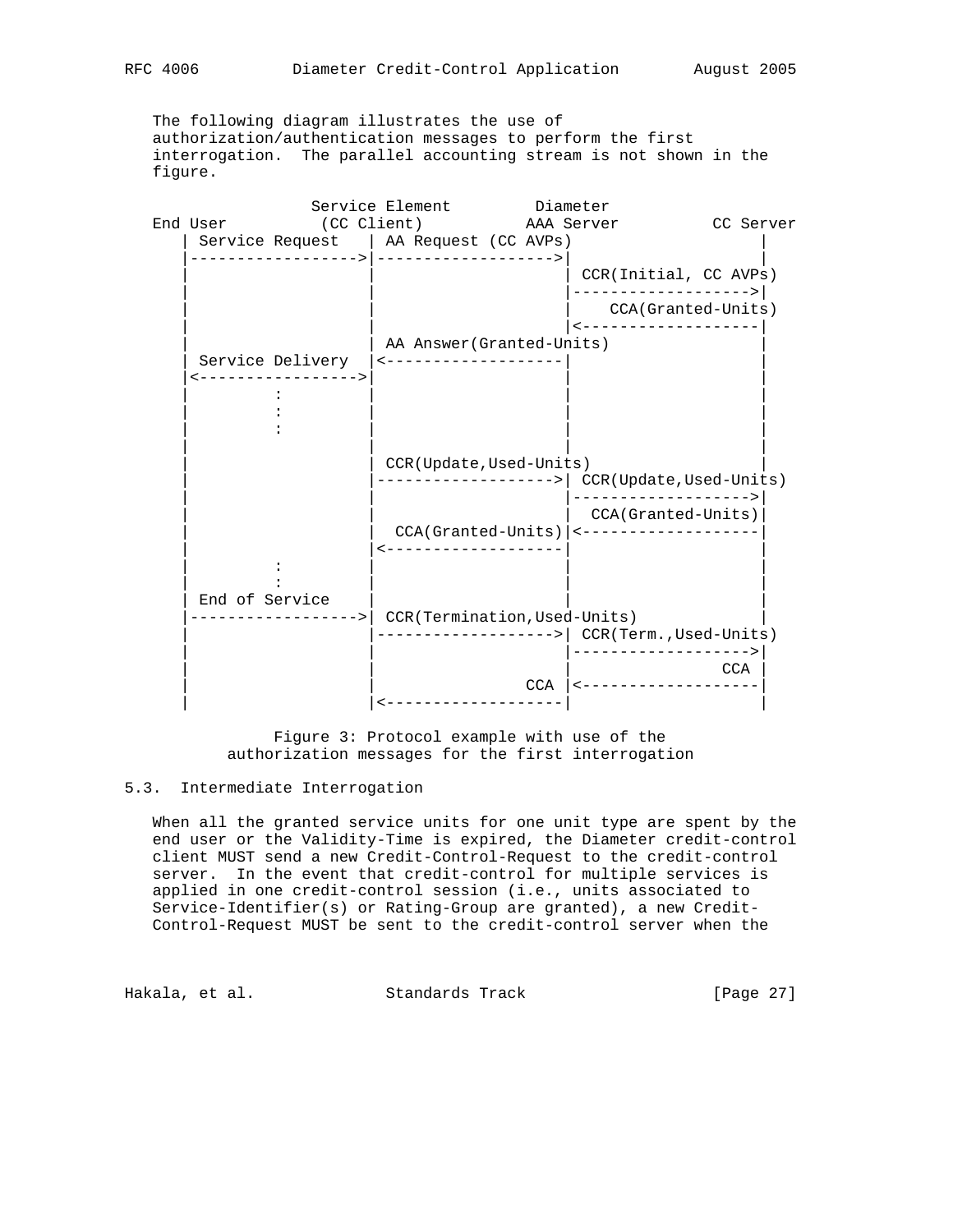credit reservation has been wholly consumed, or upon expiration of the Validity-Time. It is always up to the Diameter credit-control client to send a new request well in advance of the expiration of the previous request in order to avoid interruption in the service element. Even if the granted service units reserved by the credit control server have not been spent upon expiration of the Validity- Time, the Diameter credit-control client MUST send a new Credit- Control-Request to the credit-control server.

 There can also be mid-session service events, which might affect the rating of the current service events. In this case, a spontaneous updating (a new Credit-Control-Request) SHOULD be sent including information related to the service event even if all the granted service units have not been spent or the Validity-Time has not expired.

 When the used units are reported to the credit-control server, the credit-control client will not have any units in its possession before new granted units are received from the credit-control server. When the new granted units are received, these units apply from the point where the measurement of the reported used units stopped. Where independent credit-control of multiple services is supported, this process may be executed for one or more services, a single rating-group, or a pool within the (sub)session.

 The CC-Request-Type AVP is set to the value UPDATE\_REQUEST in the intermediate request message. The Subscription-Id AVP SHOULD be included in the intermediate message to identify the end user in the credit-control server. The Service-Context-Id AVP indicates the service specific document applicable to the request.

 The Requested-Service-Unit AVP MAY contain the new amount of requested service units. Where the Multiple-Services-Credit-Control AVP is used, it MUST contain the Requested-Service-Unit AVP if a new quota is requested for the associated service/rating-group. The Used-Service-Unit AVP contains the amount of used service units measured from the point when the service became active or, if interim interrogations are used during the session, from the point when the previous measurement ended. The same unit types used in the previous message SHOULD be used. If several unit types were included in the previous answer message, the used service units for each unit type MUST be reported.

 The Event-Timestamp AVP SHOULD be included in the request and contains the time of the event that triggered the sending of the new Credit-Control-Request.

Hakala, et al. Standards Track [Page 28]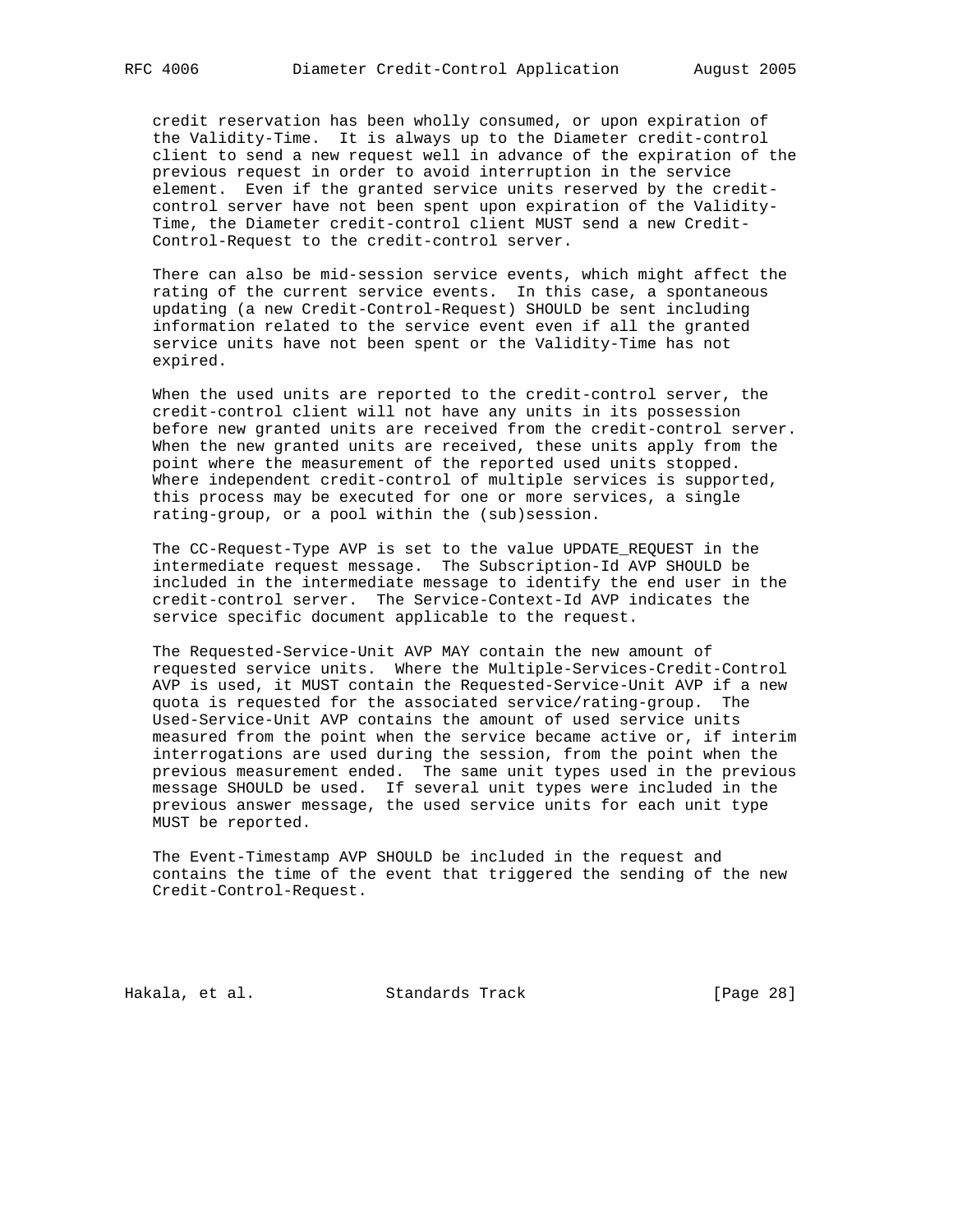The credit-control server MUST deduct the used amount from the end user's account. It MAY rate the new request and make a new credit reservation from the end user's account that covers the cost of the requested service event.

 A Credit-Control-Answer message with the CC-Request-Type AVP set to the value UPDATE\_REQUEST MAY include the Cost-Information AVP containing the accumulated cost estimation for the session, without taking any credit-reservation into account.

 The Credit-Control-Answer message MAY also include the Final-Unit- Indication AVP to indicate that the answer message contains the final units for the service. After the end user has consumed these units, the Diameter credit-control-client MUST behave as described in section 5.6.

There can be several intermediate interrogations within a session.

### 5.4. Final Interrogation

 When the end user terminates the service session, or when the graceful service termination described in section 5.6 takes place, the Diameter credit-control client MUST send a final Credit-Control- Request message to the credit-control server. The CC-Request-Type AVP is set to the value TERMINATION\_REQUEST. The Service-Context-Id AVP indicates the service specific document applicable to the request.

 The Event-Timestamp AVP SHOULD be included in the request and contains the time when the session was terminated.

 The Used-Service-Unit AVP contains the amount of used service units measured from the point when the service became active or, if interim interrogations are used during the session, from the point when the previous measurement ended. If several unit types were included in the previous answer message, the used service units for each unit type MUST be reported.

 After final interrogation, the credit-control server MUST refund the reserved credit amount not used to the end user's account and deduct the used monetary amount from the end user's account.

 A Credit-Control-Answer message with the CC-Request-Type set to the value TERMINATION\_REQUEST MAY include the Cost-Information AVP containing the estimated total cost for the session in question.

 If the user logs off during an ongoing credit-control session, or if some other reason causes the user to become logged off (e.g., final-

Hakala, et al. Standards Track [Page 29]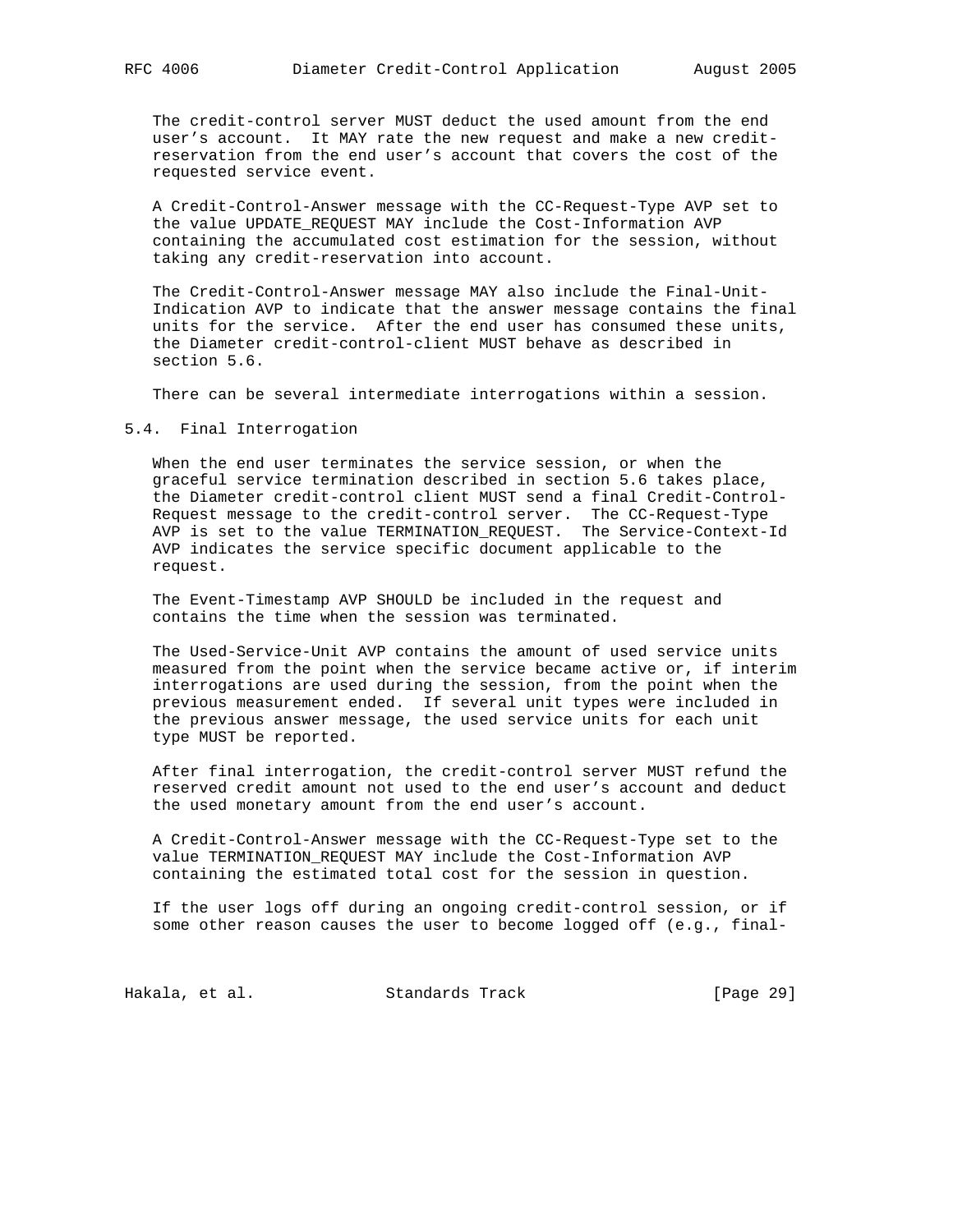unit indication causes user logoff according to local policy), the service element, according to application specific policy, may send a Session-Termination-Request (STR) to the home Diameter AAA server as usual [DIAMBASE]. Figure 4 illustrates the case when the final-unit indication causes user logoff upon consumption of the final granted units and the generation of STR.



Figure 4: User disconnected due to exhausted account

## 5.5. Server-Initiated Credit Re-Authorization

 The Diameter credit-control application supports server-initiated re-authorization. The credit-control server MAY optionally initiate the credit re-authorization by issuing a Re-Auth-Request (RAR) as defined in the Diameter base protocol [DIAMBASE]. The Auth- Application-Id in the RAR message is set to 4 to indicate Diameter Credit Control, and the Re-Auth-Request-Type is set to AUTHORIZE\_ONLY.

Hakala, et al. Standards Track [Page 30]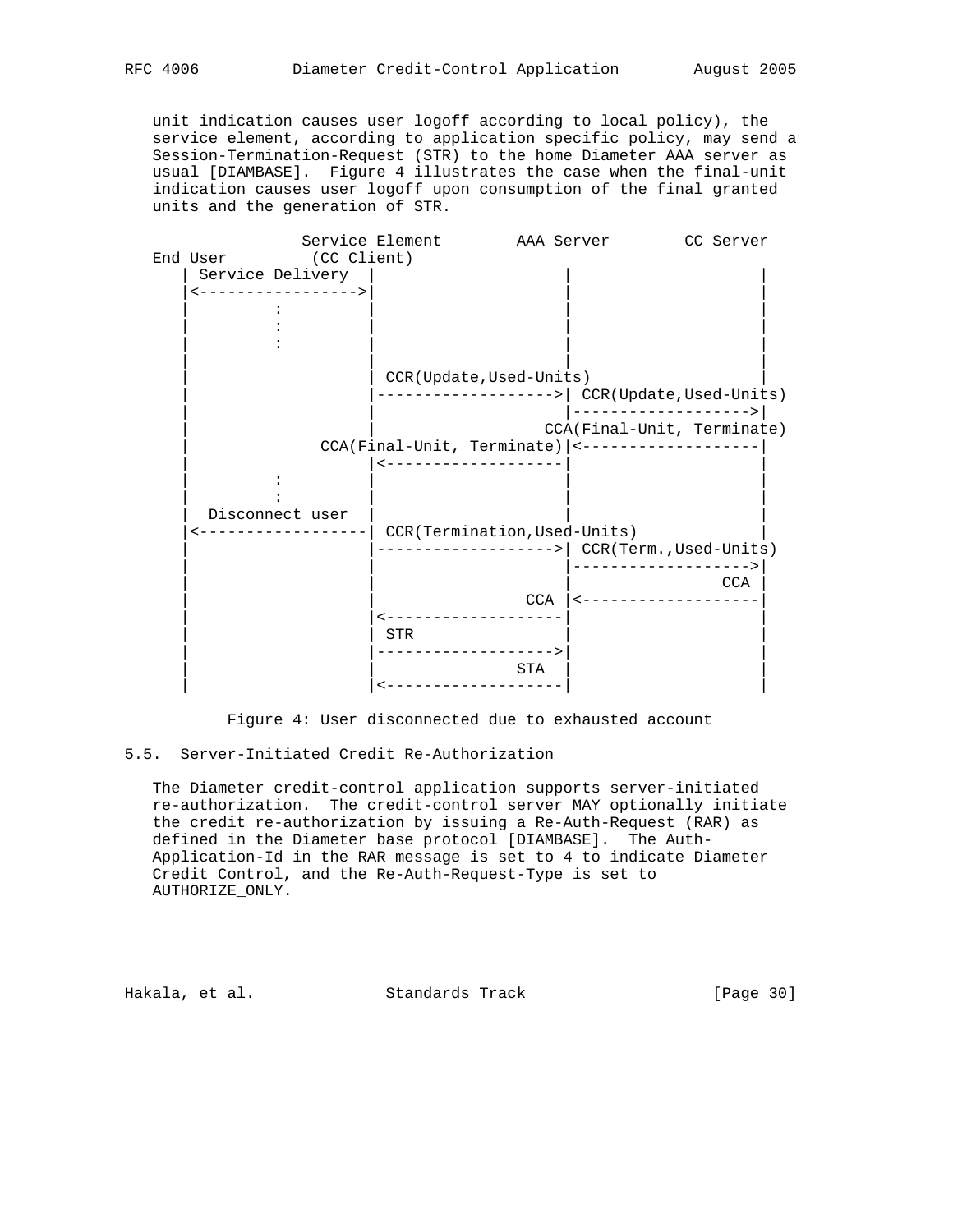Section 5.1.2 defines the feature to enable credit-control for multiple services within a single (sub-)session where the server can authorize credit usage at a different level of granularity. Further, the server may provide credit resources to multiple services or rating groups as a pool (see section 5.1.2 for details and definitions). Therefore, the server, based on its service logic and its knowledge of the ongoing session, can decide to request credit re-authorization for a whole (sub-)session, a single credit pool, a single service, or a single rating-group. To request credit re authorization for a credit pool, the server includes in the RAR message the G-S-U-Pool-Identifier AVP indicating the affected pool. To request credit re-authorization for a service or a rating-group, the server includes in the RAR message the Service-Identifier AVP or the Rating-Group AVP, respectively. To request credit re authorization for all the ongoing services within the (sub-)session, the server includes none of the above mentioned AVPs in the RAR message.

 If a credit re-authorization is not already ongoing (i.e., the credit-control session is in Open state), a credit control client that receives an RAR message with Session-Id equal to a currently active credit-control session MUST acknowledge the request by sending the Re-Auth-Answer (RAA) message and MUST initiate the credit re authorization toward the server by sending a Credit-Control-Request message with the CC-Request-Type AVP set to the value UPDATE\_REQUEST. The Result-Code 2002 (DIAMETER\_LIMITED\_SUCCESS) SHOULD be used in the RAA message to indicate that an additional message (i.e., CCR message with the value UPDATE\_REQUEST) is required to complete the procedure. If a quota was allocated to the service, the credit-control client MUST report the used quota in the Credit-Control-Request. Note that the end user does not need to be prompted for the credit re authorization, since the credit re-authorization is transparent to the user (i.e., it takes place exclusively between the credit-control client and the credit-control server).

 Where multiple services in a user's session are supported, the procedure in the above paragraph will be executed at the granularity requested by the server in the RAR message.

 If credit re-authorization is ongoing at the time when the RAR message is received (i.e., RAR-CCR collision), the credit-control client successfully acknowledges the request but does not initiate a new credit re-authorization. The Result-Code 2001 (DIAMETER\_SUCCESS) SHOULD be used in the RAA message to indicate that a credit re authorization procedure is already ongoing (i.e., the client was in PendingU state when the RAR was received). The credit-control server SHOULD process the Credit-Control-Request as if it was received in answer to the server initiated credit re-authorization, and should

Hakala, et al. Standards Track [Page 31]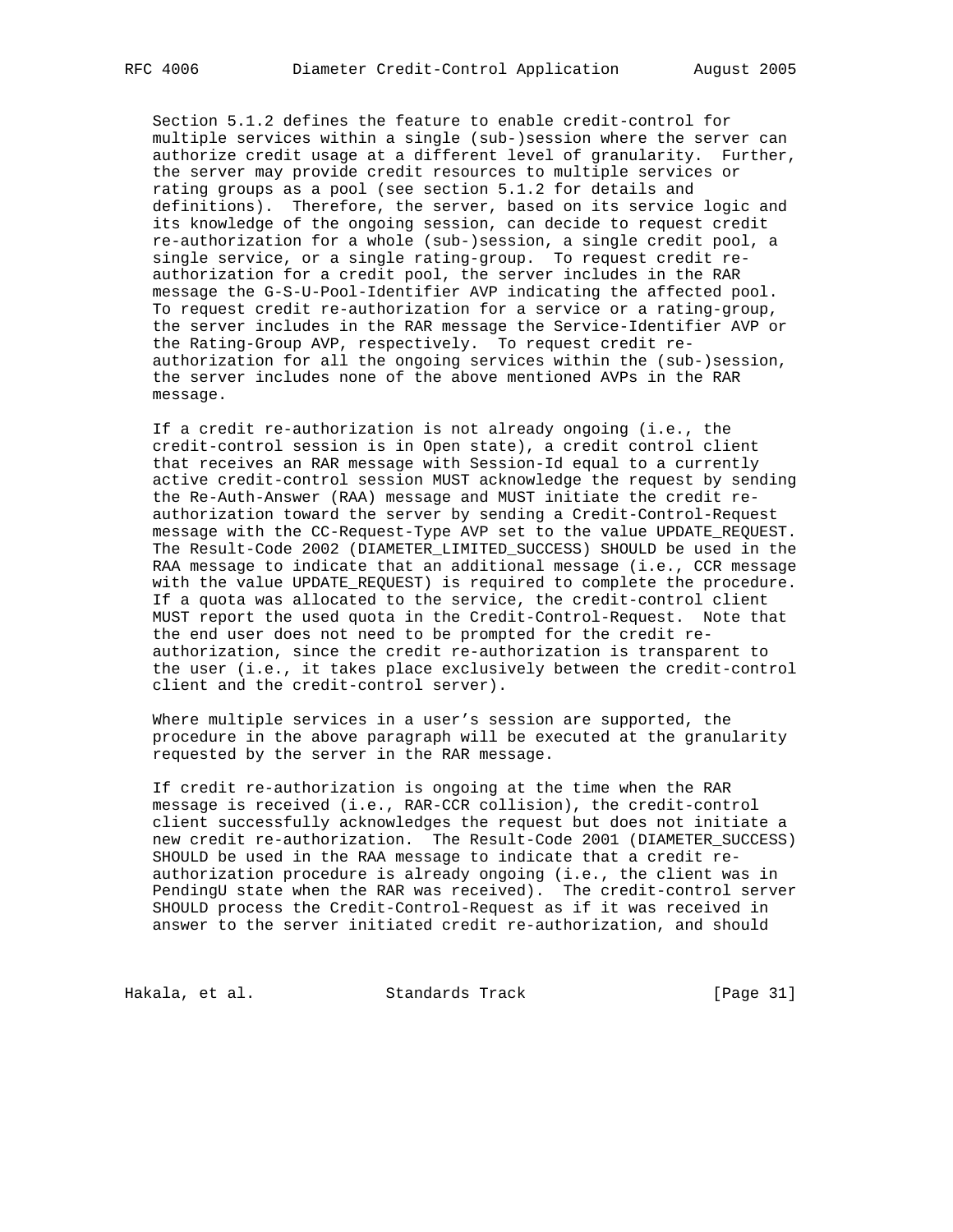consider the server initiated credit re-authorization process successful upon reception of the Re-Auth-Answer message.

 When multiple services are supported in a user's session, the server may request credit re-authorization for a credit pool (or for the (sub-)session) while a credit re-authorization is already ongoing for some of the services or rating-groups. In this case, the client acknowledges the server request with an RAA message and MUST send a new Credit-Control-Request message to perform re-authorization for the remaining services/rating-groups. The Result-Code 2002 (DIAMETER\_LIMITED\_SUCCESS) SHOULD be used in the RAA message to indicate that an additional message (i.e., CCR message with value UPDATE\_REQUEST) is required to complete the procedure. The server processes the received requests and returns an appropriate answer to both requests.

 The above-defined procedures are enabled for each of the possibly active Diameter credit-control sub-sessions. The server MAY request re-authorization for an active sub-session by including the CC-Sub- Session-Id AVP in the RAR message in addition to the Session-Id AVP.

### 5.6. Graceful Service Termination

 When the user's account runs out of money, the user may not be allowed to compile additional chargeable events. However, the home service provider may offer some services; for instance, access to a service portal where it is possible to refill the account, for which the user is allowed to benefit for a limited time. The length of this time is usually dependent on the home service provider policy.

 This section defines the optional graceful service termination feature that MAY be supported by the credit-control server. Credit control client implementations MUST support the Final-Unit-Indication with at least the teardown of the ongoing service session once the subscriber has consumed all the final granted units.

 Where independent credit-control of multiple services in a single credit-control (sub-)session is supported, it is possible to use the graceful service termination for each of the services/rating-groups independently. Naturally, the graceful service termination process defined in the following sub-sections will apply to the specific service/rating-group as requested by the server.

 In some service environments (e.g., NAS), the graceful service termination may be used to redirect the subscriber to a service portal for online balance refill or other services offered by the home service provider. In this case, the graceful termination process installs a set of packet filters to restrict the user's

Hakala, et al. Standards Track [Page 32]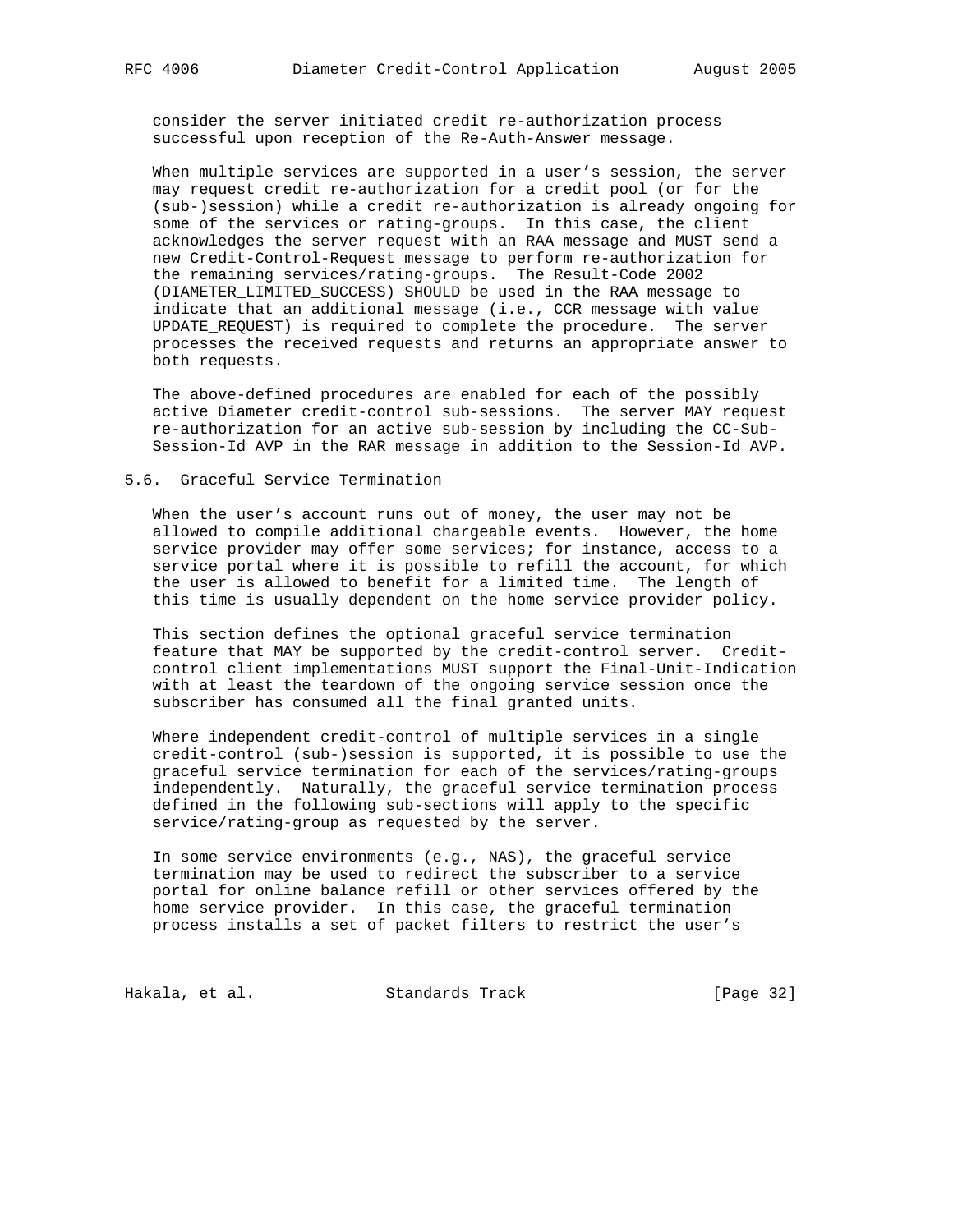access capability only to/from the specified destinations. All the IP packets not matching the filters will be dropped or, possibly, re-directed to the service portal. The user may also be sent an appropriate notification as to why the access has been limited. These actions may be communicated explicitly from the server to the client or may be configured per-service at the client. Explicitly signaled redirect or restrict instructions always take precedence over configured ones.

 It is also possible use the graceful service termination to connect the prepaid user to a top-up server that plays an announcement and prompts the user to replenish the account. In this case, the credit-control server sends only the address of the top-up server where the prepaid user shall be connected after the final granted units have been consumed. An example of this is given in Appendix A (Flow VII).

 The credit-control server MAY initiate the graceful service termination by including the Final-Unit-Indication AVP in the Credit-Control-Answer to indicate that the message contains the final units for the service.

 When the credit-control client receives the Final-Unit-Indication AVP in the answer from the server, its behavior depends on the value indicated in the Final-Unit-Action AVP. The server may request the following actions: TERMINATE, REDIRECT, or RESTRICT\_ACCESS.

 A following figure illustrates the graceful service termination procedure described in the following sub-sections.

Hakala, et al. Standards Track [Page 33]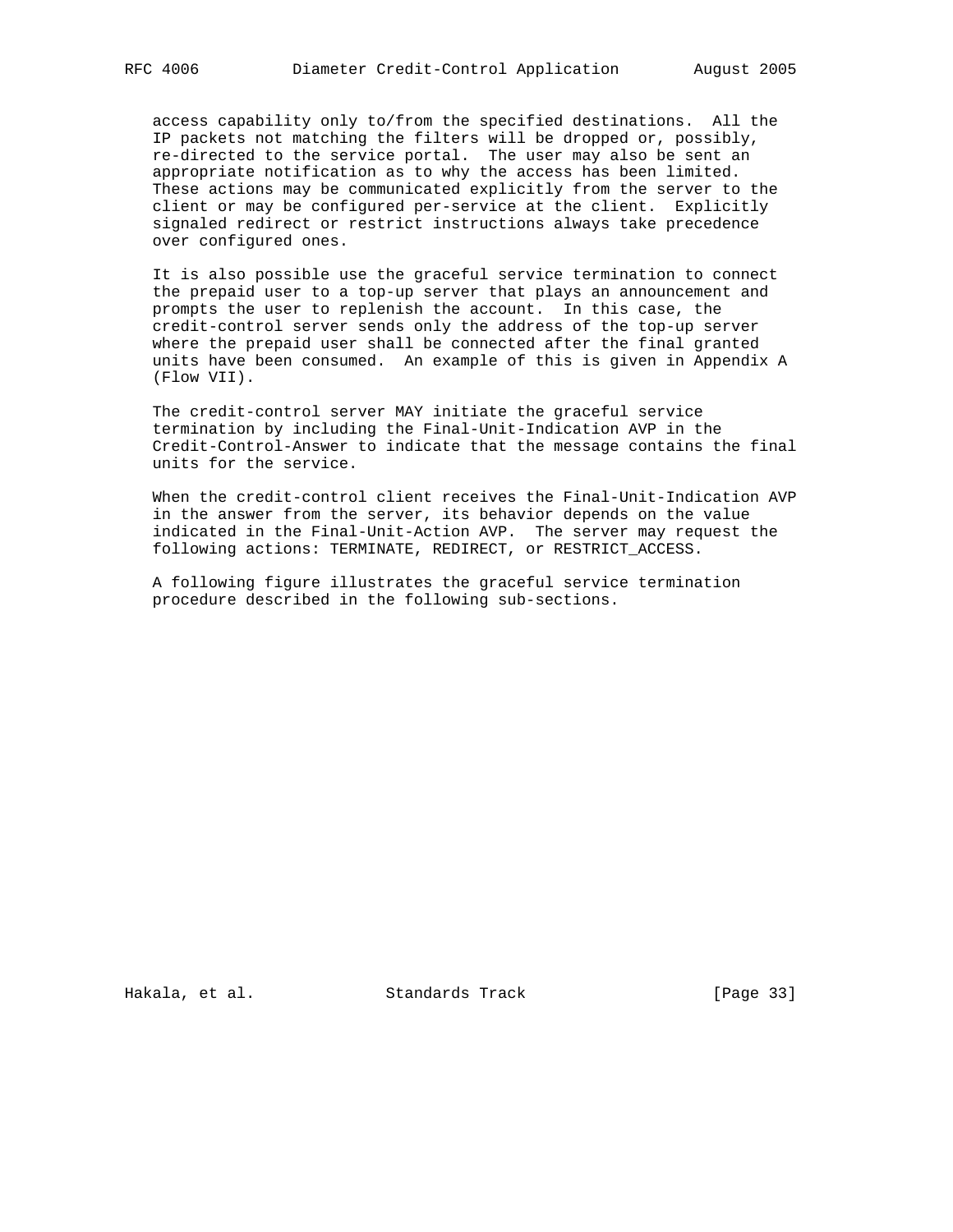|                          |                   |                                                            | Diameter   |                             |            |
|--------------------------|-------------------|------------------------------------------------------------|------------|-----------------------------|------------|
| End User                 | Service Element   |                                                            | AAA Server |                             | CC Server  |
|                          | (CC Client)       |                                                            |            |                             |            |
| Service Delivery         |                   |                                                            |            |                             |            |
| <---------------->       |                   |                                                            |            |                             |            |
|                          |                   | CCR(Update, Used-Units)                                    |            |                             |            |
|                          |                   | ----------------> CCR(Update,Used-Units)                   |            |                             |            |
| $\ddot{\cdot}$           |                   |                                                            |            | ------------------->        |            |
|                          |                   |                                                            |            | CCA(Final-Unit, Action)     |            |
|                          |                   |                                                            |            | <--------------------       |            |
|                          |                   | CCA(Final-Unit, Action)                                    |            |                             |            |
|                          |                   | -------------------                                        |            |                             |            |
|                          |                   |                                                            |            |                             |            |
|                          |                   |                                                            |            |                             |            |
|                          |                   |                                                            |            |                             |            |
|                          |                   |                                                            |            |                             |            |
| ///////////////          |                   | CCR(Update,Used-Units)                                     |            |                             |            |
| $/Final$ Units End/->    |                   | ------------------>   CCR (Update, Used-Units)             |            |                             |            |
| $/$ Action and $//$      |                   |                                                            |            | -------------------->       |            |
| //Restrictions //        |                   |                                                            |            | CCA(Validity-Time)          |            |
| $\sqrt{\text{Start}}$ // |                   | CCA(Validity-Time)  <----------------                      |            |                             |            |
| /////////////            |                   | -------------------                                        |            |                             |            |
|                          |                   |                                                            |            |                             |            |
|                          |                   |                                                            |            |                             |            |
|                          | $+ - - - - - - +$ |                                                            |            |                             |            |
|                          |                   | Replenish Account<br>----------------------------> Account |            |                             |            |
|                          |                   |                                                            |            | $+ - - - - - - +$           |            |
|                          |                   |                                                            |            |                             | <b>RAR</b> |
|                          | $^{+}$            |                                                            |            | RAR   <==================== |            |
|                          |                   | <===================                                       |            |                             |            |
|                          |                   | RAA                                                        |            |                             |            |
| /////////////            |                   | $=$ = = = = = = = = = = = = = = = = >   RAA                |            |                             |            |
| /If supported /          |                   | CCR(Update)                                                |            | ===================>        |            |
| /by CC Server/           |                   | ==================>   CCR(Update)                          |            |                             |            |
| ////////////             |                   |                                                            |            | ===================>        |            |
|                          |                   |                                                            |            | CCA(Granted-Unit)           |            |
|                          |                   | $CCA(Granted-Unit)$   <====================                |            |                             |            |
|                          |                   |                                                            |            |                             |            |
| removed                  |                   |                                                            |            |                             |            |
| $\ddot{\cdot}$           |                   |                                                            |            |                             |            |
| OR.                      |                   | CCR(Update)                                                |            |                             |            |
|                          |                   | Validity-Time -> $ $ -------------------> $ $ CCR(Update)  |            |                             |            |
|                          |                   |                                                            |            |                             |            |
| expires                  |                   |                                                            |            | CCA(Granted-Unit)           |            |
|                          |                   | CCA(Granted-Unit)  <-------------------                    |            |                             |            |
|                          |                   | $Restrictions$ -> $ $ -----------------                    |            |                             |            |
|                          |                   |                                                            |            |                             |            |
| removed                  |                   |                                                            |            |                             |            |

Hakala, et al. Standards Track [Page 34]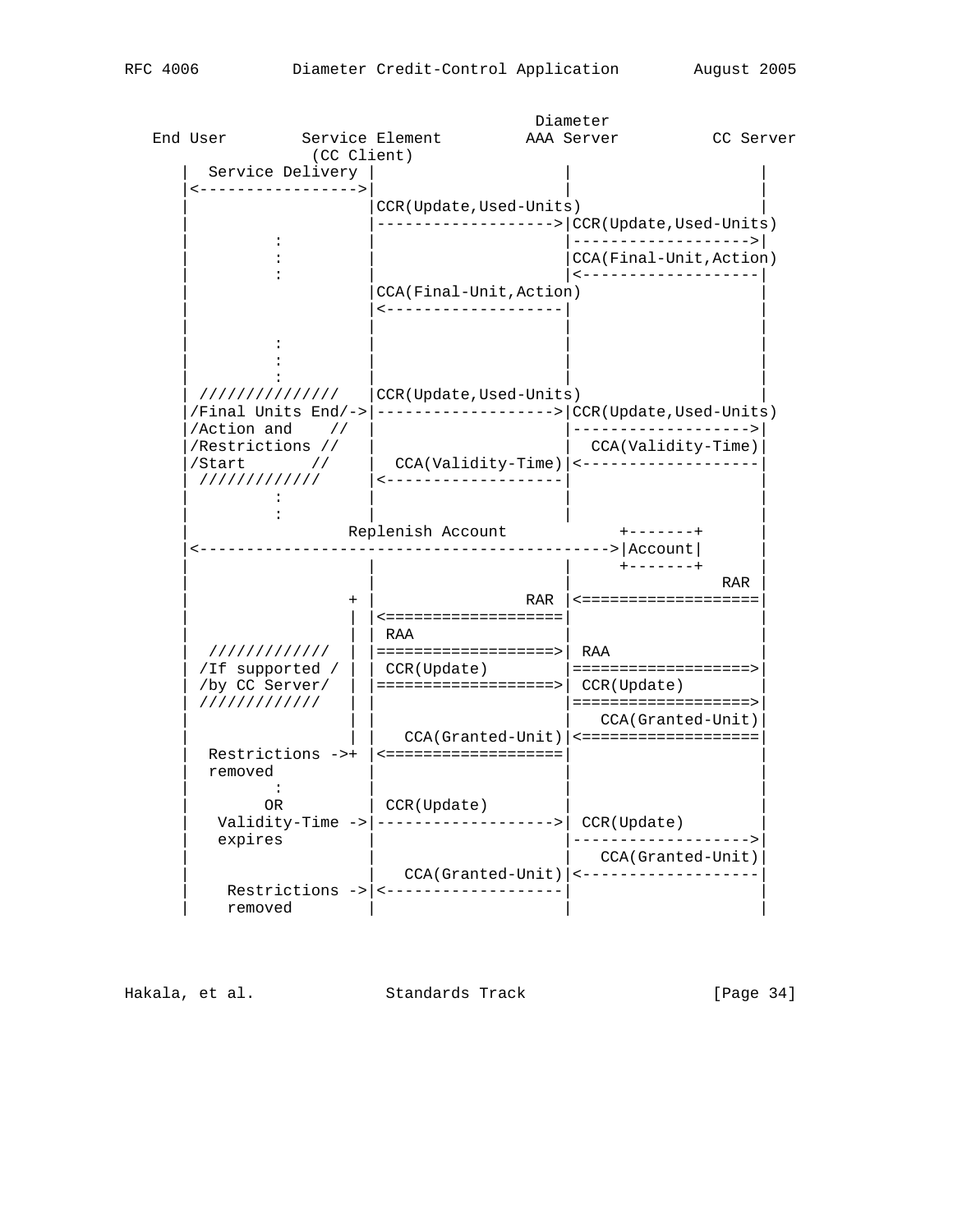Figure 5: Optional graceful service termination procedure

# 5.6.1. Terminate Action

 The Final-Unit-Indication AVP with Final-Unit-Action TERMINATE does not include any other information. When the subscriber has consumed the final granted units, the service element MUST terminate the service. This is the default handling applicable whenever the credit-control client receives an unsupported Final-Unit-Action value and MUST be supported by all the Diameter credit-control client implementations conforming to this specification. A final Credit- Control-Request message to the credit-control server MUST be sent if the Final-Unit-Indication AVP indicating action TERMINATE was present at command level. The CC-Request-Type AVP in the request is set to the value TERMINATION\_REQUEST.

# 5.6.2. Redirect Action

 The Final-Unit-Indication AVP with Final-Unit-Action REDIRECT indicates to the service element supporting this action that, upon consumption of the final granted units, the user MUST be re-directed to the address specified in the Redirect-Server AVP as follows.

 The credit-control server sends the Redirect-Server AVP in the Credit-Control-Answer message. In such a case, the service element MUST redirect or connect the user to the destination specified in the Redirect-Server AVP, if possible. When the end user is redirected (by using protocols others than Diameter) to the specified server or connected to the top-up server, an additional authorization (and possibly authentication) may be needed before the subscriber can replenish the account; however, this is out of the scope of this specification.

 In addition to the Redirect-Server AVP, the credit-control server MAY include one or more Restriction-Filter-Rule AVPs or one or more Filter-Id AVPs in the Credit-Control-Answer message to enable the user to access other services (for example, zero-rated services). In such a case, the access device MUST drop all the packets not matching the IP filters specified in the Credit-Control-Answer message and, if possible, redirect the user to the destination specified in the Redirect-Server AVP.

 An entity other than the credit-control server may provision the access device with appropriate IP packet filters to be used in conjunction with the Diameter credit-control application. This case is considered in section 5.6.3.

Hakala, et al. Standards Track [Page 35]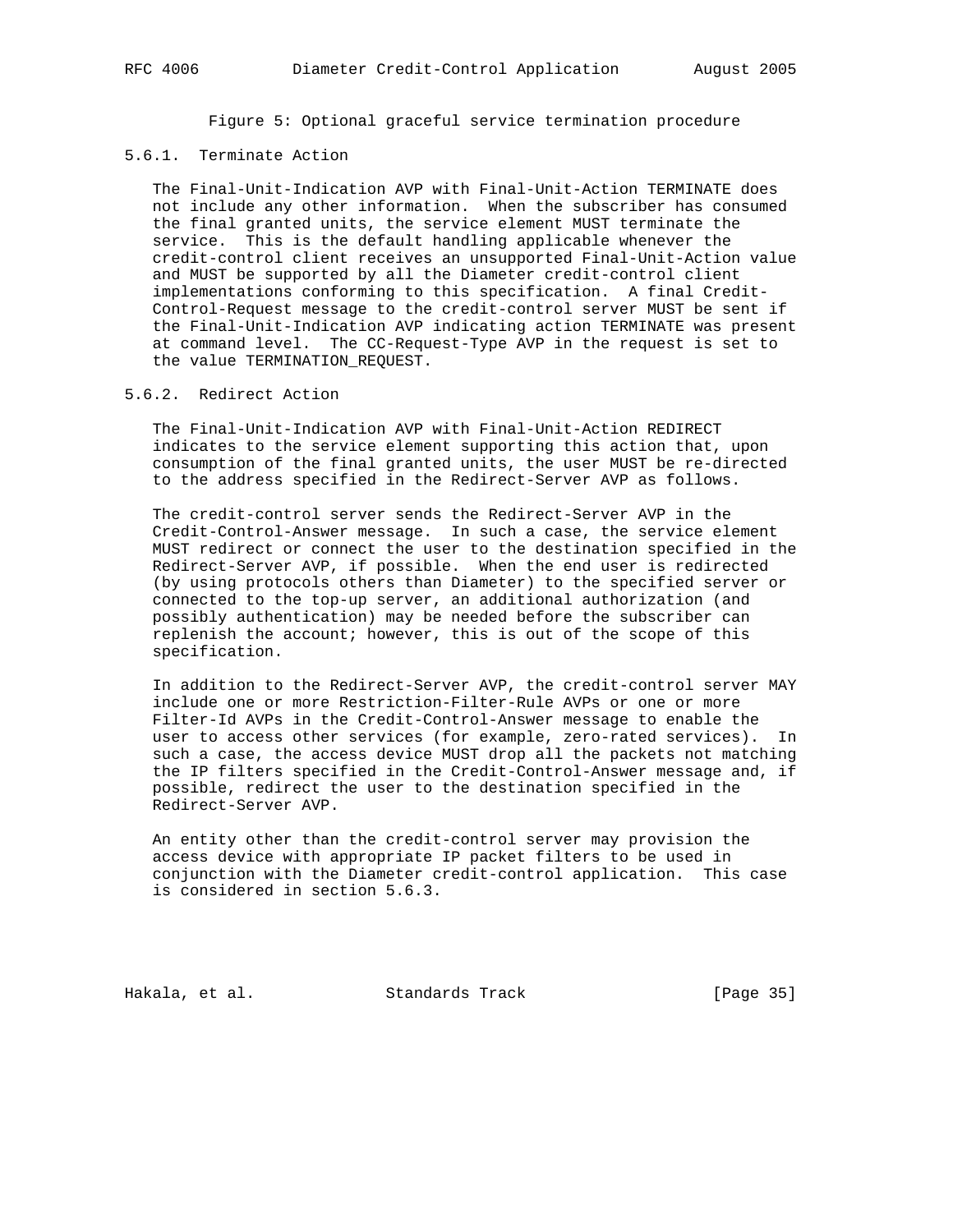When the final granted units have been consumed, the credit-control client MUST perform an intermediate interrogation. The purpose of this interrogation is to indicate to the credit-control server that the specified action started and to report the used units. The credit-control server MUST deduct the used amount from the end user's account but MUST NOT make a new credit reservation. The credit control client, however, may send intermediate interrogations before all the final granted units have been consumed for which rating and money reservation may be needed; for instance, upon Validity-Time expires or upon mid-session service events that affect the rating of the current service. Therefore, the credit-control client MUST NOT include any rating related AVP in the request sent once all the final granted units have been consumed as an indication to the server that the requested final unit action started, rating and money reservation are not required (when the Multiple-Services-Credit-Control AVP is used, the Service-Identifier or Rating-Group AVPs is included to indicate the concerned services). Naturally, the Credit-Control- Answer message does not contain any granted service unit and MUST include the Validity-Time AVP to indicate to the credit-control client how long the subscriber is allowed to use network resources before a new intermediate interrogation is sent to the server.

 At the expiry of Validity-Time, the credit-control client sends a Credit-Control-Request (UPDATE\_REQUEST) as usual. This message does not include the Used-Service-Unit AVP, as there is no allotted quota to report. The credit-control server processes the request and MUST perform the credit reservation. If during this time the subscriber did not replenish his/her account, whether he/she will be disconnected or will be granted access to services not controlled by a credit-control server for an unlimited time is dependent on the home service provider policy (note: the latter option implies that the service element should not remove the restriction filters upon termination of the credit-control). The server will return the appropriate Result-Code (see section 9.1) in the Credit-Control- Answer message in order to implement the policy-defined action. Otherwise, new quota will be returned, the service element MUST remove all the possible restrictions activated by the graceful service termination process and continue the credit-control session and service session as usual.

 The credit-control client may not wait until the expiration of the Validity-Time and may send a spontaneous update (a new Credit- Control-Request) if the service element can determine, for instance, that communication between the end user and the top-up server took place. An example of this is given in Appendix A (Figure A.8).

Hakala, et al. Standards Track [Page 36]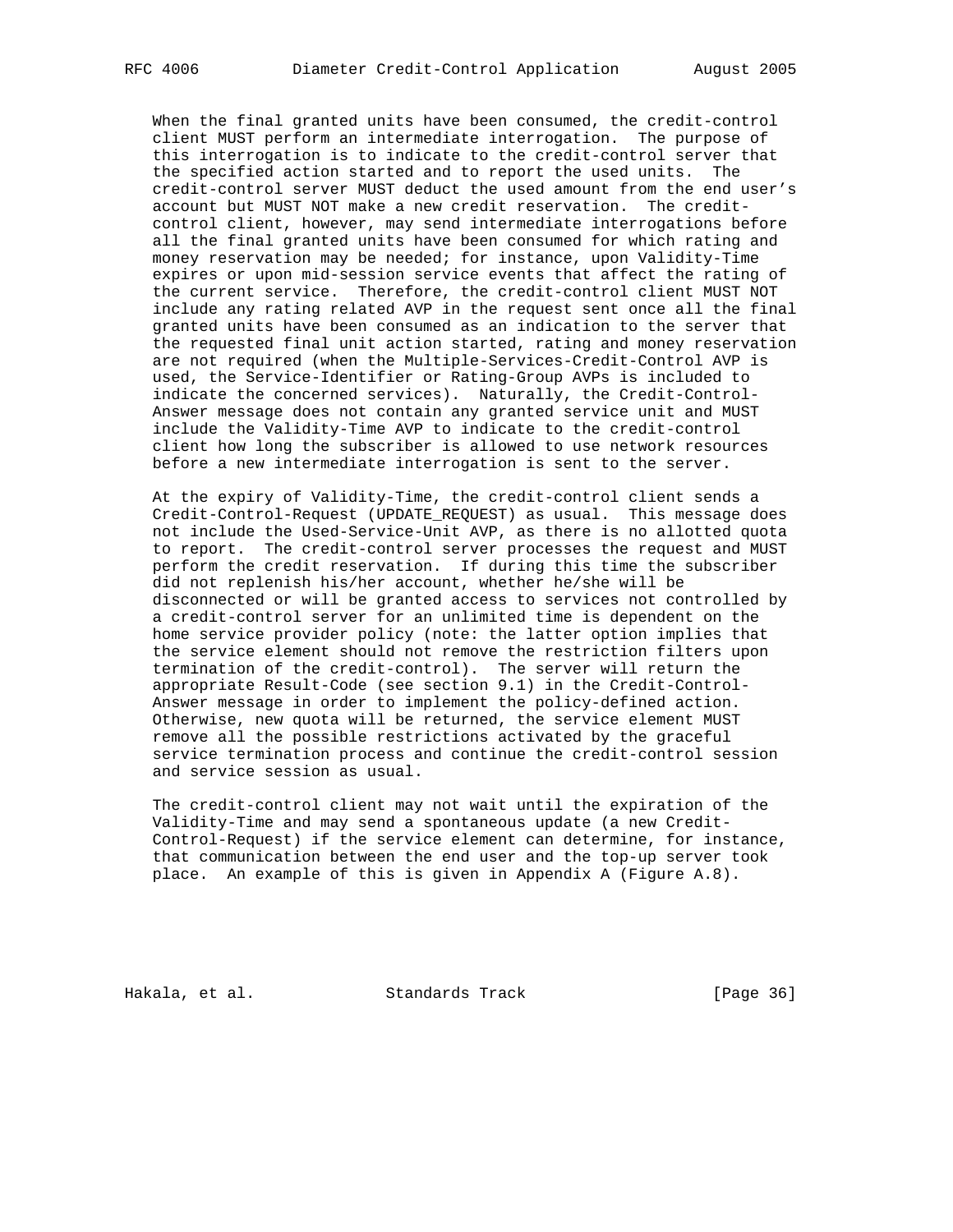Note that the credit-control server may already have initiated the above-described process for the first interrogation. However, the user's account might be empty when this first interrogation is performed. In this case, the subscriber can be offered a chance to replenish the account and continue the service. The credit-control client receives a Credit-Control-Answer or service specific authorization answer with the Final-Unit-Indication and Validity-Time AVPs but no Granted-Service-Unit. It immediately starts the graceful service termination without sending any message to the server. An example of this case is illustrated in Appendix A.

## 5.6.3. Restrict Access Action

 A Final-Unit-Indication AVP with the Final-Unit-Action RESTRICT\_ACCESS indicates to the device supporting this action that the user's access MUST be restricted according to the IP packet filters given in the Restriction-Filter-Rule AVP(s) or according to the IP packet filters identified by the Filter-Id AVP(s). The credit-control server SHOULD include either the Restriction-Filter- Rule AVP or the Filter-Id AVP in the Credit-Control-Answer message.

 An entity other than the credit-control server may provision the access device with appropriate IP packet filters to be used in conjunction with the Diameter credit-control application. Such an entity may, for instance, configure the access device with IP flows to be passed when the Diameter credit-control application indicates RESTRICT\_ACCESS or REDIRECT. The access device passes IP packets according to the filter rules that may have been received in the Credit-Control-Answer message in addition to those that may have been configured by the other entity. However, when the user's account cannot cover the cost of the requested service, the action taken is the responsibility of the credit-control server that controls the prepaid subscriber.

 If another entity working in conjunction with the Diameter credit control application already provisions the access device with all the required filter rules for the end user, the credit-control server presumably need not send any additional filter. Therefore, it is RECOMMENDED that credit-control server implementations supporting the graceful service termination be configurable for sending the Restriction-Filter-Rule AVP, the Filter-Id AVP, or none of the above.

 When the final granted units have been consumed, the credit-control client MUST perform an intermediate interrogation. The credit control client and the credit-control server process this intermediate interrogation and execute subsequent procedures, as specified in the previous section for the REDIRECT action.

Hakala, et al. Standards Track [Page 37]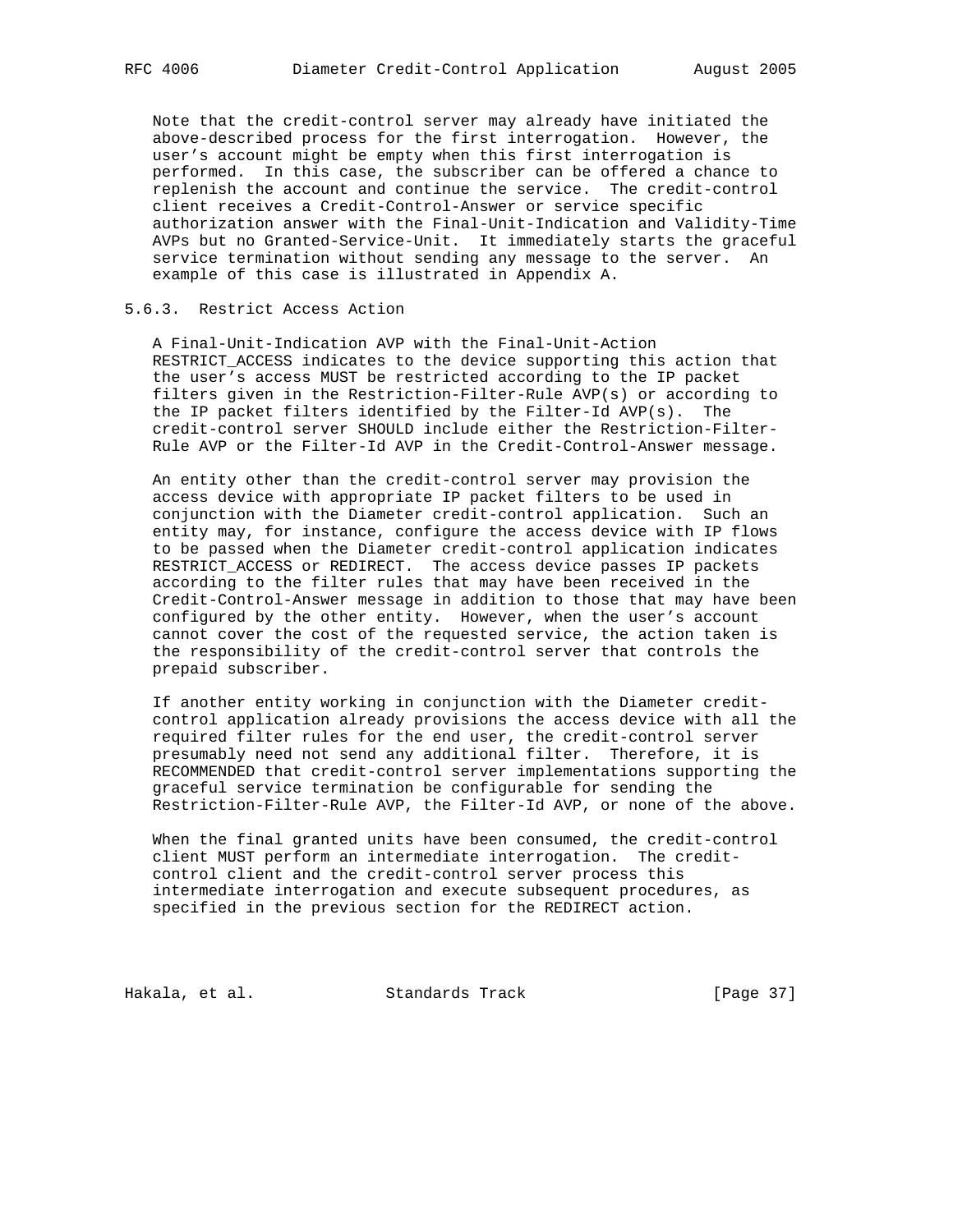The credit-control server may initiate the graceful service termination with action RESTRICT\_ACCESS already for the first interrogation, as specified in the previous section for the REDIRECT action.

### 5.6.4. Usage of the Server-Initiated Credit Re-Authorization

 Once the subscriber replenishes the account, she presumably expects all the restrictions placed by the graceful termination procedure to be removed immediately and unlimited service' access to be resumed. For the best user experience, the credit-control server implementation MAY support the server-initiated credit re authorization (see section 5.5). In such a case, upon the successful account top-up, the credit-control server sends the Re-Auth-Request (RAR) message to solicit the credit re-authorization. The credit control client initiates the credit re-authorization by sending the Credit-Control-Request message with the CC-Request-Type AVP set to the value UPDATE\_REQUEST. The Used-Service-Unit AVP is not included in the request, as there is no allotted quota to report. The Requested-Service-Unit AVP MAY be included in the request. After the credit-control client successfully receives the Credit-Control-Answer with new Granted-Service-Unit, all the possible restrictions activated for the purpose of the graceful service termination MUST be removed in the service element. The credit-control session and the service session continue as usual.

# 5.7. Failure Procedures

 The Credit-Control-Failure-Handling AVP (CCFH), as described in this section, determines the behavior of the credit-control client in fault situations. The CCFH may be received from the Diameter home AAA server, from the credit-control server, or may be configured locally. The CCFH value received from the home AAA server overrides the locally configured value. The CCFH value received from the credit-control server in the Credit-Control-Answer message always overrides any existing value.

 The authorization server MAY include the Accounting-Realtime-Required AVP to determine what to do if the sending of accounting records to the accounting server has been temporarily prevented, as defined in [DIAMBASE]. It is RECOMMENDED that the client complement the credit-control failure procedures with backup accounting flow toward an accounting server. By using different combinations of Accounting-Realtime-Required and Credit-Control-Failure-Handling AVPs, different safety levels can be built. For example, by choosing a Credit-Control-Failure-Handling AVP equal to CONTINUE for the credit-control flow and a Accounting-Realtime-Required AVP equal to DELIVER\_AND\_GRANT for the accounting flow, the service can be granted

Hakala, et al. Standards Track [Page 38]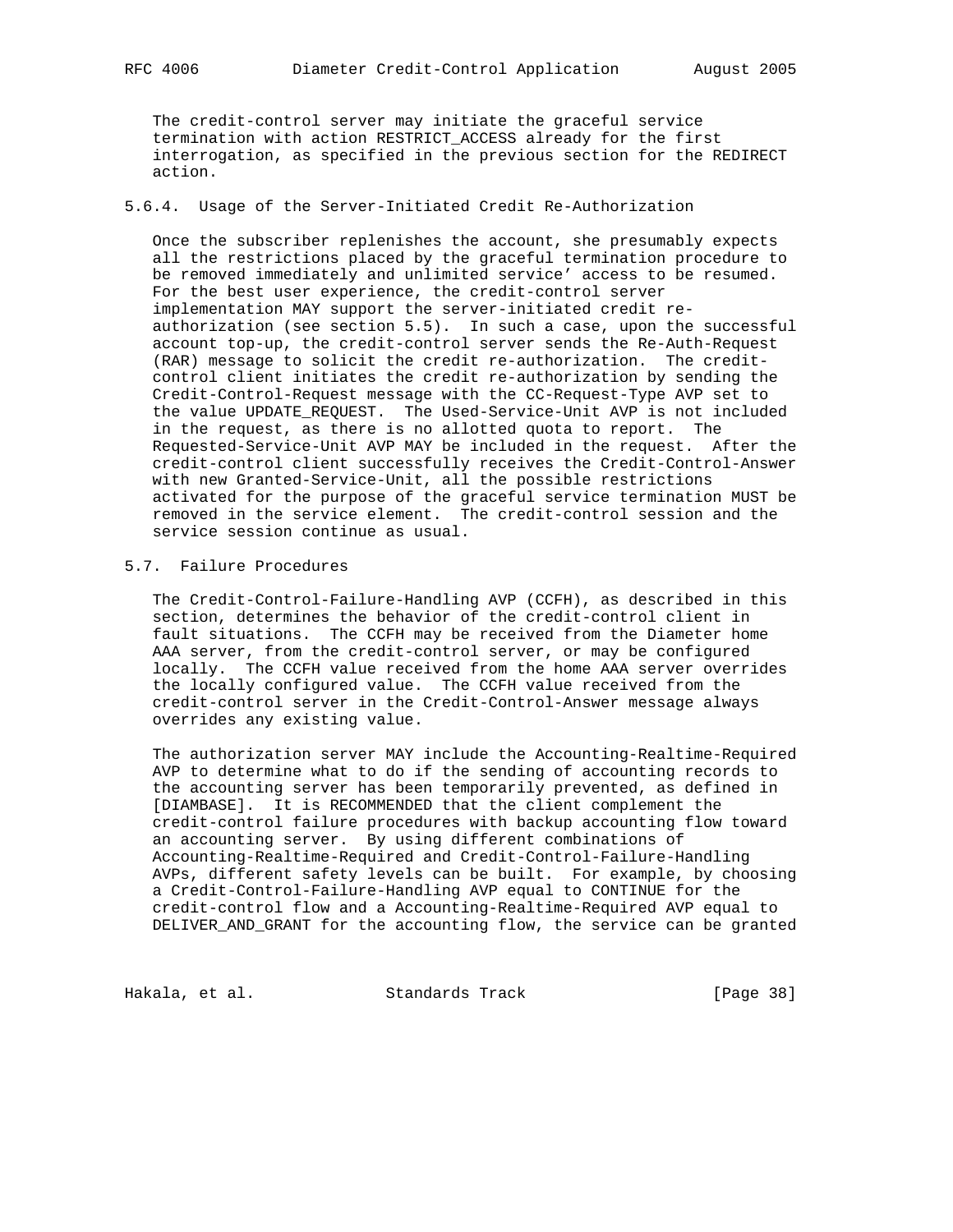to the end user even if the connection to the credit-control server is down, as long as the accounting server is able to collect the accounting information and information exchange is taking place between the accounting server and credit-control server.

 As the credit-control application is based on real-time bi directional communication between the credit-control client and the credit-control server, the usage of alternative destinations and the buffering of messages may not be sufficient in the event of communication failures. Because the credit-control server has to maintain session states, moving the credit-control message stream to a backup server requires a complex context transfer solution. Whether the credit-control message stream is moved to a backup credit-control server during an ongoing credit-control session depends on the value of the CC-Session-Failover AVP. However, failover may occur at any point in the path between the credit control client and the credit-control server if a transport failure is detected with a peer, as described in [DIAMBASE]. As a consequence, the credit-control server might receive duplicate messages. These duplicates or out of sequence messages can be detected in the credit-control server based on the credit-control server session state machine (section 7), Session-Id AVP, and CC- Request-Number AVP.

 If a failure occurs during an ongoing credit-control session, the credit-control client may move the credit-control message stream to an alternative server if the CC-server indicated FAILOVER\_SUPPORTED in the CC-Session-Failover AVP. A secondary credit-control server name, either received from the home Diameter AAA server or configured locally, can be used as an address of the backup server. If the CC- Session-Failover AVP is set to FAILOVER\_NOT\_SUPPORTED, the credit control message stream MUST NOT be moved to a backup server.

 For new credit-control sessions, failover to an alternative credit control server SHOULD be performed if possible. For instance, if an implementation of the credit-control client can determine primary credit-control server unavailability, it can establish the new credit-control sessions with a possibly available secondary credit control server.

 The AAA transport profile [AAATRANS] defines the application layer watchdog algorithm that enables failover from a peer that has failed and is controlled by a watchdog timer (Tw) defined in [AAATRANS]. The recommended default initial value for Tw (Twinit) is 30 seconds. Twinit may be set as low as 6 seconds; however, according to [AAATRANS], setting too low a value for Twinit is likely to result in an increased probability of duplicates, as well as an increase in spurious failover and failback attempts. The Diameter base protocol

Hakala, et al. Standards Track [Page 39]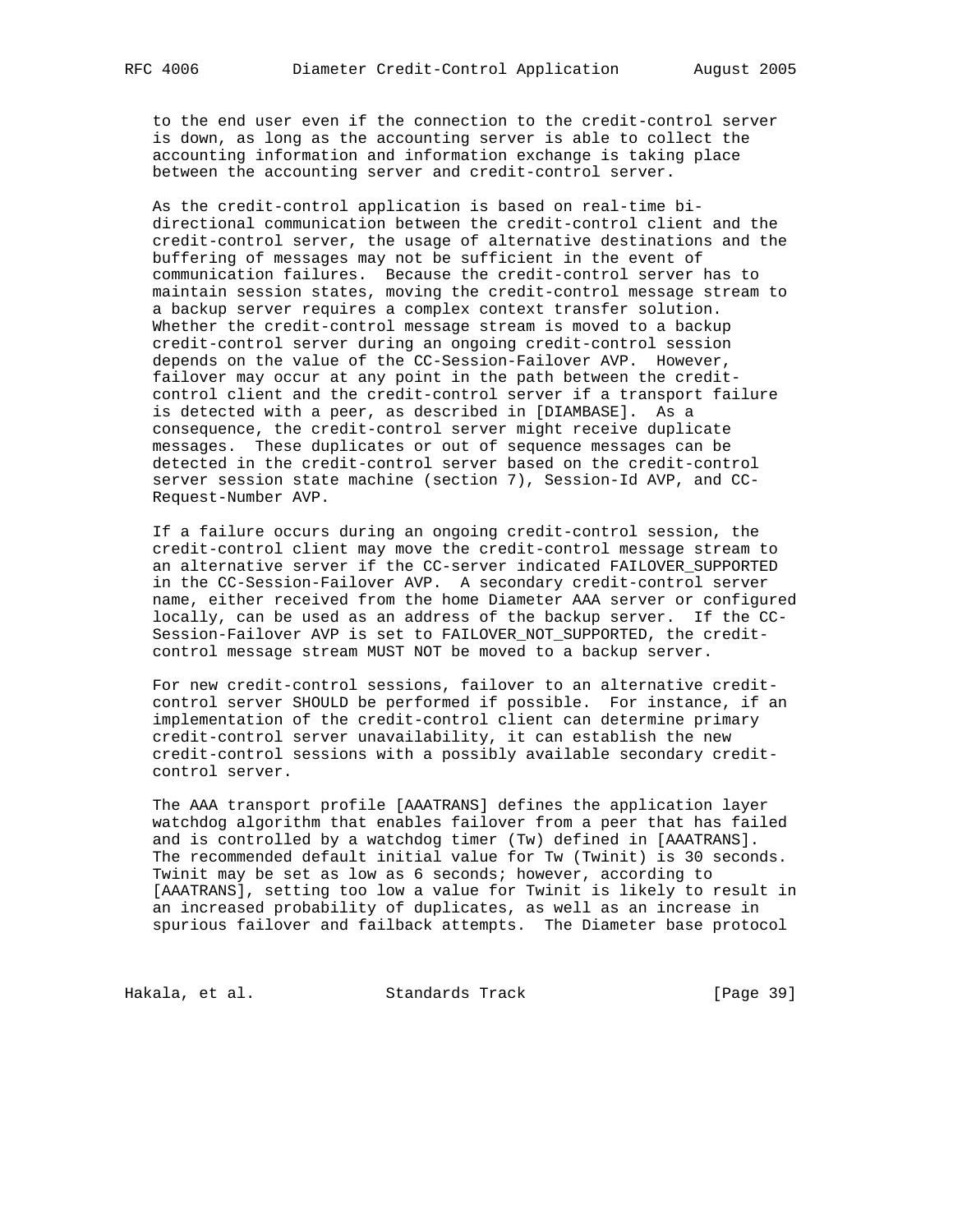is common to several different types of Diameter AAA applications that may be run in the same service element. Therefore, tuning the timer Twinit to a lower value in order to satisfy the requirements of real-time applications, such as the Diameter credit-control application, will certainly cause the above mentioned problems. For prepaid services, however, the end user expects an answer from the network in a reasonable time. Thus, the Diameter credit-control client will react faster than would the underlying base protocol. Therefore this specification defines the timer Tx that is used by the credit-control client (as defined in section 13) to supervise the communication with the credit-control server. When the timer Tx elapses, the credit-control client takes an action to the end user according to the Credit-Control-Failure-Handling AVP.

 When Tx expires, the Diameter credit-control client always terminates the service if the Credit-Control-Failure-Handling (CCFH) AVP is set to the value TERMINATE. The credit-control session may be moved to an alternative server only if a protocol error DIAMETER\_TOO\_BUSY or DIAMETER\_UNABLE\_TO\_DELIVER is received before Tx expires. Therefore, the value TERMINATE is not appropriate if proper failover behavior is desired.

 If the Credit-Control-Failure-Handling AVP is set to the value CONTINUE or RETRY\_AND\_TERMINATE, the service will be granted to the end user when the timer Tx expires. An answer message with granted units may arrive later if the base protocol transport failover occurred in the path to the credit-control server. (The Twinit default value is 3 times more than the Tx recommended value.) The credit-control client SHOULD grant the service to the end user, start monitoring the resource usage, and wait for the possible late answer until the timeout of the request (e.g., 120 seconds). If the request fails and the CC-Session-Failover AVP is set to FAILOVER\_NOT\_SUPPORTED, the credit-control client terminates or continues the service depending on the value set in the CCFH and MUST free all the reserved resources for the credit-control session. If the protocol error DIAMETER\_UNABLE\_TO\_DELIVER or DIAMETER\_TOO\_BUSY is received or the request times out and the CC-Session-Failover AVP is set to FAILOVER\_SUPPORTED, the credit-control client MAY send the request to a backup server, if possible. If the credit-control client receives a successful answer from the backup server, it continues the credit-control session with such a server. If the re transmitted request also fails, the credit-control client terminates or continues the service depending on the value set in the CCFH and MUST free all the reserved resources for the credit-control session.

 If a communication failure occurs during the graceful service termination procedure, the service element SHOULD always terminate the ongoing service session.

Hakala, et al. Standards Track [Page 40]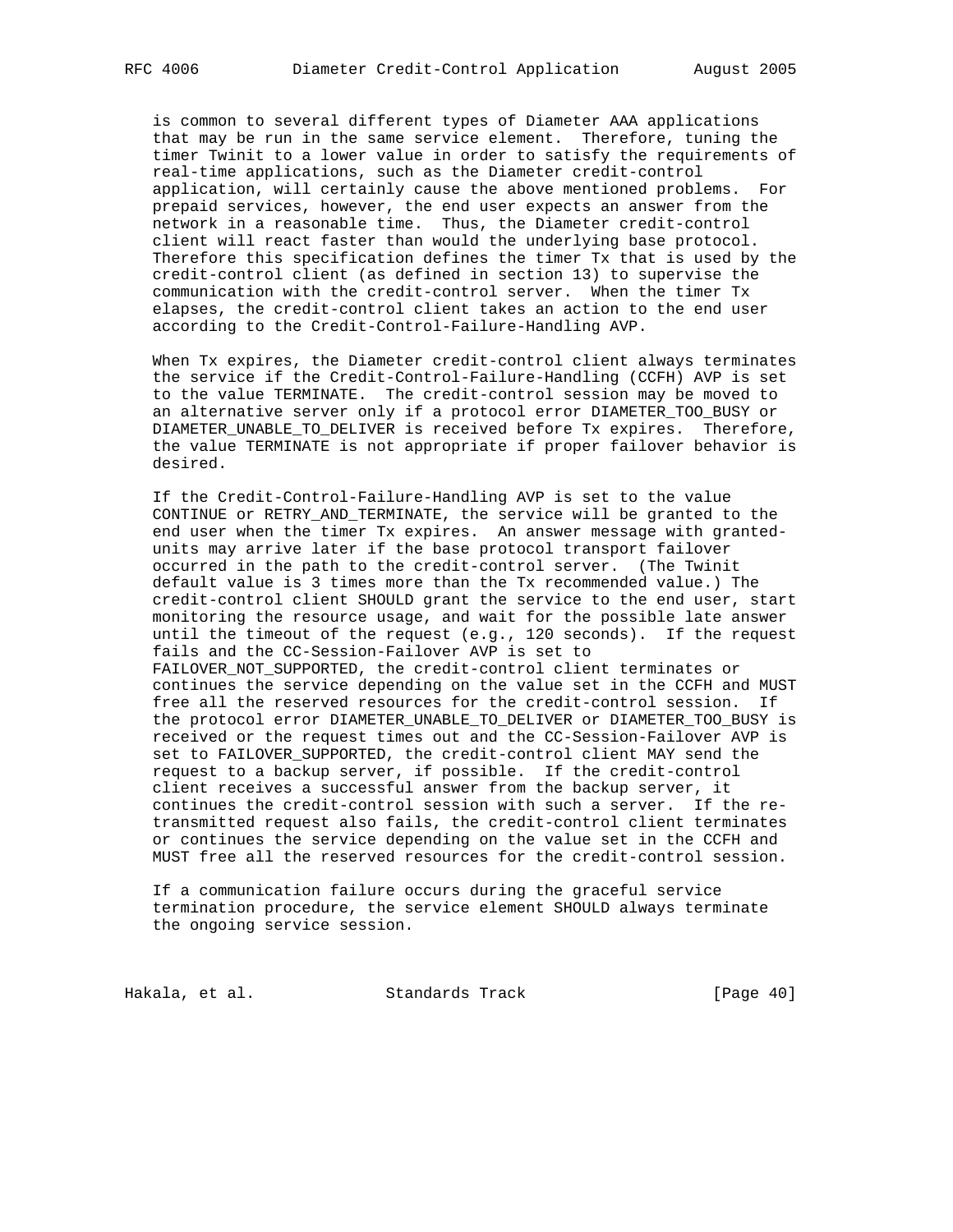If the credit-control server detects a failure during an ongoing credit-control session, it will terminate the credit-control session and return the reserved units back to the end user's account.

 The supervision session timer Tcc (as defined in section 13) is used in the credit-control server to supervise the credit-control session.

 In order to support failover between credit-control servers, information transfer about the credit-control session and account state SHOULD take place between the primary and the secondary credit-control server. Implementations supporting the credit-control session failover MUST also ensure proper detection of duplicate or out of sequence messages. The communication between the servers is regarded as an implementation issue and is outside of the scope of this specification.

6. One Time Event

 The one-time event is used when there is no need to maintain any state in the Diameter credit-control server; for example, enquiring about the price of the service. The use of a one-time event implies that the user has been authenticated and authorized beforehand.

 The one time event can be used when the credit-control client wants to know the cost of the service event or to check the account balance without any credit-reservation. It can also be used for refunding service units on the user's account or for direct debiting without any credit-reservation. The one time event is shown in Figure 6.



#### Figure 6: One time event

 In environments such as the 3GPP architecture, the one time event can be sent from the service element directly to the credit-control server.

Hakala, et al. Standards Track [Page 41]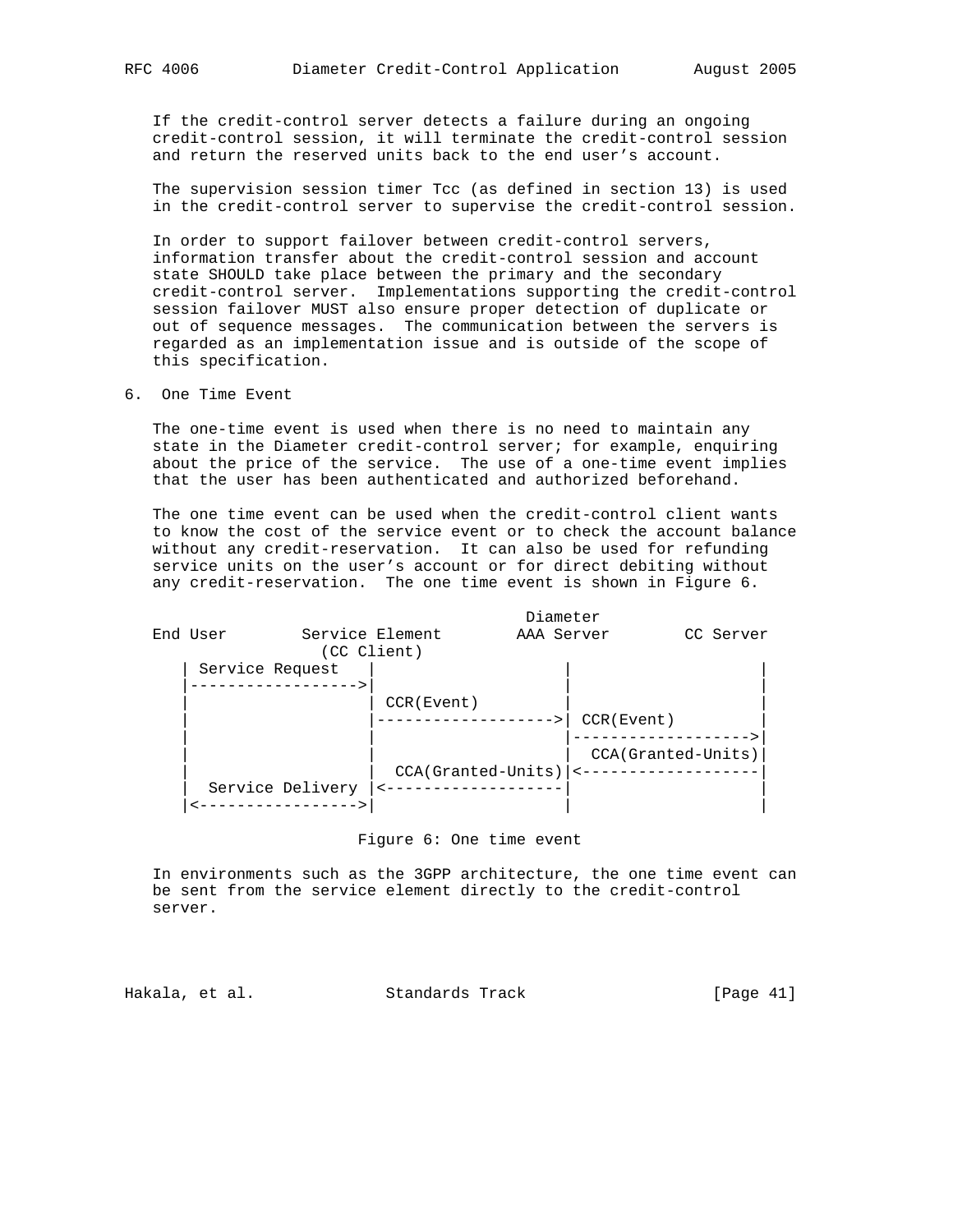# 6.1. Service Price Enquiry

 The credit-control client may need to know the price of the service event. Services offered by application service providers whose prices are not known in the credit-control client might exist. The end user might also want to get an estimation of the price of a service event before requesting it.

 A Diameter credit-control client requesting the cost information MUST set the CC-Request-Type AVP equal to EVENT\_REQUEST, include the Requested-Action AVP set to PRICE\_ENQUIRY, and set the requested service event information into the Service-Identifier AVP in the Credit-Control-Request message. Additional service event information may be sent as service specific AVPs or within the Service- Parameter-Info AVP. The Service-Context-Id AVP indicates the service specific document applicable to the request.

 The credit-control server calculates the cost of the requested service event, but it does not perform any account balance check or credit-reservation from the account.

 The estimated cost of the requested service event is returned to the credit-control client in the Cost-Information AVP in the Credit- Control-Answer message.

# 6.2. Balance Check

 The Diameter credit-control client may only have to verify that the end user's account balance covers the cost of a certain service without reserving any units from the account at the time of the inquiry. This method does not guarantee that credit would be left when the Diameter credit-control client requests the debiting of the account with a separate request.

 A Diameter credit-control client requesting the balance check MUST set the CC-Request-Type AVP equal to EVENT\_REQUEST, include a Requested-Action AVP set to CHECK\_BALANCE, and include the Subscription-Id AVP in order to identify the end user in the credit control server. The Service-Context-Id AVP indicates the service specific document applicable to the request.

 The credit-control server makes the balance check, but it does not make any credit-reservation from the account.

 The result of balance check (ENOUGH\_CREDIT/NO\_CREDIT) is returned to the credit-control client in the Check-Balance-Result AVP in the Credit-Control-Answer message.

Hakala, et al. Standards Track [Page 42]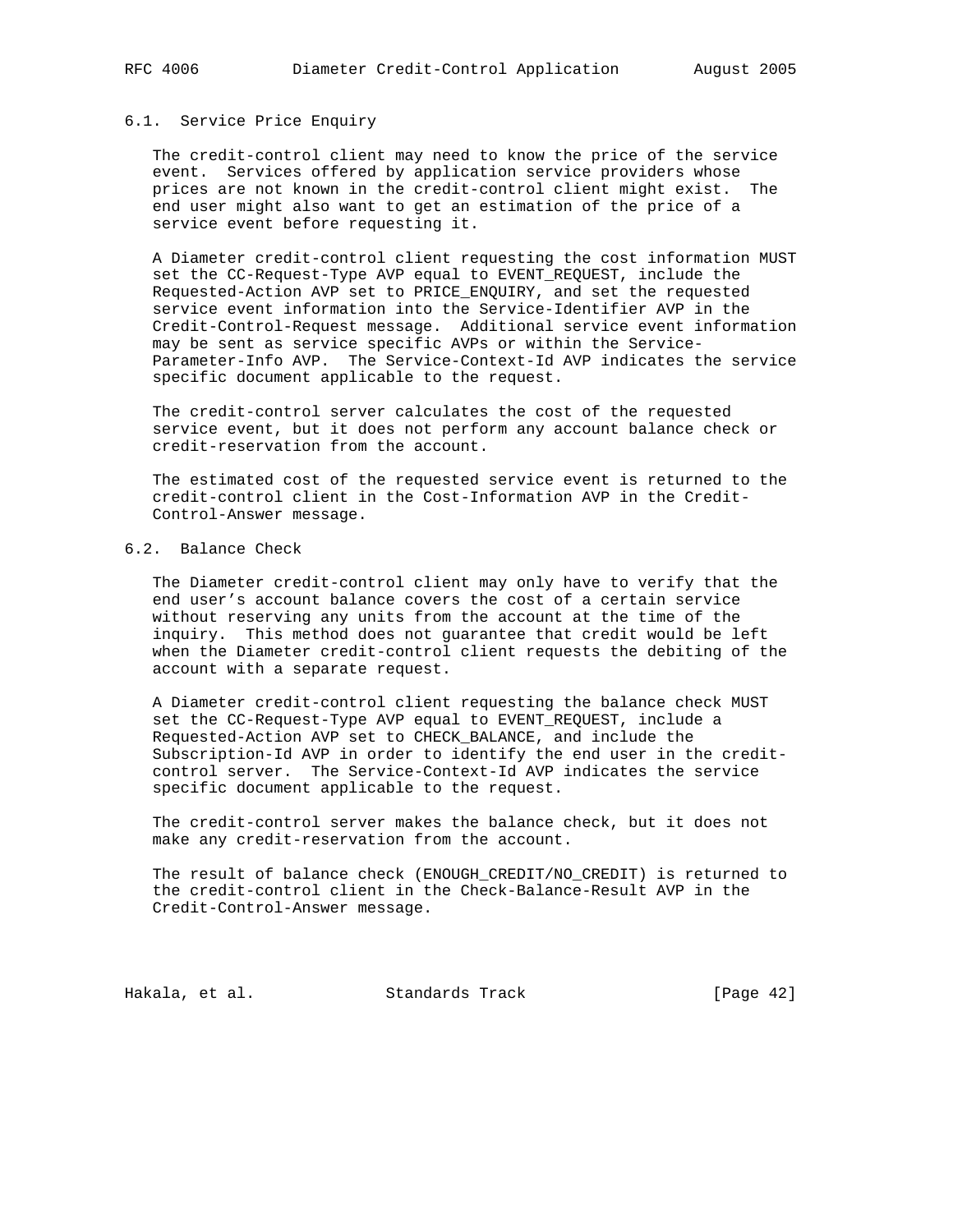# 6.3. Direct Debiting

 There are certain service events for which service execution is always successful in the service environment. The delay between the service invocation and the actual service delivery to the end user can be sufficiently long that the use of the session-based credit control would lead to unreasonably long credit-control sessions. In these cases, the Diameter credit-control client can use the one-time event scenario for direct debiting. The Diameter credit-control client SHOULD be sure that the requested service event execution would be successful when this scenario is used.

 In the Credit-Control-Request message, the CC-Request-Type is set to the value EVENT\_REQUEST and the Requested-Action AVP is set to DIRECT\_DEBITING. The Subscription-Id AVP SHOULD be included to identify the end user in the credit-control server. The Event- Timestamp AVP SHOULD be included in the request and contain the time when the service event is requested in the service element. The Service-Context-Id AVP indicates the service specific document applicable to the request.

 The Diameter credit-control client MAY include the monetary amount to be charged in the Requested-Service-Unit AVP, if it knows the cost of the service event. If the Diameter credit-control client does not know the cost of the service event, the Requested-Service-Unit AVP MAY contain the number of requested service events. The Service- Identifier AVP always indicates the service concerned. Additional service event information to be rated MAY be sent as service specific AVPs or within the Service-Parameter-Info AVP.

 The credit-control server SHOULD rate the service event and deduct the corresponding monetary amount from the end user's account. If the type of the Requested-Service-Unit AVP is money, no rating is needed, but the corresponding monetary amount is deducted from the end user's account.

 The credit-control server returns the Granted-Service-Unit AVP in the Credit-Control-Answer message to the Diameter credit-control client. The Granted-Service-Unit AVP contains the amount of service units that the Diameter credit-control client can provide to the end user. The type of the Granted-Service-Unit can be time, volume, service specific, or money, depending on the type of service event.

 If the credit-control server determines that no credit-control is needed for the service, it can include the result code indicating that the credit-control is not applicable (e.g., service is free of charge).

Hakala, et al. Standards Track [Page 43]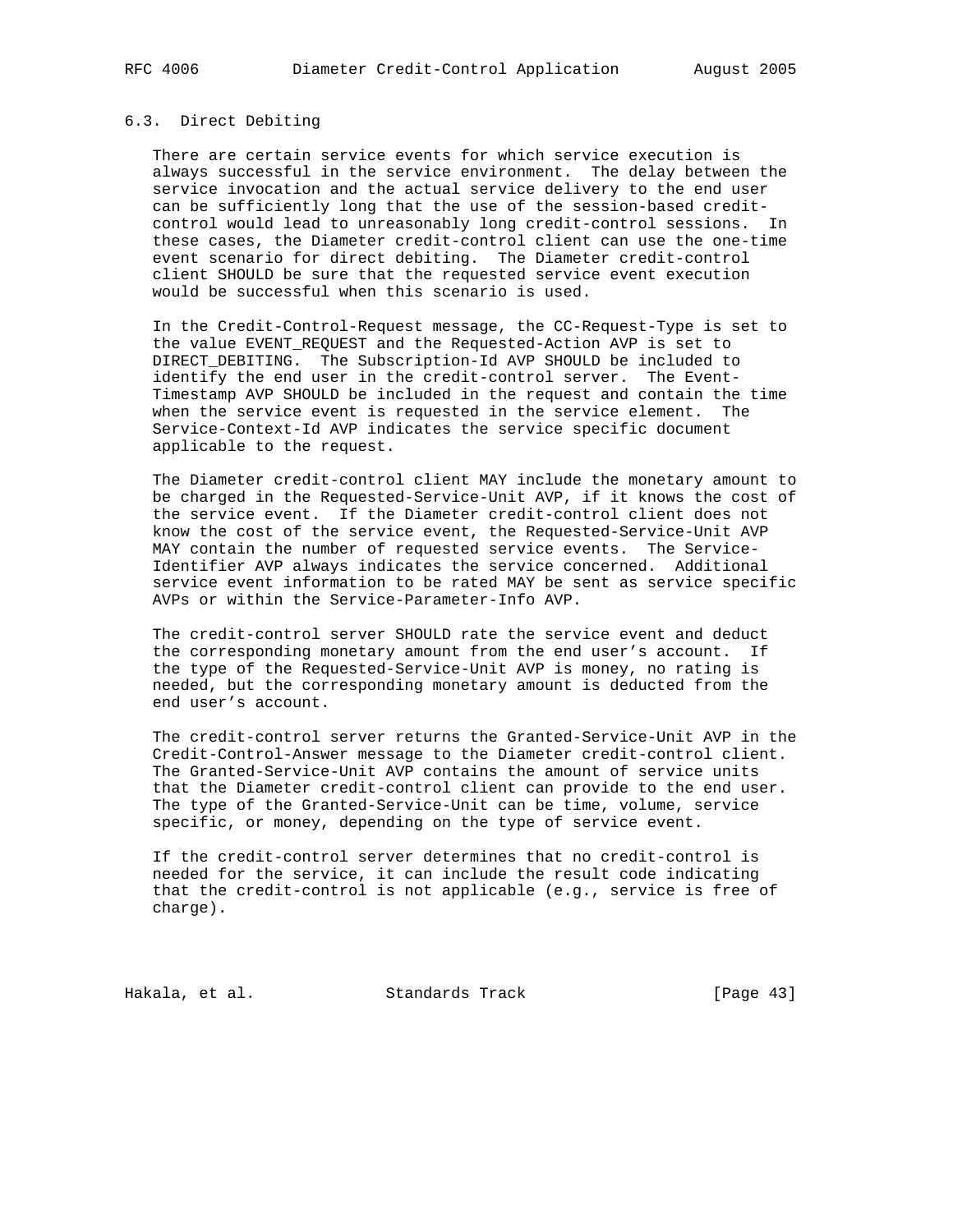For informative purposes, the Credit-Control-Answer message MAY also include the Cost-Information AVP containing the estimated total cost of the requested service.

# 6.4. Refund

 Some services may refund service units to the end user's account; for example, gaming services.

 The credit-control client MUST set CC-Request-Type to the value EVENT\_REQUEST and the Requested-Action AVP to REFUND\_ACCOUNT in the Credit-Control-Request message. The Subscription-Id AVP SHOULD be included to identify the end user in the credit-control server. The Service-Context-Id AVP indicates the service specific document applicable to the request.

 The Diameter credit-control client MAY include the monetary amount to be refunded in the Requested-Service-Unit AVP. The Service- Identifier AVP always indicates the concerned service. If the Diameter credit-control client does not know the monetary amount to be refunded, in addition to the Service-Identifier AVP it MAY send service specific AVPs or the Service-Parameter-Info AVP containing additional service event information to be rated.

 For informative purposes, the Credit-Control-Answer message MAY also include the Cost-Information AVP containing the estimated monetary amount of refunded unit.

# 6.5. Failure Procedure

 Failover to an alternative credit-control server is allowed for a one time event, as the server is not maintaining session states. For instance, if the credit-control client receives a protocol error DIAMETER\_UNABLE\_TO\_DELIVER or DIAMETER\_TOO\_BUSY, it can re-send the request to an alternative server, if possible. There MAY be protocol transparent Diameter relays and redirect agents or Diameter credit control proxies between the credit-control client and credit-control server. Failover may occur at any point in the path between the credit-control client and the credit-control server if a transport failure is detected with a peer, as described in [DIAMBASE]. Because there can be duplicate requests for various reasons, the credit control server is responsible for real time duplicate detection. Implementation issues for duplicate detection are discussed in [DIAMBASE], Appendix C.

 When the credit-control client detects a communication failure with the credit-control server, its behavior depends on the requested action. The timer Tx (as defined in section 13) is used in the

Hakala, et al. Standards Track [Page 44]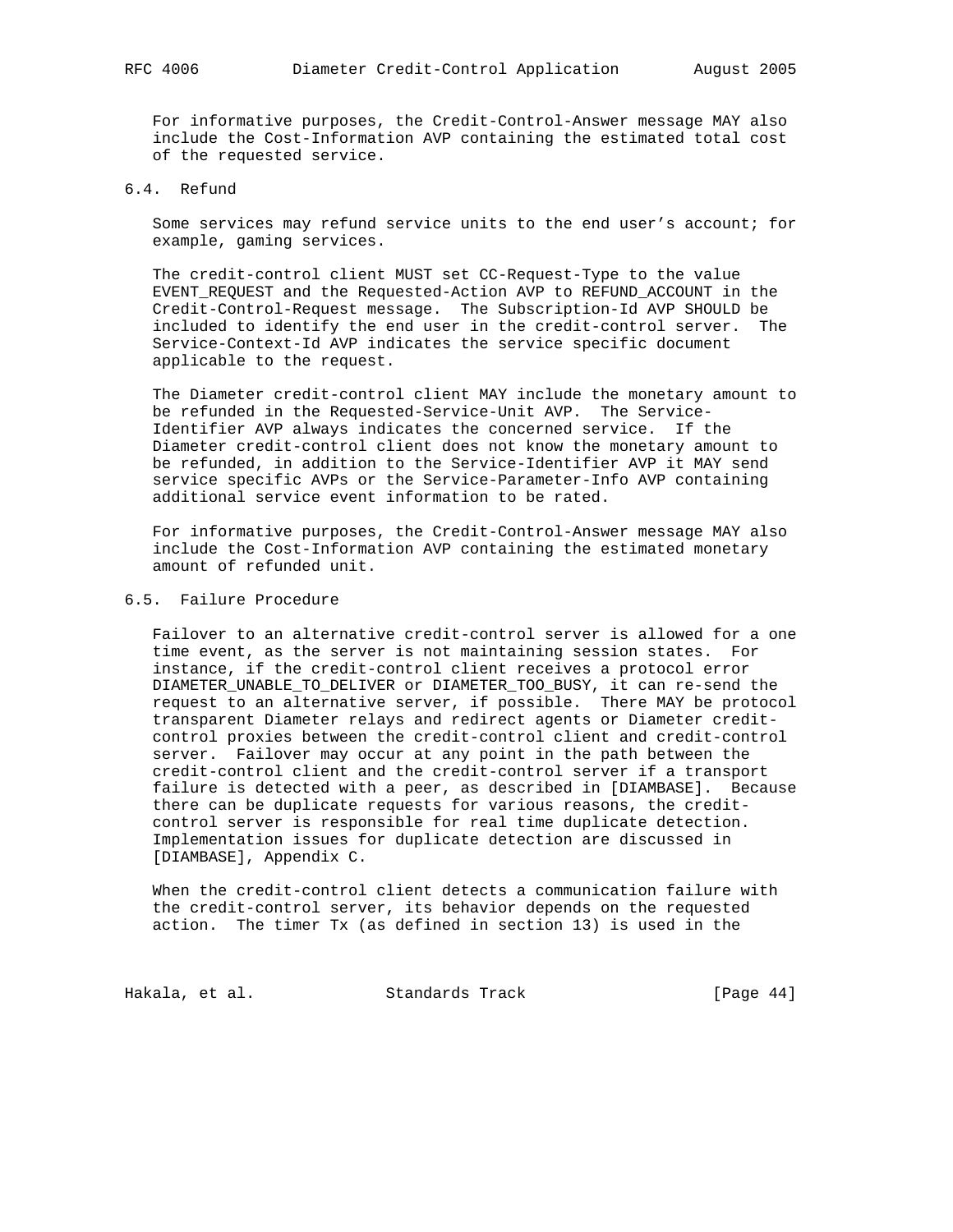credit-control client to supervise the communication with the credit-control server.

 If the requested action is PRICE\_ENQUIRY or CHECK\_BALANCE and communication failure is detected, the credit-control client SHOULD forward the request messages to an alternative credit-control server, if possible. The secondary credit-control server name, if received from the home Diameter AAA server, can be used as an address of backup server.

 If the requested action is DIRECT\_DEBITING, the Direct-Debiting- Failure-Handling AVP (DDFH) controls the credit-control client's behavior. The DDFH may be received from the home Diameter AAA server or may be locally configured. The credit-control server may also send the DDFH in any CCA message to be used for direct debiting events compiled thereafter. The DDFH value received from the home Diameter AAA server overrides the locally configured value, and the DDFH value received from the credit-control server in a Credit- Control-Answer message always overrides any existing value.

 If the DDFH is set to TERMINATE\_OR\_BUFFER, the credit-control client SHOULD NOT grant the service if it can determine, eventually after a possible re-transmission attempt to an alternative credit-control server, from the result code or error code in the answer message that units have not been debited. Otherwise, the credit-control client SHOULD grant the service to the end user and store the request in the credit-control application level non-volatile storage. (Note that re-sending the request at a later time is not a guarantee that the service will be debited, as the user's account may be empty when the server successfully processes the request.) The credit-control client MUST mark these request messages as possible duplicates by setting the T-flag in the command header as described in [DIAMBASE], section 3.

 If the Direct-Debiting-Failure-Handling AVP is set to CONTINUE, the service SHOULD be granted, even if credit-control messages cannot be delivered and messages are not buffered.

 If the timer Tx expires, the credit-control client MUST continue the service and wait for a possible late answer. If the request times out, the credit-control client re-transmits the request (marked with T-flag) to a backup credit-control server, if possible. If the re transmitted request also times out, or if a temporary error is received in answer, the credit-control client buffers the request if the value of the Direct-Debiting-Failure-Handling AVP is set to TERMINATE\_OR\_BUFFER. If a failed answer is received for the

Hakala, et al. Standards Track [Page 45]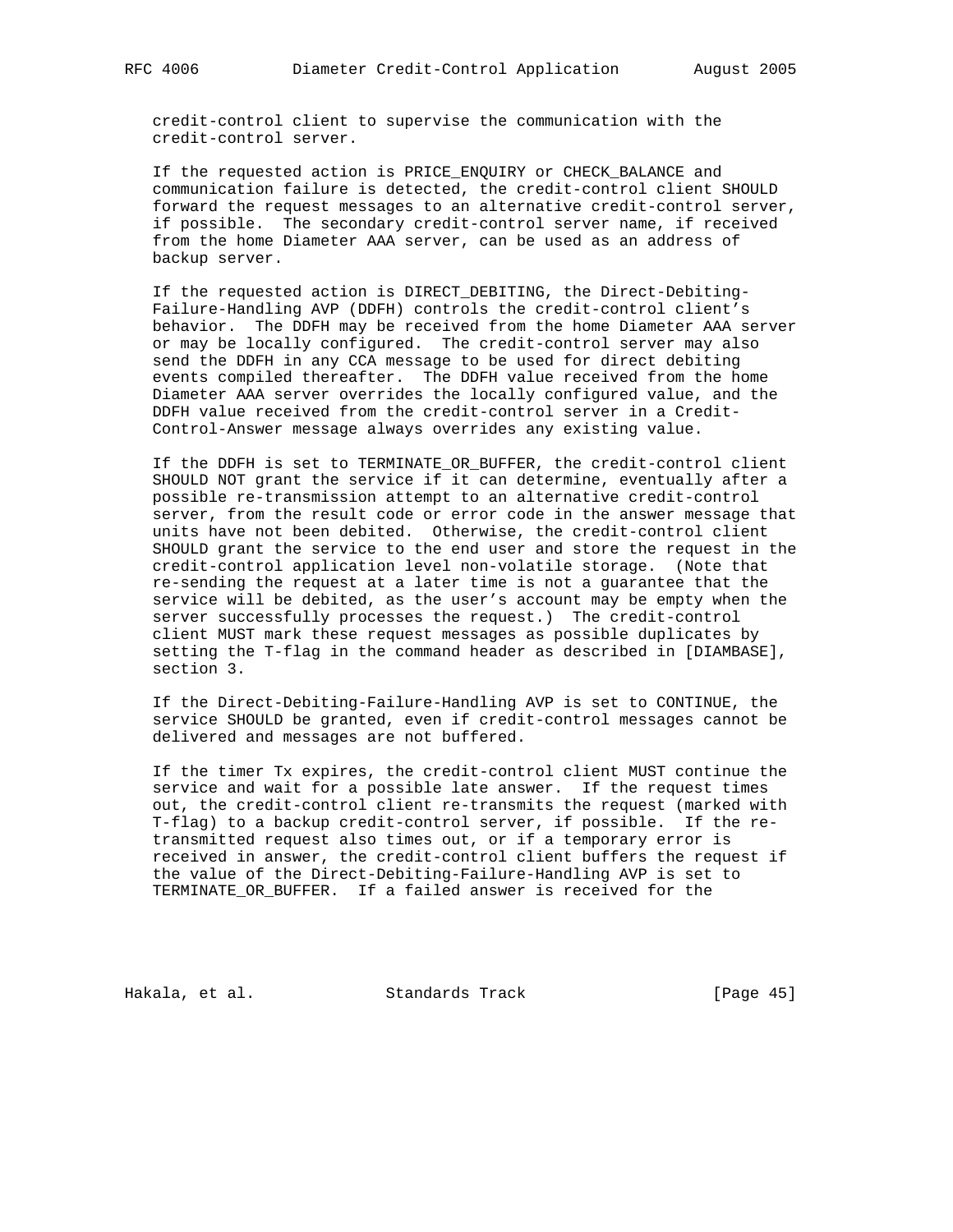re-transmitted request, the credit-control client frees all the resources reserved for the event message and deletes the request regardless of the value of the DDFH.

 The Credit-Control-Request with the requested action REFUND\_ACCOUNT should always be stored in the credit-control application level non volatile storage in case of temporary failure. The credit-control client MUST mark the re-transmitted request message as a possible duplicate by setting the T-flag in the command header as described in [DIAMBASE], section 3.

 For stored requests, the implementation may choose to limit the number of re-transmission attempts and to define a re-transmission interval.

 Note that only one place in the credit-control system SHOULD be responsible for duplicate detection. If there is only one credit control server within the given realm, the credit-control server may perform duplicate detection. If there is more than one credit control server in a given realm, only one entity in the credit control system should be responsible, to ensure that the end user's account is not debited or credited multiple times for the same service event.

7. Credit-Control Application State Machine

This section defines the credit-control application state machine.

 The first four state machines are to be observed by credit-control clients. The first one describes the session-based credit-control when the first interrogation is executed as part of the authorization/authentication process. The second describes the session-based credit-control when the first interrogation is executed after the authorization/authentication process. The requirements as to what state machines have to be supported are discussed in section 5.2.

 The third state machine describes the session-based credit-control for the intermediate and final interrogations. The fourth one describes the event-based credit-control. These latter state machines are to be observed by all implementations that conform to this specification.

 The fifth state machine describes the credit-control session from a credit-control server perspective.

Hakala, et al. Standards Track [Page 46]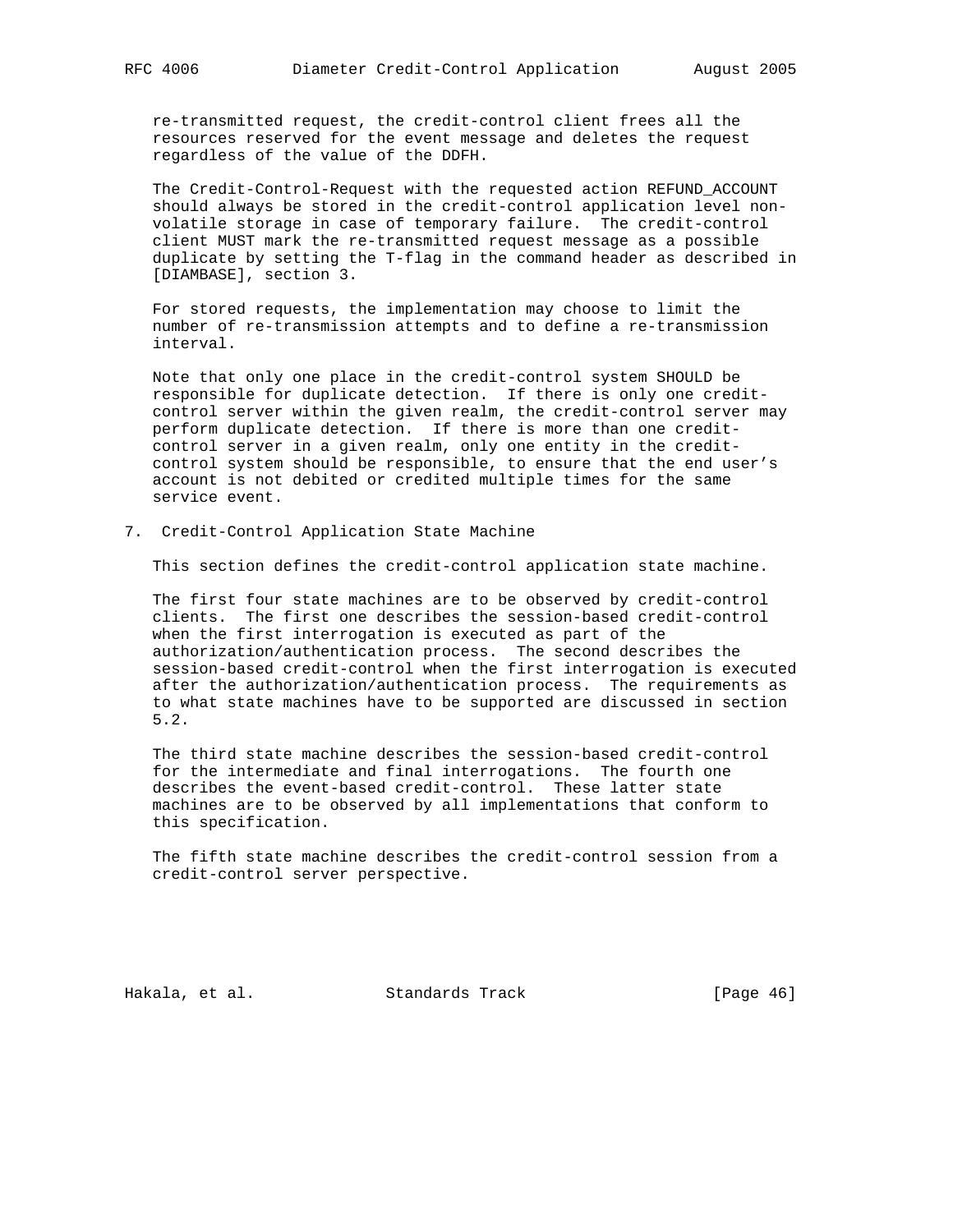Any event not listed in the state machines MUST be considered an error condition, and a corresponding answer, if applicable, MUST be returned to the originator of the message.

 In the state table, the event 'Failure to send' means that the Diameter credit-control client is unable to communicate with the desired destination or, if failover procedure is supported, with a possibly defined alternative destination (e.g., the request times out and the answer message is not received). This could be due to the peer being down, or due to a physical link failure in the path to or from the credit-control server.

 The event 'Temporary error' means that the Diameter credit-control client received a protocol error notification (DIAMETER\_TOO\_BUSY, DIAMETER\_UNABLE\_TO\_DELIVER, or DIAMETER\_LOOP\_DETECTED) in the Result-Code AVP of the Credit-Control-Answer command. The above protocol error notification may ultimately be received in answer to the re-transmitted request to a defined alternative destination, if failover is supported.

 The event 'Failed answer' means that the Diameter credit-control client received non-transient failure (permanent failure) notification in the Credit-Control-Answer command. The above permanent failure notification may ultimately be received in answer to the re-transmitted request to a defined alternative destination, if failover is supported.

 The action 'store request' means that a request is stored in the credit-control application level non-volatile storage.

 The event 'Not successfully processed' means that the credit-control server could not process the message; e.g., due to an unknown end user, account being empty, or errors defined in [DIAMBASE].

 The event 'User service terminated' can be triggered by various reasons, e.g., normal user termination, network failure, and ASR (Abort-Session-Request). The Termination-Cause AVP contains information about the termination reason, as specified in [DIAMBASE].

 The Tx timer, which is used to control the waiting time in the credit-control client in the Pending state, is stopped upon exit of the Pending state. The stopping of the Tx timer is omitted in the state machine when the new state is Idle, as moving to Idle state implies the clearing of the session and all the variables associated to it.

Hakala, et al. Standards Track [Page 47]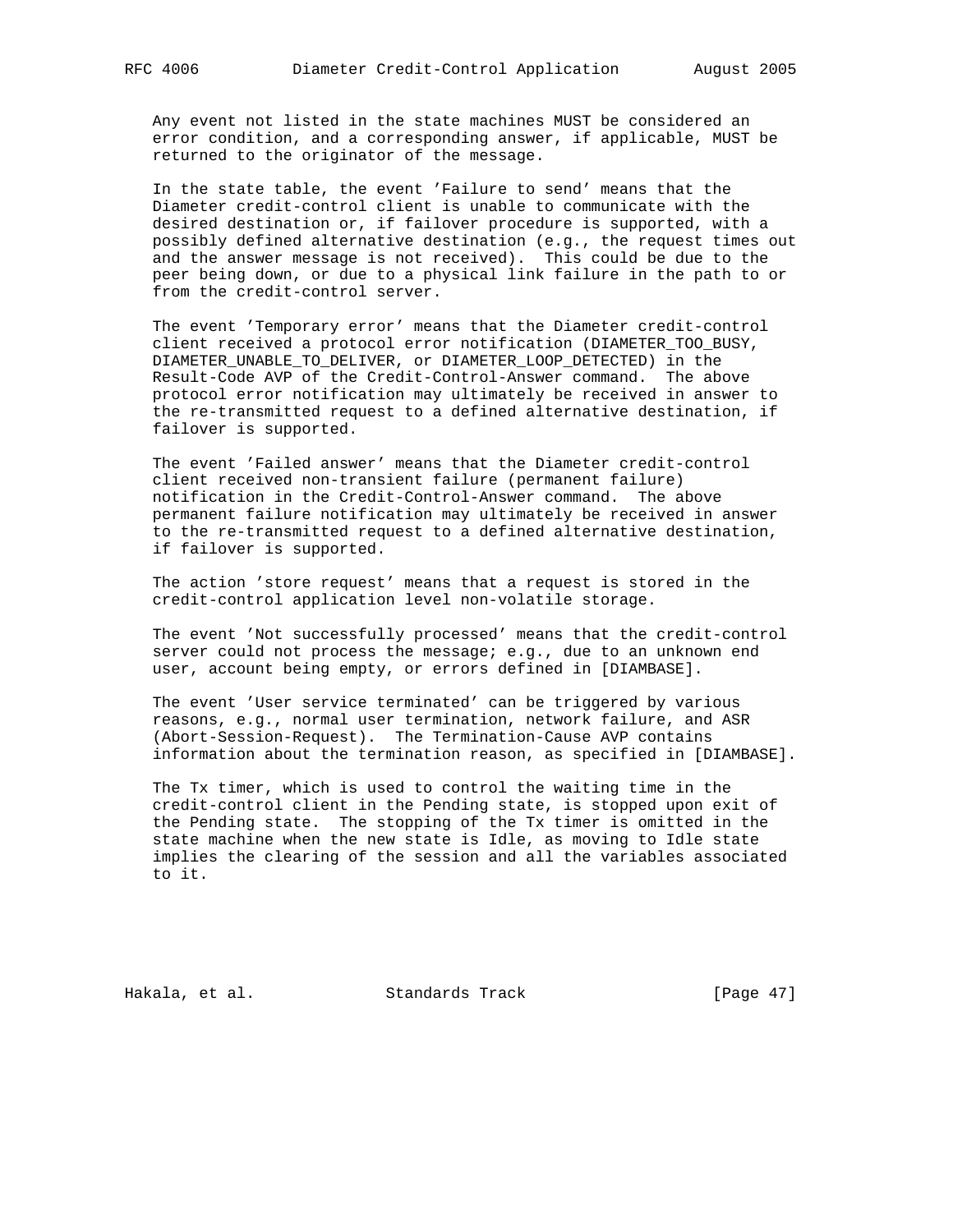The states PendingI, PendingU, PendingT, PendingE, and PendingB stand for pending states to wait for an answer to a credit-control request related to Initial, Update, Termination, Event, or Buffered request, respectively.

 The acronyms CCFH and DDFH stand for Credit-Control-Failure-Handling and Direct-Debiting-Failure-Handling, respectively.

 In the following state machine table, the failover to a secondary server upon 'Temporary error' or 'Failure to send' is not explicitly described. Moving an ongoing credit-control message stream to an alternative server is, however, possible if the CC-Session-Failover AVP is set to FAILOVER\_SUPPORTED, as described in section 5.7.

 Re-sending a credit-control event to an alternative server is supported as described in section 6.5.

CLIENT, SESSION BASED for the first interrogation with AA request

| State | Event                                                                                         | Action                                                   | New State |
|-------|-----------------------------------------------------------------------------------------------|----------------------------------------------------------|-----------|
|       | Idle Client or device requests<br>access/service                                              | Send<br>AA request<br>with added<br>CC AVPs,<br>start Tx | PendingI  |
|       | PendingI Successful AA req.<br>answer received                                                | Grant<br>service to<br>end user,<br>stop Tx              | Open      |
|       | PendingI Tx expired                                                                           | Disconnect<br>user/dev                                   | e [bT     |
|       | PendingI Failed AA answer received                                                            | Disconnect<br>user/dev                                   | Idle      |
|       | PendingI AA answer<br>received with result code<br>equal to CREDIT_CONTROL_<br>NOT APPLICABLE | Grant<br>service<br>to end user                          | Idle      |
|       | PendingI User service terminated                                                              | Queue<br>termination<br>event                            | PendingI  |

Hakala, et al. Standards Track [Page 48]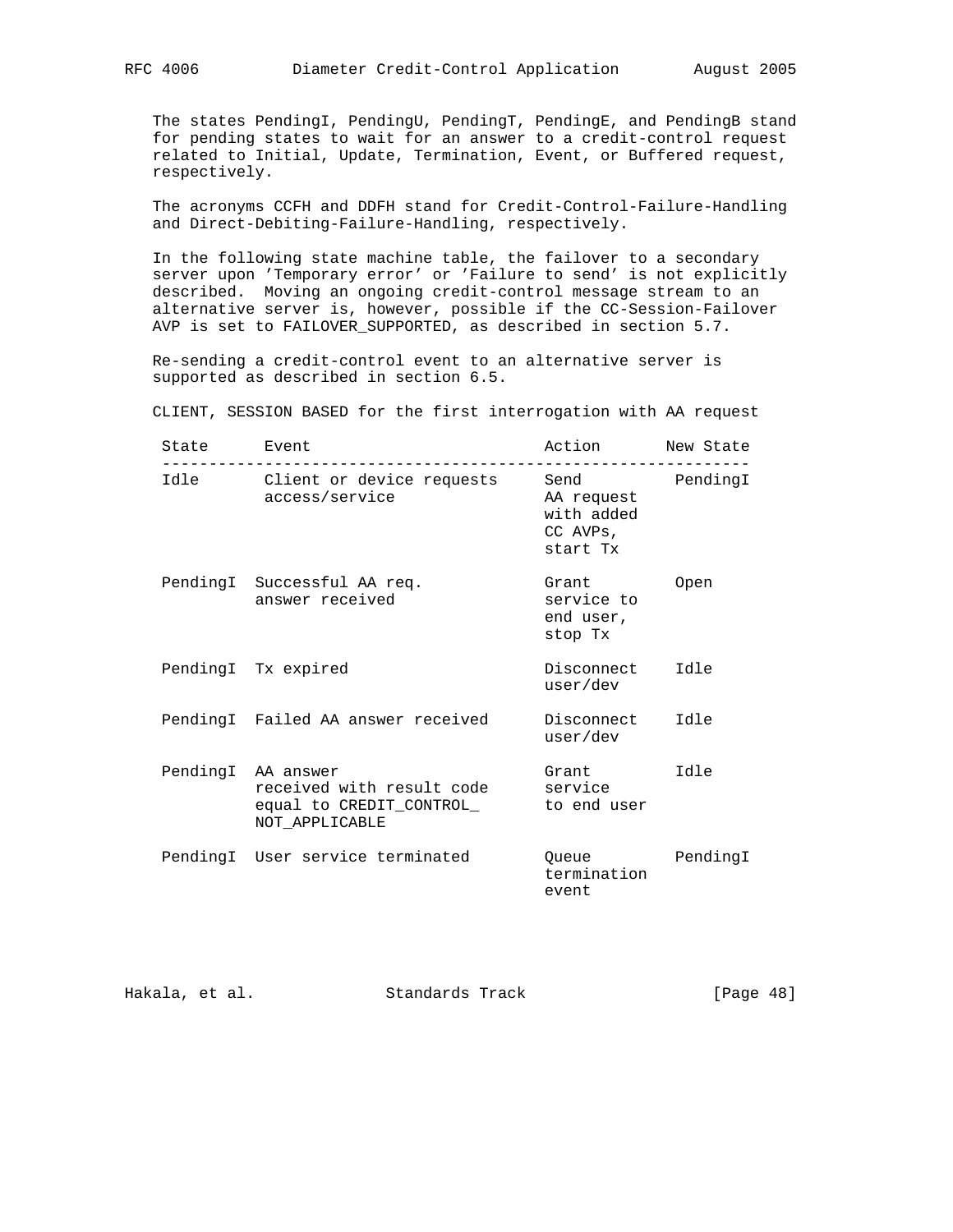PendingI Change in rating condition Queue PendingI changed rating condition event

CLIENT, SESSION BASED for the first interrogation with CCR

|      |  | NAM |       |
|------|--|-----|-------|
| $ -$ |  |     | _ _ _ |

| Idle     | Client or device requests<br>access/service                                                                 | Send<br>CC initial<br>req.,<br>start Tx | PendingI |
|----------|-------------------------------------------------------------------------------------------------------------|-----------------------------------------|----------|
| PendingI | Successful CC initial<br>answer received                                                                    | Stop Tx                                 | Open     |
| PendingI | Failure to send, or<br>temporary error and<br>CCFH equal to CONTINUE                                        | Grant<br>service to<br>end user         | Idle     |
|          | PendingI Failure to send, or<br>temporary error and<br>CCFH equal to TERMINATE<br>or to RETRY AND TERMINATE | Terminate<br>end user's<br>service      | Idle     |
|          | PendingI Tx expired and CCFH<br>equal to TERMINATE                                                          | Terminate<br>end user's<br>service      | Idle     |
| PendingI | Tx expired and CCFH equal<br>to CONTINUE or to<br>RETRY_AND_TERMINATE                                       | Grant<br>service to<br>end user         | PendingI |
| PendingI | CC initial answer<br>received with result code<br>END_USER_SERVICE_DENIED or<br>USER_UNKNOWN                | Terminate<br>end user's<br>service      | e [bT    |
|          | PendingI CC initial answer<br>received with result code<br>equal to CREDIT CONTROL<br>NOT APPLICABLE        | Grant<br>service<br>to end user         | Idle     |

Hakala, et al. Standards Track [Page 49]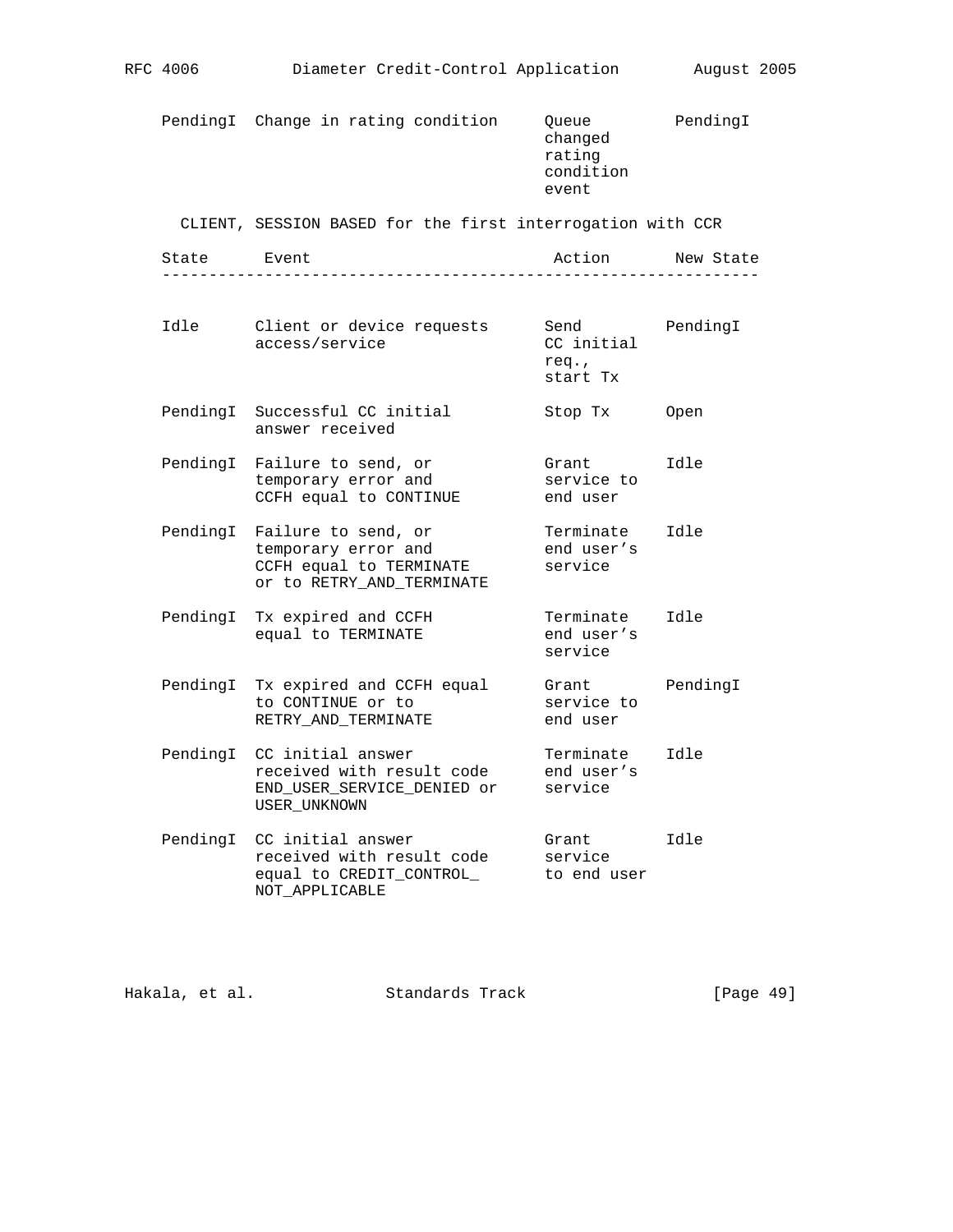|             | PendingI Failed CC initial answer<br>received and CCFH equal to<br>CONTINUE                               | Grant<br>service to<br>end user                                             | Idle     |
|-------------|-----------------------------------------------------------------------------------------------------------|-----------------------------------------------------------------------------|----------|
|             | PendingI Failed CC initial answer<br>received and CCFH equal<br>to TERMINATE or to<br>RETRY_AND_TERMINATE | Terminate Idle<br>end user's<br>service                                     |          |
|             | PendingI User service terminated                                                                          | Queue PendingI<br>termination<br>event                                      |          |
|             | PendingI Change in rating condition                                                                       | Queue PendingI<br>changed<br>rating<br>condition<br>event                   |          |
|             | CLIENT, SESSION BASED for intermediate and final interrogations                                           |                                                                             |          |
| State Event |                                                                                                           | Action New State                                                            |          |
| Open        | Granted unit elapses<br>and no final unit<br>indication received                                          | Send PendingU<br>CC update<br>req.<br>start Tx                              |          |
| Open        | Granted unit elapses<br>and final unit action<br>equal to TERMINATE<br>received                           | Terminate PendingT<br>end user's<br>service, send<br>CC termination<br>req. |          |
| Open        | Change in rating condition<br>in queue                                                                    | Send<br>CC update<br>req.,<br>Start Tx                                      | PendingU |
| Open        | Service terminated in queue Send TendingT                                                                 | CC termination<br>req.                                                      |          |
| Open        | Change in rating condition<br>or Validity-Time elapses                                                    | Send<br>CC update                                                           | PendingU |

Hakala, et al. Standards Track [Page 50]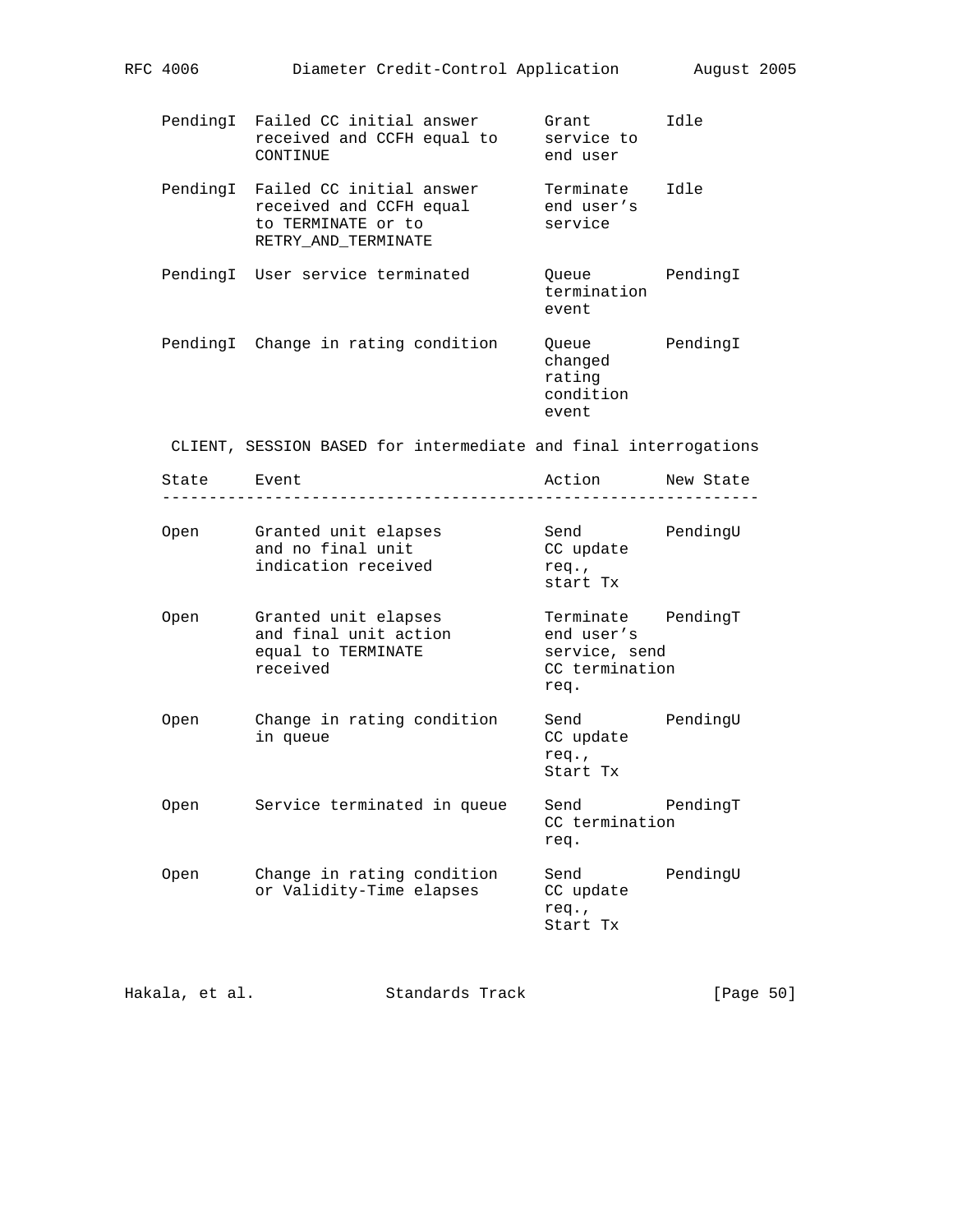| Open     | User service terminated                                                                            | Send<br>CC termination<br>req.                         | PendingT |
|----------|----------------------------------------------------------------------------------------------------|--------------------------------------------------------|----------|
| Open     | RAR received                                                                                       | Send RAA<br>followed by<br>CC update req.,<br>start Tx | PendingU |
| PendingU | Successful CC update<br>answer received                                                            | Stop Tx                                                | Open     |
| PendingU | Failure to send, or<br>temporary error and<br>CCFH equal to CONTINUE                               | Grant<br>service to<br>end user                        | Idle     |
| PendingU | Failure to send, or<br>temporary error and<br>CCFH equal to TERMINATE<br>or to RETRY_AND_TERMINATE | Terminate<br>end user's<br>service                     | Idle     |
| PendingU | Tx expired and CCFH<br>equal to TERMINATE                                                          | Terminate<br>end user's<br>service                     | Idle     |
| PendingU | Tx expired and CCFH equal<br>to CONTINUE or to<br>RETRY_AND_TERMINATE                              | Grant<br>service to<br>end user                        | PendingU |
| PendingU | CC update answer<br>received with result code<br>END_USER_SERVICE_DENIED                           | Terminate<br>end user's<br>service                     | Idle     |
| PendingU | CC update answer<br>received with result code<br>equal to CREDIT_CONTROL_<br>NOT APPLICABLE        | Grant<br>service<br>to end user                        | Idle     |
| PendingU | Failed CC update<br>answer received and<br>CCFH equal to CONTINUE                                  | Grant<br>service to<br>end user                        | Idle     |
| PendingU | Failed CC update<br>answer received and CCFH<br>equal to TERMINATE or<br>to RETRY_AND_TERMINATE    | Terminate<br>end user's<br>service                     | Idle     |

Hakala, et al. Standards Track [Page 51]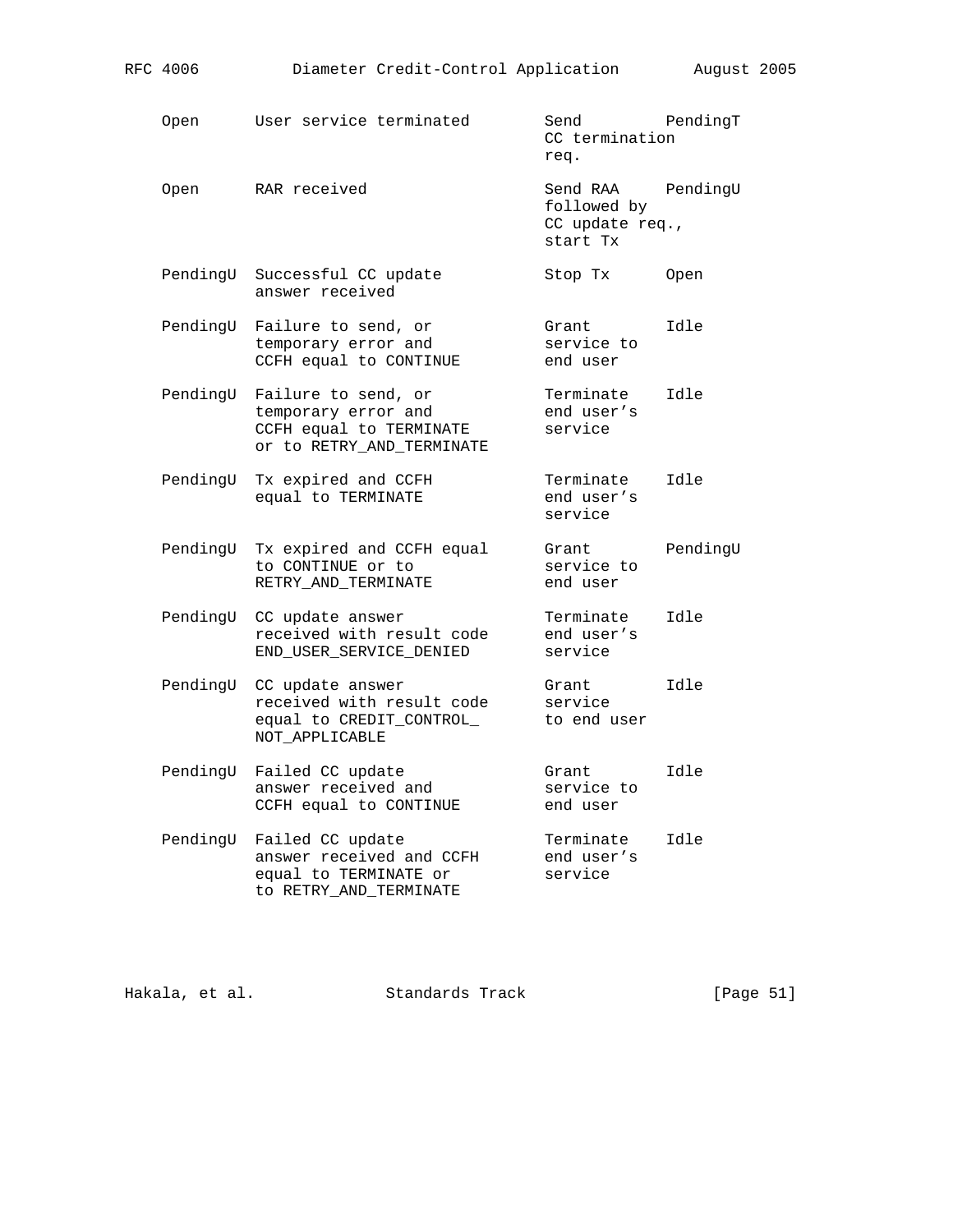|             | PendingU User service terminated                                                                                                                          | Queue<br>termination<br>event                    | PendingU |
|-------------|-----------------------------------------------------------------------------------------------------------------------------------------------------------|--------------------------------------------------|----------|
|             | PendingU Change in rating<br>condition                                                                                                                    | Queue<br>changed<br>rating<br>condition<br>event | PendingU |
|             | PendingU RAR received                                                                                                                                     | Send RAA                                         | PendingU |
|             | PendingT Successful CC<br>termination answer received                                                                                                     |                                                  | Idle     |
|             | PendingT Failure to send, temporary<br>error, or failed answer                                                                                            |                                                  | Idle     |
|             | PendingT Change in rating condition                                                                                                                       |                                                  | PendingT |
|             | CLIENT, EVENT BASED                                                                                                                                       |                                                  |          |
| State Event |                                                                                                                                                           | Action New State<br>. _ _ _ _ _ _ _ _ _ _ _ _ _  |          |
|             | Idle Client or device requests Send<br>a one-time service                                                                                                 | CC event<br>req.<br>Start Tx                     | PendingE |
| Idle        | Request in storage                                                                                                                                        | Send<br>stored<br>request                        | PendingB |
|             | PendingE Successful CC event<br>answer received                                                                                                           | Grant<br>service to<br>end user                  | Idle     |
|             | PendingE Failure to send, temporary<br>error, failed CC event<br>answer received, or<br>Tx expired; requested<br>action CHECK_BALANCE or<br>PRICE ENQUIRY | Indicate<br>service<br>error                     | Idle     |
|             | PendingE CC event answer<br>received with result code<br>END_USER_SERVICE_DENIED or<br>USER_UNKNOWN and Tx running                                        | Terminate<br>end user's<br>service               | Idle     |
|             |                                                                                                                                                           |                                                  |          |

RFC 4006 Diameter Credit-Control Application August 2005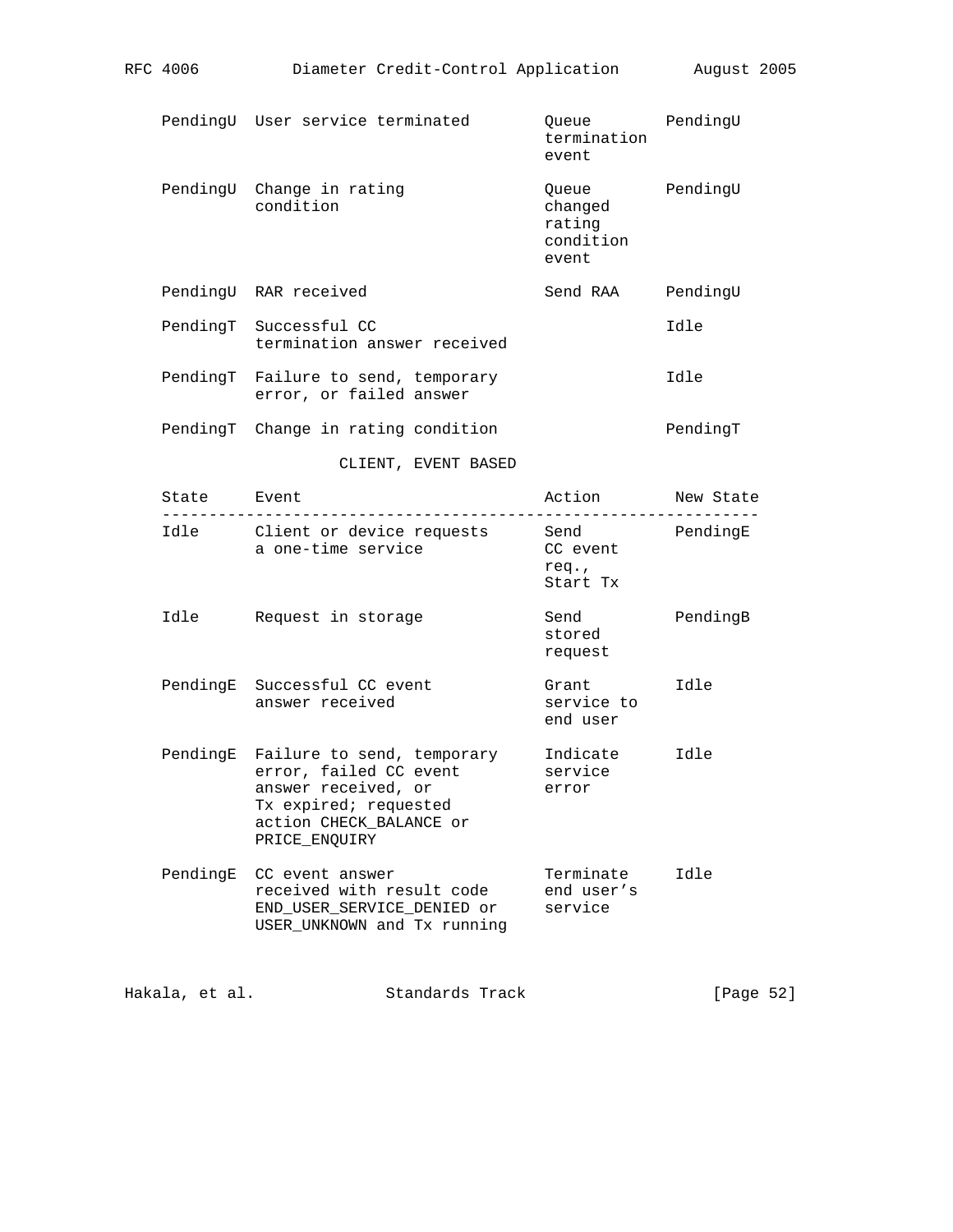| PendingE | CC event answer<br>received with result code<br>CREDIT_CONTROL_NOT_APPLICABLE; to end<br>requested action<br>DIRECT_DEBITING                             | Grant<br>service<br>user                           | Idle     |
|----------|----------------------------------------------------------------------------------------------------------------------------------------------------------|----------------------------------------------------|----------|
| PendingE | Failure to send, temporary<br>error, or failed CC event<br>answer received; requested<br>action DIRECT_DEBITING;<br>DDFH equal to CONTINUE               | Grant<br>service<br>to end<br>user                 | Idle     |
| PendingE | Failed CC event<br>answer received or temporary<br>error; requested action<br>DIRECT_DEBITING;<br>DDFH equal to<br>TERMINATE_OR_BUFFER and<br>Tx running | Terminate<br>end user's<br>service                 | Idle     |
| PendingE | Tx expired; requested<br>action DIRECT_DEBITING                                                                                                          | Grant<br>service<br>to end<br>user                 | PendingE |
| PendingE | Failure to send; requested<br>action DIRECT_DEBITING;<br>DDFH equal to<br>TERMINATE_OR_BUFFER                                                            | Store<br>request with<br>T-flag                    | Idle     |
| PendingE | Temporary error; requested<br>action DIRECT_DEBITING;<br>DDFH equal to<br>TERMINATE_OR_BUFFER;<br>Tx expired                                             | Store<br>request                                   | Idle     |
| PendingE | Failed answer or answer<br>received with result code<br>END_USER_SERVICE DENIED or<br>USER_UNKNOWN; requested action<br>DIRECT_DEBITING; Tx expired      |                                                    | Idle     |
| PendingE | Failed CC event answer<br>received; requested<br>action REFUND_ACCOUNT                                                                                   | Indicate<br>service<br>error and<br>delete request | Idle     |

Hakala, et al. Standards Track [Page 53]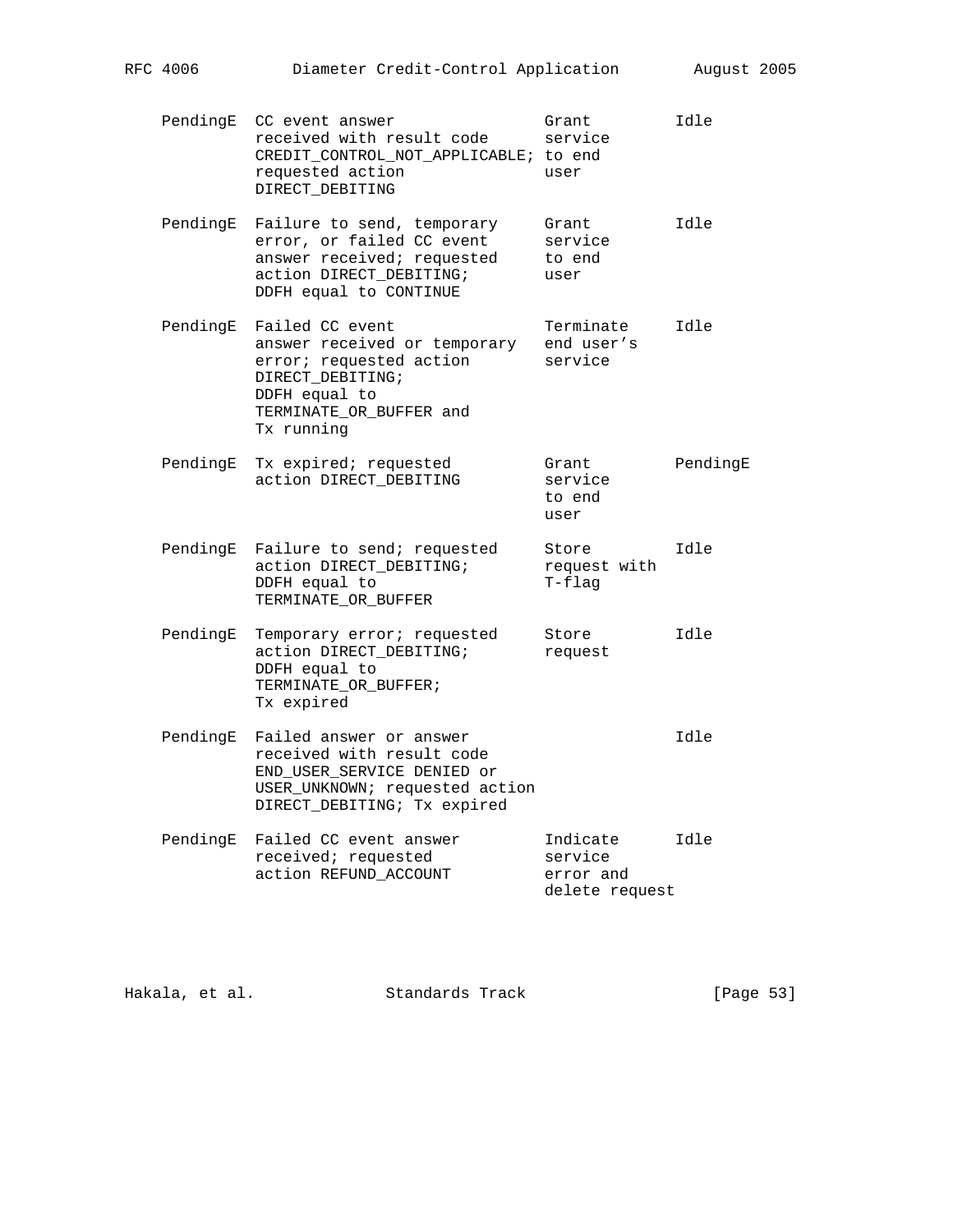|             | PendingE Failure to send or<br>Tx expired; requested<br>action REFUND_ACCOUNT | Store<br>request<br>with T-flag                                  | Idle      |
|-------------|-------------------------------------------------------------------------------|------------------------------------------------------------------|-----------|
|             | PendingE Temporary error,<br>and requested action<br>REFUND ACCOUNT           | Store<br>request                                                 | Idle      |
| PendingB    | Successful CC answer<br>received                                              | Delete<br>request                                                | Idle      |
|             | PendingB Failed CC answer<br>received                                         | Delete<br>request                                                | Idle      |
|             | PendingB Failure to send or<br>temporary error                                |                                                                  | Idle      |
|             | SERVER, SESSION AND EVENT BASED                                               |                                                                  |           |
| State Event |                                                                               | Action                                                           | New State |
| Idle        | CC initial request<br>received and successfully<br>processed                  | Send<br>CC initial<br>answer,<br>reserve units,<br>start Tcc     | Open      |
| Idle        | CC initial request<br>received but not<br>successfully processed              | Send<br>CC initial<br>answer with<br>Result-Code<br>$!=$ SUCCESS | Idle      |
| Idle        | CC event request<br>received and successfully<br>processed                    | Send<br>CC event<br>answer                                       | Idle      |
| Idle        | CC event request<br>received but not<br>successfully processed                | Send<br>CC event<br>answer with<br>Result-Code<br>!= SUCCESS     | Idle      |

Hakala, et al. Standards Track [Page 54]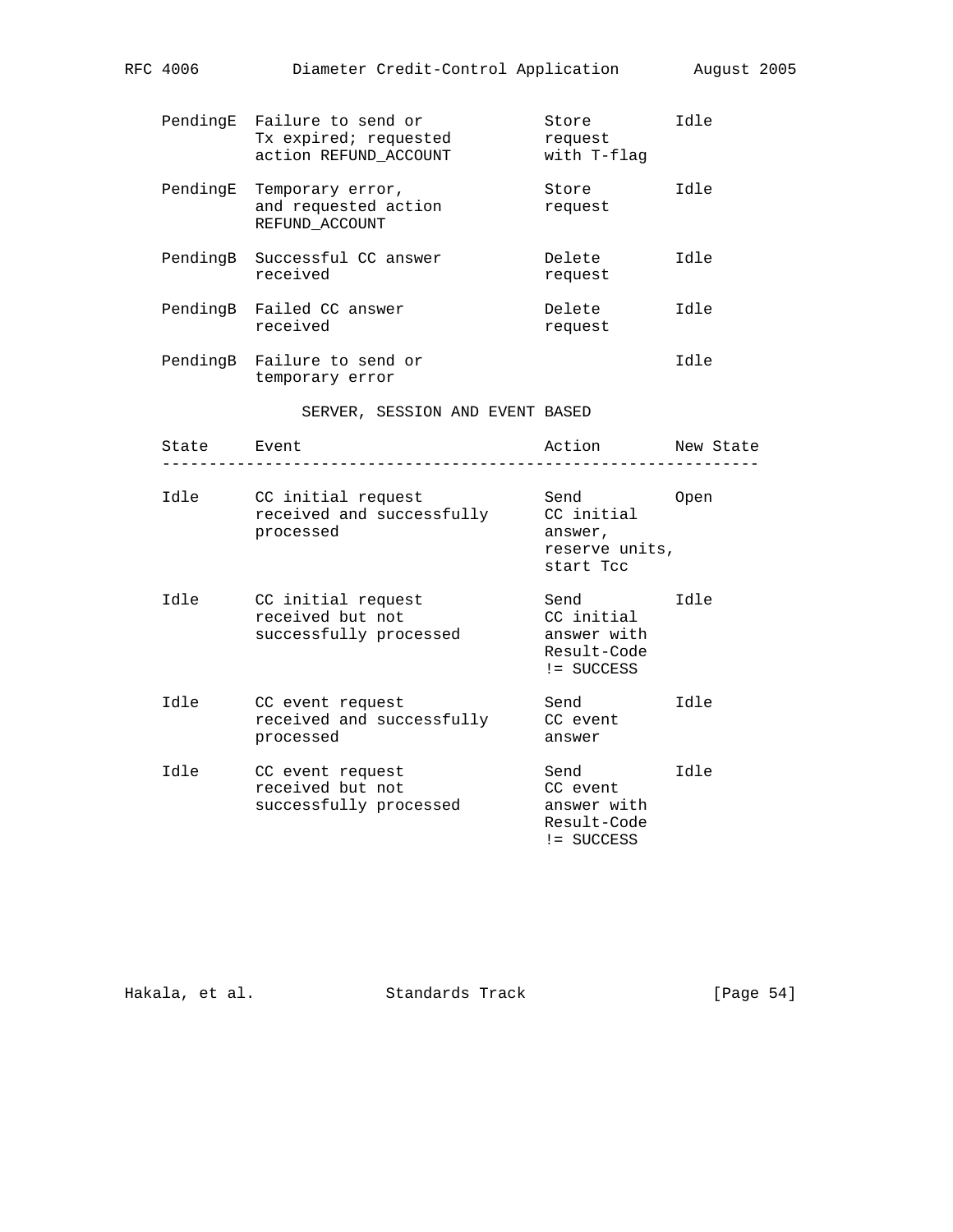| Open        | CC update request<br>received and successfully<br>processed          | Send CC<br>update answer,<br>debit used<br>units,<br>reserve<br>new units.<br>restart Tcc | Open  |
|-------------|----------------------------------------------------------------------|-------------------------------------------------------------------------------------------|-------|
| <b>Open</b> | CC update request<br>received but not<br>successfully processed      | Send<br>CC update<br>answer with<br>Result-Code<br>$!=$ SUCCESS,<br>debit used<br>units   | Idle  |
| Open        | CC termination request<br>received and successfully<br>processed     | Send<br>CC termin.<br>answer,<br>Stop Tcc,<br>debit used<br>units                         | Idle  |
| <b>Open</b> | CC termination request<br>received but not<br>successfully processed | Send<br>CC termin.<br>answer with<br>Result-Code<br>$!=$ SUCCESS,<br>debit used<br>units  | e [bT |
| Open        | Session supervision timer Tcc<br>expired                             | Release<br>reserved<br>units                                                              | e [bT |

RFC 4006 Diameter Credit-Control Application August 2005

# 8. Credit-Control AVPs

 This section defines the credit-control AVPs that are specific to Diameter credit-control application and that MAY be included in the Diameter credit-control messages.

 The AVPs defined in this section MAY also be included in authorization commands defined in authorization-specific applications, such as [NASREQ] and [DIAMMIP], if the first interrogation is performed as part of the authorization/authentication process, as described in section 5.2.

Hakala, et al. Standards Track [Page 55]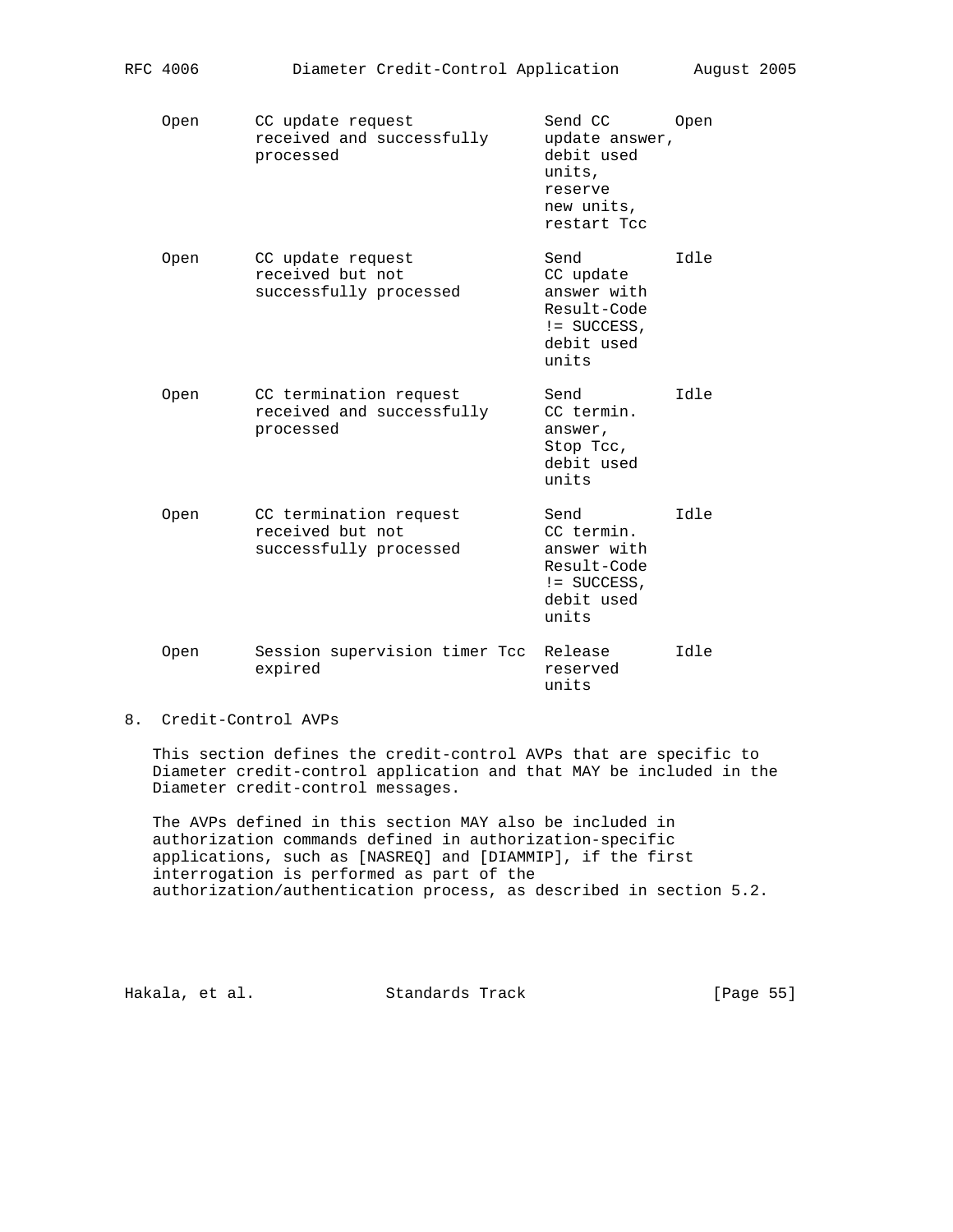The Diameter AVP rules are defined in the Diameter Base [DIAMBASE], section 4. These AVP rules are observed in AVPs defined in this section.

 The following table describes the Diameter AVPs defined in the credit-control application, their AVP Code values, types, possible flag values, and whether the AVP MAY be encrypted. The Diameter base [DIAMBASE] specifies the AVP Flag rules for AVPs in section 4.5.

|                                      |     |         |                        |      | ------------------+<br>AVP Flag rules |                      |      |
|--------------------------------------|-----|---------|------------------------|------|---------------------------------------|----------------------|------|
| Attribute Name                       | AVP | Section | Code Defined Data Type | MUST | MAY                                   | SHLD MUST<br>NOT NOT | Encr |
| CC-Correlation-Id 411                |     | 8.1     | OctetString            |      | ${\mathbb P}$ , ${\mathbb M}$         | V                    | Υ    |
| CC-Input-Octets                      | 412 | 8.24    | Unsigned64             | М    | $\mathbf P$                           | V                    | Υ    |
| CC-Money                             | 413 | 8.22    | Grouped                | М    | Ρ                                     | V                    | Υ    |
| CC-Output-Octets                     | 414 | 8.25    | Unsigned64             | М    | Ρ                                     | V                    | Y    |
| CC-Request-Number                    | 415 | 8.2     | Unsigned32             | М    | Ρ                                     | V                    | Y    |
| CC-Request-Type                      | 416 | 8.3     | Enumerated             | M    | P                                     | V                    | Y    |
| CC-Service-<br>Specific-Units        | 417 | 8.26    | Unsigned64             | М    | $\mathbf P$                           | V                    | Y    |
| CC-Session-<br>Failover              | 418 | 8.4     | Enumerated             | М    | Ρ                                     | V                    | Υ    |
| CC-Sub-Session-Id 419                |     | 8.5     | Unsigned64             | М    | Ρ                                     | V                    | Y    |
| $CC-Time$                            | 420 | 8.21    | Unsigned32             | М    | $\, {\bf P}$                          | V                    | Y    |
| CC-Total-Octets                      | 421 | 8.23    | Unsigned64             | М    | $\mathbf P$                           | $\mathbf{V}$         | Y    |
| CC-Unit-Type                         | 454 | 8.32    | Enumerated             | M    | $\, {\bf P}$                          | V                    | Y    |
| Check-Balance-<br>Result             | 422 | 8.6     | Enumerated             | M    | $\mathbf{P}$                          | V                    | Y    |
| Cost-Information                     | 423 | 8.7     | Grouped                | М    | Ρ                                     | V                    | Y    |
| Cost-Unit                            | 424 | 8.12    | UTF8String             | М    | $\mathbf P$                           | V                    | Y    |
| Credit-Control                       | 426 | 8.13    | Enumerated             | M    | $\mathbf P$                           | V                    | Y    |
| Credit-Control-<br>Failure-Handling  | 427 | 8.14    | Enumerated             | М    | $\mathbf{P}$                          | V                    | Y    |
| Currency-Code                        | 425 | 8.11    | Unsigned32             | М    | Ρ                                     | V                    | Y    |
| Direct-Debiting-<br>Failure-Handling | 428 | 8.15    | Enumerated             | М    | $\mathbf P$                           | V                    | Y    |
| Exponent                             | 429 | 8.9     | Integer32              | М    | Ρ                                     | V                    | Υ    |
| Final-Unit-Action 449                |     | 8.35    | Enumerated             | М    | $\, {\bf P}$                          | V                    | Υ    |
| Final-Unit-<br>Indication            | 430 | 8.34    | Grouped                | М    | $\mathbf P$                           | V                    | Y    |
| Granted-Service-<br>Unit             | 431 | 8.17    | Grouped                | М    | Ρ                                     | V                    | Υ    |
| $G-S-U-Pool-$<br>Identifier          | 453 | 8.31    | Unsigned32             | М    | Ρ                                     | V                    | Υ    |

Hakala, et al. Standards Track [Page 56]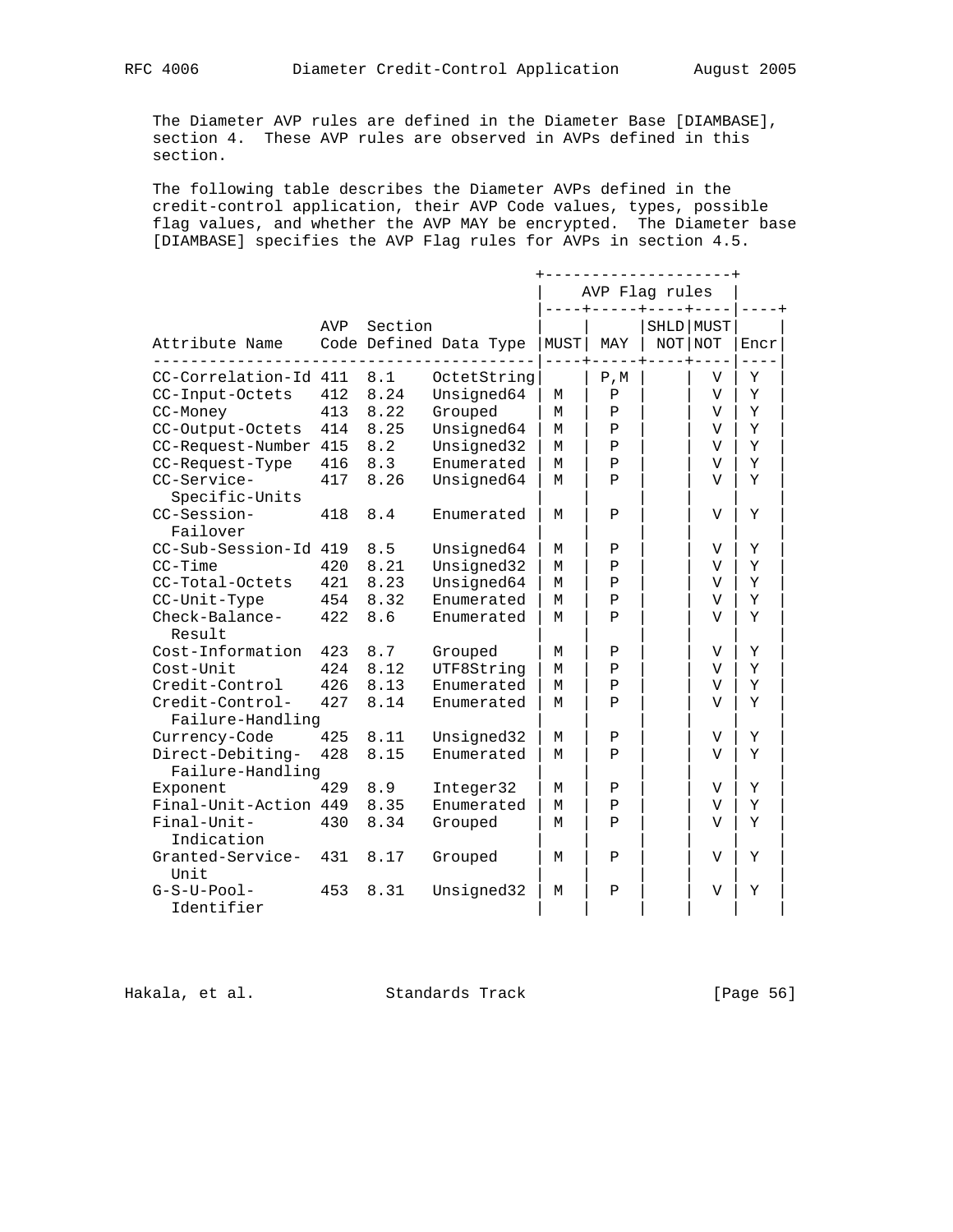| $G-S-U-Pool-$<br>Reference               | 457 | 8.30 | Grouped     | M | Ρ                             | V | Y |  |
|------------------------------------------|-----|------|-------------|---|-------------------------------|---|---|--|
| Multiple-Services 456<br>-Credit-Control |     | 8.16 | Grouped     | М | P                             | V | Y |  |
| Multiple-Services 455<br>-Indicator      |     | 8.40 | Enumerated  | М | P                             | V | Y |  |
| Rating-Group                             | 432 | 8.29 | Unsigned32  | M | $\, {\bf P}$                  | V | Υ |  |
| Redirect-Address                         | 433 | 8.38 | Enumerated  | M | P                             | V | Y |  |
| -Type                                    |     |      |             |   |                               |   |   |  |
| Redirect-Server                          | 434 | 8.37 | Grouped     | М | Ρ                             | V | Υ |  |
| Redirect-Server<br>-Address              | 435 | 8.39 | UTF8String  | М | P                             | V | Υ |  |
| Requested-Action                         | 436 | 8.41 | Enumerated  | М | P                             | V | Υ |  |
| Requested-Service 437<br>$-Unit$         |     | 8.18 | Grouped     | М | $\mathbf{P}$                  | V | Y |  |
| Restriction<br>-Filter-Rule              | 438 | 8.36 | IPFiltrRule | М | P                             | V | Υ |  |
| Service-Context<br>-Id                   | 461 | 8.42 | UTF8String  | М | $\mathbf{P}$                  | V | Y |  |
| Service-                                 | 439 | 8.28 | Unsigned32  | М | $\, {\bf P}$                  | V | Υ |  |
| Identifier                               |     |      |             |   |                               |   |   |  |
| Service-Parameter 440<br>$-Into$         |     | 8.43 | Grouped     |   | $P$ , M                       | V | Y |  |
| Service-<br>Parameter-Type               | 441 | 8.44 | Unsigned32  |   | ${\mathbb P}$ , ${\mathbb M}$ | V | Y |  |
| Service-<br>Parameter-Value              | 442 | 8.45 | OctetString |   | ${\mathbb P}$ , ${\mathbb M}$ | V | Y |  |
| Subscription-Id                          | 443 | 8.46 | Grouped     | М | P                             | V | Υ |  |
| Subscription-Id<br>-Data                 | 444 | 8.48 | UTF8String  | M | $\mathsf{P}$                  | V | Y |  |
| Subscription-Id<br>-Type                 | 450 | 8.47 | Enumerated  | M | P                             | V | Y |  |
| Tariff-Change<br>-Usage                  | 452 | 8.27 | Enumerated  | М | Ρ                             | V | Υ |  |
| Tariff-Time<br>-Change                   | 451 | 8.20 | Time        | М | Ρ                             | V | Υ |  |
| Unit-Value                               | 445 | 8.8  | Grouped     | М | $\, {\bf P}$                  | V | Υ |  |
| Used-Service-Unit 446                    |     | 8.19 | Grouped     | M | $\mathbf{P}$                  | V | Y |  |
| User-Equipment<br>$-Into$                | 458 | 8.49 | Grouped     |   | $P$ , M                       | V | Υ |  |
| User-Equipment<br>-Info-Type             | 459 | 8.50 | Enumerated  |   | $P$ , M                       | V | Y |  |
| User-Equipment<br>-Info-Value            | 460 | 8.51 | OctetString |   | ${\mathbb P}$ , ${\mathbb M}$ | V | Y |  |
| Value-Digits                             | 447 | 8.10 | Integer64   | М | Ρ                             | V | Υ |  |
| Validity-Time                            | 448 | 8.33 | Unsigned32  | М | $\mathbf P$                   | V | Υ |  |
|                                          |     |      |             |   |                               |   |   |  |

Hakala, et al. Standards Track [Page 57]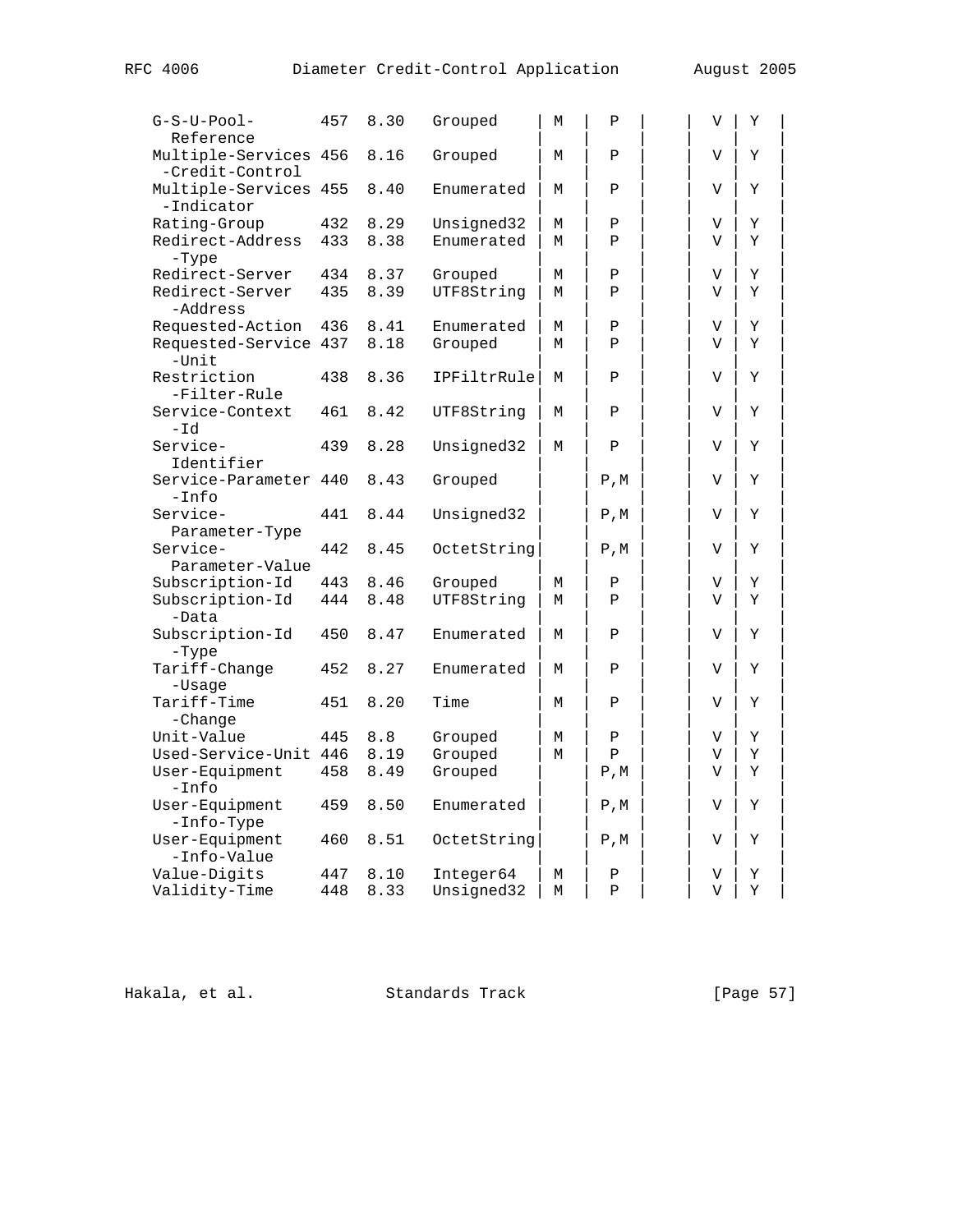# 8.1. CC-Correlation-Id AVP

 The CC-Correlation-Id AVP (AVP Code 411) is of type OctetString and contains information to correlate credit-control requests generated for different components of the service; e.g., transport and service level. The one who allocates the Service-Context-Id (i.e., unique identifier of a service specific document) is also responsible for defining the content and encoding of the CC-Correlation-Id AVP.

## 8.2. CC-Request-Number AVP

 The CC-Request-Number AVP (AVP Code 415) is of type Unsigned32 and identifies this request within one session. As Session-Id AVPs are globally unique, the combination of Session-Id and CC-Request-Number AVPs is also globally unique and can be used in matching credit control messages with confirmations. An easy way to produce unique numbers is to set the value to 0 for a credit-control request of type INITIAL\_REQUEST and EVENT\_REQUEST and to set the value to 1 for the first UPDATE\_REQUEST, to 2 for the second, and so on until the value for TERMINATION\_REQUEST is one more than for the last UPDATE\_REQUEST.

### 8.3. CC-Request-Type AVP

 The CC-Request-Type AVP (AVP Code 416) is of type Enumerated and contains the reason for sending the credit-control request message. It MUST be present in all Credit-Control-Request messages. The following values are defined for the CC-Request-Type AVP:

INITIAL\_REQUEST 1 An Initial request is used to initiate a credit-control session, and contains credit control information that is relevant to the initiation.

UPDATE\_REQUEST 2 An Update request contains credit-control information for an existing credit-control session. Update credit-control requests SHOULD be sent every time a credit-control re-authorization is needed at the expiry of the allocated quota or validity time. Further, additional service-specific events MAY trigger a spontaneous Update request.

TERMINATION\_REQUEST 3 A Termination request is sent to terminate a credit-control session and contains credit-control information relevant to the existing session.

Hakala, et al. Standards Track [Page 58]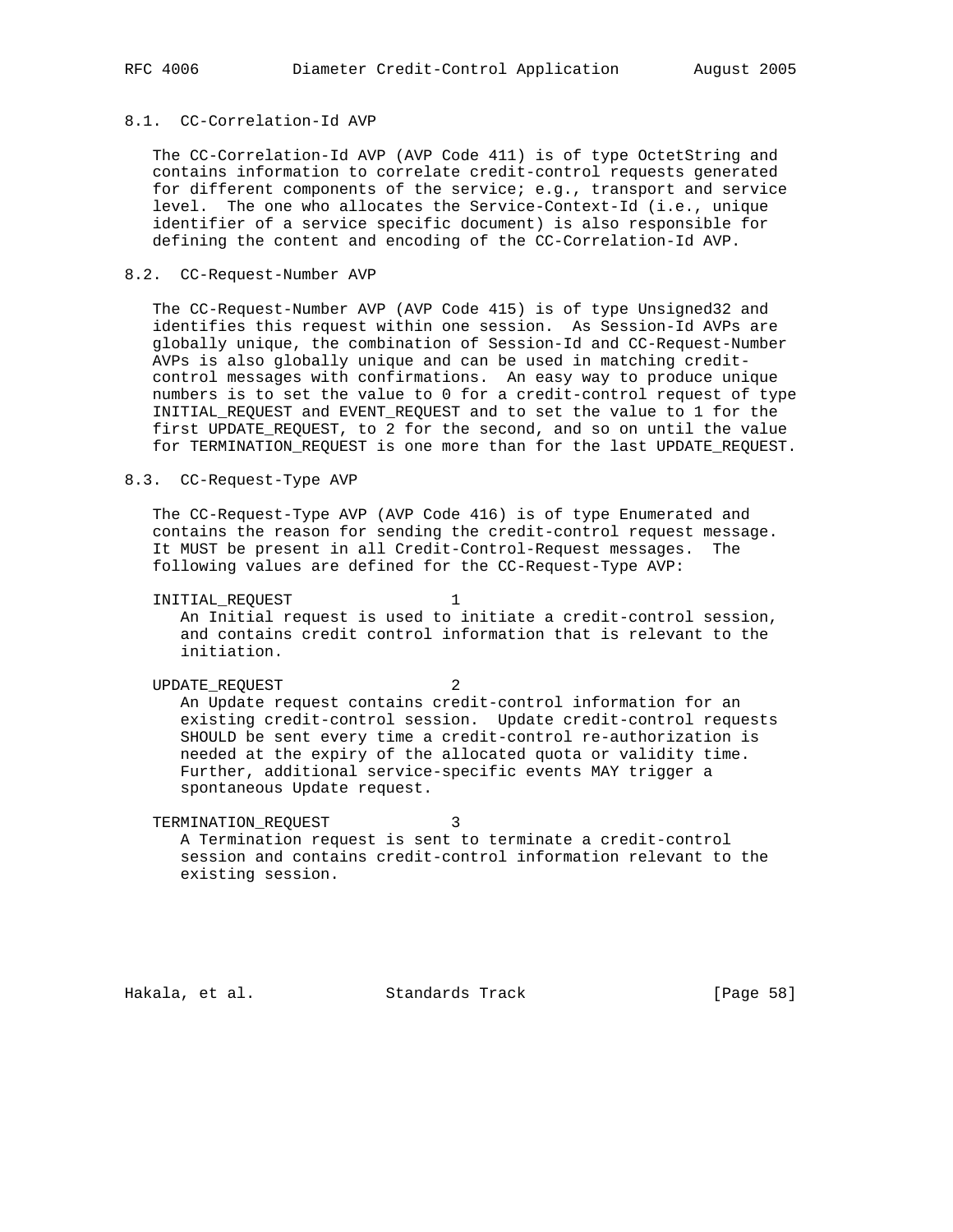#### EVENT\_REQUEST 4

 An Event request is used when there is no need to maintain any credit-control session state in the credit-control server. This request contains all information relevant to the service, and is the only request of the service. The reason for the Event request is further detailed in the Requested-Action AVP. The Requested- Action AVP MUST be included in the Credit-Control-Request message when CC-Request-Type is set to EVENT\_REQUEST.

### 8.4. CC-Session-Failover AVP

 The CC-Session-Failover AVP (AVP Code 418) is type of Enumerated and contains information as to whether moving the credit-control message stream to a backup server during an ongoing credit-control session is supported. In communication failures, the credit-control message streams can be moved to an alternative destination if the credit control server supports failover to an alternative server. The secondary credit-control server name, if received from the home Diameter AAA server, can be used as an address of the backup server. An implementation is not required to support moving a credit-control message stream to an alternative server, as this also requires moving information related to the credit-control session to backup server.

The following values are defined for the CC-Session-Failover AVP:

#### FAILOVER\_NOT\_SUPPORTED 0

 When the CC-Session-Failover AVP is set to FAILOVER\_NOT\_SUPPORTED, the credit-control message stream MUST NOT to be moved to an alternative destination in the case of communication failure.

 This is the default behavior if the AVP isn't included in the reply from the authorization or credit-control server.

#### FAILOVER SUPPORTED 1

 When the CC-Session-Failover AVP is set to FAILOVER\_SUPPORTED, the credit-control message stream SHOULD be moved to an alternative destination in the case of communication failure. Moving the credit-control message stream to a backup server MAY require that information related to the credit-control session should also be forwarded to alternative server.

# 8.5. CC-Sub-Session-Id AVP

 The CC-Sub-Session-Id AVP (AVP Code 419) is of type Unsigned64 and contains the credit-control sub-session identifier. The combination of the Session-Id and this AVP MUST be unique per sub-session, and

Hakala, et al. Standards Track [Page 59]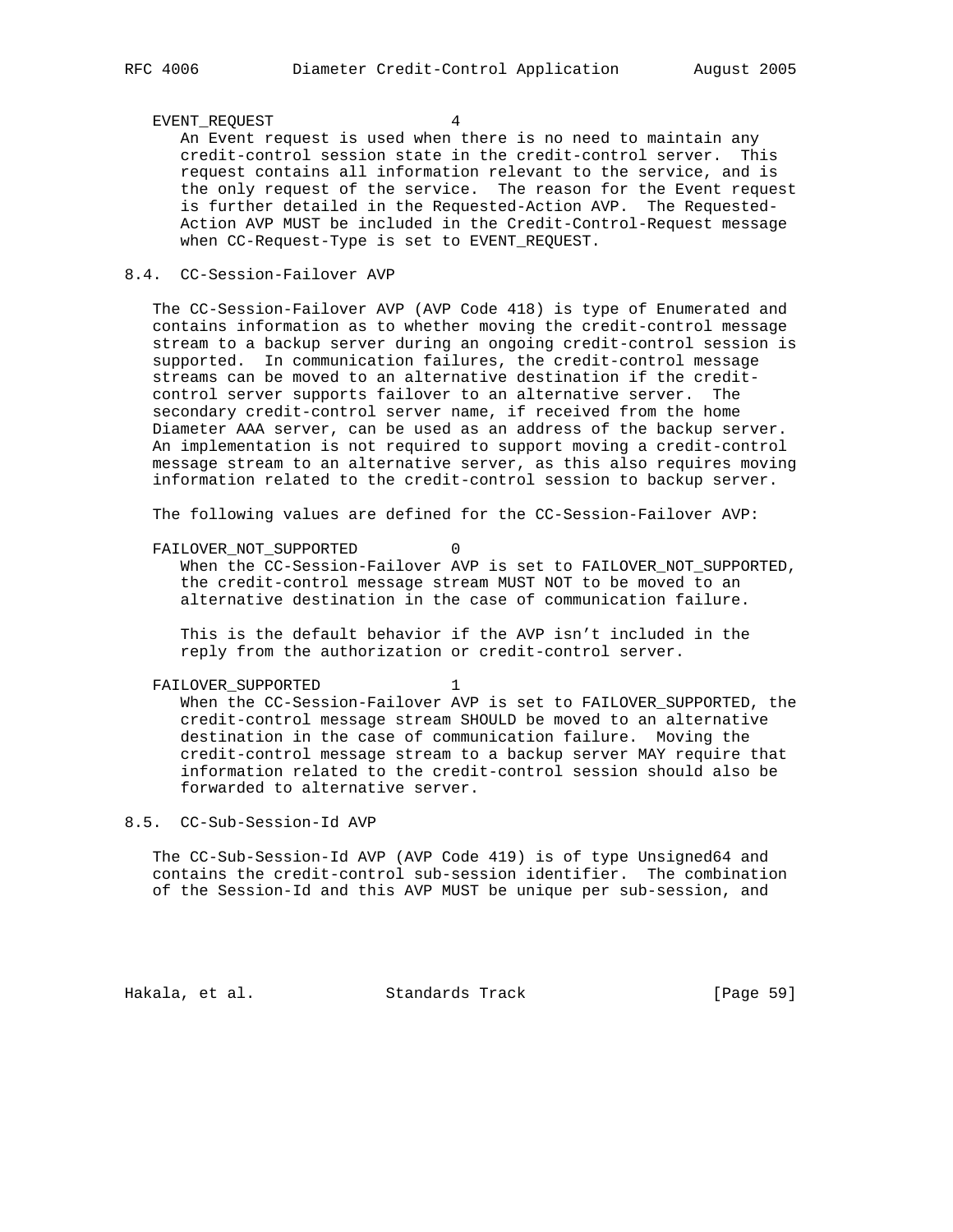the value of this AVP MUST be monotonically increased by one for all new sub-sessions. The absence of this AVP implies that no sub sessions are in use.

8.6. Check-Balance-Result AVP

 The Check Balance Result AVP (AVP Code 422) is of type Enumerated and contains the result of the balance check. This AVP is applicable only when the Requested-Action AVP indicates CHECK\_BALANCE in the Credit-Control-Request command.

The following values are defined for the Check-Balance-Result AVP.

 ENOUGH\_CREDIT 0 There is enough credit in the account to cover the requested service.

NO\_CREDIT 1 There isn't enough credit in the account to cover the requested service.

### 8.7. Cost-Information AVP

 The Cost-Information AVP (AVP Code 423) is of type Grouped, and it is used to return the cost information of a service, which the credit control client can transfer transparently to the end user. The included Unit-Value AVP contains the cost estimate (always type of money) of the service, in the case of price enquiry, or the accumulated cost estimation, in the case of credit-control session.

 The Currency-Code specifies in which currency the cost was given. The Cost-Unit specifies the unit when the service cost is a cost per unit (e.g., cost for the service is \$1 per minute).

 When the Requested-Action AVP with value PRICE\_ENQUIRY is included in the Credit-Control-Request command, the Cost-Information AVP sent in the succeeding Credit-Control-Answer command contains the cost estimation of the requested service, without any reservation being made.

 The Cost-Information AVP included in the Credit-Control-Answer command with the CC-Request-Type set to UPDATE\_REQUEST contains the accumulated cost estimation for the session, without taking any credit reservation into account.

Hakala, et al. Standards Track [Page 60]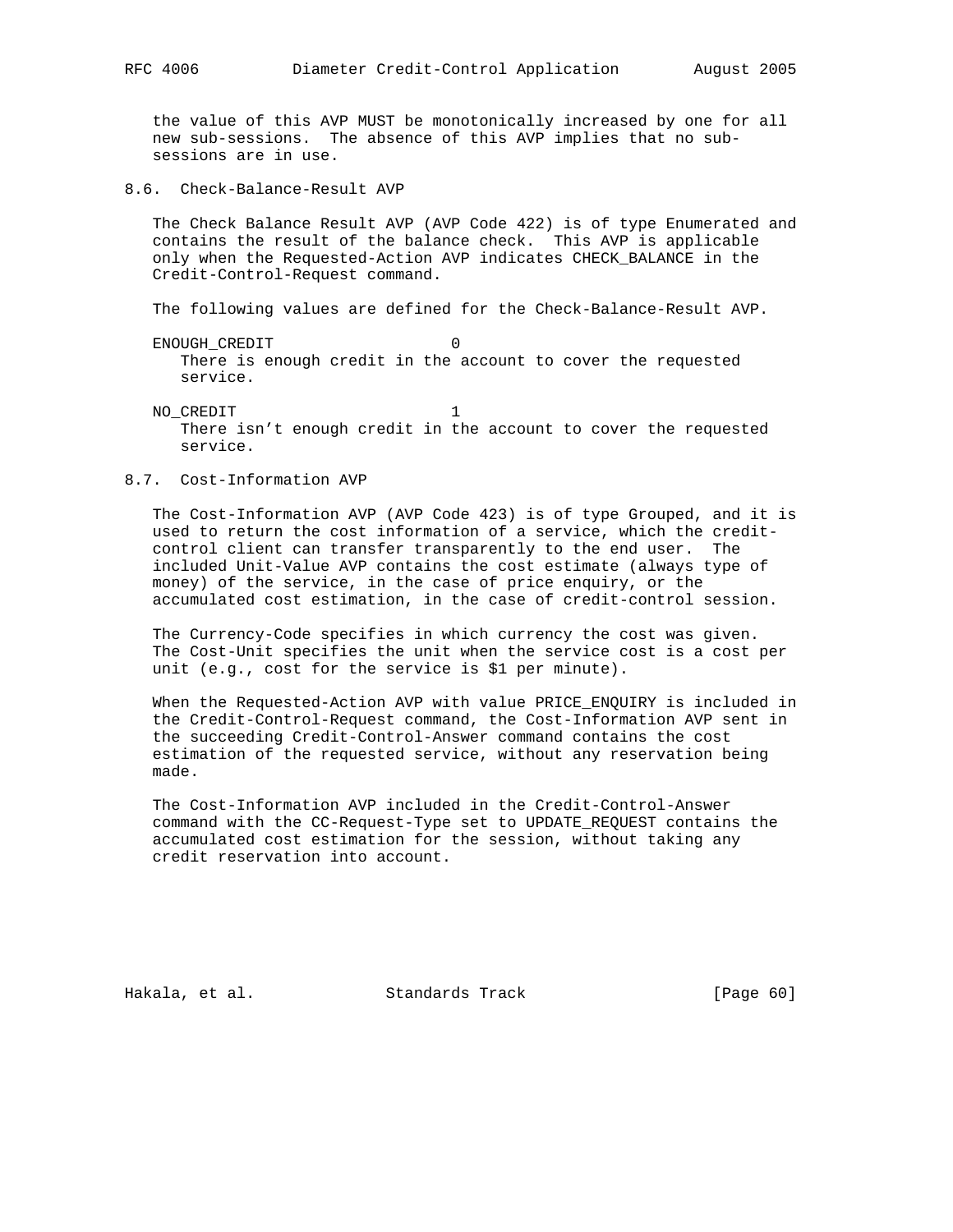The Cost-Information AVP included in the Credit-Control-Answer command with the CC-Request-Type set to EVENT\_REQUEST or TERMINATION\_REQUEST contains the estimated total cost for the requested service.

 It is defined as follows (per the grouped-avp-def of RFC 3588 [DIAMBASE]):

> Cost-Information ::= < AVP Header: 423 > { Unit-Value } { Currency-Code } [ Cost-Unit ]

## 8.8. Unit-Value AVP

 Unit-Value AVP is of type Grouped (AVP Code 445) and specifies the units as decimal value. The Unit-Value is a value with an exponent; i.e., Unit-Value = Value-Digits AVP \* 10^Exponent. This representation avoids unwanted rounding off. For example, the value of  $2,3$  is represented as Value-Digits = 23 and Exponent =  $-1$ . The absence of the exponent part MUST be interpreted as an exponent equal to zero.

 It is defined as follows (per the grouped-avp-def of RFC 3588 [DIAMBASE]):

> Unit-Value ::= < AVP Header: 445 > { Value-Digits } [ Exponent ]

#### 8.9. Exponent AVP

 Exponent AVP is of type Integer32 (AVP Code 429) and contains the exponent value to be applied for the Value-Digit AVP within the Unit-Value AVP.

8.10. Value-Digits AVP

 The Value-Digits AVP is of type Integer64 (AVP Code 447) and contains the significant digits of the number. If decimal values are needed to present the units, the scaling MUST be indicated with the related Exponent AVP. For example, for the monetary amount  $$0.05$  the value of Value-Digits AVP MUST be set to 5, and the scaling MUST be indicated with the Exponent AVP set to -2.

Hakala, et al. Standards Track [Page 61]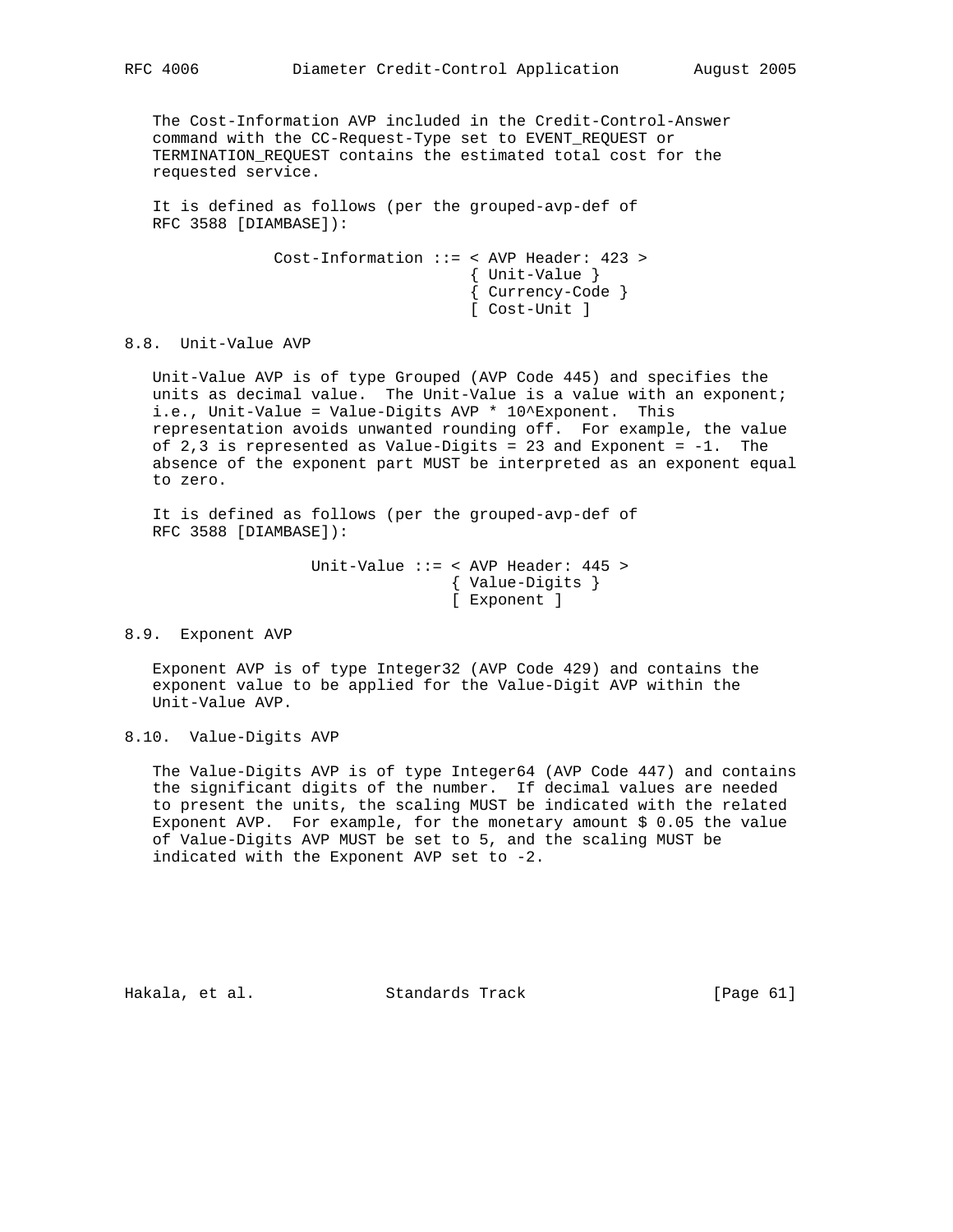#### 8.11. Currency-Code AVP

 The Currency-Code AVP (AVP Code 425) is of type Unsigned32 and contains a currency code that specifies in which currency the values of AVPs containing monetary units were given. It is specified by using the numeric values defined in the ISO 4217 standard [ISO4217].

8.12. Cost-Unit AVP

 The Cost-Unit AVP (AVP Code 424) is of type UTF8String, and it is used to display a human readable string to the end user. It specifies the applicable unit to the Cost-Information when the service cost is a cost per unit (e.g., cost of the service is \$1 per minute). The Cost-Unit can be minutes, hours, days, kilobytes, megabytes, etc.

8.13. Credit-Control AVP

 The Credit-Control AVP (AVP Code 426) is of type Enumerated and MUST be included in AA requests when the service element has credit control capabilities.

CREDIT\_AUTHORIZATION 0

 If the home Diameter AAA server determines that the user has prepaid subscription, this value indicates that the credit-control server MUST be contacted to perform the first interrogation. The value of the Credit-Control AVP MUST always be set to 0 in an AA request sent to perform the first interrogation and to initiate a new credit-control session.

RE\_AUTHORIZATION 1 This value indicates to the Diameter AAA server that a credit control session is ongoing for the subscriber and that the credit-control server MUST not be contacted. The Credit-Control AVP set to the value of 1 is to be used only when the first interrogation has been successfully performed and the credit control session is ongoing (i.e., re-authorization triggered by Authorization-Lifetime). This value MUST NOT be used in an AA request sent to perform the first interrogation.

8.14. Credit-Control-Failure-Handling AVP

 The Credit-Control-Failure-Handling AVP (AVP Code 427) is of type Enumerated. The credit-control client uses information in this AVP to decide what to do if sending credit-control messages to the credit-control server has been, for instance, temporarily prevented due to a network problem. Depending on the service logic, the credit-control server can order the client to terminate the service

Hakala, et al. Standards Track [Page 62]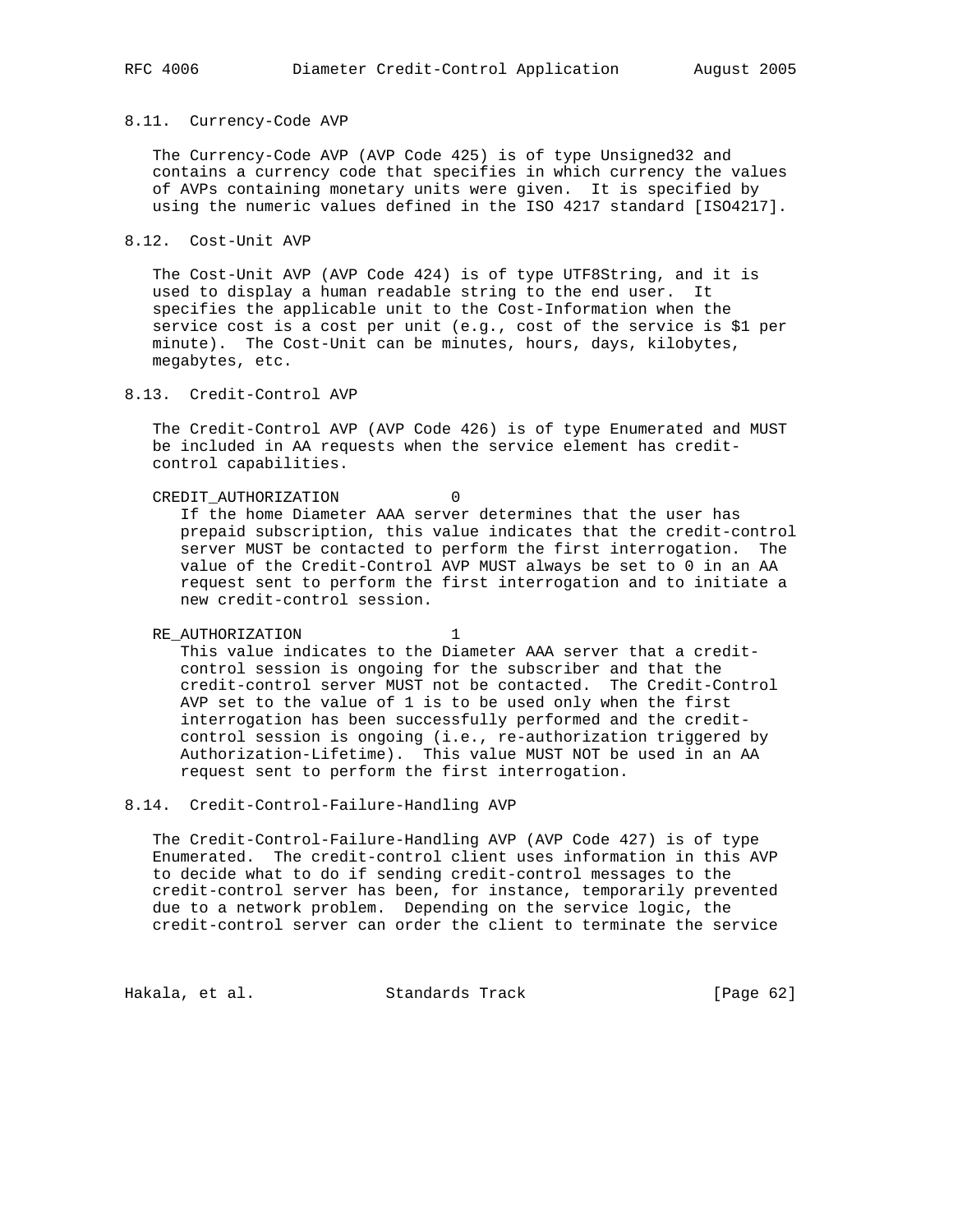immediately when there is a reason to believe that the service cannot be charged, or to try failover to an alternative server, if possible. Then the server could either terminate or grant the service, should the alternative connection also fail.

#### TERMINATE 0

 When the Credit-Control-Failure-Handling AVP is set to TERMINATE, the service MUST only be granted for as long as there is a connection to the credit-control server. If the credit-control client does not receive any Credit-Control-Answer message within the Tx timer (as defined in section 13), the credit-control request is regarded as failed, and the end user's service session is terminated.

 This is the default behavior if the AVP isn't included in the reply from the authorization or credit-control server.

#### CONTINUE 1

 When the Credit-Control-Failure-Handling AVP is set to CONTINUE, the credit-control client SHOULD re-send the request to an alternative server in the case of transport or temporary failures, provided that a failover procedure is supported in the credit control server and the credit-control client, and that an alternative server is available. Otherwise, the service SHOULD be granted, even if credit-control messages can't be delivered.

RETRY\_AND\_TERMINATE 2

 When the Credit-Control-Failure-Handling AVP is set to RETRY\_AND\_TERMINATE, the credit-control client SHOULD re-send the request to an alternative server in the case of transport or temporary failures, provided that a failover procedure is supported in the credit-control server and the credit-control client, and that an alternative server is available. Otherwise, the service SHOULD not be granted when the credit-control messages can't be delivered.

## 8.15. Direct-Debiting-Failure-Handling AVP

 The Direct-Debiting-Failure-Handling AVP (AVP Code 428) is of type Enumerated. The credit-control client uses information in this AVP to decide what to do if sending credit-control messages (Requested- Action AVP set to DIRECT\_DEBITING) to the credit-control server has been, for instance, temporarily prevented due to a network problem.

TERMINATE OR BUFFER 0 When the Direct-Debiting-Failure-Handling AVP is set to TERMINATE\_OR\_BUFFER, the service MUST be granted for as long as there is a connection to the credit-control server. If the

Hakala, et al. Standards Track [Page 63]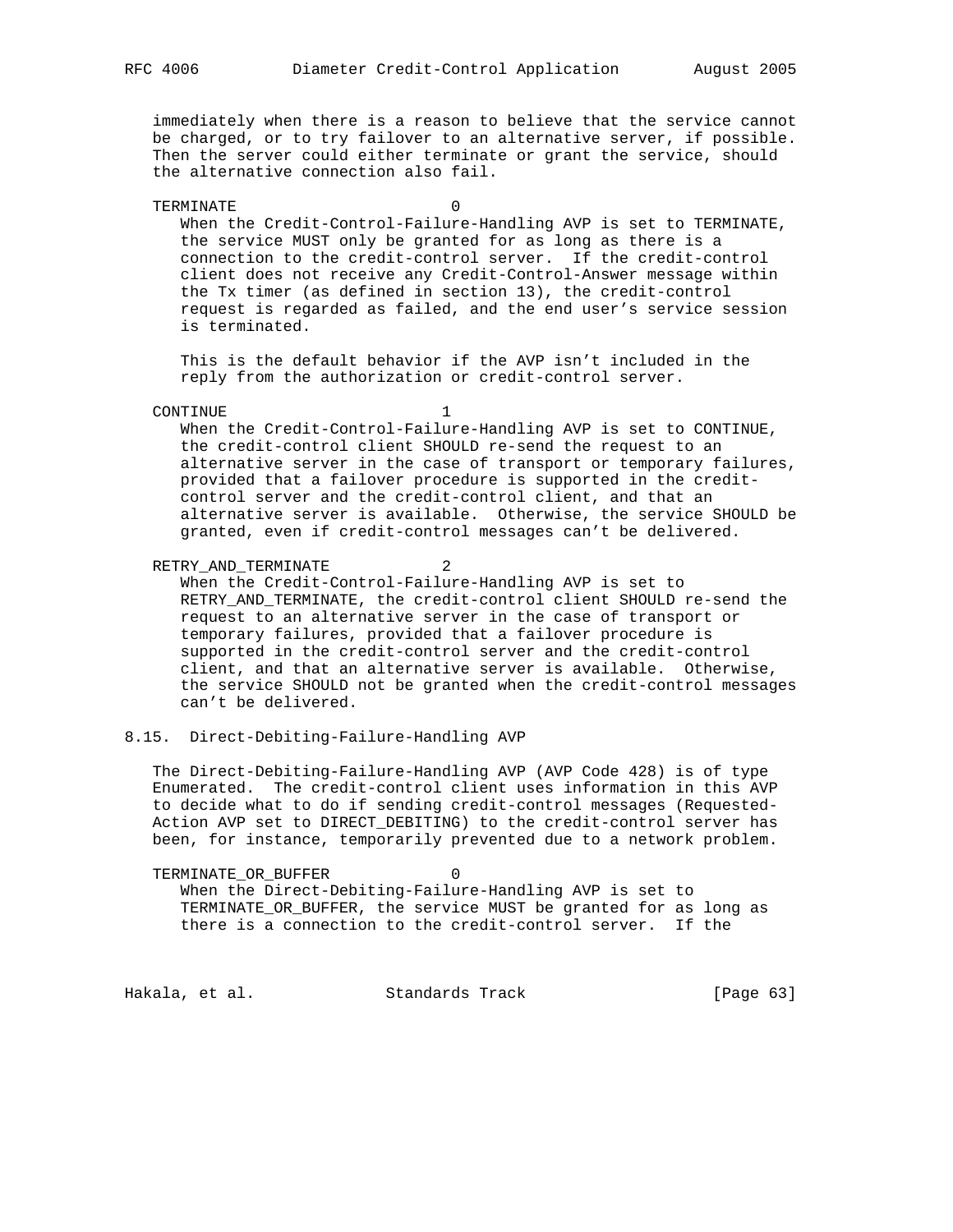credit-control client does not receive any Credit-Control-Answer message within the Tx timer (as defined in section 13) the credit-control request is regarded as failed. The client SHOULD terminate the service if it can determine from the failed answer that units have not been debited. Otherwise the credit-control client SHOULD grant the service, store the request in application level non-volatile storage, and try to re-send the request. These requests MUST be marked as possible duplicates by setting the T flag in the command header as described in [DIAMBASE] section 3.

 This is the default behavior if the AVP isn't included in the reply from the authorization server.

CONTINUE 1

 When the Direct-Debiting-Failure-Handling AVP is set to CONTINUE, the service SHOULD be granted, even if credit-control messages can't be delivered, and the request should be deleted.

### 8.16. Multiple-Services-Credit-Control AVP

 Multiple-Services-Credit-Control AVP (AVP Code 456) is of type Grouped and contains the AVPs related to the independent credit control of multiple services feature. Note that each instance of this AVP carries units related to one or more services or related to a single rating group.

 The Service-Identifier and the Rating-Group AVPs are used to associate the granted units to a given service or rating group. If both the Service-Identifier and the Rating-Group AVPs are included, the target of the service units is always the service(s) indicated by the value of the Service-Identifier AVP(s). If only the Rating- Group-Id AVP is present, the Multiple-Services-Credit-Control AVP relates to all the services that belong to the specified rating group.

 The G-S-U-Pool-Reference AVP allows the server to specify a G-S-U- Pool-Identifier identifying a credit pool within which the units of the specified type are considered pooled. If a G-S-U-Pool-Reference AVP is present, then actual service units of the specified type MUST also be present. For example, if the G-S-U-Pool-Reference AVP specifies Unit-Type TIME, then the CC-Time AVP MUST be present.

 The Requested-Service-Unit AVP MAY contain the amount of requested service units or the requested monetary value. It MUST be present in the initial interrogation and within the intermediate interrogations in which new quota is requested. If the credit-control client does not include the Requested-Service-Unit AVP in a request command, because for instance, it has determined that the end-user terminated

Hakala, et al. Standards Track [Page 64]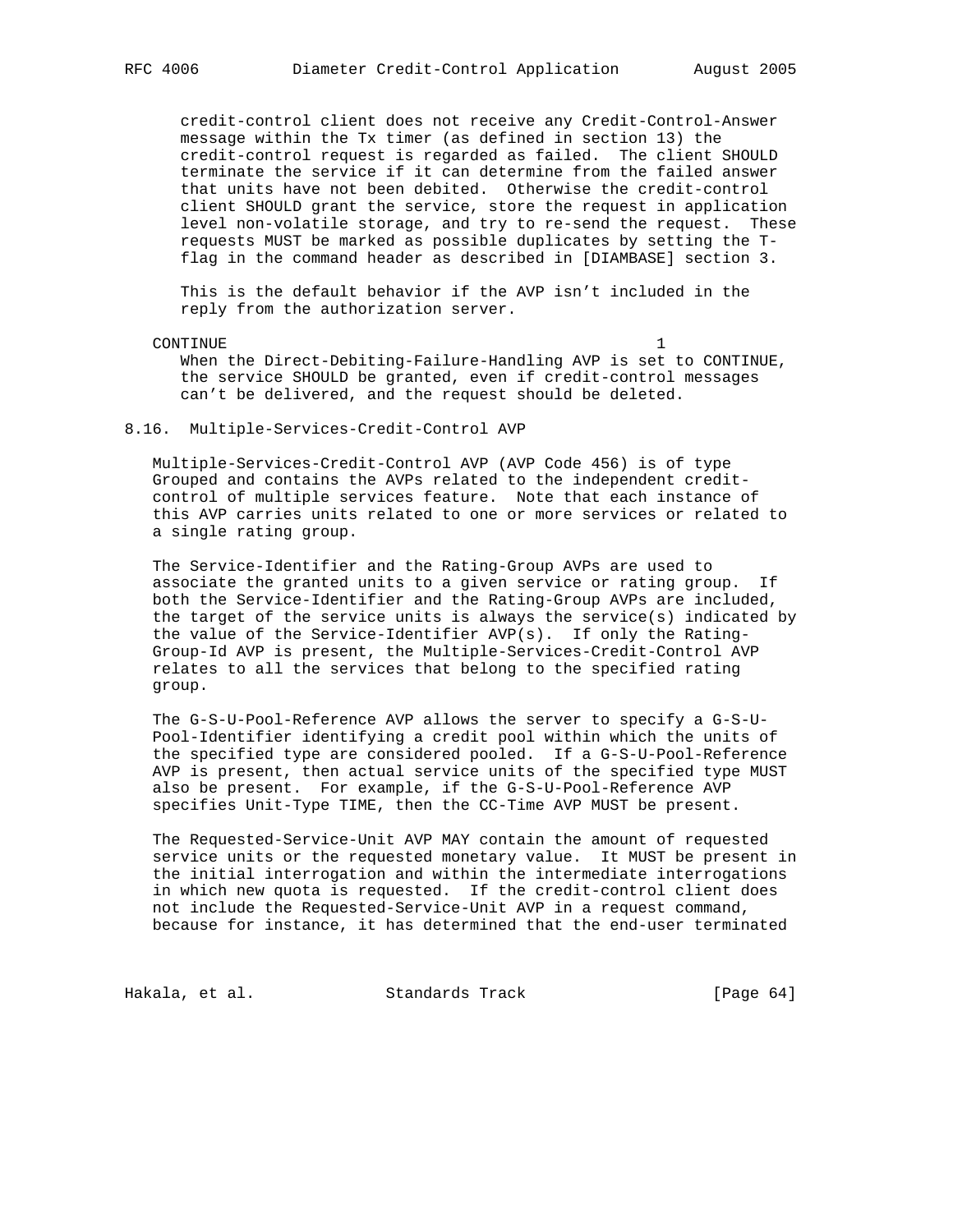the service, the server MUST debit the used amount from the user's account but MUST NOT return a new quota in the corresponding answer. The Validity-Time, Result-Code, and Final-Unit-Indication AVPs MAY be present in an answer command as defined in sections 5.1.2 and 5.6 for the graceful service termination.

 When both the Tariff-Time-Change and Tariff-Change-Usage AVPs are present, the server MUST include two separate instances of the Multiple-Services-Credit-Control AVP with the Granted-Service-Unit AVP associated to the same service-identifier and/or rating-group. Where the two quotas are associated to the same pool or to different pools, the credit pooling mechanism defined in section 5.1.2 applies. The Tariff-Change-Usage AVP MUST NOT be included in request commands to report used units before, and after tariff time change the Used- Service-Unit AVP MUST be used.

 A server not implementing the independent credit-control of multiple services functionality MUST treat the Multiple-Services-Credit- Control AVP as an invalid AVP.

 The Multiple-Services-Control AVP is defined as follows (per the grouped-avp-def of RFC 3588 [DIAMBASE]):

 Multiple-Services-Credit-Control ::= < AVP Header: 456 > [ Granted-Service-Unit ] [ Requested-Service-Unit ] \*[ Used-Service-Unit ] [ Tariff-Change-Usage ] \*[ Service-Identifier ] [ Rating-Group ] \*[ G-S-U-Pool-Reference ] [ Validity-Time ] [ Result-Code ] [ Final-Unit-Indication ] \*[ AVP ]

# 8.17. Granted-Service-Unit AVP

 Granted-Service-Unit AVP (AVP Code 431) is of type Grouped and contains the amount of units that the Diameter credit-control client can provide to the end user until the service must be released or the new Credit-Control-Request must be sent. A client is not required to implement all the unit types, and it must treat unknown or unsupported unit types in the answer message as an incorrect CCA answer. In this case, the client MUST terminate the credit-control session and indicate in the Termination-Cause AVP reason DIAMETER\_BAD\_ANSWER.

Hakala, et al. Standards Track [Page 65]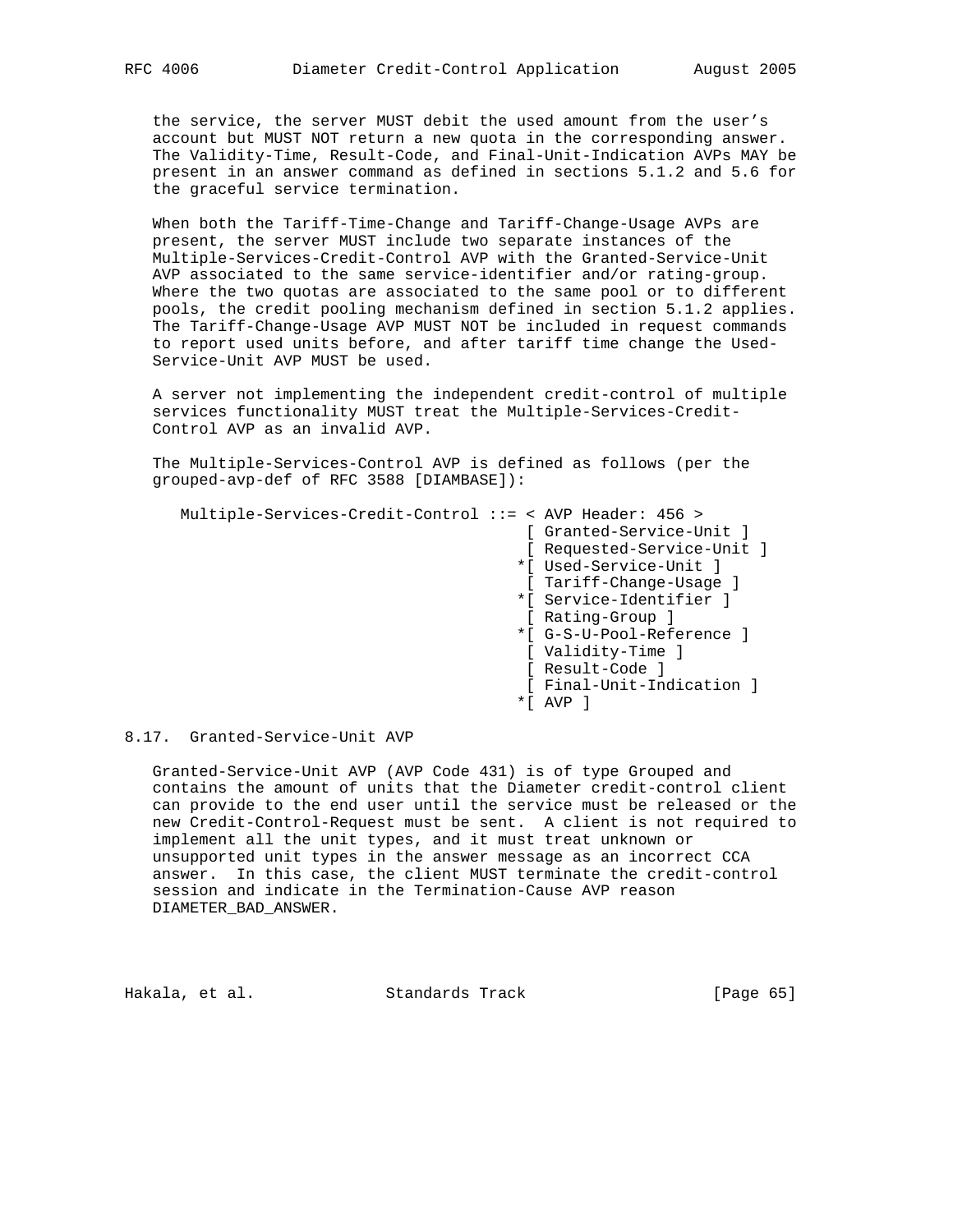The Granted-Service-Unit AVP is defined as follows (per the grouped avp-def of RFC 3588 [DIAMBASE]):

```
 Granted-Service-Unit ::= < AVP Header: 431 >
                 [ Tariff-Time-Change ]
                 [ CC-Time ]
                 [ CC-Money ]
                 [ CC-Total-Octets ]
                 [ CC-Input-Octets ]
                 [ CC-Output-Octets ]
                 [ CC-Service-Specific-Units ]
               *[ AVP ]
```
8.18. Requested-Service-Unit AVP

 The Requested-Service-Unit AVP (AVP Code 437) is of type Grouped and contains the amount of requested units specified by the Diameter credit-control client. A server is not required to implement all the unit types, and it must treat unknown or unsupported unit types as invalid AVPs.

 The Requested-Service-Unit AVP is defined as follows (per the grouped-avp-def of RFC 3588 [DIAMBASE]):

```
 Requested-Service-Unit ::= < AVP Header: 437 >
                 [ CC-Time ]
                 [ CC-Money ]
                 [ CC-Total-Octets ]
                 [ CC-Input-Octets ]
                 [ CC-Output-Octets ]
                 [ CC-Service-Specific-Units ]
                *[ AVP ]
```
8.19. Used-Service-Unit AVP

 The Used-Service-Unit AVP is of type Grouped (AVP Code 446) and contains the amount of used units measured from the point when the service became active or, if interim interrogations are used during the session, from the point when the previous measurement ended.

Hakala, et al. Standards Track [Page 66]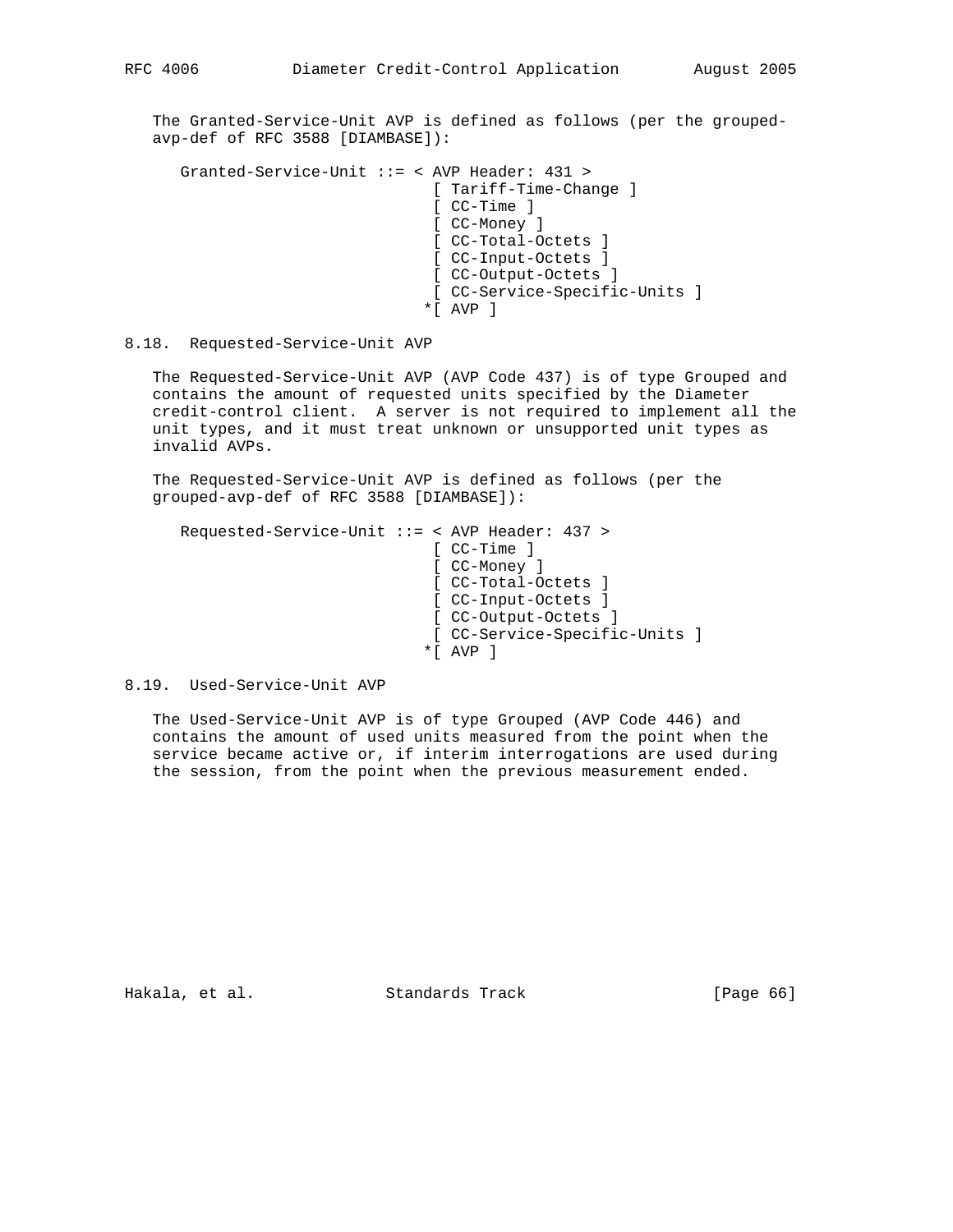The Used-Service-Unit AVP is defined as follows (per the grouped avp-def of RFC 3588 [DIAMBASE]):

 Used-Service-Unit ::= < AVP Header: 446 > [ Tariff-Change-Usage ] [ CC-Time ] [ CC-Money ] [ CC-Total-Octets ] [ CC-Input-Octets ] [ CC-Output-Octets ] [ CC-Service-Specific-Units ]  $*$ [ AVP ]

#### 8.20. Tariff-Time-Change AVP

 The Tariff-Time-Change AVP (AVP Code 451) is of type Time. It is sent from the server to the client and includes the time in seconds since January 1, 1900, 00:00 UTC, when the tariff of the service will be changed.

 The tariff change mechanism is optional for the client and server, and it is not used for time-based services defined in section 5. If a client does not support the tariff time change mechanism, it MUST treat Tariff-Time-Change AVP in the answer message as an incorrect CCA answer. In this case, the client terminates the credit-control session and indicates in the Termination-Cause AVP reason DIAMETER\_BAD\_ANSWER.

Omission of this AVP means that no tariff change is to be reported.

8.21. CC-Time AVP

 The CC-Time AVP (AVP Code 420) is of type Unsigned32 and indicates the length of the requested, granted, or used time in seconds.

8.22. CC-Money AVP

 The CC-Money AVP (AVP Code 413) is of type Grouped and specifies the monetary amount in the given currency. The Currency-Code AVP SHOULD be included. It is defined as follows (per the grouped-avp-def of RFC 3588 [DIAMBASE]):

 CC-Money ::= < AVP Header: 413 > { Unit-Value } [ Currency-Code ]

Hakala, et al. Standards Track [Page 67]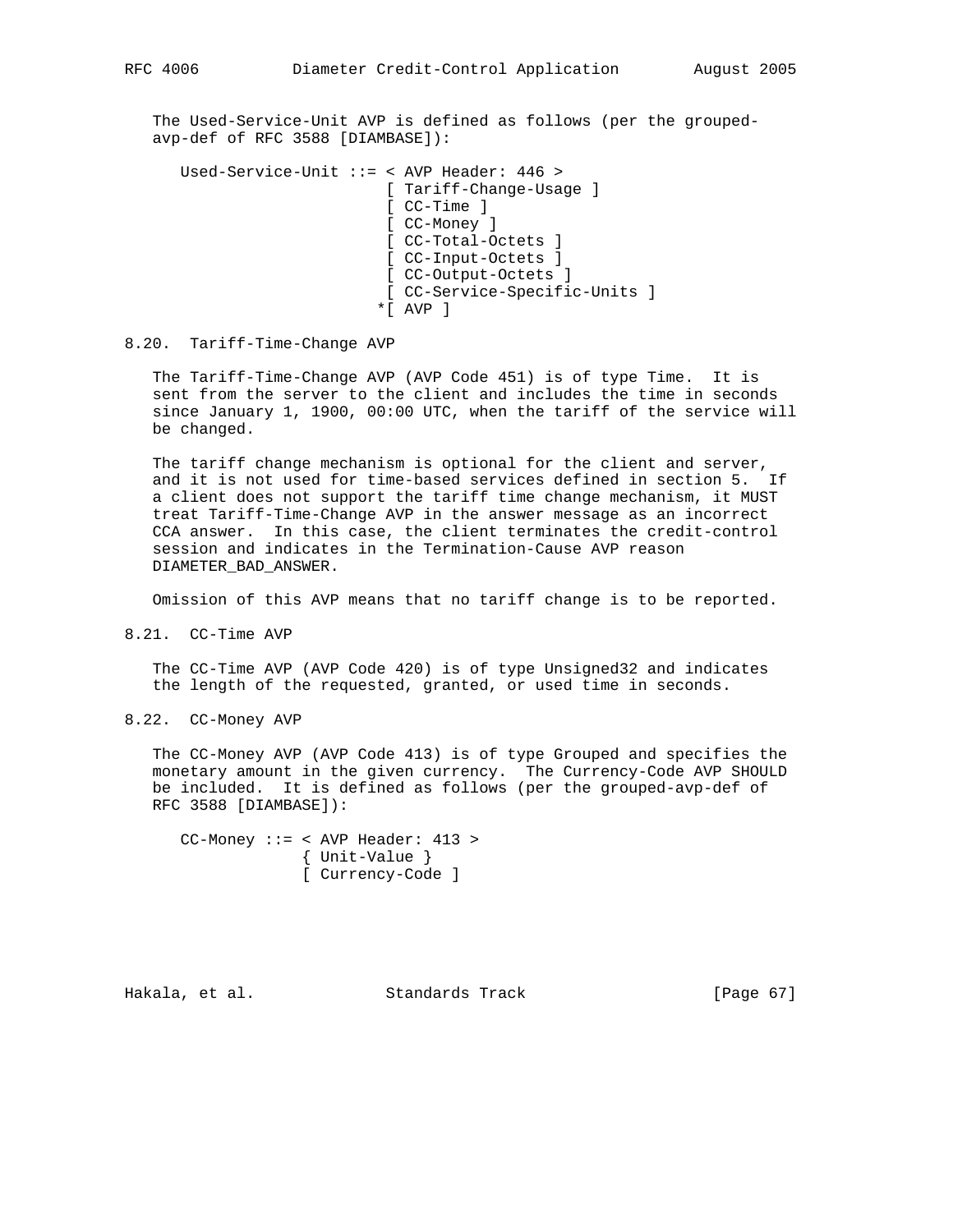## 8.23. CC-Total-Octets AVP

 The CC-Total-Octets AVP (AVP Code 421) is of type Unsigned64 and contains the total number of requested, granted, or used octets regardless of the direction (sent or received).

8.24. CC-Input-Octets AVP

 The CC-Input-Octets AVP (AVP Code 412) is of type Unsigned64 and contains the number of requested, granted, or used octets that can be/have been received from the end user.

8.25. CC-Output-Octets AVP

 The CC-Output-Octets AVP (AVP Code 414) is of type Unsigned64 and contains the number of requested, granted, or used octets that can be/have been sent to the end user.

8.26. CC-Service-Specific-Units AVP

 The CC-Service-Specific-Units AVP (AVP Code 417) is of type Unsigned64 and specifies the number of service-specific units (e.g., number of events, points) given in a selected service. The service specific units always refer to the service identified in the Service-Identifier AVP (or Rating-Group AVP when the Multiple- Services-Credit-Control AVP is used).

8.27. Tariff-Change-Usage AVP

 The Tariff-Change-Usage AVP (AVP Code 452) is of type Enumerated and defines whether units are used before or after a tariff change, or whether the units straddled a tariff change during the reporting period. Omission of this AVP means that no tariff change has occurred.

 In addition, when present in answer messages as part of the Multiple-Services-Credit-Control AVP, this AVP defines whether units are allocated to be used before or after a tariff change event.

 When the Tariff-Time-Change AVP is present, omission of this AVP in answer messages means that the single quota mechanism applies.

Tariff-Change-Usage can be one of the following:

UNIT\_BEFORE\_TARIFF\_CHANGE 0

 When present in the Multiple-Services-Credit-Control AVP, this value indicates the amount of the units allocated for use before a tariff change occurs.

Hakala, et al. Standards Track [Page 68]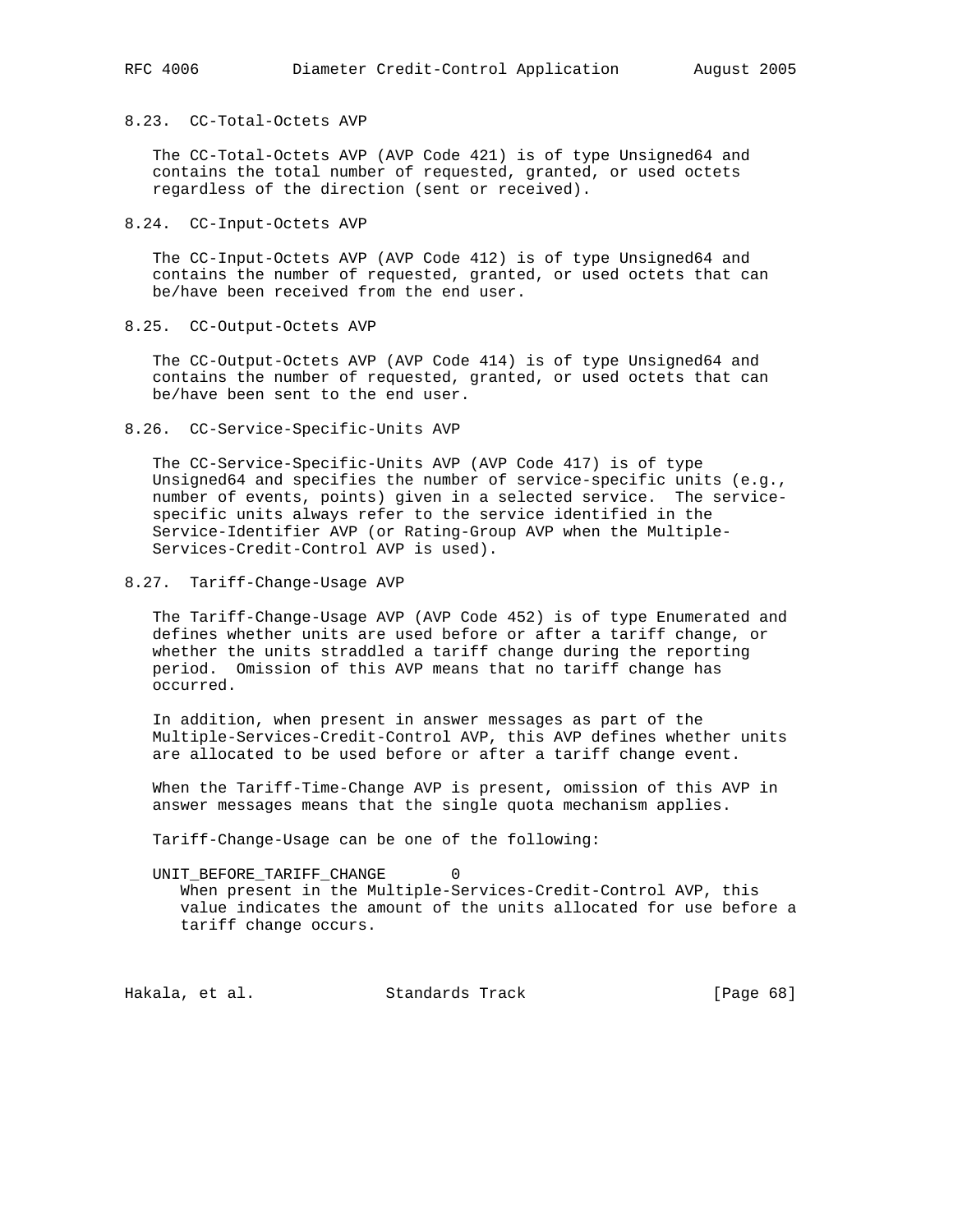When present in the Used-Service-Unit AVP, this value indicates the amount of resource units used before a tariff change had occurred.

UNIT\_AFTER\_TARIFF\_CHANGE 1 When present in the Multiple-Services-Credit-Control AVP, this value indicates the amount of the units allocated for use after a tariff change occurs.

 When present in the Used-Service-Unit AVP, this value indicates the amount of resource units used after tariff change had occurred.

UNIT\_INDETERMINATE 2 The used unit contains the amount of units that straddle the tariff change (e.g., the metering process reports to the credit control client in blocks of n octets, and one block straddled the tariff change). This value is to be used only in the Used- Service-Unit AVP.

8.28. Service-Identifier AVP

 The Service-Identifier AVP is of type Unsigned32 (AVP Code 439) and contains the identifier of a service. The specific service the request relates to is uniquely identified by the combination of Service-Context-Id and Service-Identifier AVPs.

A usage example of this AVP is illustrated in Appendix A (Flow IX).

8.29. Rating-Group AVP

 The Rating-Group AVP is of type Unsigned32 (AVP Code 432) and contains the identifier of a rating group. All the services subject to the same rating type are part of the same rating group. The specific rating group the request relates to is uniquely identified by the combination of Service-Context-Id and Rating-Group AVPs.

A usage example of this AVP is illustrated in Appendix A (Flow IX).

8.30. G-S-U-Pool-Reference AVP

 The G-S-U-Pool-Reference AVP (AVP Code 457) is of type Grouped. It is used in the Credit-Control-Answer message, and associates the Granted-Service-Unit AVP within which it appears with a credit pool within the session.

 The G-S-U-Pool-Identifier AVP specifies the credit pool from which credit is drawn for this unit type.

Hakala, et al. Standards Track [Page 69]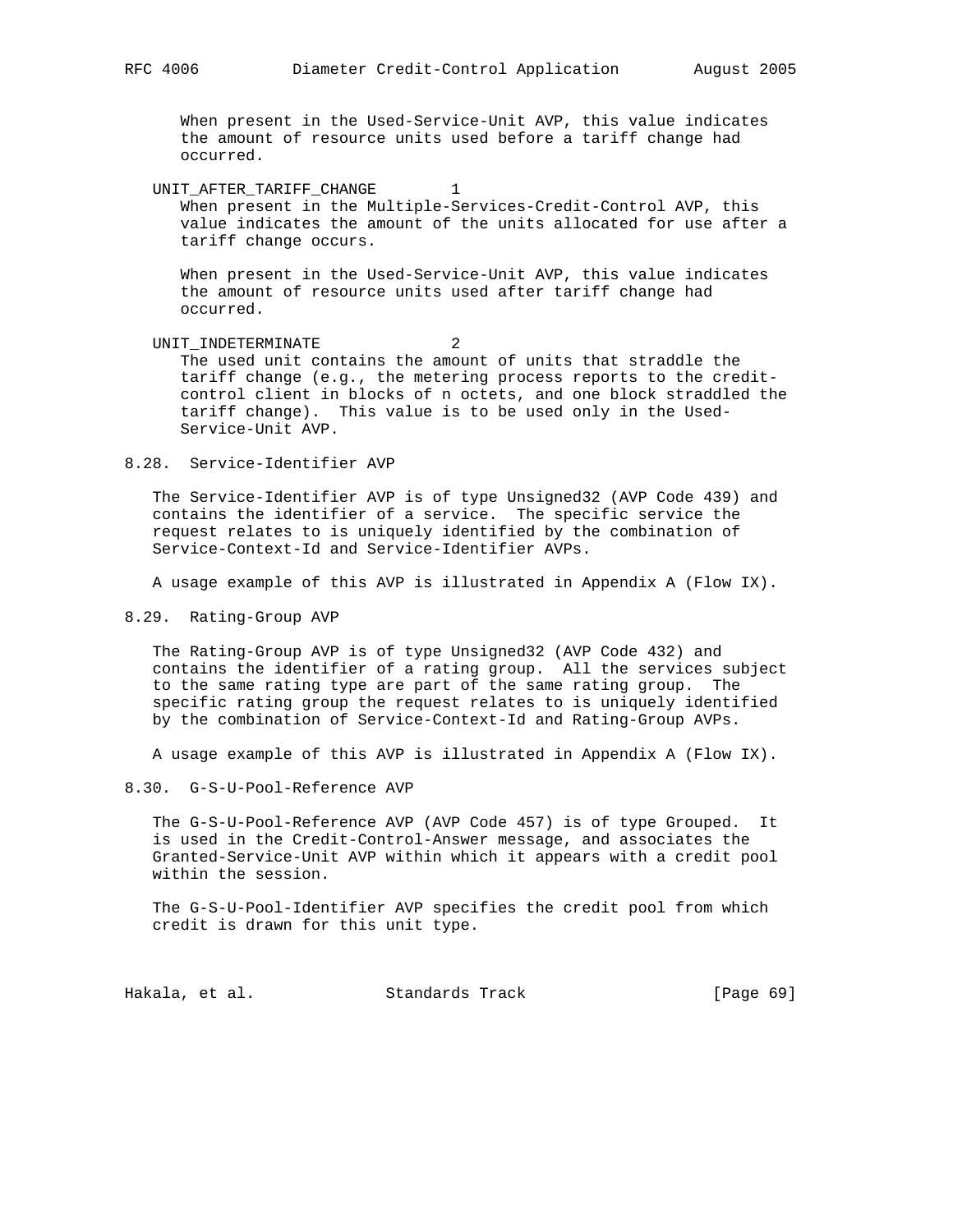The CC-Unit-Type AVP specifies the type of units for which credit is pooled.

 The Unit-Value AVP specifies the multiplier, which converts between service units of type CC-Unit-Type and abstract service units within the credit pool (and thus to service units of any other service or rating group associated with the same pool).

 The G-S-U-Pool-Reference AVP is defined as follows (per the grouped avp-def of RFC 3588 [DIAMBASE]):

```
 G-S-U-Pool-Reference ::= < AVP Header: 457 >
                  { G-S-U-Pool-Identifier }
                  { CC-Unit-Type }
                  { Unit-Value }
```
8.31. G-S-U-Pool-Identifier AVP

 The G-S-U-Pool-Identifier AVP (AVP Code 453) is of type Unsigned32 and identifies a credit pool within the session.

8.32. CC-Unit-Type AVP

 The CC-Unit-Type AVP (AVP Code 454) is of type Enumerated and specifies the type of units considered to be pooled into a credit pool.

The following values are defined for the CC-Unit-Type AVP:

| TTMF.                  |    |
|------------------------|----|
| MONEY                  | 1. |
| TOTAL-OCTETS           | 2  |
| INPUT-OCTETS           | 3  |
| OUTPUT-OCTETS          | 4  |
| SERVICE-SPECIFIC-UNITS | 5  |
|                        |    |

8.33. Validity-Time AVP

 The Validity-Time AVP is of type Unsigned32 (AVP Code 448). It is sent from the credit-control server to the credit-control client. The AVP contains the validity time of the granted service units. The measurement of the Validity-Time is started upon receipt of the Credit-Control-Answer Message containing this AVP. If the granted service units have not been consumed within the validity time specified in this AVP, the credit-control client MUST send a Credit- Control-Request message to the server, with CC-Request-Type set to UPDATE\_REQUEST. The value field of the Validity-Time AVP is given in seconds.

Hakala, et al. Standards Track [Page 70]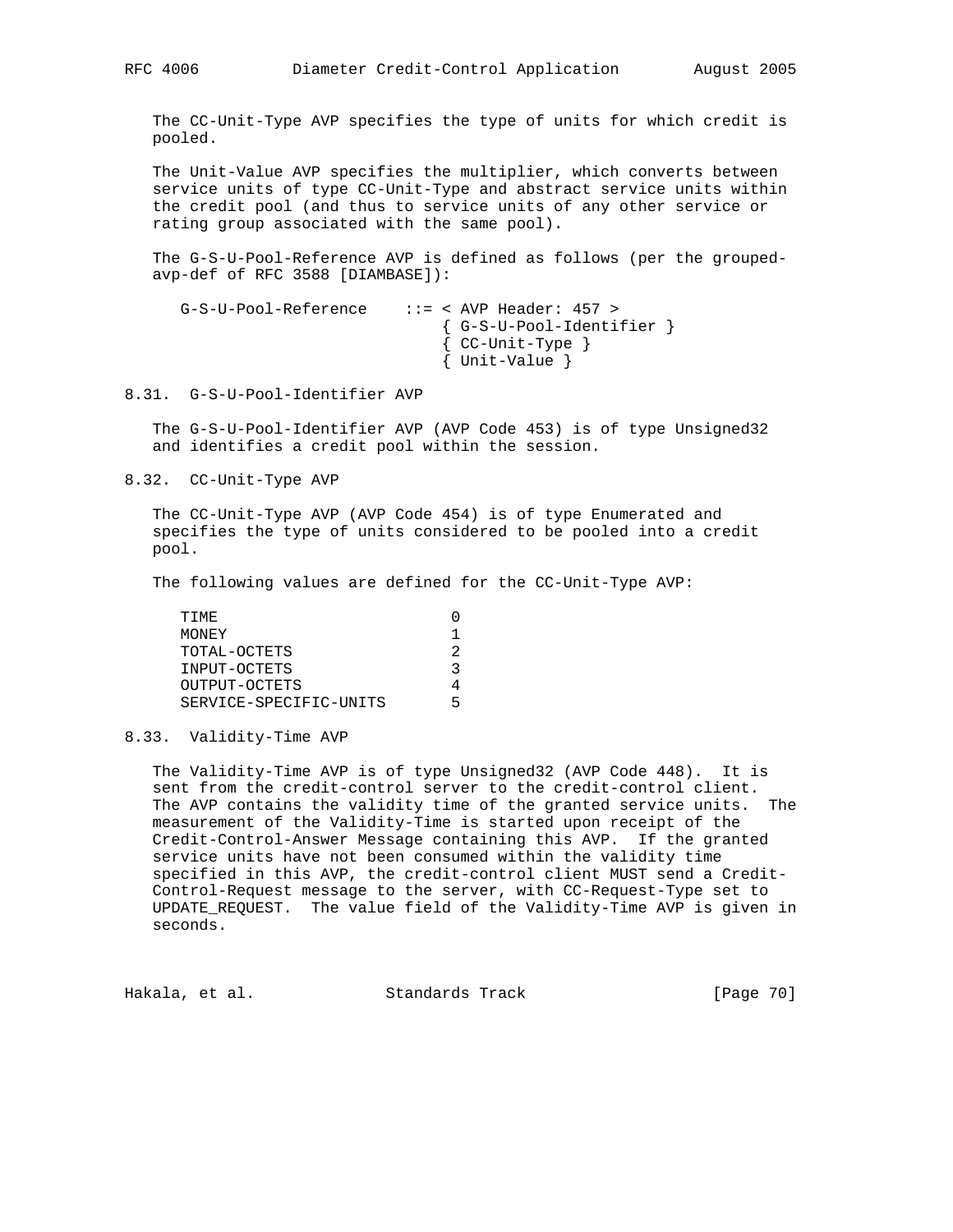The Validity-Time AVP is also used for the graceful service termination (see section 5.6) to indicate to the credit-control client how long the subscriber is allowed to use network resources after the specified action (i.e., REDIRECT or RESTRICT\_ACCESS) started. When the Validity-Time elapses, a new intermediate interrogation is sent to the server.

### 8.34. Final-Unit-Indication AVP

 The Final-Unit-Indication AVP (AVP Code 430) is of type Grouped and indicates that the Granted-Service-Unit AVP in the Credit-Control- Answer, or in the AA answer, contains the final units for the service. After these units have expired, the Diameter credit-control client is responsible for executing the action indicated in the Final-Unit-Action AVP (see section 5.6).

 If more than one unit type is received in the Credit-Control-Answer, the unit type that first expired SHOULD cause the credit-control client to execute the specified action.

 In the first interrogation, the Final-Unit-Indication AVP with Final-Unit-Action REDIRECT or RESTRICT\_ACCESS can also be present with no Granted-Service-Unit AVP in the Credit-Control-Answer or in the AA answer. This indicates to the Diameter credit-control client to execute the specified action immediately. If the home service provider policy is to terminate the service, naturally, the server SHOULD return the appropriate transient failure (see section 9.1) in order to implement the policy-defined action.

 The Final-Unit-Action AVP defines the behavior of the service element when the user's account cannot cover the cost of the service and MUST always be present if the Final-Unit-Indication AVP is included in a command.

 If the Final-Unit-Action AVP is set to TERMINATE, no other AVPs MUST be present.

 If the Final-Unit-Action AVP is set to REDIRECT at least the Redirect-Server AVP MUST be present. The Restriction-Filter-Rule AVP or the Filter-Id AVP MAY be present in the Credit-Control-Answer message if the user is also allowed to access other services that are not accessible through the address given in the Redirect-Server AVP.

 If the Final-Unit-Action AVP is set to RESTRICT\_ACCESS, either the Restriction-Filter-Rule AVP or the Filter-Id AVP SHOULD be present.

Hakala, et al. Standards Track [Page 71]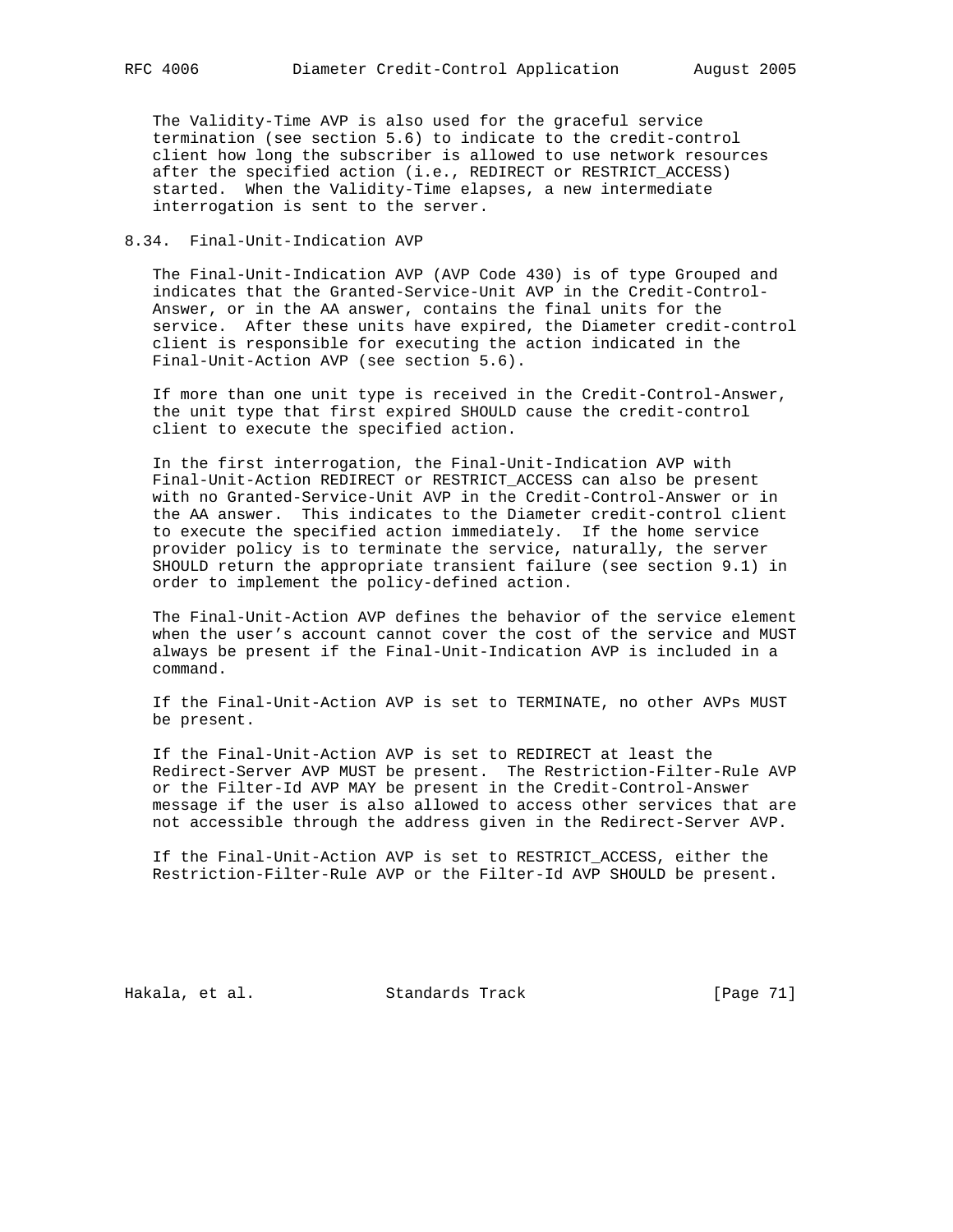The Filter-Id AVP is defined in [NASREQ]. The Filter-Id AVP can be used to reference an IP filter list installed in the access device by means other than the Diameter credit-control application, e.g., locally configured or configured by another entity.

 The Final-Unit-Indication AVP is defined as follows (per the grouped-avp-def of RFC 3588 [DIAMBASE]):

 Final-Unit-Indication ::= < AVP Header: 430 > { Final-Unit-Action } \*[ Restriction-Filter-Rule ] \*[ Filter-Id ] [ Redirect-Server ]

# 8.35. Final-Unit-Action AVP

 The Final-Unit-Action AVP (AVP Code 449) is of type Enumerated and indicates to the credit-control client the action to be taken when the user's account cannot cover the service cost.

The Final-Unit-Action can be one of the following:

TERMINATE 0

 The credit-control client MUST terminate the service session. This is the default handling, applicable whenever the credit control client receives an unsupported Final-Unit-Action value, and it MUST be supported by all the Diameter credit-control client implementations conforming to this specification.

REDIRECT 1

 The service element MUST redirect the user to the address specified in the Redirect-Server-Address AVP. The redirect action is defined in section 5.6.2.

RESTRICT\_ACCESS 2 The access device MUST restrict the user access according to the IP packet filters defined in the Restriction-Filter-Rule AVP or according to the IP packet filters identified by the Filter-Id AVP. All the packets not matching the filters MUST be dropped (see section 5.6.3).

8.36. Restriction-Filter-Rule AVP

 The Restriction-Filter-Rule AVP (AVP Code 438) is of type IPFilterRule and provides filter rules corresponding to services that are to remain accessible even if there are no more service units granted. The access device has to configure the specified filter

Hakala, et al. Standards Track [Page 72]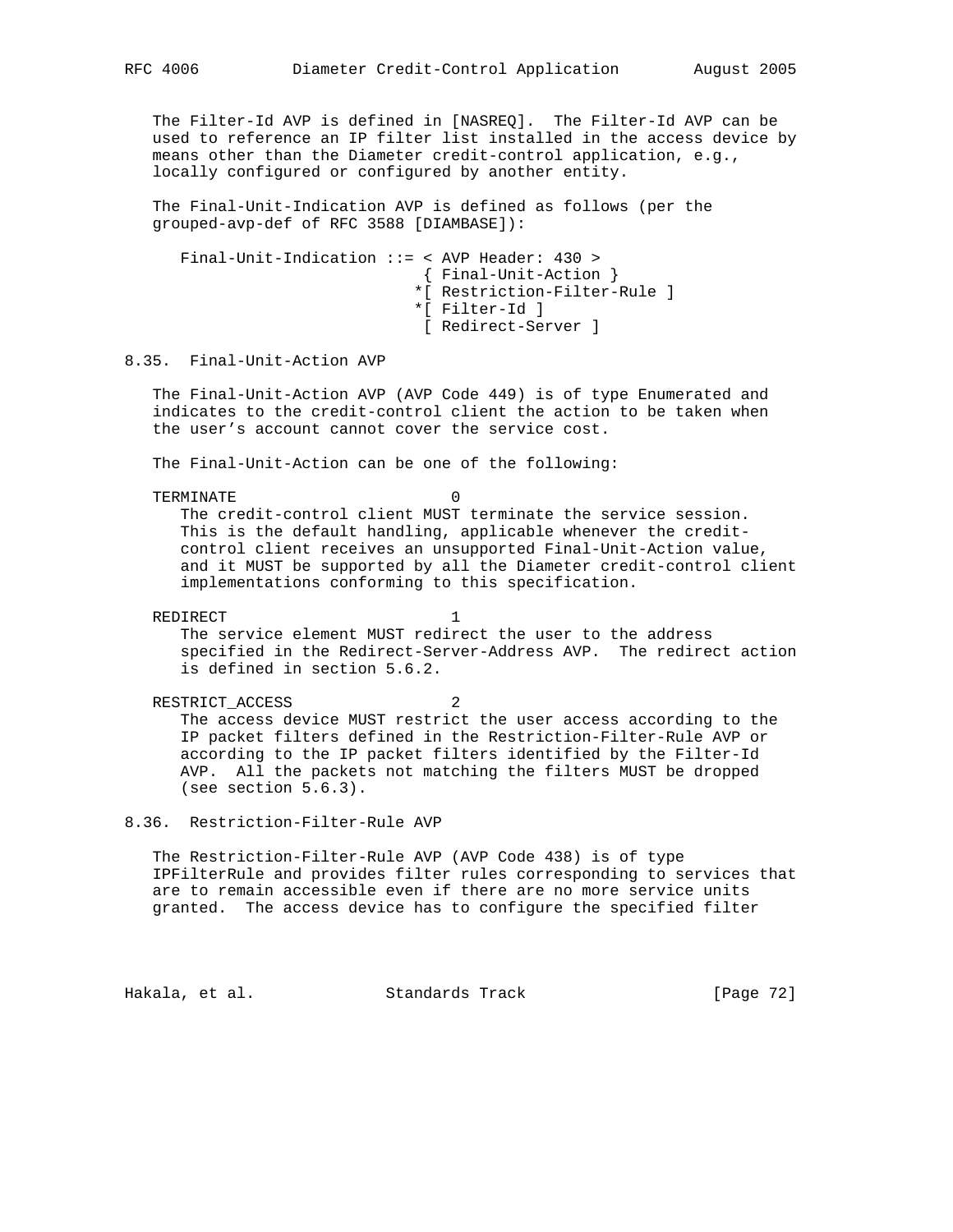rules for the subscriber and MUST drop all the packets not matching these filters. Zero, one, or more such AVPs MAY be present in a Credit-Control-Answer message or in an AA answer message.

8.37. Redirect-Server AVP

 The Redirect-Server AVP (AVP Code 434) is of type Grouped and contains the address information of the redirect server (e.g., HTTP redirect server, SIP Server) with which the end user is to be connected when the account cannot cover the service cost. It MUST be present when the Final-Unit-Action AVP is set to REDIRECT.

 It is defined as follows (per the grouped-avp-def of RFC 3588 [DIAMBASE]):

 Redirect-Server ::= < AVP Header: 434 > { Redirect-Address-Type } { Redirect-Server-Address }

8.38. Redirect-Address-Type AVP

 The Redirect-Address-Type AVP (AVP Code 433) is of type Enumerated and defines the address type of the address given in the Redirect- Server-Address AVP.

The address type can be one of the following:

 IPv4 Address 0 The address type is in the form of "dotted-decimal" IPv4 address, as defined in [IPv4].

 IPv6 Address 1 The address type is in the form of IPv6 address, as defined in [IPv6Addr]. The address is a text representation of the address in either the preferred or alternate text form [IPv6Addr]. Conformant implementations MUST support the preferred form and SHOULD support the alternate text form for IPv6 addresses.

URL 2 The address type is in the form of Uniform Resource Locator, as defined in [URL].

SIP URI 3 The address type is in the form of SIP Uniform Resource Identifier, as defined in [SIP].

Hakala, et al. Standards Track [Page 73]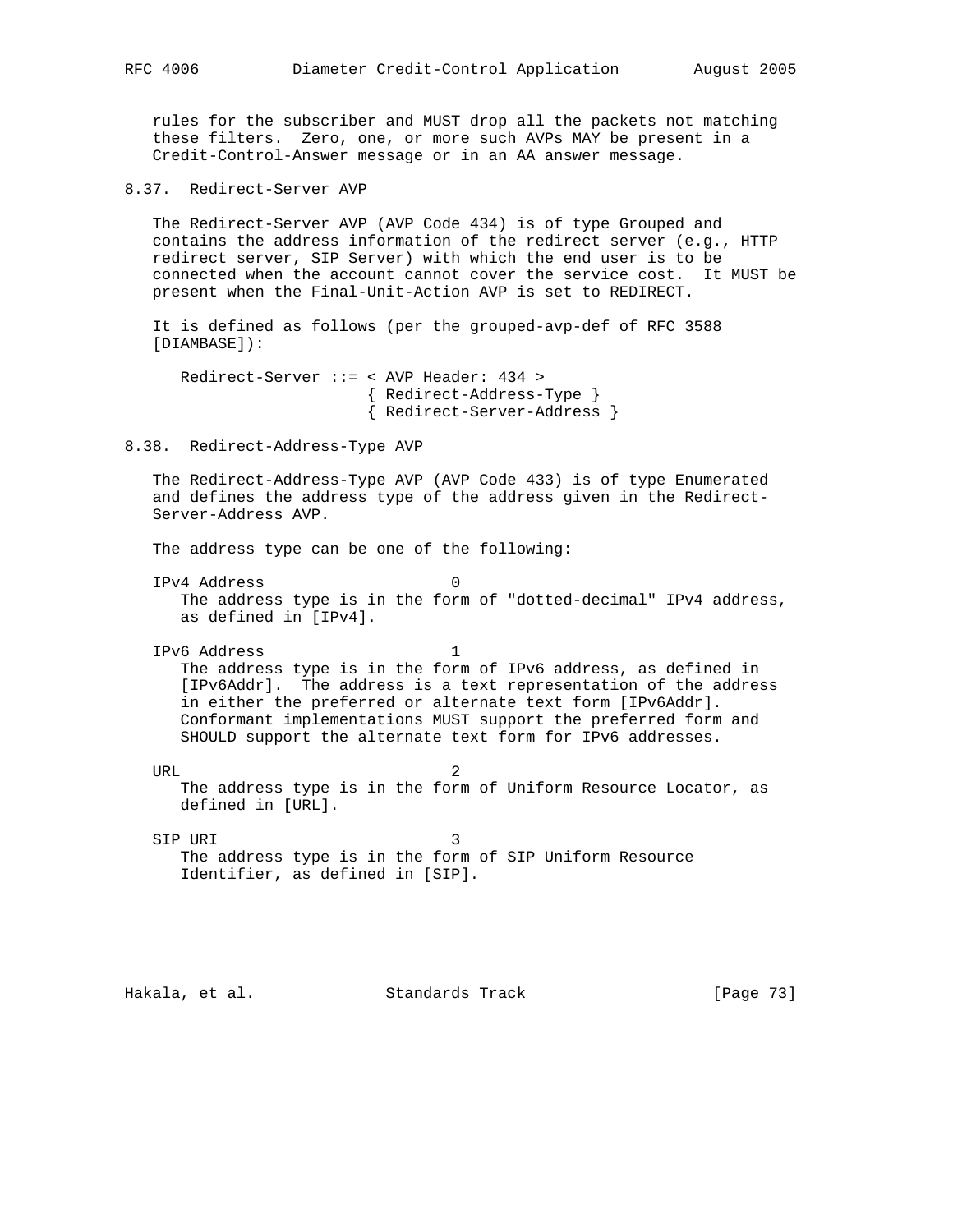### 8.39. Redirect-Server-Address AVP

 The Redirect-Server-Address AVP (AVP Code 435) is of type UTF8String and defines the address of the redirect server (e.g., HTTP redirect server, SIP Server) with which the end user is to be connected when the account cannot cover the service cost.

#### 8.40. Multiple-Services-Indicator AVP

 The Multiple-Services-Indicator AVP (AVP Code 455) is of type Enumerated and indicates whether the Diameter credit-control client is capable of handling multiple services independently within a (sub-) session. The absence of this AVP means that independent credit-control of multiple services is not supported.

 A server not implementing the independent credit-control of multiple services MUST treat the Multiple-Services-Indicator AVP as an invalid AVP.

 The following values are defined for the Multiple-Services-Indicator AVP:

 MULTIPLE\_SERVICES\_NOT\_SUPPORTED 0 Client does not support independent credit-control of multiple services within a (sub-)session.

- MULTIPLE\_SERVICES\_SUPPORTED 1 Client supports independent credit-control of multiple services within a (sub-)session.
- 8.41. Requested-Action AVP

 The Requested-Action AVP (AVP Code 436) is of type Enumerated and contains the requested action being sent by Credit-Control-Request command where the CC-Request-Type is set to EVENT\_REQUEST. The following values are defined for the Requested-Action AVP:

DIRECT\_DEBITING 0 This indicates a request to decrease the end user's account according to information specified in the Requested-Service-Unit AVP and/or Service-Identifier AVP (additional rating information may be included in service-specific AVPs or in the Service- Parameter-Info AVP). The Granted-Service-Unit AVP in the Credit- Control-Answer command contains the debited units.

Hakala, et al. Standards Track [Page 74]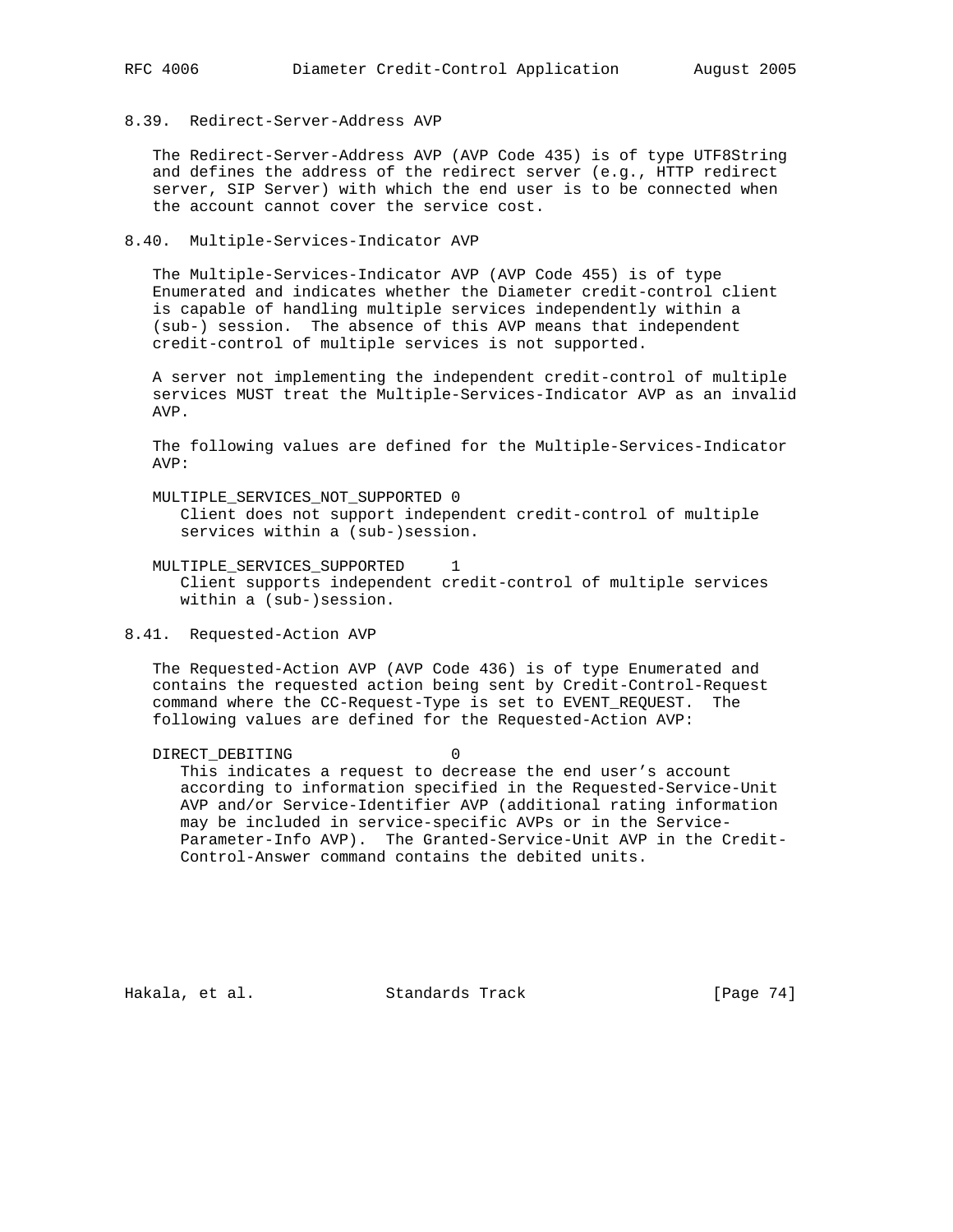#### REFUND\_ACCOUNT 1

 This indicates a request to increase the end user's account according to information specified in the Requested-Service-Unit AVP and/or Service-Identifier AVP (additional rating information may be included in service-specific AVPs or in the Service- Parameter-Info AVP). The Granted-Service-Unit AVP in the Credit- Control-Answer command contains the refunded units.

CHECK BALANCE 2

 This indicates a balance check request. In this case, the checking of the account balance is done without any credit reservation from the account. The Check-Balance-Result AVP in the Credit-Control-Answer command contains the result of the balance check.

PRICE\_ENQUIRY 3 This indicates a price enquiry request. In this case, neither checking of the account balance nor reservation from the account will be done; only the price of the service will be returned in the Cost-Information AVP in the Credit-Control-Answer Command.

## 8.42. Service-Context-Id AVP

 The Service-Context-Id AVP is of type UTF8String (AVP Code 461) and contains a unique identifier of the Diameter credit-control service specific document that applies to the request (as defined in section 4.1.2). This is an identifier allocated by the service provider, by the service element manufacturer, or by a standardization body, and MUST uniquely identify a given Diameter credit-control service specific document. The format of the Service-Context-Id is:

"service-context" "@" "domain"

service-context = Token

The Token is an arbitrary string of characters and digits.

 'domain' represents the entity that allocated the Service-Context-Id. It can be ietf.org, 3gpp.org, etc., if the identifier is allocated by a standardization body, or it can be the FQDN of the service provider (e.g., provider.example.com) or of the vendor (e.g., vendor.example.com) if the identifier is allocated by a private entity.

 This AVP SHOULD be placed as close to the Diameter header as possible.

Hakala, et al. Standards Track [Page 75]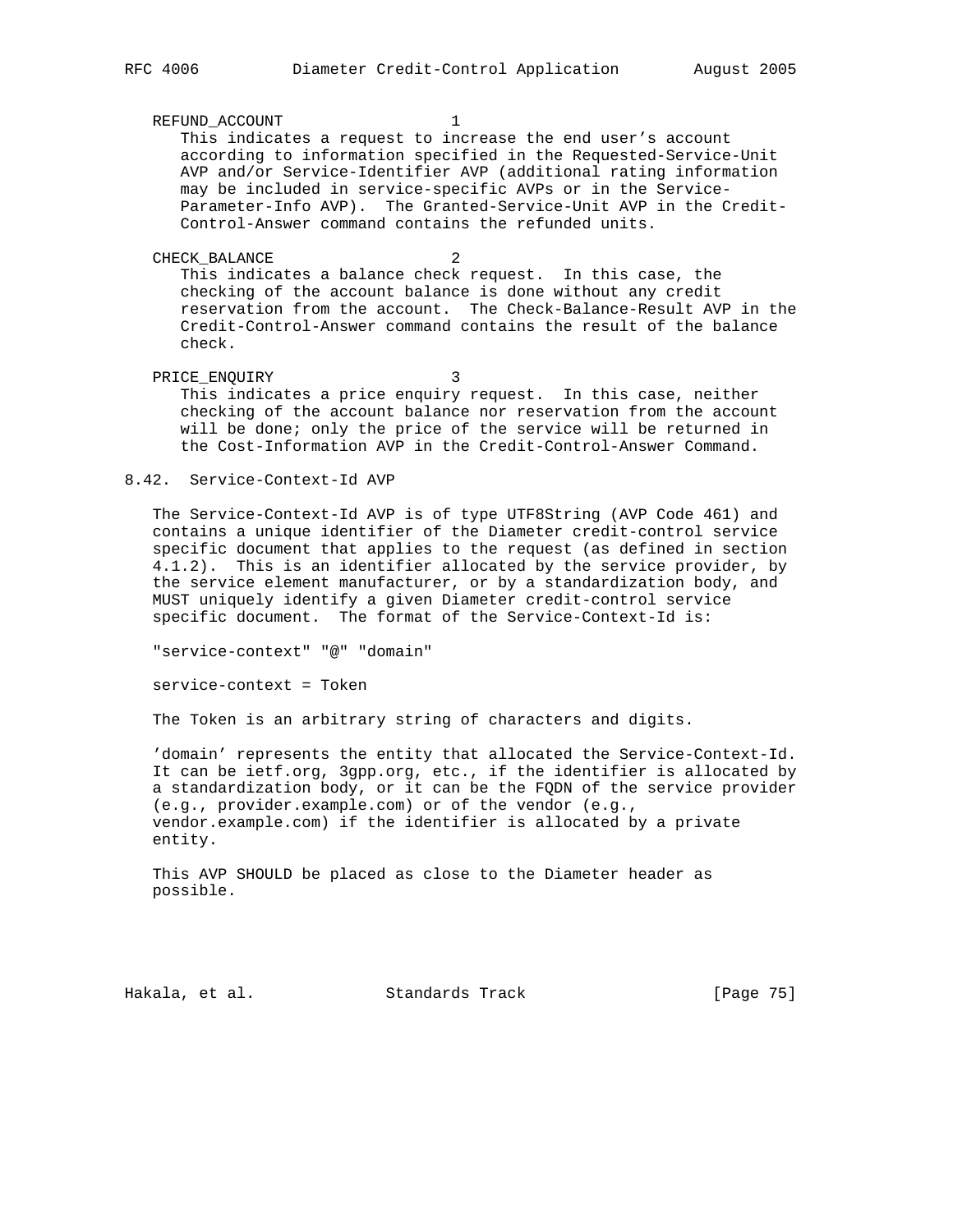Service-specific documents that are for private use only (i.e., to one provider's own use, where no interoperability is deemed useful) may define private identifiers without need of coordination. However, when interoperability is wanted, coordination of the identifiers via, for example, publication of an informational RFC is RECOMMENDED in order to make Service-Context-Id globally available.

### 8.43. Service-Parameter-Info AVP

 The Service-Parameter-Info AVP (AVP Code 440) is of type Grouped and contains service-specific information used for price calculation or rating. The Service-Parameter-Type AVP defines the service parameter type, and the Service-Parameter-Value AVP contains the parameter value. The actual contents of these AVPs are not within the scope of this document and SHOULD be defined in another Diameter application, in standards written by other standardization bodies, or in service specific documentation.

 In the case of an unknown service request (e.g., unknown Service- Parameter-Type), the corresponding answer message MUST contain the error code DIAMETER\_RATING\_FAILED. A Credit-Control-Answer message with this error MUST contain one or more Failed-AVP AVPs containing the Service-Parameter-Info AVPs that caused the failure.

 It is defined as follows (per the grouped-avp-def of RFC 3588 [DIAMBASE]):

 Service-Parameter-Info ::= < AVP Header: 440 > { Service-Parameter-Type } { Service-Parameter-Value }

#### 8.44. Service-Parameter-Type AVP

 The Service-Parameter-Type AVP is of type Unsigned32 (AVP Code 441) and defines the type of the service event specific parameter (e.g., it can be the end-user location or service name). The different parameters and their types are service specific, and the meanings of these parameters are not defined in this document. Whoever allocates the Service-Context-Id (i.e., unique identifier of a service-specific document) is also responsible for assigning Service-Parameter-Type values for the service and ensuring their uniqueness within the given service. The Service-Parameter-Value AVP contains the value associated with the service parameter type.

Hakala, et al. Standards Track [Page 76]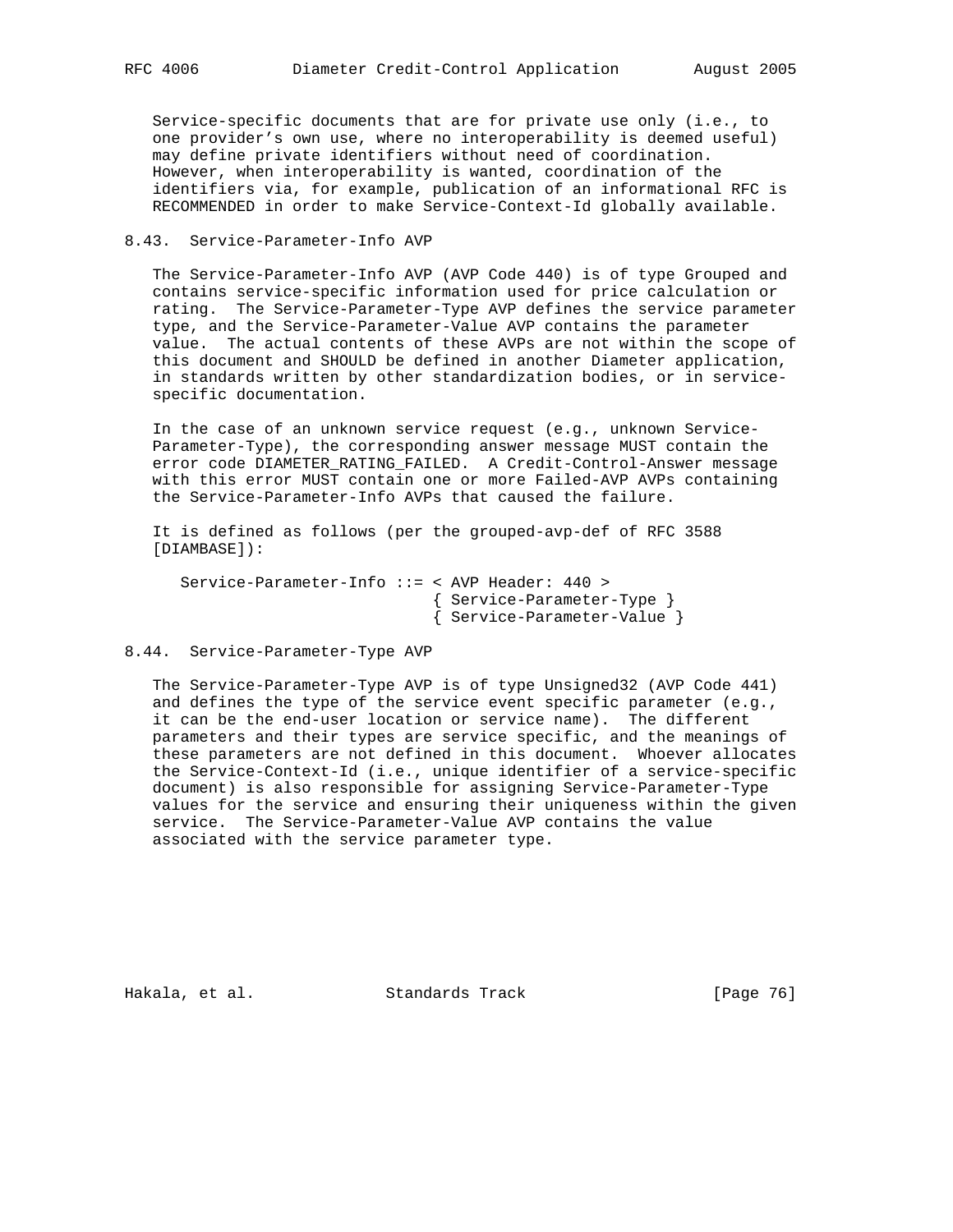8.45. Service-Parameter-Value AVP

 The Service-Parameter-Value AVP is of type OctetString (AVP Code 442) and contains the value of the service parameter type.

8.46. Subscription-Id AVP

 The Subscription-Id AVP (AVP Code 443) is used to identify the end user's subscription and is of type Grouped. The Subscription-Id AVP includes a Subscription-Id-Data AVP that holds the identifier and a Subscription-Id-Type AVP that defines the identifier type.

 It is defined as follows (per the grouped-avp-def of RFC 3588 [DIAMBASE]):

```
 Subscription-Id ::= < AVP Header: 443 >
          { Subscription-Id-Type }
          { Subscription-Id-Data }
```
#### 8.47. Subscription-Id-Type AVP

 The Subscription-Id-Type AVP (AVP Code 450) is of type Enumerated, and it is used to determine which type of identifier is carried by the Subscription-Id AVP.

 This specification defines the following subscription identifiers. However, new Subscription-Id-Type values can be assigned by an IANA designated expert, as defined in section 12. A server MUST implement all the Subscription-Id-Types required to perform credit authorization for the services it supports, including possible future values. Unknown or unsupported Subscription-Id-Types MUST be treated according to the 'M' flag rule, as defined in [DIAMBASE].

END USER E164 0 The identifier is in international E.164 format (e.g., MSISDN), according to the ITU-T E.164 numbering plan defined in [E164] and [CE164].

END\_USER\_IMSI 1 The identifier is in international IMSI format, according to the ITU-T E.212 numbering plan as defined in [E212] and [CE212].

END\_USER\_SIP\_URI 2 The identifier is in the form of a SIP URI, as defined in [SIP].

END USER NAI 3 The identifier is in the form of a Network Access Identifier, as defined in [NAI].

Hakala, et al. Standards Track [Page 77]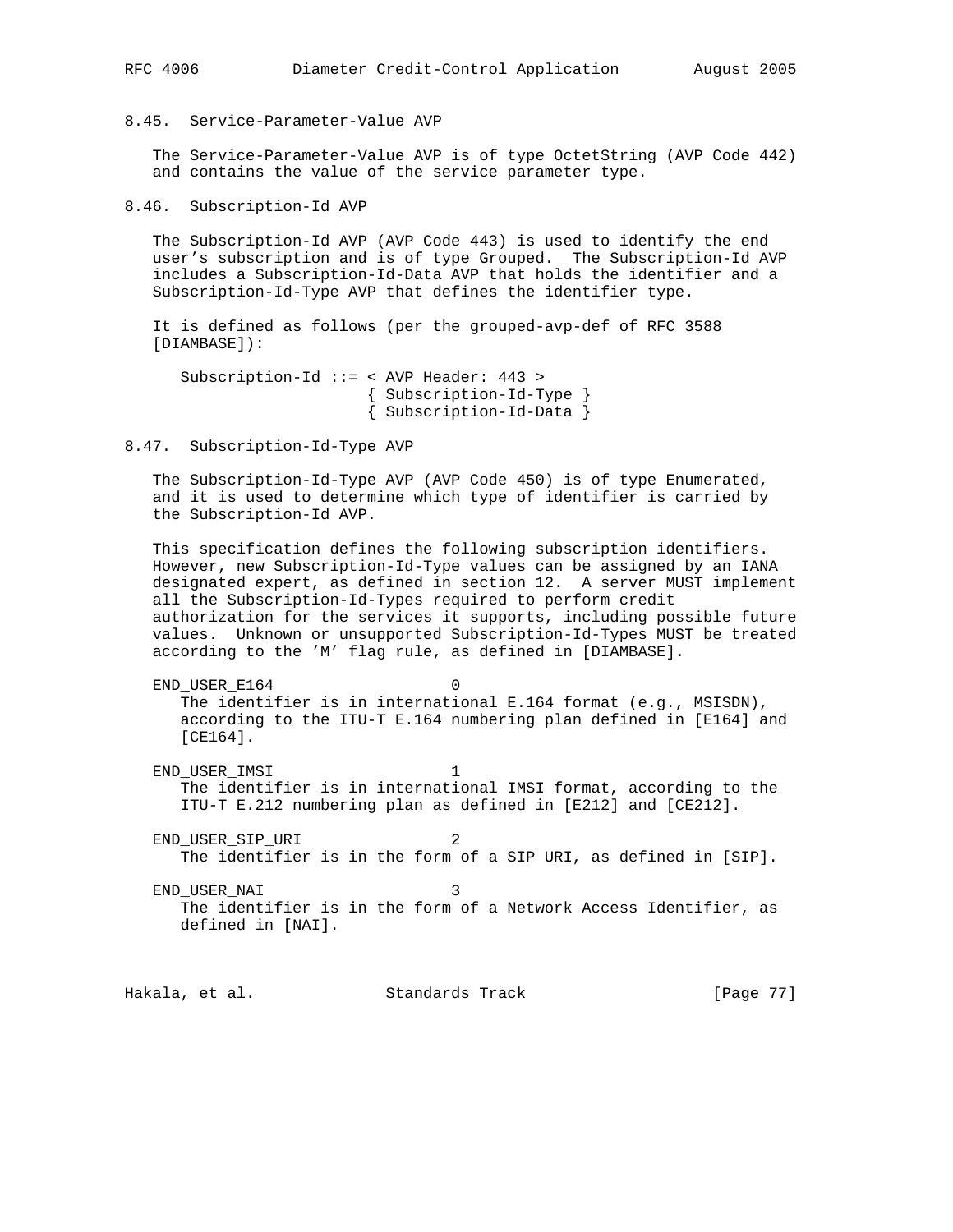END\_USER\_PRIVATE 4 The Identifier is a credit-control server private identifier.

8.48. Subscription-Id-Data AVP

 The Subscription-Id-Data AVP (AVP Code 444) is used to identify the end user and is of type UTF8String. The Subscription-Id-Type AVP defines which type of identifier is used.

8.49. User-Equipment-Info AVP

 The User-Equipment-Info AVP (AVP Code 458) is of type Grouped and allows the credit-control client to indicate the identity and capability of the terminal the subscriber is using for the connection to network.

 It is defined as follows (per the grouped-avp-def of RFC 3588 [DIAMBASE]):

 User-Equipment-Info ::= < AVP Header: 458 > { User-Equipment-Info-Type } { User-Equipment-Info-Value }

8.50. User-Equipment-Info-Type AVP

 The User-Equipment-Info-Type AVP is of type Enumerated (AVP Code 459) and defines the type of user equipment information contained in the User-Equipment-Info-Value AVP.

 This specification defines the following user equipment types. However, new User-Equipment-Info-Type values can be assigned by an IANA designated expert, as defined in section 12.

 IMEISV 0 The identifier contains the International Mobile Equipment Identifier and Software Version in the international IMEISV format according to 3GPP TS 23.003 [3GPPIMEI].

 $MAC$  1 The 48-bit MAC address is formatted as described in [RAD802.1X].

 $EUI64$  2 The 64-bit identifier used to identify hardware instance of the product, as defined in [EUI64].

Hakala, et al. Standards Track [Page 78]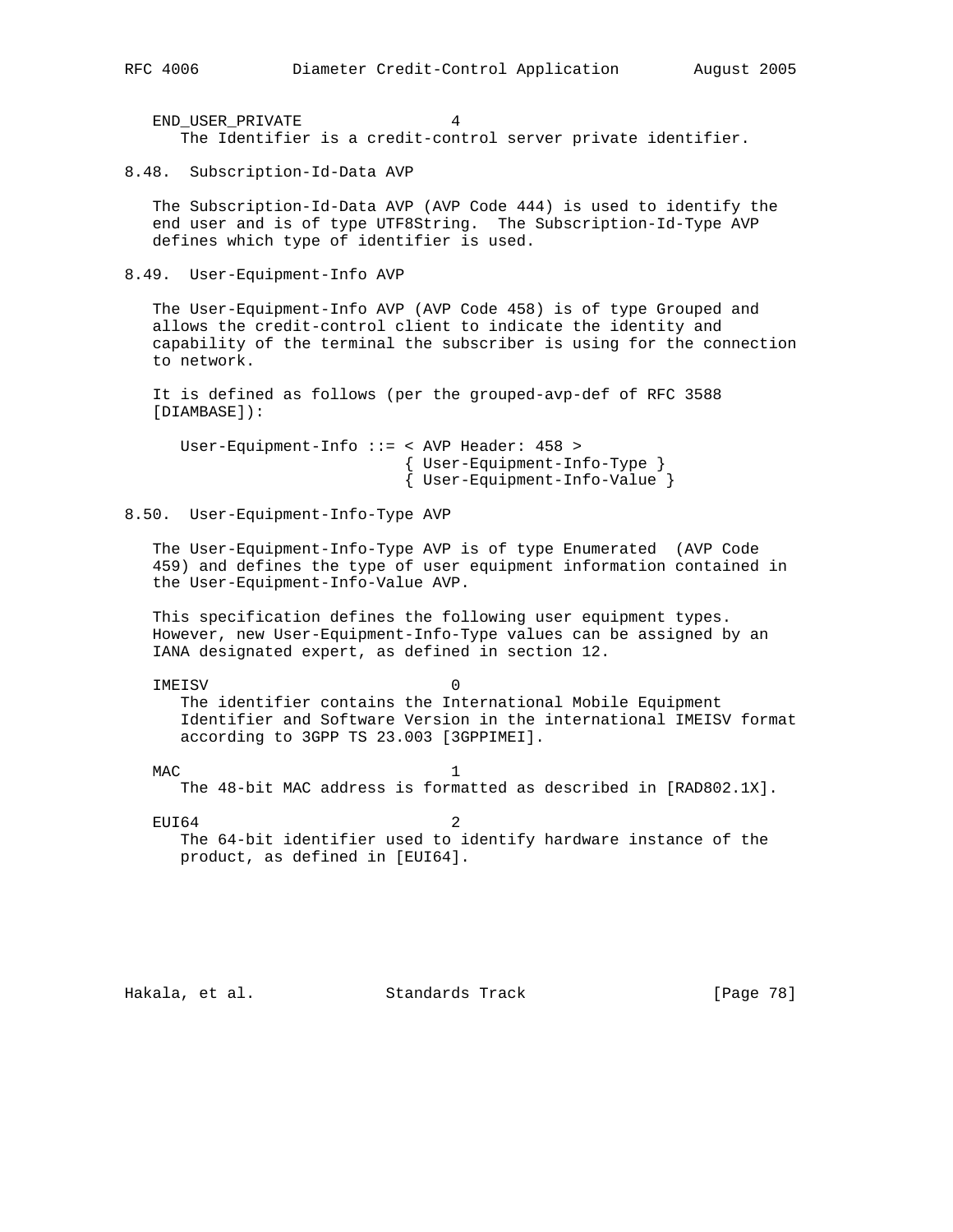MODIFIED\_EUI64 3 There are a number of types of terminals that have identifiers other than IMEI, IEEE 802 MACs, or EUI-64. These identifiers can be converted to modified EUI-64 format as described in [IPv6Addr] or by using some other methods referred to in the service-specific documentation.

8.51. User-Equipment-Info-Value AVP

 The User-Equipment-Info-Value AVP (AVP Code 460) is of type OctetString. The User-Equipment-Info-Type AVP defines which type of identifier is used.

9. Result Code AVP Values

 This section defines new Result-Code AVP [DIAMBASE] values that must be supported by all Diameter implementations that conform to this specification.

 The Credit-Control-Answer message includes the Result-Code AVP, which may indicate that an error was present in the Credit-Control-Request message. A rejected Credit-Control-Request message SHOULD cause the user's session to be terminated.

9.1. Transient Failures

 Errors that fall within the transient failures category are used to inform a peer that the request could not be satisfied at the time it was received, but that the request MAY be able to be satisfied in the future.

 DIAMETER\_END\_USER\_SERVICE\_DENIED 4010 The credit-control server denies the service request due to service restrictions. If the CCR contained used-service-units, they are deducted, if possible.

 DIAMETER\_CREDIT\_CONTROL\_NOT\_APPLICABLE 4011 The credit-control server determines that the service can be granted to the end user but that no further credit-control is needed for the service (e.g., service is free of charge).

 DIAMETER\_CREDIT\_LIMIT\_REACHED 4012 The credit-control server denies the service request because the end user's account could not cover the requested service. If the CCR contained used-service-units they are deducted, if possible.

Hakala, et al. Standards Track [Page 79]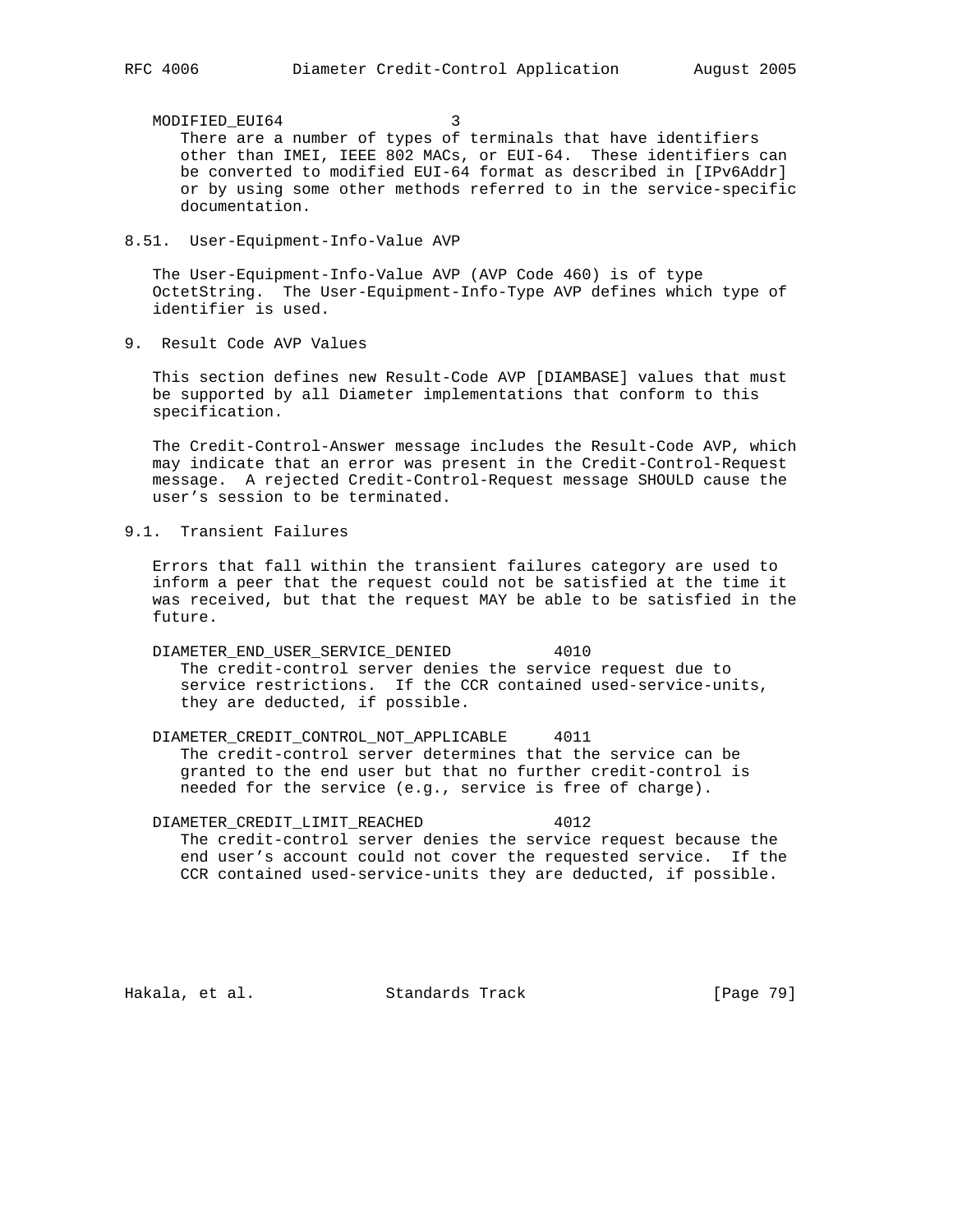# 9.2. Permanent Failures

 Errors that fall within the permanent failure category are used to inform the peer that the request failed and should not be attempted again.

 DIAMETER\_USER\_UNKNOWN 5030 The specified end user is unknown in the credit-control server.

DIAMETER RATING FAILED 5031 This error code is used to inform the credit-control client that

 the credit-control server cannot rate the service request due to insufficient rating input, an incorrect AVP combination, or an AVP or an AVP value that is not recognized or supported in the rating. The Failed-AVP AVP MUST be included and contain a copy of the entire AVP(s) that could not be processed successfully or an example of the missing AVP complete with the Vendor-Id if applicable. The value field of the missing AVP should be of correct minimum length and contain zeros.

## 10. AVP Occurrence Table

 The following table presents the AVPs defined in this document and specifies in which Diameter messages they MAY or MAY NOT be present. Note that AVPs that can only be present within a Grouped AVP are not represented in this table.

The table uses the following symbols:

- 0 The AVP MUST NOT be present in the message.
- 0+ Zero or more instances of the AVP MAY be present in the message.
- 0-1 Zero or one instance of the AVP MAY be present in the message. It is considered an error if there is more than one instance of the AVP.
- 1 One instance of the AVP MUST be present in the message.
- 1+ At least one instance of the AVP MUST be present in the message.

Hakala, et al. Standards Track [Page 80]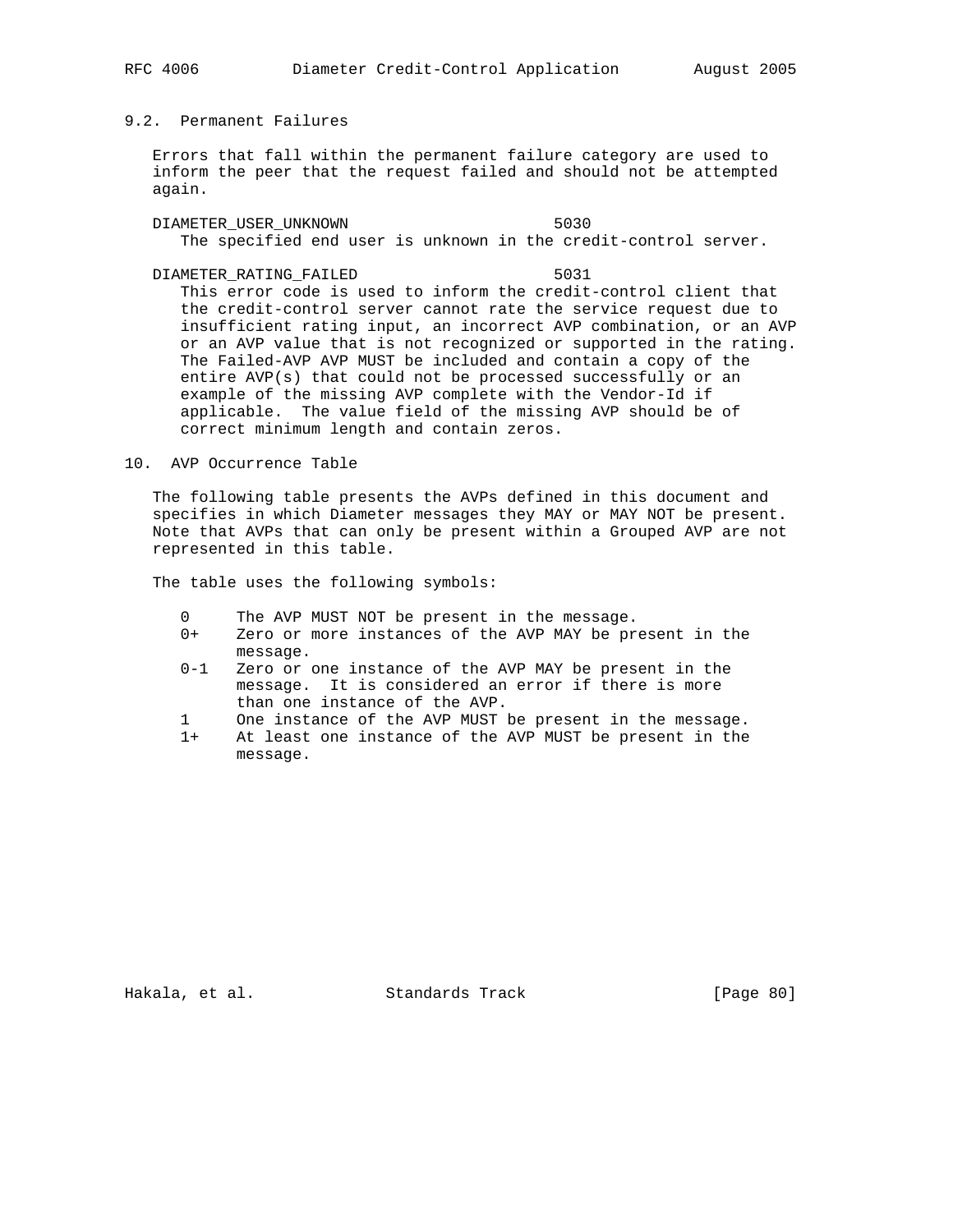# 10.1. Credit-Control AVP Table

 The table in this section is used to represent which credit-control applications specific AVPs defined in this document are to be present in the credit-control messages.

|                                                                                                                                                                                                                |                                                                                                            | Code                                                                                                 | Command                                                                                                          |
|----------------------------------------------------------------------------------------------------------------------------------------------------------------------------------------------------------------|------------------------------------------------------------------------------------------------------------|------------------------------------------------------------------------------------------------------|------------------------------------------------------------------------------------------------------------------|
| Attribute Name                                                                                                                                                                                                 |                                                                                                            | CCR                                                                                                  | <b>CCA</b>                                                                                                       |
| Auth-Application-Id<br>CC-Correlation-Id<br>CC-Session-Failover<br>CC-Request-Number<br>CC-Request-Type<br>CC-Sub-Session-Id<br>Check-Balance-Result<br>Cost-Information                                       | Acct-Multi-Session-Id<br>Credit-Control-Failure-                                                           | $0 - 1$<br>$\mathbf{1}$<br>$0 - 1$<br>0<br>1<br>1<br>$0 - 1$<br>0<br>0<br>0                          | $0 - 1$<br>1<br>$\Omega$<br>$0 - 1$<br>$\mathbf{1}$<br>1<br>$0 - 1$<br>$0 - 1$<br>$0 - 1$<br>$0 - 1$             |
| Handling<br>Destination-Host<br>Destination-Realm<br>Handling<br>Event-Timestamp<br>Failed-AVP<br>Granted-Service-Unit                                                                                         | Direct-Debiting-Failure-<br>Final-Unit-Indication<br>Multiple-Services-Credit-                             | $0 - 1$<br>1<br>0<br>0-1<br>0<br>0<br>0<br>$0+$                                                      | 0<br>0<br>$0 - 1$<br>$0 - 1$<br>$0+$<br>$0 - 1$<br>$0 - 1$<br>$0+$                                               |
| Control<br>Origin-Host<br>Origin-Realm<br>Origin-State-Id<br>Proxy-Info<br>Redirect-Host<br>Redirect-Host-Usage<br>Requested-Action<br>Route-Record<br>Result-Code<br>Service-Context-Id<br>Service-Identifier | Multiple-Services-Indicator<br>Redirect-Max-Cache-Time<br>Requested-Service-Unit<br>Service-Parameter-Info | 0-1<br>1<br>1<br>$0 - 1$<br>0+<br>0<br>0<br>0<br>$0 - 1$<br>$0 - 1$<br>0+<br>0<br>1<br>$0 - 1$<br>0+ | 0<br>1<br>1<br>$0 - 1$<br>$0+$<br>$0+$<br>0-1<br>$0 - 1$<br>0<br>0<br>$0+$<br>$\mathbf{1}$<br>$\Omega$<br>0<br>0 |

Hakala, et al. Standards Track [Page 81]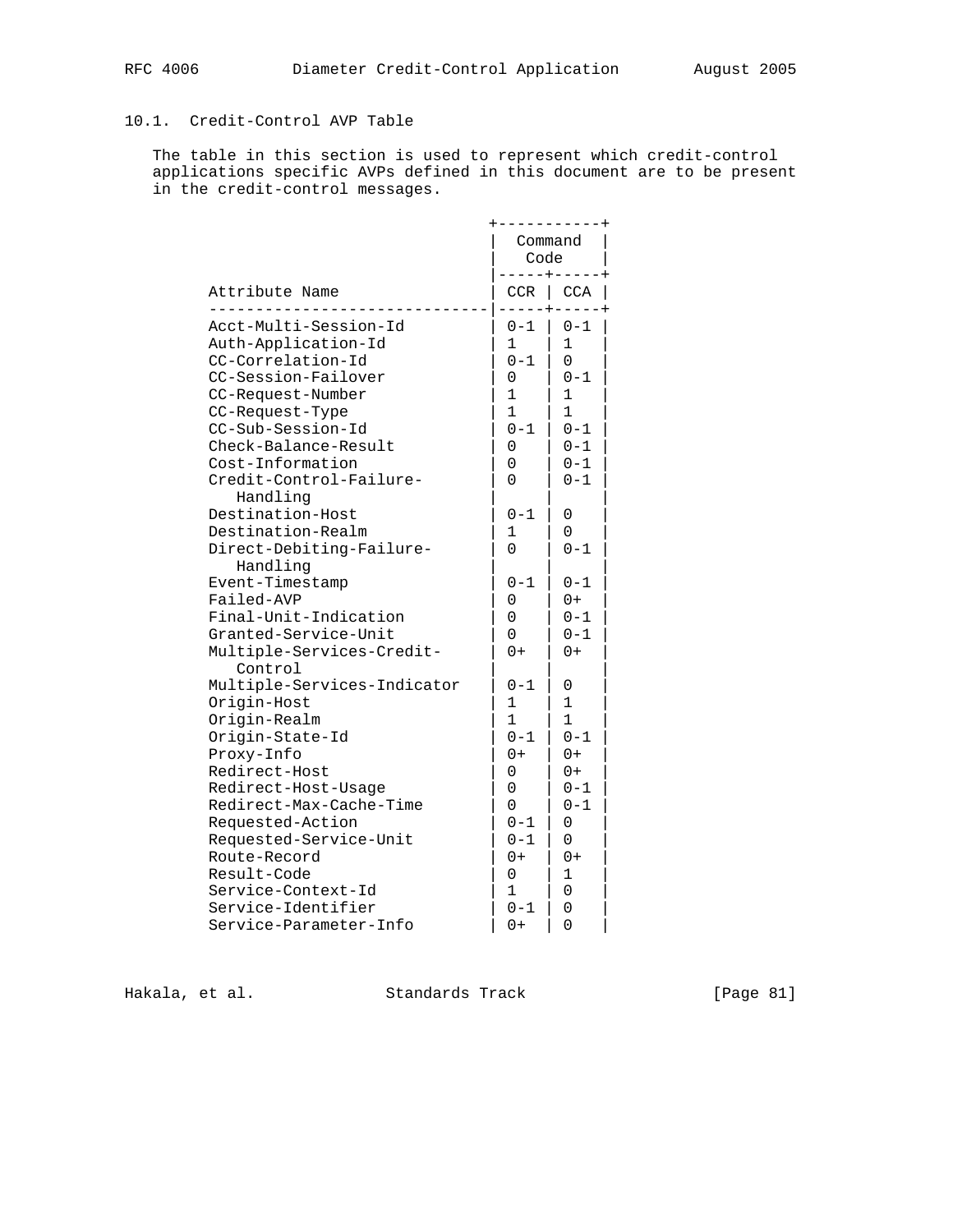## 10.2. Re-Auth-Request/Answer AVP Table

 This section defines AVPs that are specific to the Diameter credit control application and that MAY be included in the Diameter Re- Auth-Request/Answer (RAR/RAA) message [DIAMBASE].

 Re-Auth-Request/Answer command MAY include the following additional AVPs:

|                                                                                  | Command Code                             |                                          |
|----------------------------------------------------------------------------------|------------------------------------------|------------------------------------------|
| Attribute Name                                                                   | RAR                                      | RAA                                      |
| CC-Sub-Session-Id<br>G-S-U-Pool-Identifier<br>Service-Identifier<br>Rating-Group | $0 - 1$<br>$0 - 1$<br>$0 - 1$<br>$0 - 1$ | $0 - 1$<br>$0 - 1$<br>$0 - 1$<br>$0 - 1$ |

## 11. RADIUS/Diameter Credit-Control Interworking Model

 This section defines the basic principles for the Diameter credit control/RADIUS prepaid inter-working model; that is, a message translation between a RADIUS based prepaid solution and a Diameter credit-control application. A complete description of the protocol translations between RADIUS and the Diameter credit-control application is beyond the scope of this specification and SHOULD be addressed in another appropriate document, such as the RADIUS prepaid specification.

 The Diameter credit-control architecture may have a Translation Agent capable of translation between RADIUS prepaid and Diameter credit control protocols. An AAA server (usually the home AAA server) may act as a Translation Agent and as a Diameter credit-control client for service elements that use credit-control mechanisms other than Diameter credit control for instance, RADIUS prepaid. In this case, the home AAA server contacts the Diameter credit-control server as part of the authorization process. The interworking architecture is

Hakala, et al. Standards Track [Page 82]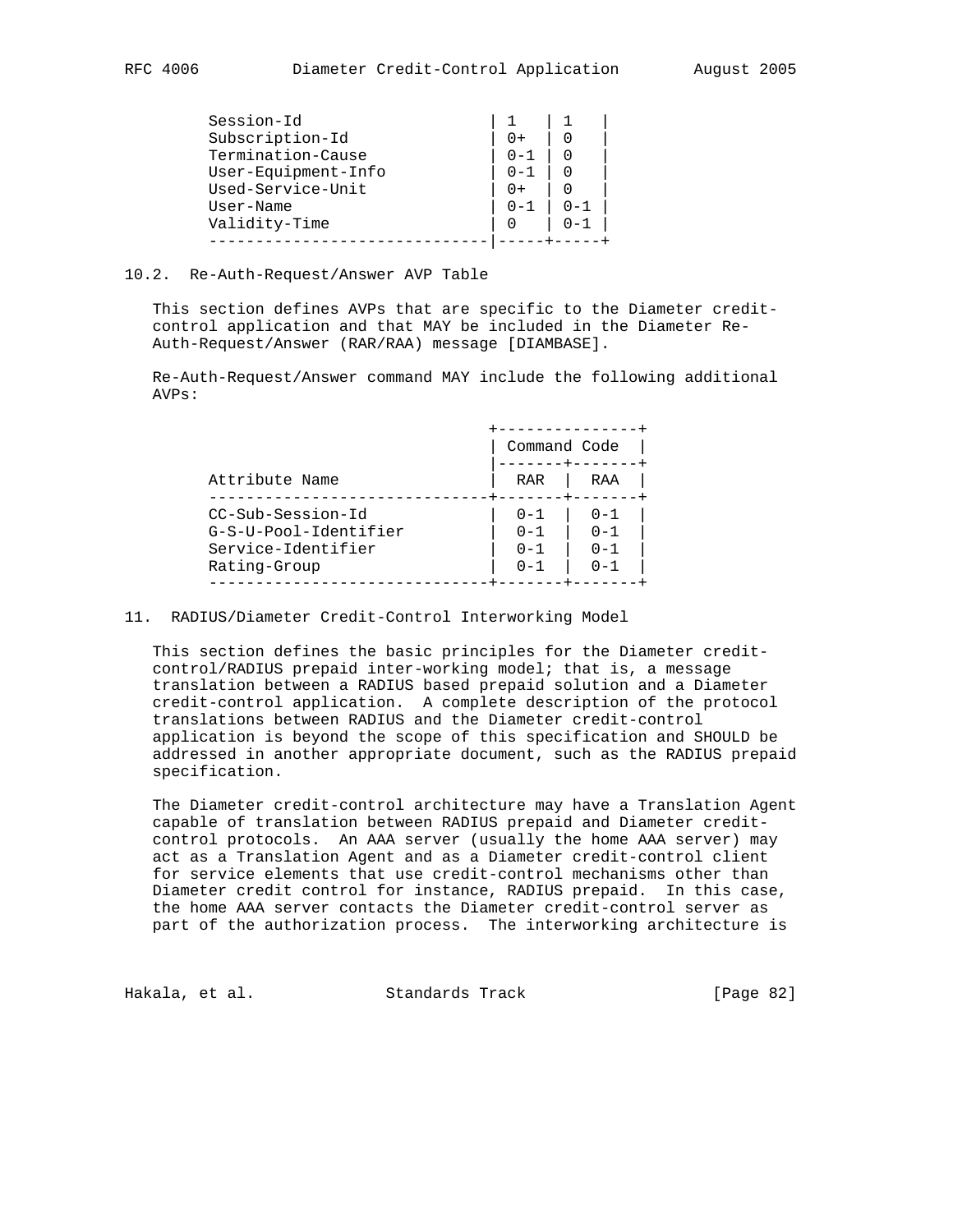illustrated in Figure 7, and interworking flow in Figure 8. In a roaming situation the service element (e.g., the NAS) may be located in the visited network, and a visited AAA server is usually contacted. The visited AAA server connects then to the home AAA server.



 Figure 7: Credit-control architecture with service element containing translation agent, translating RADIUS prepaid to Diameter credit-control protocol

 When the AAA server acting as a Translation Agent receives an initial RADIUS Access-Request message from service element (e.g., NAS access), it performs regular authentication and authorization. If the RADIUS Access-Request message indicates that the service element is capable of credit-control, and if the home AAA server finds that the subscriber is a prepaid subscriber, then a Diameter credit control request SHOULD be sent toward the credit-control server to perform credit authorization and to establish a credit-control session. After the Diameter credit-control server checks the end user's account balance, rates the service, and reserves credit from the end user's account, the reserved quota is returned to the home AAA server in the Diameter Credit-Control-Answer. Then the home AAA server sends the reserved quota to the service element in the RADIUS Access-Accept.

 At the expiry of the allocated quota, the service element sends a new RADIUS Access-Request containing the units used this far to the home AAA server. The home AAA server shall map a RADIUS Access-Request containing the reported units to the Diameter credit-control server in a Diameter Credit-Control-Request (UPDATE\_REQUEST). The Diameter credit-control server debits the used units from the end user's account and allocates a new quota that is returned to the home AAA server in the Diameter Credit-Control-Answer. The quota is

Hakala, et al. Standards Track [Page 83]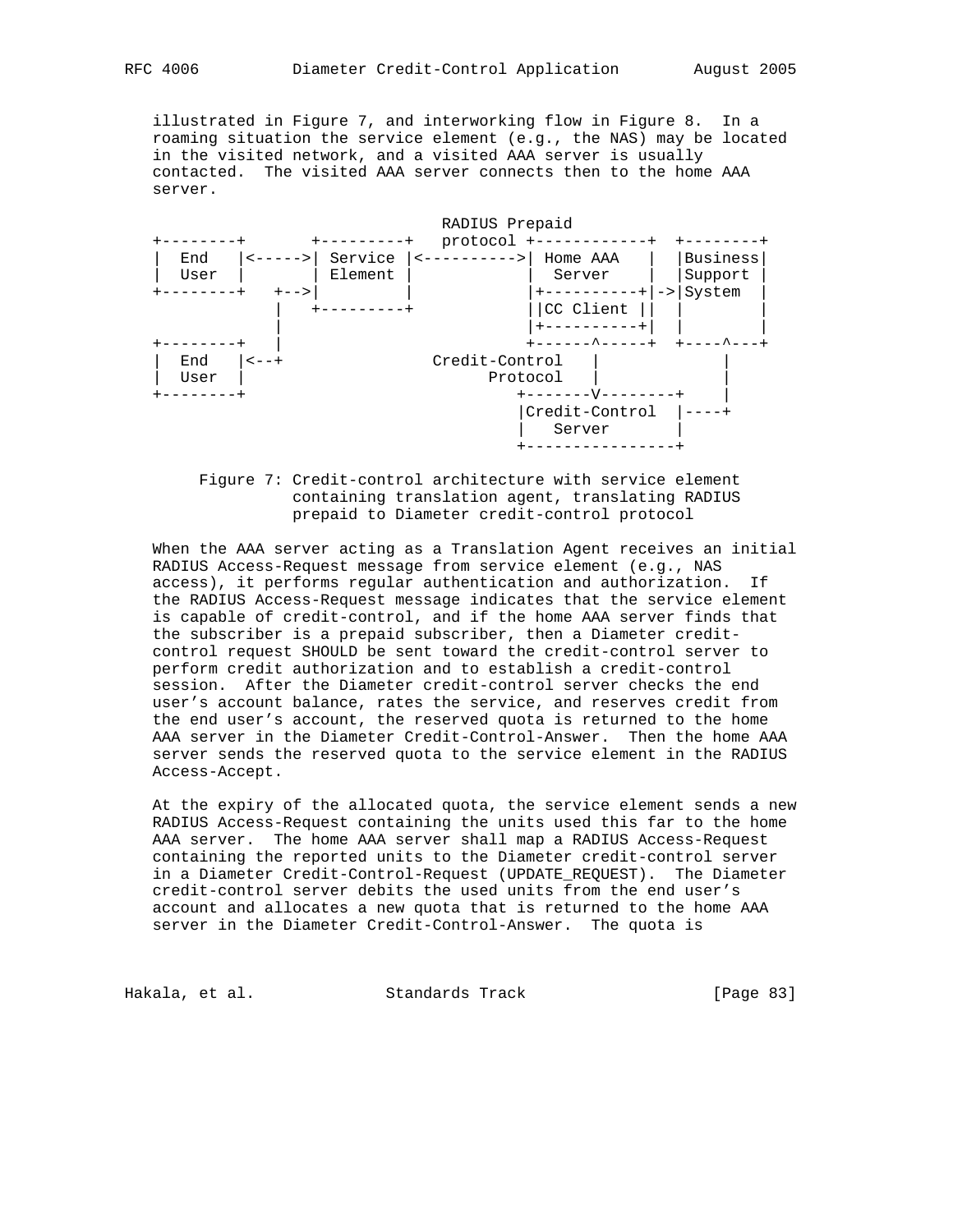transferred to the service element in the RADIUS Access-Accept. When the end user terminates the service, or when the entire quota has been used, the service element sends a RADIUS Access-Request. To debit the used units from the end user's account and to stop the credit-control session, the home AAA server sends a Diameter Credit- Control-Request (TERMINATION\_REQUEST) to the credit-control server. The Diameter credit-control server acknowledges the session termination by sending a Diameter Credit-Control-Answer to the home AAA server. The RADIUS Access-Accept is sent to the NAS.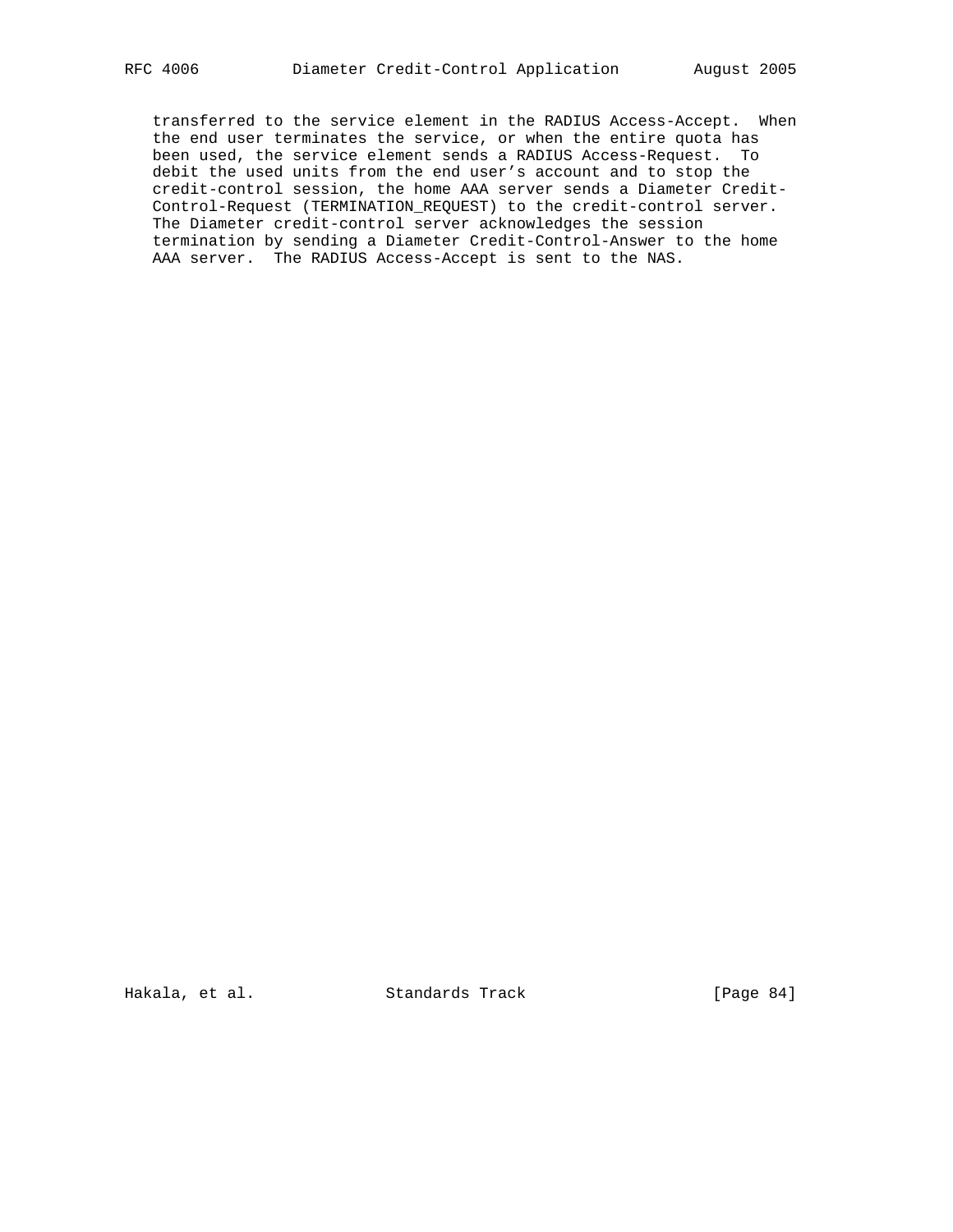A following diagram illustrates a RADIUS prepaid - Diameter credit control interworking sequence.

| Service Element                                      | Translation Agent |                                                        |           |
|------------------------------------------------------|-------------------|--------------------------------------------------------|-----------|
| (e.g., NASA)<br>Access-Request                       | (CC Client)       |                                                        | CC Server |
| . _ _ _ _ _ _ _ _ _ _ _ _ _ _ _ _ _ _                |                   | CCR (initial)                                          |           |
|                                                      |                   | CCA (Granted-Units)<br>------------------              |           |
| Access-Accept<br>(Granted-Units)                     |                   |                                                        |           |
| Access-Request<br>(Used-Units)<br>------------------ |                   |                                                        |           |
|                                                      |                   | CCR (update,<br>Used-Units)                            |           |
|                                                      |                   | CCA (Granted-Units)                                    |           |
| Access-Accept<br>(Granted-Units)                     |                   |                                                        |           |
| Access-Request<br>----------------                   |                   |                                                        |           |
|                                                      |                   | CCR (terminate,<br>Used-Units)<br>-------------------> |           |
|                                                      |                   | CCA<br>.                                               |           |
| Access-Accept                                        |                   |                                                        |           |
|                                                      |                   |                                                        |           |

 Figure 8: Message flow example with RADIUS prepaid - Diameter credit-control interworking

# 12. IANA Considerations

 This section contains the namespaces that have either been created in this specification, or the values assigned to existing namespaces managed by IANA.

Hakala, et al. Standards Track [Page 85]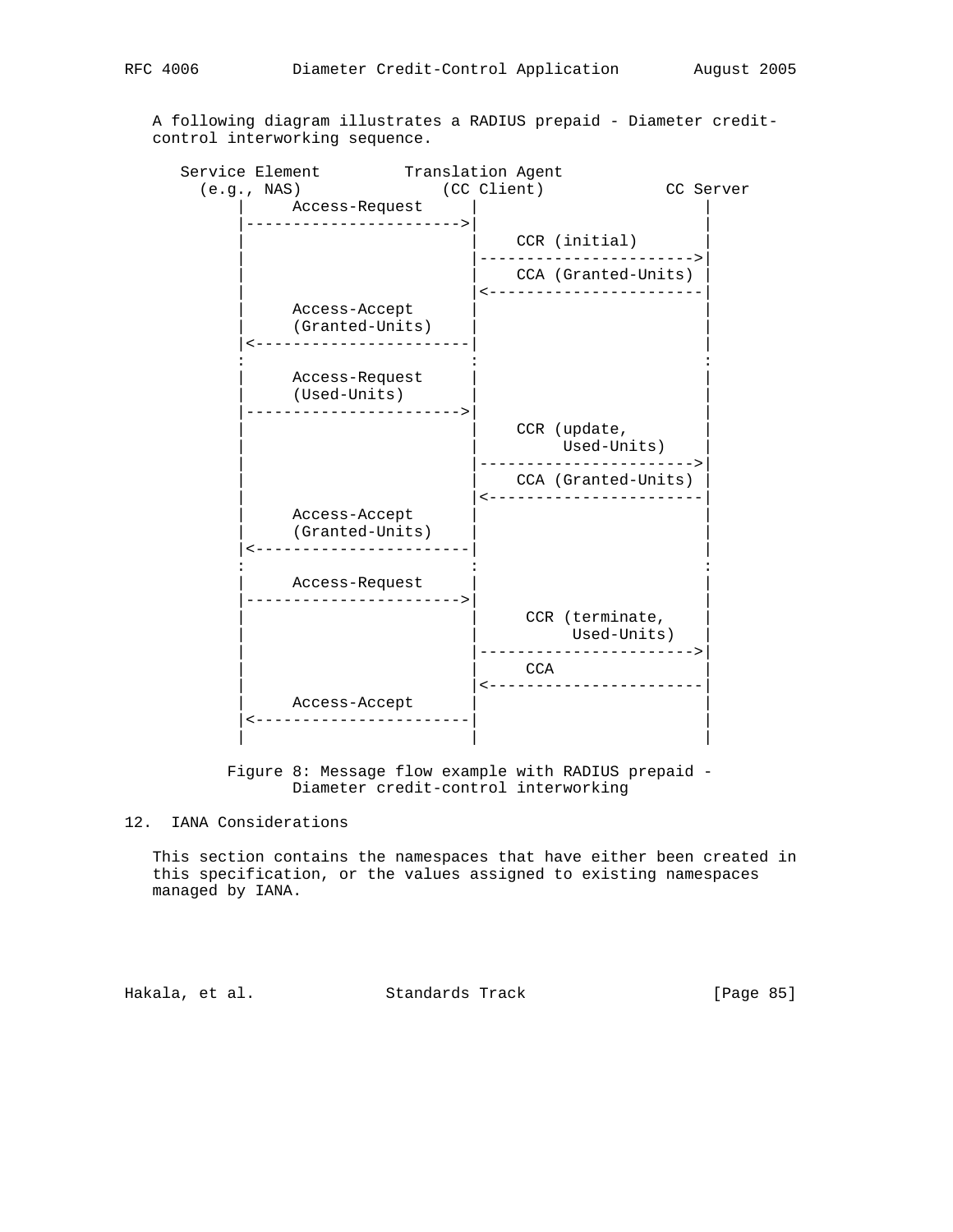In the subsections below, when we speak about review by a Designated Expert, please note that the designated expert will be assigned by the IESG. Initially, such Expert discussions take place on the AAA WG mailing list.

#### 12.1. Application Identifier

 This specification assigns the value 4, 'Diameter Credit Control', to the Application Identifier namespace defined in [DIAMBASE]. See section 1.3 for more information.

12.2. Command Codes

 This specification uses the value 272 from the Command code namespace defined in [DIAMBASE] for the Credit-Control-Request (CCR) and Credit-Control-Answer (CCA) commands.

12.3. AVP Codes

 This specification assigns the values 411 - 461 from the AVP code namespace defined in [DIAMBASE]. See section 8 for the assignment of the namespace in this specification.

12.4. Result-Code AVP Values

 This specification assigns the values 4010, 4011, 4012, 5030, 5031 from the Result-Code AVP value namespace defined in [DIAMBASE]. See section 9 for the assignment of the namespace in this specification.

12.5. CC-Request-Type AVP

 As defined in section 8.3, the CC-Request-Type AVP includes Enumerated type values  $1 - 4$ . IANA has created and is maintaining a namespace for this AVP. All remaining values are available for assignment by a Designated Expert [IANA].

12.6. CC-Session-Failover AVP

 As defined in section 8.4, the CC-Failover-Supported AVP includes Enumerated type values  $0 - 1$ . IANA has created and is maintaining a namespace for this AVP. All remaining values are available for assignment by a Designated Expert [IANA].

Hakala, et al. Standards Track [Page 86]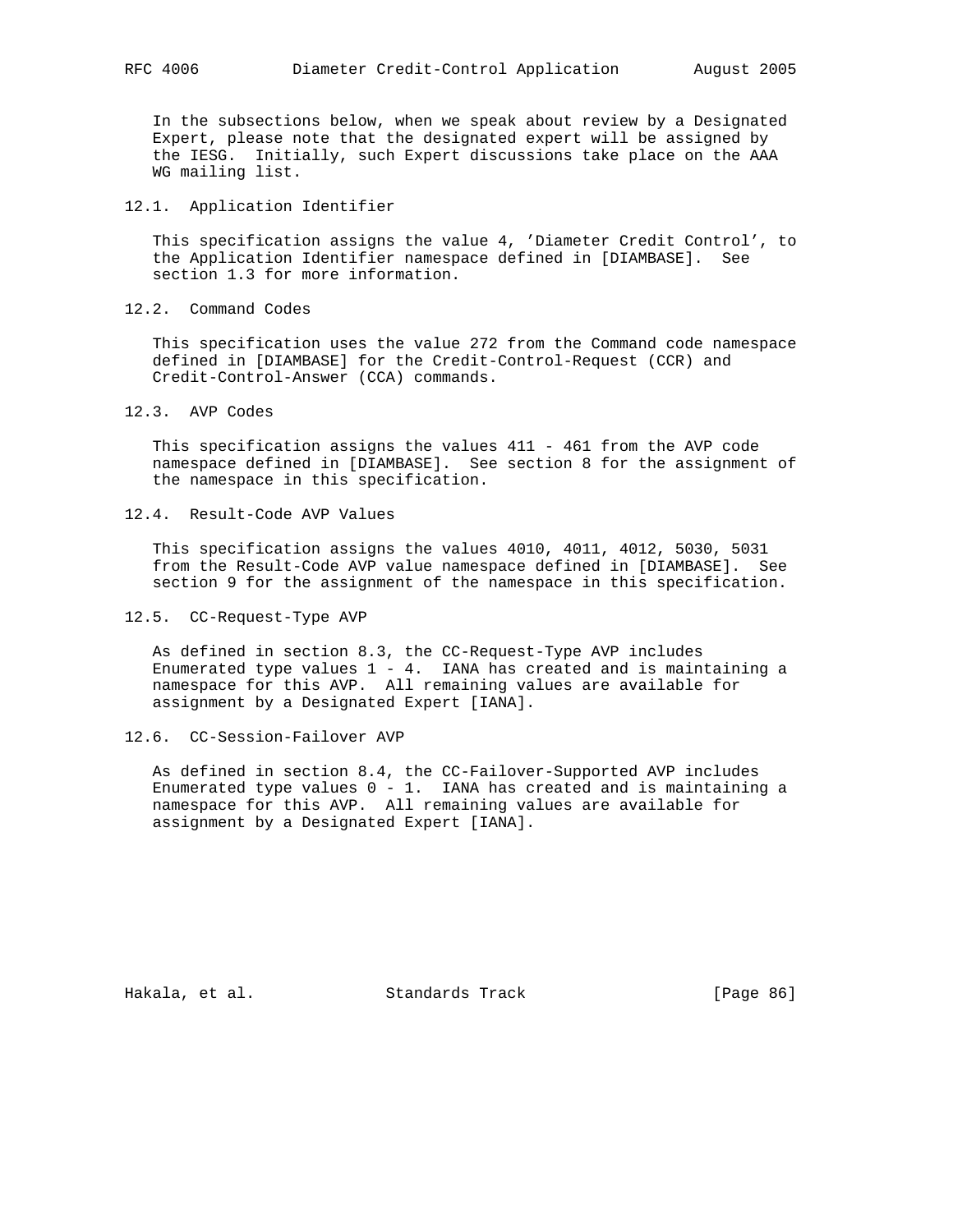12.7. CC-Unit-Type AVP

 As defined in section 8.32, the CC-Unit-Type AVP includes Enumerated type values 0 - 5. IANA has created and is maintaining a namespace for this AVP. All remaining values are available for assignment by a Designated Expert [IANA].

12.8. Check-Balance-Result AVP

 As defined in section 8.6, the Check-Balance-Result AVP includes Enumerated type values  $0 - 1$ . IANA has created and is maintaining a namespace for this AVP. All remaining values are available for assignment by a Designated Expert [IANA].

12.9. Credit-Control AVP

 As defined in section 8.13, the Credit-Control AVP includes Enumerated type values  $0 - 1$ . IANA has created and is maintaining a namespace for this AVP. All remaining values are available for assignment by a Designated Expert [IANA].

12.10. Credit-Control-Failure-Handling AVP

 As defined in section 8.14, the Credit-Control-Failure-Handling AVP includes Enumerated type values 0 - 2. IANA has created and is maintaining a namespace for this AVP. All remaining values are available for assignment by a Designated Expert [IANA].

12.11. Direct-Debiting-Failure-Handling AVP

 As defined in section 8.15, the Direct-Debiting-Failure-Handling AVP includes Enumerated type values  $0 - 1$ . IANA has created and is maintaining a namespace for this AVP. All remaining values are available for assignment by a Designated Expert [IANA].

12.12. Final-Unit-Action AVP

 As defined in section 8.35, the Final-Unit-Action AVP includes Enumerated type values  $0 - 2$ . IANA has created and is maintaining a namespace for this AVP. All remaining values are available for assignment by a Designated Expert [IANA].

12.13. Multiple-Services-Indicator AVP

 As defined in section 8.40, the Multiple-Services-Indicator AVP includes Enumerated type values  $0 - 1$ . IANA has created and is maintaining a namespace for this AVP. All remaining values are available for assignment by a Designated Expert [IANA].

Hakala, et al. Standards Track [Page 87]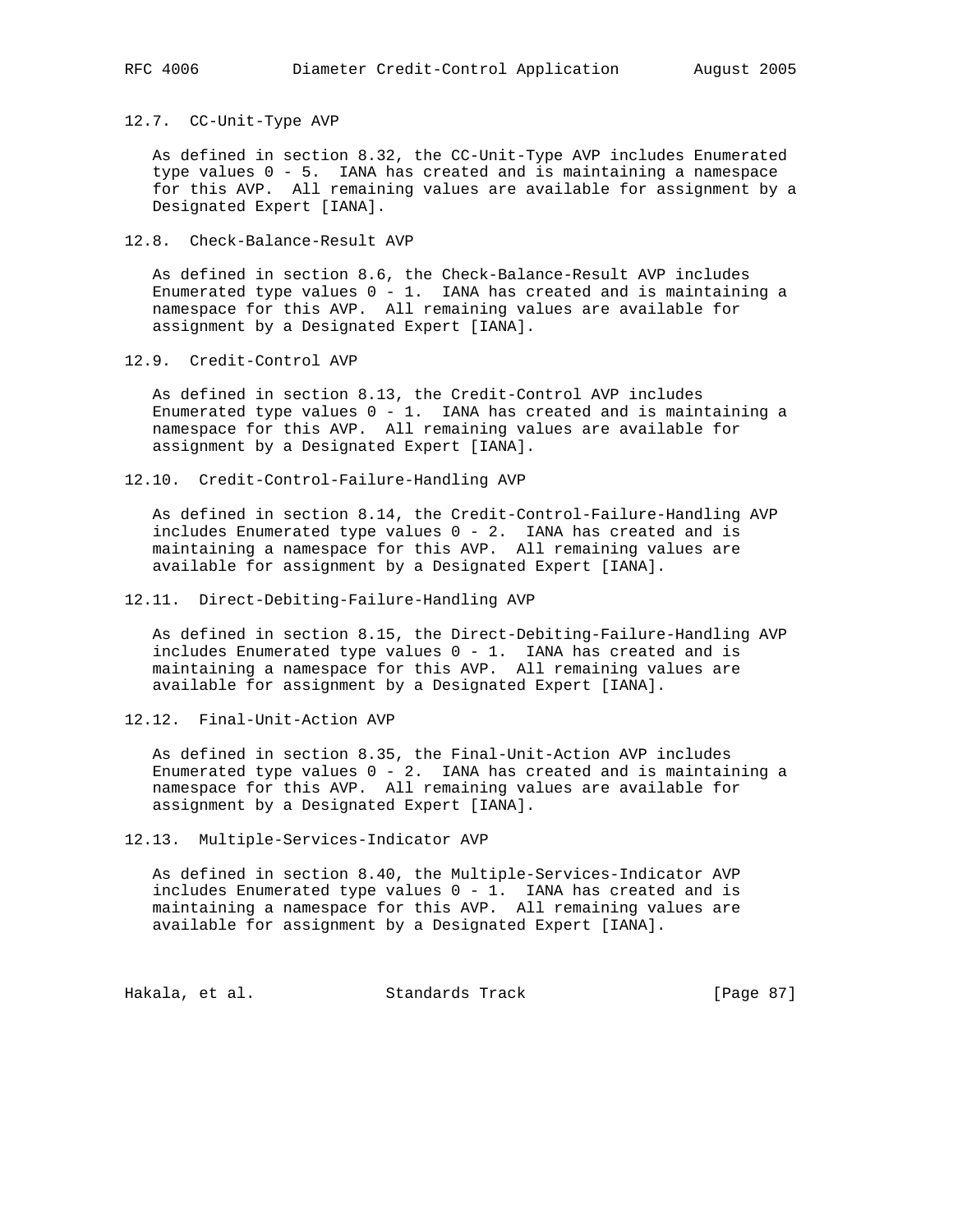#### 12.14. Redirect-Address-Type AVP

 As defined in section 8.38, the Redirect-Address-Type AVP includes Enumerated type values  $0 - 3$ . IANA has created and is maintaining a namespace for this AVP. All remaining values are available for assignment by a Designated Expert [IANA].

12.15. Requested-Action AVP

 As defined in section 8.41, the Requested-Action AVP includes Enumerated type values  $0 - 3$ . IANA has created and is maintaining a namespace for this AVP. All remaining values are available for assignment by a Designated Expert [IANA].

12.16. Subscription-Id-Type AVP

 As defined in section 8.47, the Subscription-Id-Type AVP includes Enumerated type values  $0 - 4$ . IANA has created and is maintaining a namespace for this AVP. All remaining values are available for assignment by a Designated Expert [IANA].

12.17. Tariff-Change-Usage AVP

 As defined in section 8.27, the Tariff-Change-Usage AVP includes Enumerated type values  $0 - 2$ . IANA has created and is maintaining a namespace for this AVP. All remaining values are available for assignment by a Designated Expert [IANA].

12.18. User-Equipment-Info-Type AVP

 As defined in section 8.50, the User-Equipment-Info-Type AVP includes Enumerated type values 0 - 3. IANA has created and is maintaining a namespace for this AVP. All remaining values are available for assignment by a Designated Expert [IANA].

13. Credit-Control Application Related Parameters

Tx timer

 When real-time credit-control is required, the credit-control client contacts the credit-control server before and while the service is provided to an end user. Due to the real-time nature of the application, the communication delays SHOULD be minimized; e.g., to avoid an overly long service setup time experienced by the end user. The Tx timer is introduced to control the waiting time in the client in the Pending state. When the Tx timer elapses, the credit-control client takes an action to the end user according to the value of the Credit-Control-Failure-Handling AVP

Hakala, et al. Standards Track [Page 88]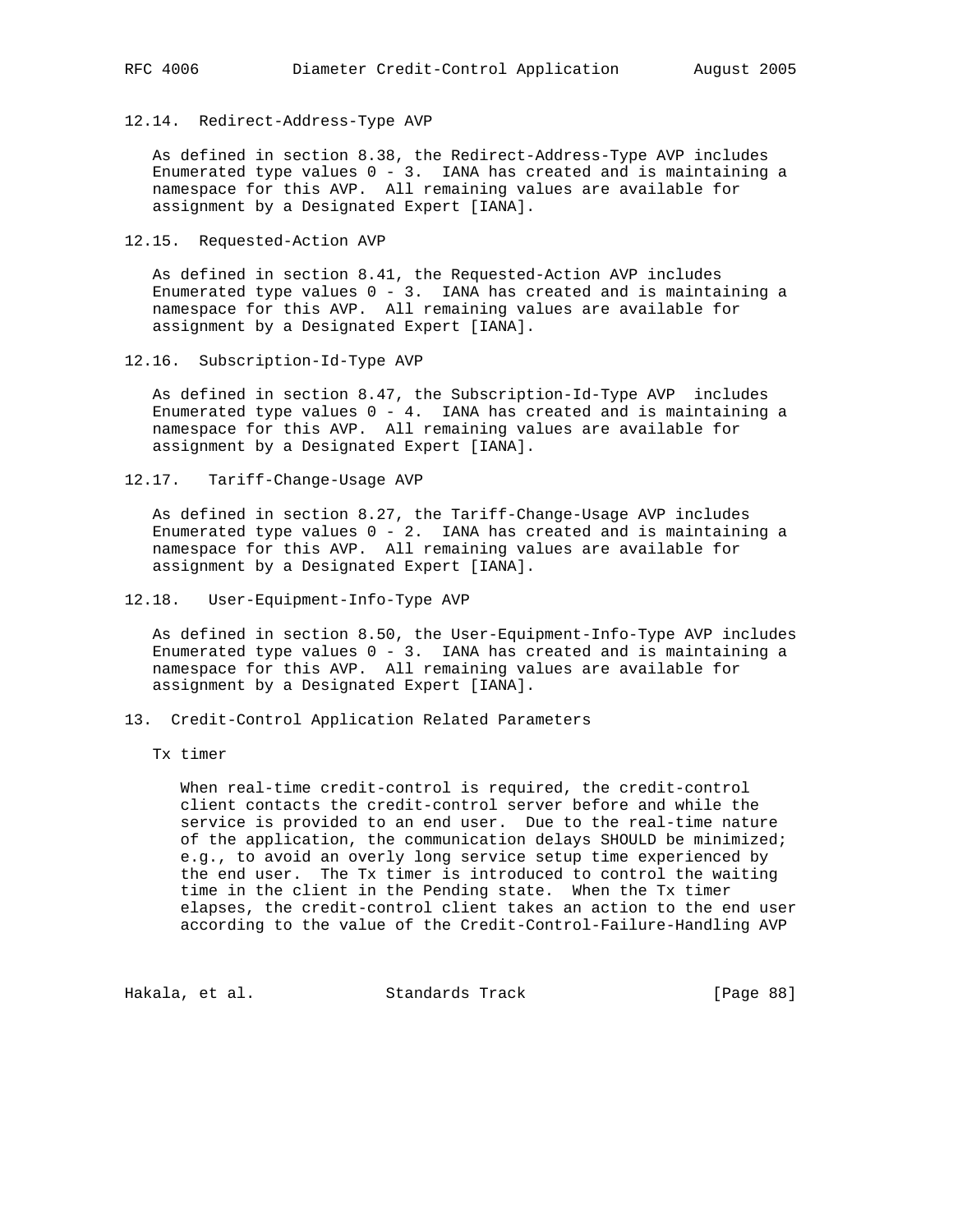or Direct-Debiting-Failure-Handling AVP. The recommended value is 10 seconds.

#### Tcc timer

 The Tcc timer supervises an ongoing credit-control session in the credit-control server. It is RECOMMENDED to use the Validity-Time as input to set the Tcc timer value. In case of transient failures in the network, the Diameter credit-control server might change to Idle state. To avoid this, the Tcc timer MAY be set so that Tcc equals to 2 x Validity-Time.

Credit-Control-Failure-Handling and Direct-Debiting-Failure-Handling

 Client implementations may offer the possibility of locally configuring these AVPs. In such a case their value and behavior is defined in section 5.7 for the Credit-Control-Failure-Handling and in section 6.5 for the Direct-Debiting-Failure-Handling.

#### 14. Security Considerations

 The Diameter base protocol [DIAMBASE] requires that each Diameter implementation use underlying security; i.e., IPsec or TLS. These mechanisms are believed to provide sufficient protection under the normal Internet threat model; that is, assuming that the authorized nodes engaging in the protocol have not been compromised, but that the attacker has complete control over the communication channels between them. This includes eavesdropping, message modification, insertion, and man-in-the-middle and replay attacks. Note also that this application includes a mechanism for application layer replay protection by means of the Session-Id from [DIAMBASE] and CC- Request-Number, which is specified in this document. The Diameter credit-control application is often used within one domain, and there may be a single hop between the peers. In these environments, the use of TLS or IPsec is sufficient. The details of TLS and IPsec related security considerations are discussed in the [DIAMBASE].

 Because this application handles monetary transactions (directly or indirectly), it increases the interest for various security attacks. Therefore, all parties communicating with each other MUST be authenticated, including, for instance, TLS client-side authentication. In addition, authorization of the client SHOULD be emphasized; i.e., that the client is allowed to perform credit control for a certain user. The specific means of authorization are outside of the scope of this specification but can be, for instance, manual configuration.

Hakala, et al. Standards Track [Page 89]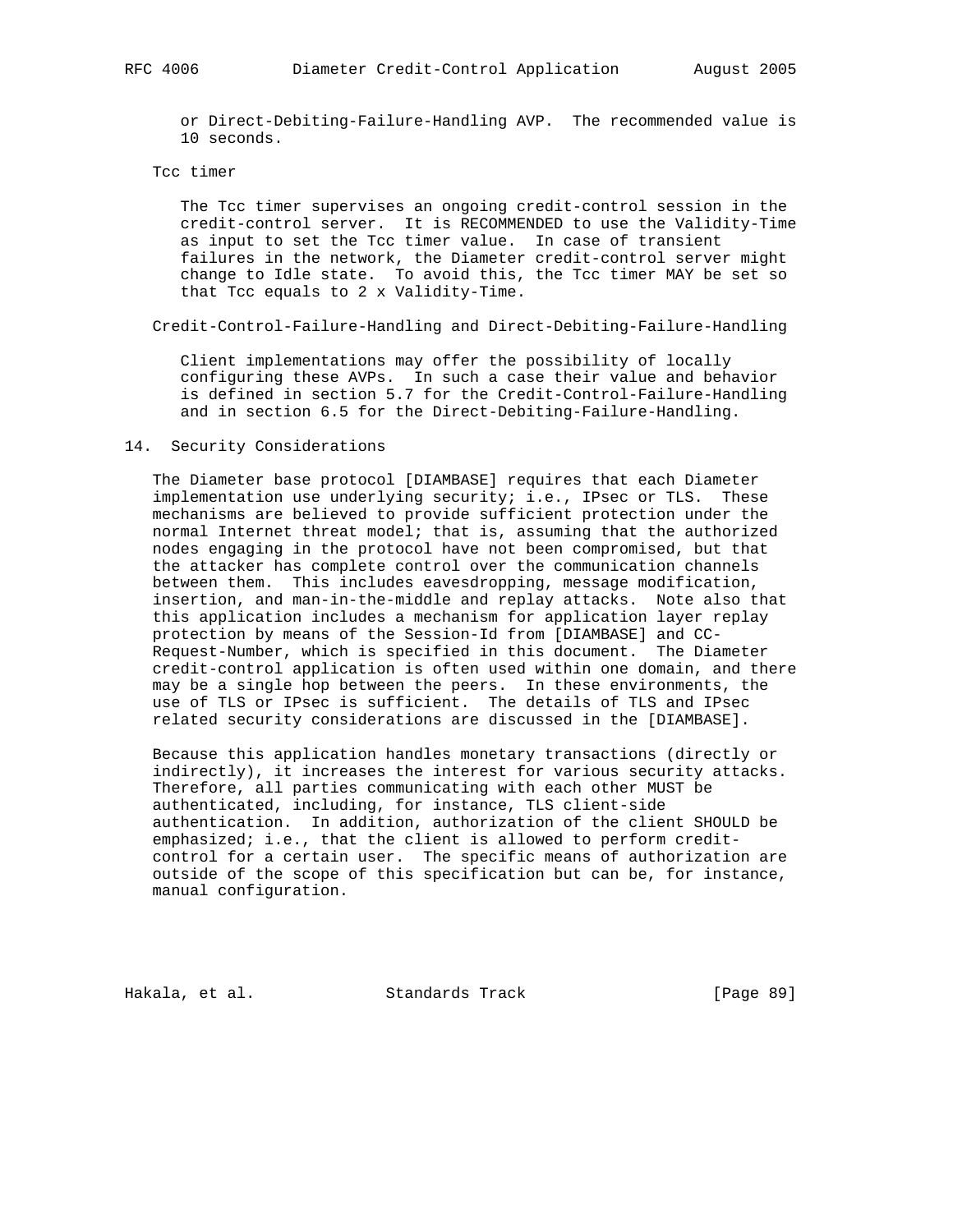Another kind of threat is malicious modification, injection, or deletion of AVPs or complete credit-control messages. The credit control messages contain sensitive billing related information (such as subscription Id, granted units, used units, cost information) whose malicious modification can have financial consequences. Sometimes simply delaying the credit-control messages can cause disturbances in the credit-control client or server.

 Even without any modification to the messages, an adversary can invite a security threat by eavesdropping, as the transactions contain private information about the user. Also, by monitoring the credit-control messages one can collect information about the credit-control server's billing models and business relationships.

 When third-party relays or proxy are involved, the hop-by-hop security does not necessarily provide sufficient protection for Diameter user session. In some cases, it may be inappropriate to send Diameter messages, such as CCR and CCA, containing sensitive AVPs via untrusted Diameter proxy agents, as there are no assurances that third-party proxies will not modify the credit-control commands or AVP values.

#### 14.1. Direct Connection with Redirects

 A Diameter credit-control agent cannot always know whether agents between it and the end user's Diameter credit-control server are reliable. In this case, the Diameter credit-control agent doesn't have a routing entry in its Diameter Routing Table (defined in [DIAMBASE], section 2.7) for the realm of the credit-control server in the end user's home domain. The Diameter credit-control agent can have a default route configured to a local Redirect agent, and it redirects the CCR message to the redirect agent. The local Redirect agent then returns a redirect notification (Result-code 3006, DIAMETER\_REDIRECT\_INDICATION) to the credit-control agent, as well as Diameter credit-control server(s) information (Redirect-Host AVP) and information (Redirect-Host-Usage AVP) about how the routing entry resulting from the Redirect-Host is to be used. The Diameter credit-control agent then forwards the CCR message directly to one of the hosts identified by the CCA message from the redirect agent. If the value of the Redirect-Host-Usage AVP is unequal to zero, all following messages are sent to the host specified in the Redirect- Host AVP until the time specified by the Redirect-Max-Cache-Time AVP is expired.

 There are some authorization issues even with redirects. There may be attacks toward nodes that have been properly authorized, but that abuse their authorization or have been compromised. These issues are discussed more widely in [DIAMEAP], section 8.

Hakala, et al. Standards Track [Page 90]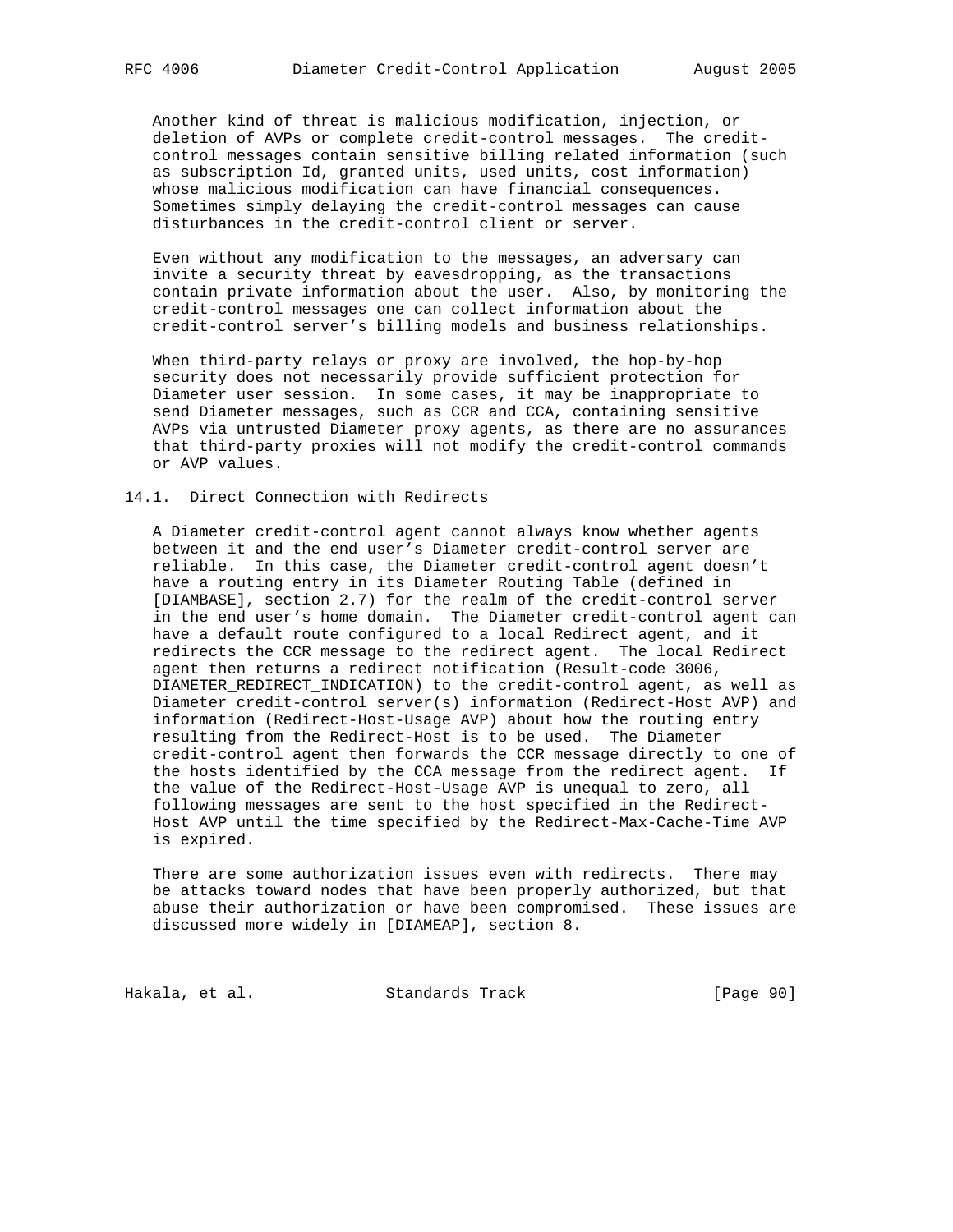# 15. References

- 15.1. Normative References
	- [DIAMBASE] Calhoun, P., Loughney, J., Guttman, E., Zorn, G., and J. Arkko, "Diameter Base Protocol", RFC 3588, September 2003.
	- [3GPPCHARG] 3rd Generation Partnership Project; Technical Specification Group Services and System Aspects, Service aspects; Charging and Billing, (release 5), 3GPP TS 22.115 v. 5.2.1, 2002-03.
	- [SIP] Rosenberg, J., Schulzrinne, H., Camarillo, G., Johnston, A., Peterson, J., Sparks, R., Handley, M., and E. Schooler, "SIP: Session Initiation Protocol", RFC 3261, June 2002.
	- [NAI] Aboba, B. and M. Beadles, "The Network Access Identifier", RFC 2486, January 1999.
	- [E164] Recommendation E.164/I.331 (05/97): The International Public Telecommunication Numbering Plan. 1997.
	- [CE164] Complement to ITU-T Recommendation E.164 (05/1997):"List of ITU-T Recommendation E.164 assigned country codes", June 2000.
	- [E212] Recommendation E.212 (11/98): The international identification plan for mobile terminals and mobile users. 1998.
	- [CE212] Complement to ITU-T Recommendation E.212 (11/1997):" List of mobile country or geographical area codes", February 1999.
	- [IANA] Narten, T. and H. Alvestrand, "Guidelines for Writing an IANA Considerations Section in RFCs", BCP 26, RFC 2434, October 1998.
	- [IPv4] Postel, J., "Internet Protocol", STD 5, RFC 791, September 1981.
	- [IPv6Addr] Hinden, R. and S. Deering, "Internet Protocol Version 6 (IPv6) Addressing Architecture", RFC 3513, April 2003.
	- [KEYWORDS] Bradner, S., "Key words for use in RFCs to Indicate Requirement Levels", BCP 14, RFC 2119, March 1997.

Hakala, et al. Standards Track [Page 91]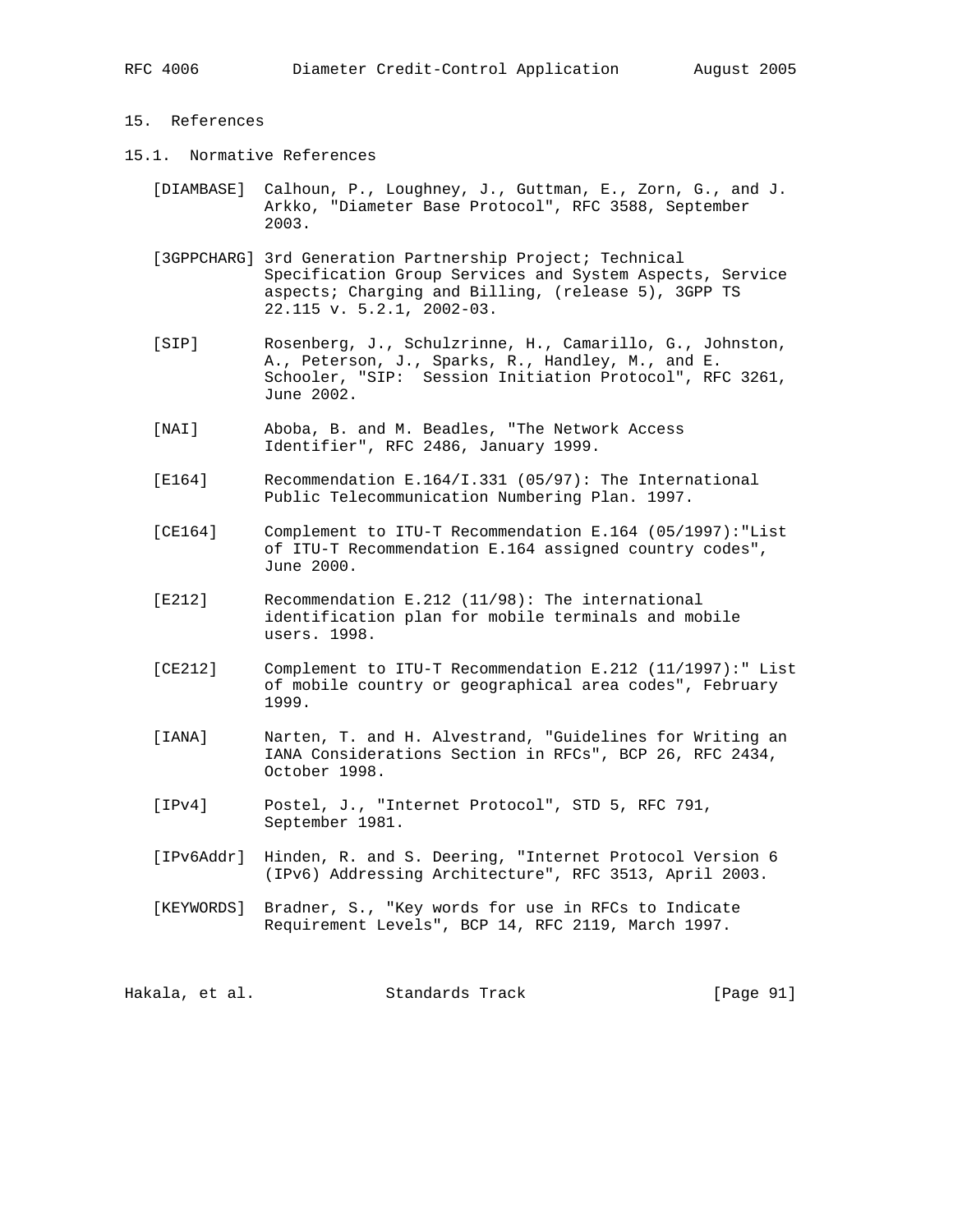- [ISO4217] Codes for the representation of currencies and funds, International Standard ISO 4217,2001
- [NASREQ] Calhoun, P., Zorn, G., Spence, D., and D. Mitton, "Diameter Network Access Server Application", RFC 4005, August 2005.
- [AAATRANS] Aboba, B. and J. Wood, "Authentication, Authorization and Accounting (AAA) Transport Profile", RFC 3539, June 2003.
- [URL] Berners-Lee, T., Masinter, L., and M. McCahill, "Uniform Resource Locators (URL)", RFC 1738, December 1994.
- [RAD802.1X] Congdon, P., Aboba, B., Smith, A., Zorn, G., and J. Roese, "IEEE 802.1X Remote Authentication Dial In User Service (RADIUS) Usage Guidelines", RFC 3580, September 2003.
- [EUI64] IEEE, "Guidelines for 64-bit Global Identifier (EUI-64) Registration Authority", http://standards.ieee.org/regauth/oui/tutorials/ EUI64.html March 1997.
- [3GPPIMEI] 3rd Generation Partnership Project; Technical Specification Group Core Network, Numbering, addressing and identification, (release 5), 3GPP TS 23.003 v. 5.8.0, 2003-12
- 15.2. Informative References
	- [RFC2866] Rigney, C., "RADIUS Accounting", RFC 2866, June 2000.
	- [DIAMMIP] Calhoun, P., Johansson, T., Perkins, C., Hiller, T., and P. McCann, "Diameter Mobile IPv4 Application", RFC 4004, August 2005.
	- [DIAMEAP] Eronen, P., Hiller, T., and G. Zorn, "Diameter Extensible Authentication Protocol (EAP) Application", Work in Progress.
	- [RFC3725] Rosenberg, J., Peterson, J., Schulzrinne, H., and G. Camarillo, "Best Current Practices for Third Party Call Control (3pcc) in the Session Initiation Protocol (SIP)", BCP 85, RFC 3725, April 2004.

Hakala, et al. Standards Track [Page 92]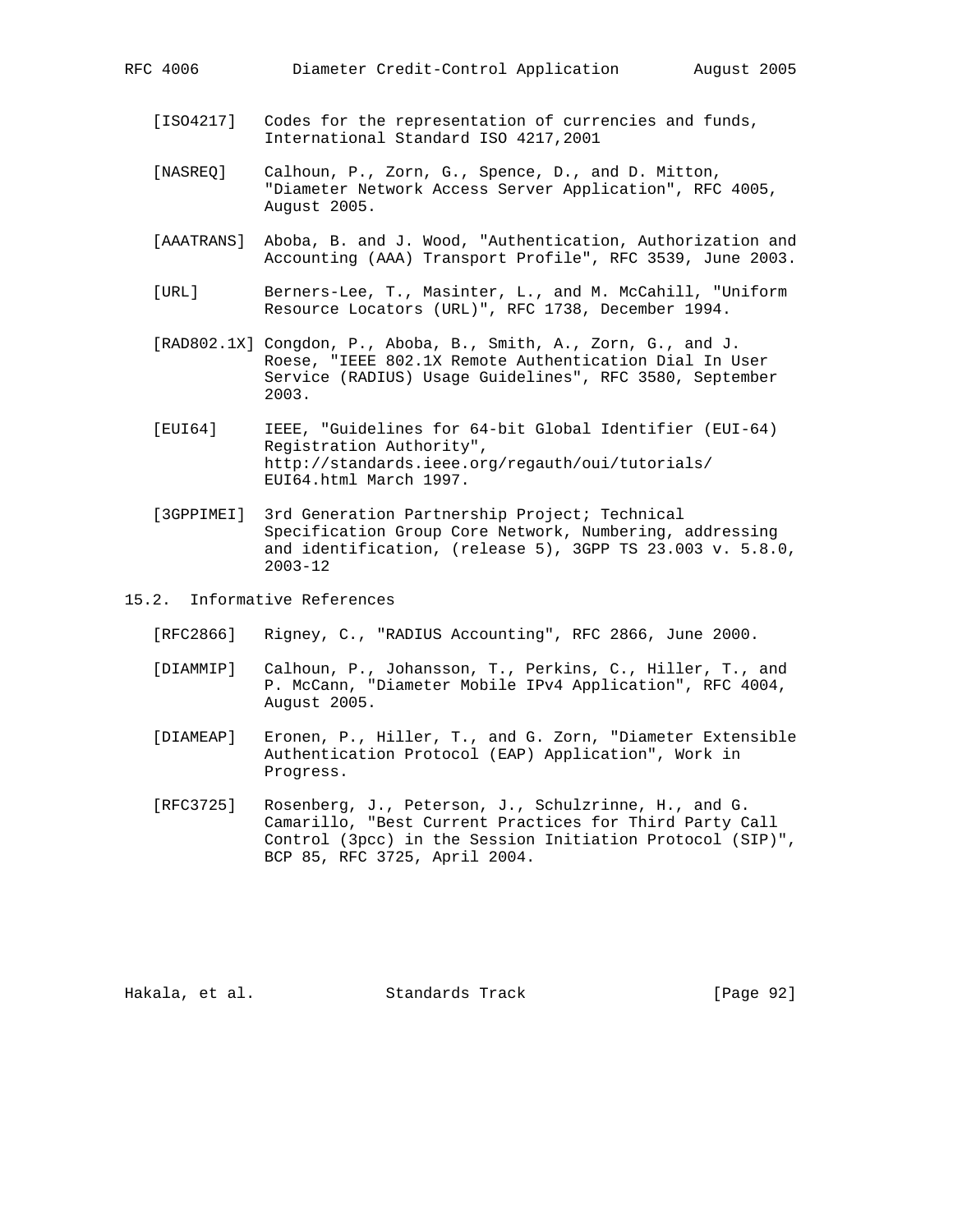# 16. Acknowledgements

 The authors would like to thank Bernard Aboba, Jari Arkko, Robert Ekblad, Pasi Eronen, Benny Gustafsson, Robert Karlsson, Avi Lior, Paco Marin, Jussi Maki, Jeff Meyer, Anne Narhi, John Prudhoe, Christopher Richards, Juha Vallinen, and Mark Watson for their comments and suggestions.

Hakala, et al. Standards Track [Page 93]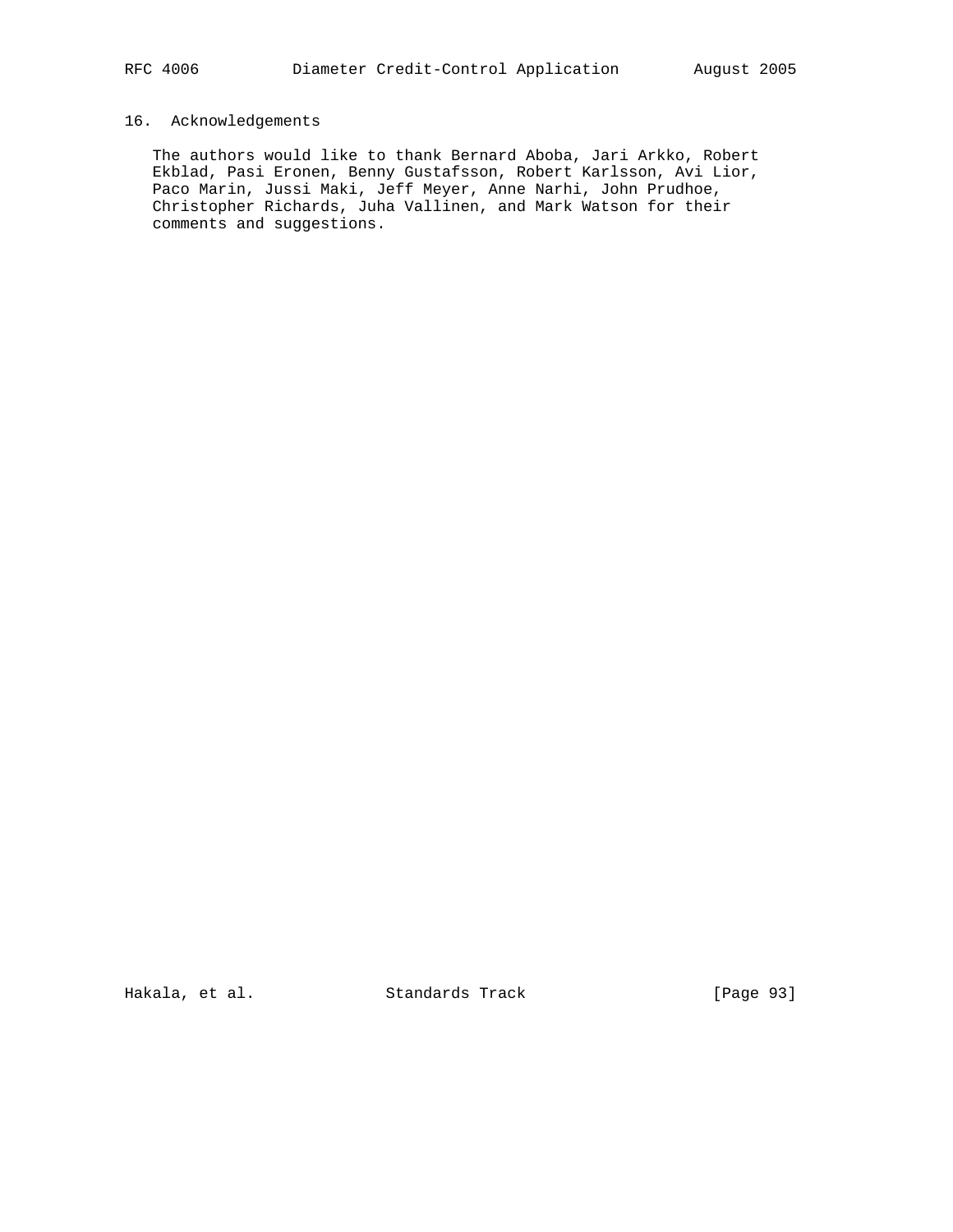Appendix A. Credit-Control Sequences

A.1. Flow I

NAS NAS EXECUTIVAS EN ENTRE EN ENTRE EN ENFEITA EN ENFEITA EN ENFEITA EN ENFEITA EN ENFEITA EN ENFEITA EN ENFEITA EN ENFEITA EN ENFEITA EN ENFEITA EN ENFEITA EN ENFEITA EN ENFEITA EN ENFEITA EN ENFEITA EN ENFEITA EN ENFEIT End User (CC Client) AAA Server CC Server  $|(1)$ User Logon  $|(2)$ AA Request (CC AVPs) |------------------>|------------------->| |  $|(3)$ CCR(initial, CC AVPs) | | |------------------->| (4)CCA(Granted-Units) | | |<-------------------| | |(5)AA Answer(Granted-Units) | |(6)Access granted |<-------------------| | |<----------------->| | | | | | | : : : : | |(7)CCR(update,Used-Units) | | |------------------->|(8)CCR | (update,Used-Units) | | |------------------->| | | |(9)CCA(Granted-Units)  $|(10)CCA(Granted-Units)$  <----------------- | |<-------------------| | : : : : (Auth. lifetime expires) | |(11) AAR (CC AVP) | | | |------------------->| | (12) AAA | |<-------------------| | : : : : : : : :  $|(13)$  User logoff |------------------>|(14)CCR(term.,Used-Units) | |-------------------->|(15)CCR (term.,Used-Units) | | |------------------->| | (16)CCA | (16)CCA | (16)CCA | (16)CCA | (16)CCA | (16)CCA | (16)CCA | (16)CCA | (16)CCA | (16)CCA | (16)CCA | (16)CCA | (16)CCA | (16)CCA | (16)CCA | (16)CCA | (16)CCA | (16)CCA | (16)CCA | (16)CCA | (16)CCA | (16)CCA | | | | (17)CCA |<------------------| | |<-------------------| | | |(18)STR | | | |------------------->| | (19)STA | <--------------------|

Figure A.1: Flow I

Hakala, et al. Standards Track [Page 94]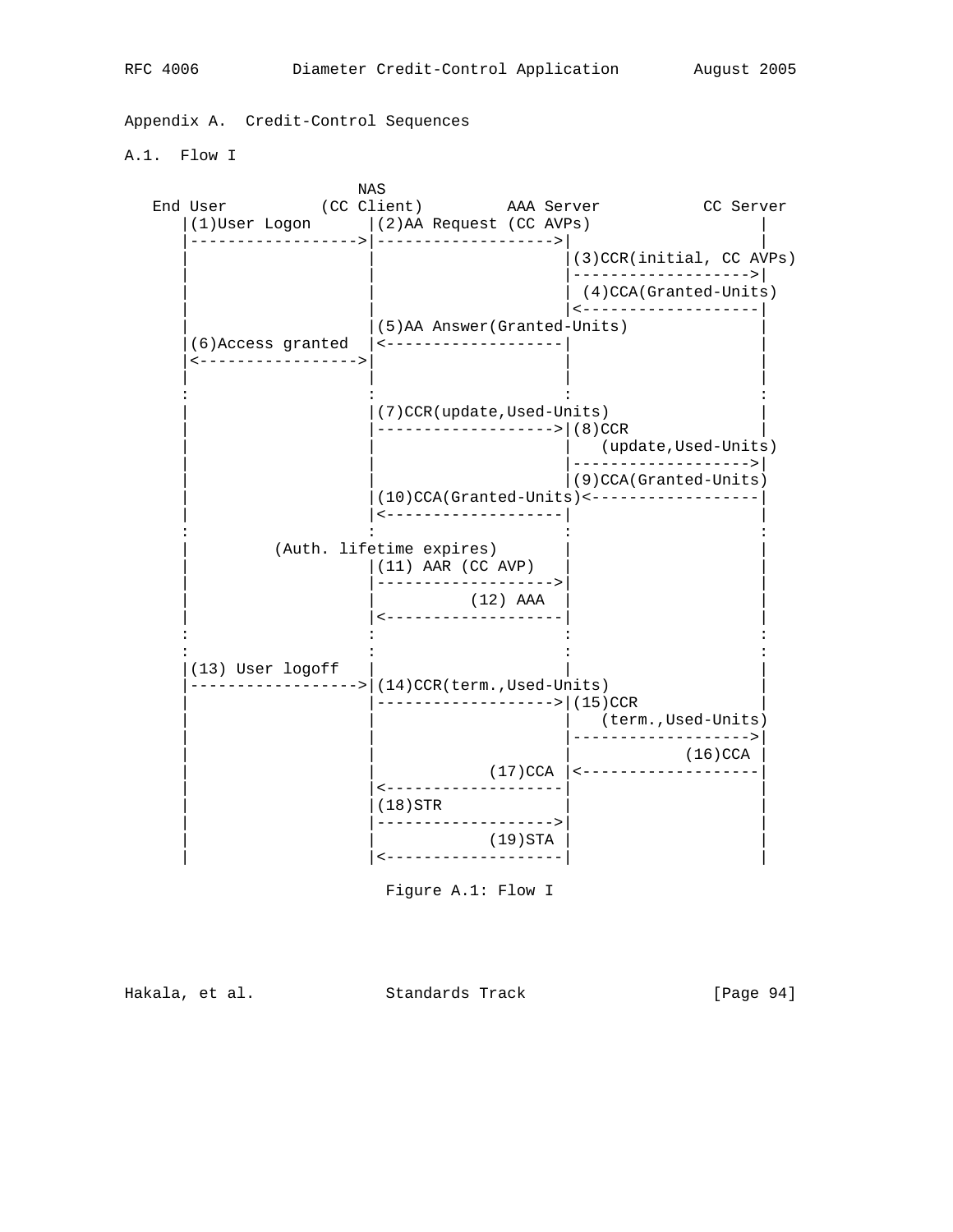A credit-control flow for Network Access Services prepaid is shown in Figure A.1. The Diameter [NASREQ] is implemented in the Network Access Server (NAS). The focus of this flow is in the credit authorization.

 The user logs on to the network (1). The Diameter NAS sends a Diameter AA-Request (AAR) to the home Diameter AAA server. The credit-control client populates the AAR with the Credit-Control AVP set to CREDIT\_AUTHORIZATION, and service-specific AVPs are included, as usual [NASREQ]. The home Diameter AAA server performs service specific Authentication and Authorization, as usual. The home Diameter AAA server determines that the user is a prepaid user and notices from the Credit-Control AVP that the NAS has credit-control capabilities. It sends a Diameter Credit-Control-Request with CC- Request-Type set to INITIAL\_REQUEST to the Diameter credit-control server to perform credit authorization (3) and to establish a credit-control session. (The home Diameter AAA server may forward service-specific AVPs received from the NAS as input for the rating process.) The Diameter credit-control server checks the end user's account balance, rates the service, and reserves credit from the end user's account. The reserved quota is returned to the home Diameter AAA server in the Diameter Credit-Control-Answer (4). The home Diameter AAA server sends the reserved quota to the NAS in the Diameter AA-Answer (AAA). Upon successful AAA, the NAS starts the credit-control session and starts monitoring the granted units (5). The NAS grants access to the end user (6). At the expiry of the allocated quota, the NAS sends a Diameter Credit-Control-Request with CC-Request-Type set to UPDATE\_REQUEST to the Home Diameter AAA server (7). This message contains the units used thus far. The home Diameter AAA server forwards the CCR to the Diameter credit-control server (8). The Diameter credit-control server debits the used units from the end user's account and allocates a new quota that is returned to the home Diameter AAA server in the Diameter Credit- Control-Answer (9). The message is forwarded to the NAS (10). During the ongoing credit-control session, the authorization lifetime expires, and the authorization/authentication client in the NAS performs service specific re-authorization to the home Diameter AAA server, as usual. The credit-control client populates the AAR with the Credit-Control AVP set to RE\_AUTHORIZATION, indicating that the credit-control server shall not be contacted, as the credit authorization is controlled by the burning rate of the granted units (11). The home Diameter AAA server performs service-specific re authorization as usual and returns the AA-Answer to the NAS (12). The end user logs off from the network (13). To debit the used units from the end user's account and to stop the credit-control session, the NAS sends a Diameter Credit-Control-Request with CC-Request-Type set to TERMINATION\_REQUEST to the home Diameter AAA server (14). The home Diameter AAA server forwards the CCR to the credit-control

Hakala, et al. Standards Track [Page 95]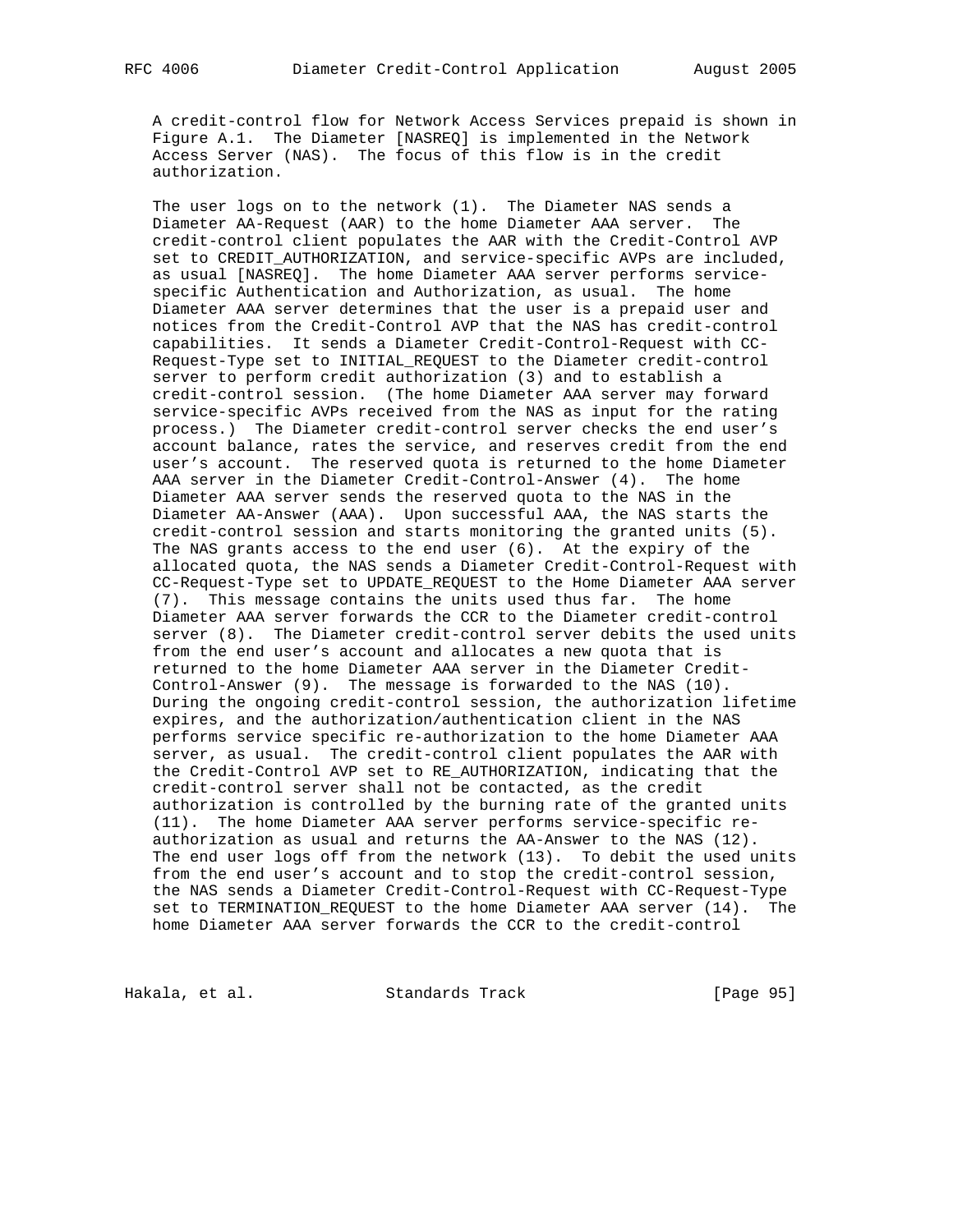server (15). The Diameter credit-control server acknowledges the session termination by sending a Diameter Credit-Control-Answer to the home Diameter AAA server (16). The home Diameter AAA server forwards the answer to the NAS (17). STR/STA takes place between the NAS and home Diameter AAA server, as usual (18-19).

# A.2. Flow II

|   | SIP Proxy/Registrar AAA       |           |                                                    |                                                                 |                              |   |           |
|---|-------------------------------|-----------|----------------------------------------------------|-----------------------------------------------------------------|------------------------------|---|-----------|
| Α | $(i)$ REGISTER                |           |                                                    | (CC Client) Server                                              |                              | в | CC Server |
|   | ------------->   (ii)         |           | ------------->                                     |                                                                 |                              |   |           |
|   |                               |           | authentication &<br>authorization<br>------------- |                                                                 |                              |   |           |
|   | $(iii)200$ OK                 |           |                                                    |                                                                 |                              |   |           |
|   | $(1)$ INVITE<br>------------> |           |                                                    |                                                                 |                              |   |           |
|   |                               |           |                                                    | (2) CCR (Initial, SIP specific AVP)                             |                              |   |           |
|   |                               |           |                                                    | (3) CCA (Granted-Units)                                         |                              |   |           |
|   |                               |           | $(4)$ INVITE                                       | ----------------------------->                                  |                              |   |           |
|   |                               |           |                                                    | (5) CCR (update, Used-Units)                                    |                              |   |           |
|   |                               |           |                                                    | (6) CCA (Granted-Units)<br>____________________________________ |                              |   |           |
|   | $(7)$ BYE<br>------------>    |           |                                                    |                                                                 |                              |   |           |
|   |                               | $(8)$ BYE |                                                    |                                                                 |                              |   |           |
|   |                               |           |                                                    | (9) CCR (termination, Used-Units)                               | ____________________________ |   |           |
|   |                               |           | $(10)$ CCA ()                                      | --------------------------                                      |                              |   |           |
|   |                               |           |                                                    |                                                                 |                              |   |           |

Figure A.2: Flow II

Hakala, et al. Standards Track [Page 96]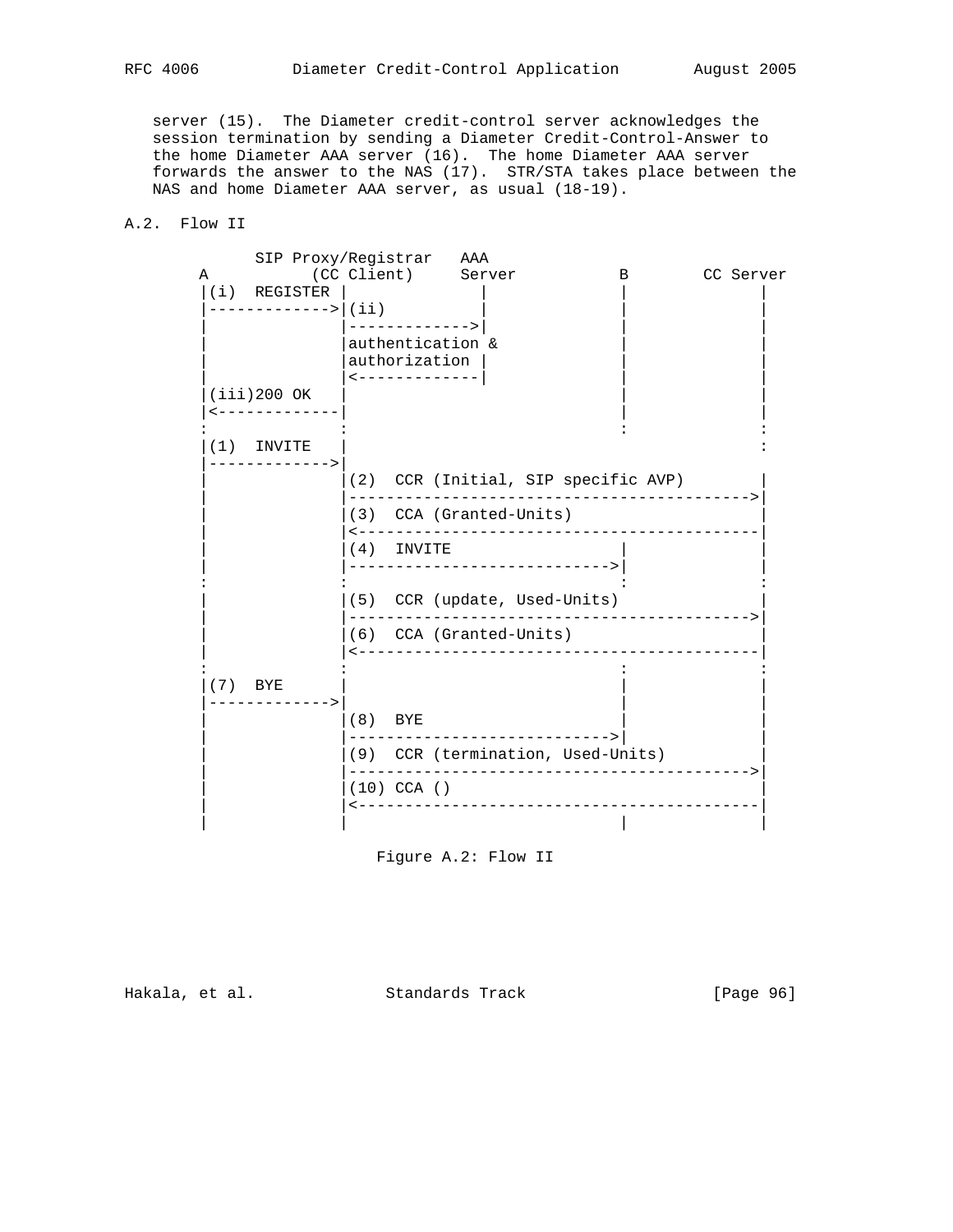This is an example of Diameter credit-control for SIP sessions. Although the flow focuses on illustrating the usage of credit-control messages, the SIP signaling is inaccurate, and the diagram is not by any means an attempt to define a service provider's SIP network. However, for the sake of this example, some assumptions are made below.

 Typically, prepaid services based, for example, on time usage for SIP session require an entity in the service provider network to intercept all the requests within the SIP dialog in order to detect events, such as session establishment and session release, that are essential to perform credit-control operations with the credit control server. Therefore, in this example, it is assumed that the SIP Proxy adds a Record-Route header in the initial SIP INVITE to make sure that all the future requests in the created dialog traverse through it (for the definitions of 'Record-Route' and 'dialog' please refer to [SIP]). Finally, the degree of credit-control measuring of the media by the proxy depends on the business model design used in setting up the end system and proxies in the SIP network.

 The end user (SIP User Agent A) sends REGISTER with credentials (i). The SIP Proxy sends a request to the home AAA server to perform Multimedia authentication and authorization by using, for instance, Diameter Multimedia application (ii). The home AAA server checks that the credentials are correct and checks the user profile. Eventually, 200 OK response (iii) is sent to the UA. Note that the Authentication and Authorization is valid for the registration validity period duration (i.e., until re-registration is performed). Several SIP sessions may be established without re-authorization.

 UA A sends an INVITE (1). The SIP Proxy sends a Diameter Credit- Control-Request (INITIAL\_REQUEST) to the Diameter credit-control server (2). The Credit-Control-Request contains information obtained from the SIP signaling describing the requested service (e.g., calling party, called party, Session Description Protocol attributes). The Diameter credit-control server checks the end user's account balance, rates the service, and reserves credit from the end user's account. The reserved quota is returned to the SIP Proxy in the Diameter Credit-Control-Answer (3). The SIP Proxy forwards the SIP INVITE to UA B (4). B's phone rings, and B answers. The media flows between them, and the SIP Proxy starts measuring the quota. At the expiry of the allocated quota, the SIP Proxy sends a Diameter Credit-Control-Request (UPDATE\_REQUEST) to the Diameter credit-control server (5). This message contains the units used thus far. The Diameter credit-control server debits the used units from the end user's account and allocates new credit that is returned to the SIP Proxy in the Diameter Credit-Control-Answer (6). The end user terminates the service by sending a BYE (7). The SIP Proxy

Hakala, et al. Standards Track [Page 97]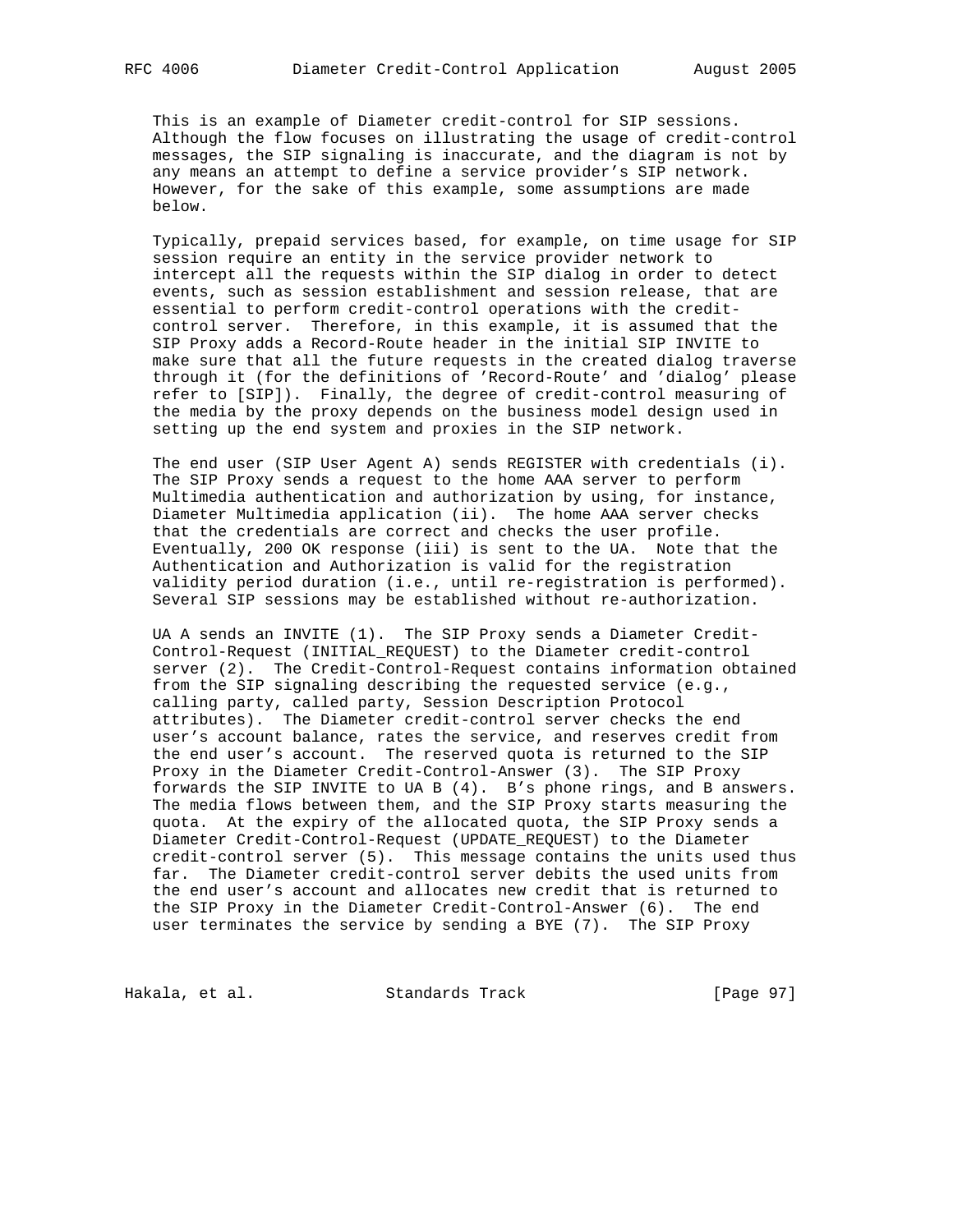forwards the BYE message to UA B (8) and sends a Diameter Credit- Control-Request (TERMINATION\_REQUEST) to the credit-control server (9). The Diameter credit-control server acknowledges the session termination by sending a Diameter Credit-Control-Answer to the SIP Proxy (10).

A.3. Flow III



Figure A.3: Flow III

 A credit-control flow for Multimedia Messaging Services is shown in Figure A.3. The sender is charged as soon as the messaging server successfully stores the message.

 The end user A sends a Multimedia Message (MMS) to the MMS server (1). The MMS server stores the message and sends a Diameter Credit- Control-Request (EVENT\_REQUEST with Requested-Action DIRECT\_DEBITING) to the Diameter credit-control server (2). The Credit-Control- Request contains information about the MMS message (e.g., size, recipient address, image coding type). The Diameter credit-control server checks the end user's account balance, rates the service, and debits the service from the end user's account. The granted quota is returned to the MMS server in the Diameter Credit-Control-Answer (3). The MMS server acknowledges the successful reception of the MMS message (4). The MMS Server notifies the recipient about the new MMS (5), and end user B retrieves the message from the MMS message store (6),(7).

Hakala, et al. Standards Track [Page 98]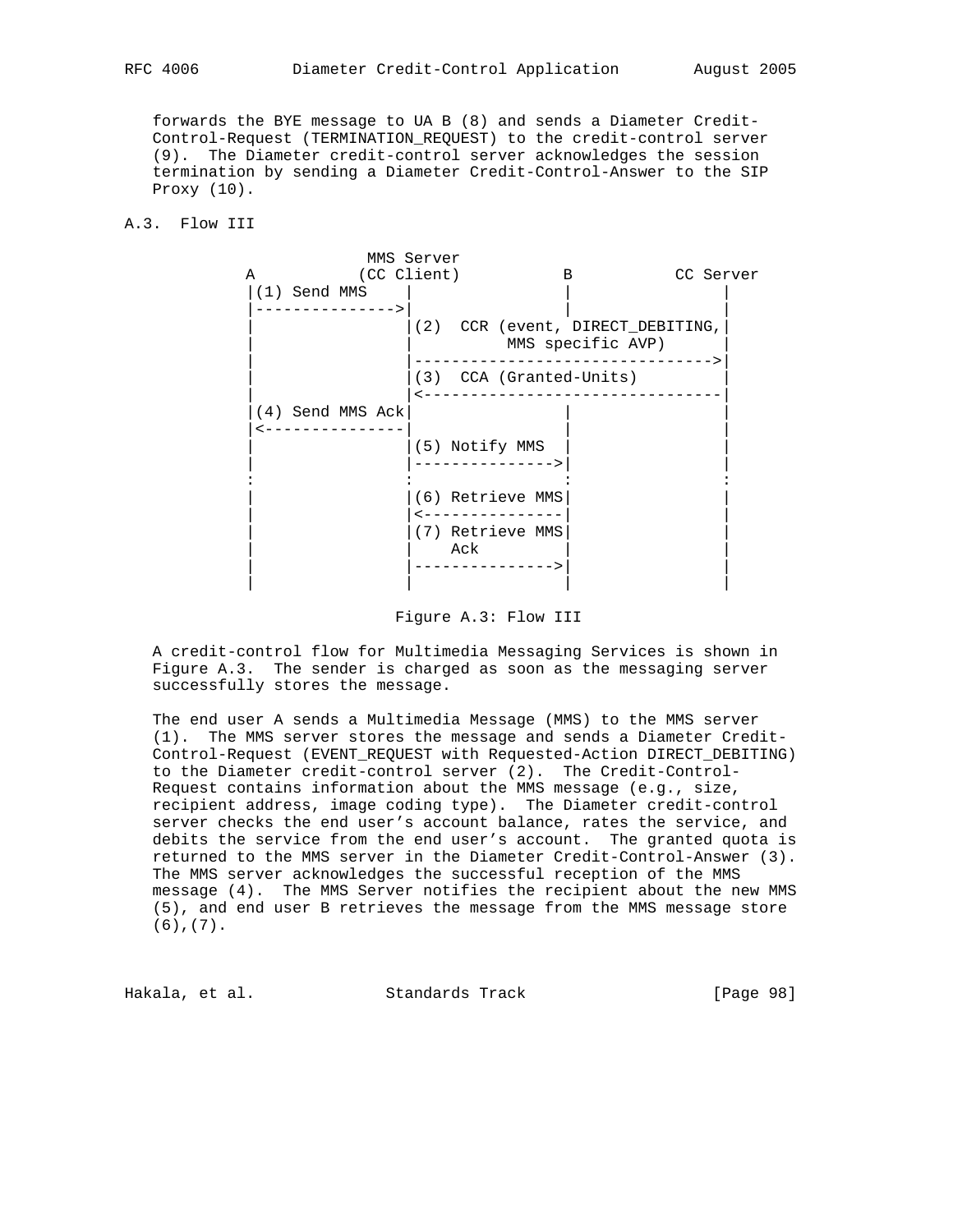# A.4. Flow IV



Figure A.4: Flow IV

 This is an example of Diameter credit-control for direct debiting using the Multimedia Messaging Service environment. Although the flow focuses on illustrating the usage of credit-control messages, the MMS signaling is inaccurate, and the diagram is not by any means an attempt to define any service provider's MMS configuration or billing model.

 A credit-control flow for Multimedia Messaging Service is shown in Figure A.4. The recipient is charged at the message delivery.

 A content server sends a Multimedia Message (MMS) to the MMS server (1) that stores the message. The message recipient will be charged for the MMS message in this case. As there can be a substantially long time between the receipt of the message at the MMS server and the actual retrieval of the message, the MMS server does not establish any credit-control session to the Diameter credit-control server but performs first only a balance check (without any credit reservation) by sending a Diameter Credit-Control-Request

Hakala, et al. Standards Track [Page 99]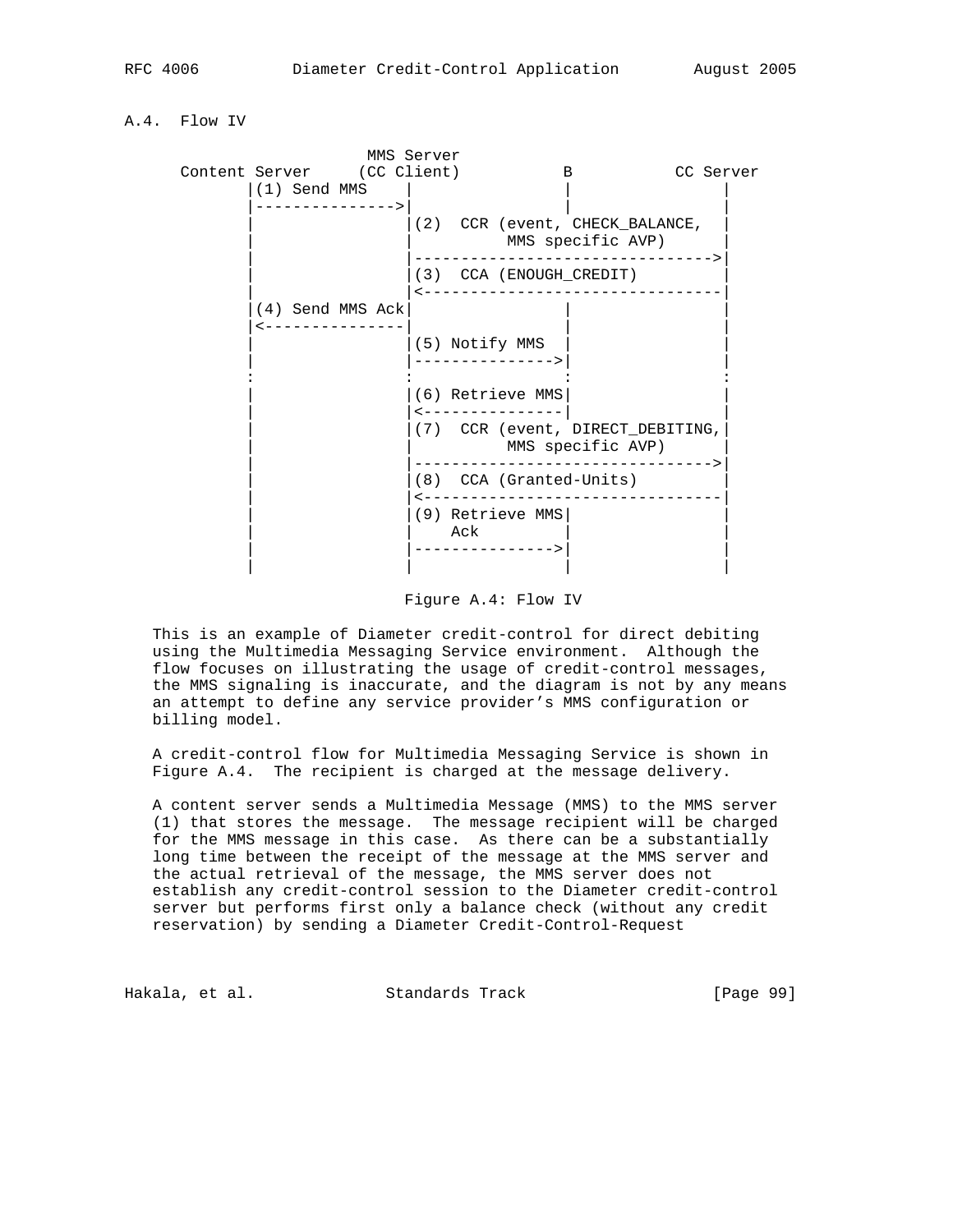(EVENT\_REQUEST with Requested-Action CHECK\_BALANCE) to verify that end user B can cover the cost for the MMS (2). The Diameter credit control server checks the end user's account balance and returns the answer to the MMS server in the Diameter Credit-Control-Answer (3). The MMS server acknowledges the successful reception of the MMS message (4). The MMS server notifies the recipient of the new MMS (5), and after some time end user B retrieves the message from the MMS message store (6). The MMS server sends a Diameter Credit- Control-Request (EVENT\_REQUEST with Requested-Action: DIRECT DEBITING) to the Diameter credit-control server (7). The Credit-Control-Request contains information about the MMS message (e.g., size, recipient address, coding type). The Diameter credit control server checks the end user's account balance, rates the service, and debits the service from the end user's account. The granted quota is returned to the MMS server in the Diameter Credit- Control-Request (8). The MMS is transferred to end user B (9).

 Note that the transfer of the MMS message can take an extended time and can fail, in which case a recovery action is needed. The MMS server should return the already debited units to the user's account by using the REFUND action described in section 6.4.





Figure A.5: Flow V

Hakala, et al. Standards Track [Page 100]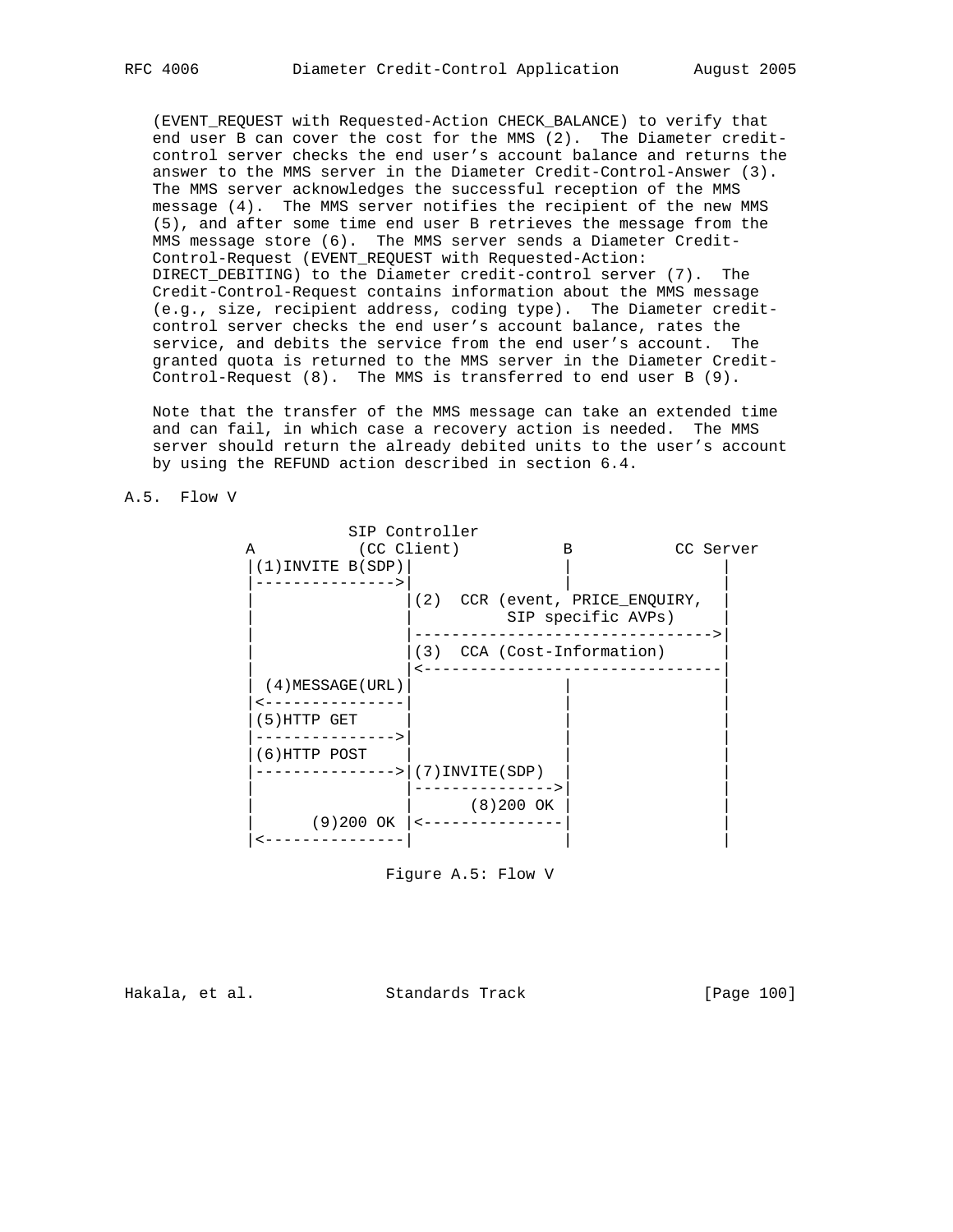This is an example of Diameter credit-control for SIP sessions. Although the flow focuses on illustrating the usage of credit-control messages, the SIP signaling is inaccurate, and the diagram is not by any means an attempt to define a service provider's SIP network.

 Figure A.5 is an example of Advice of Charge (AoC) service for SIP call. User A can be either a postpaid or prepaid subscriber using the AoC service. It is assumed that the SIP controller also has HTTP capabilities and delivers an interactive AoC web page with, for instance, the cost information, the details of the call derived from the SDP, and a button to accept/not accept the charges. (There may be many other ways to deliver AoC information; however, this flow focuses on the use of the credit-control messages.) The user has been authenticated and authorized prior to initiating the call and subscribed to AoC service.

 UA A sends an INVITE with SDP to B (1). The SIP controller determines that the user is subscribed to AoC service and sends a Diameter Credit-Control-Request (EVENT\_REQUEST with Requested-Action: PRICE\_ENQUIRY) to the Diameter credit-control server (2). The Credit-Control-Request contains SIP specific AVPs derived from the SIP signaling, describing the requested service (e.g., calling party, called party, Session Description Protocol attributes). The Diameter credit-control server determines the cost of the service and returns the Credit-Control-Answer including the Cost-Information AVP (3). The SIP controller manufactures the AoC web page with information received in SIP signaling and with the cost information received from the credit-control server. Then it sends a SIP MESSAGE that contains a URL pointing to the AoC information web page (4). At the receipt of the SIP MESSAGE, A's UA automatically invokes the web browser that retrieves the AoC information (5). The user clicks on a proper button and accepts the charges (6). The SIP controller continues the session and sends the INVITE to the B party, which accepts the call (7,8,9).

Hakala, et al. Standards Track [Page 101]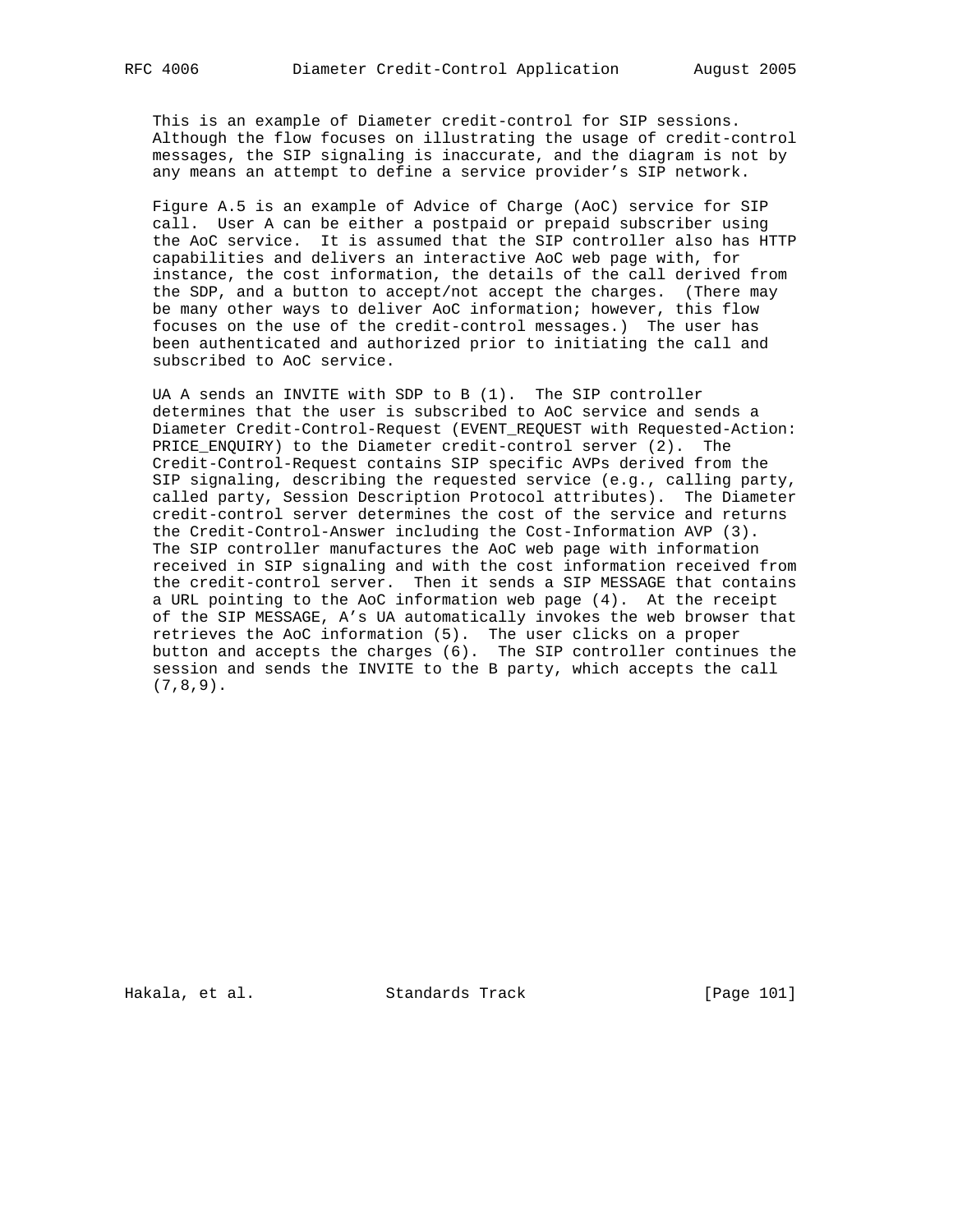A.6. Flow VI



Figure A.6: Flow VI

 Figure A.6 illustrates a credit-control flow for the REFUND case. It is assumed that there is a trusted relationship and secure connection between the Gaming server and the Diameter credit-control server. The end user may be a prepaid subscriber or a postpaid subscriber.

While the end user is playing the game  $(1)$ , she enters a new level that entitles her to a bonus. The Gaming server sends a Diameter Credit-Control-Request (EVENT\_REQUEST with Requested-Action: REFUND\_ACCOUNT) to the Diameter credit-control server (2). The Credit-Control-Request Request contains the Requested-Service-Unit AVP with the CC-Service-Specific-Units containing the number of points the user just won. The Service-Parameter-Info AVP is also included in the request and specifies the service event to be rated (e.g., Tetris Bonus). From information received, the Diameter credit-control server determines the amount to be credited, refunds the user's account, and returns the Credit-Control-Answer, including the Cost-Information AVP (3). The Cost-Information indicates the credited amount. At the first opportunity, the Gaming server notifies the end user of the credited amount (4).

Hakala, et al. Standards Track [Page 102]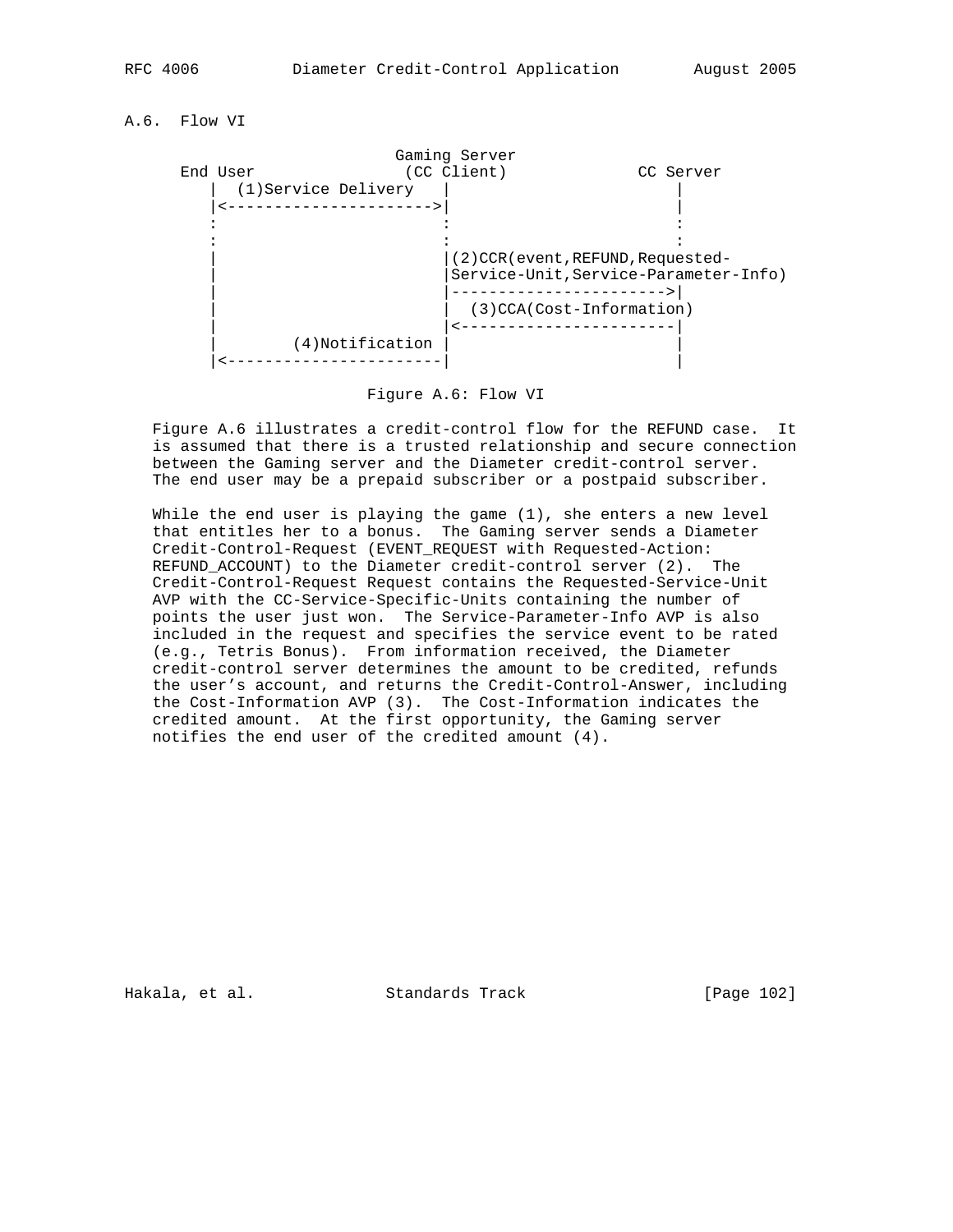# A.7. Flow VII



#### Figure A.7: Flow VII

 Figure A.7 is an example of the graceful service termination for a SIP call. It is assumed that the call is set up so that the controller is in the call as a B2BUA (Back to Back User Agent) performing third-party call control (3PCC). Note that the SIP signaling is inaccurate, as the focus of this flow is in the graceful service termination and credit-control authorization. The best practice for 3PCC is defined in [RFC3725].

The call is ongoing between users A and B; user A has a prepaid subscription. At the expiry of the allocated quota, the SIP controller sends a Diameter Credit-Control-Request (UPDATE\_REQUEST) to the Diameter credit-control server (1). This message contains the units used thus far. The Diameter credit-control server debits the used units from the end user's account and allocates the final quota returned to the SIP controller in the Diameter Credit-Control-Answer (2). This message contains the Final-Unit-Indication AVP with the

Hakala, et al. Standards Track [Page 103]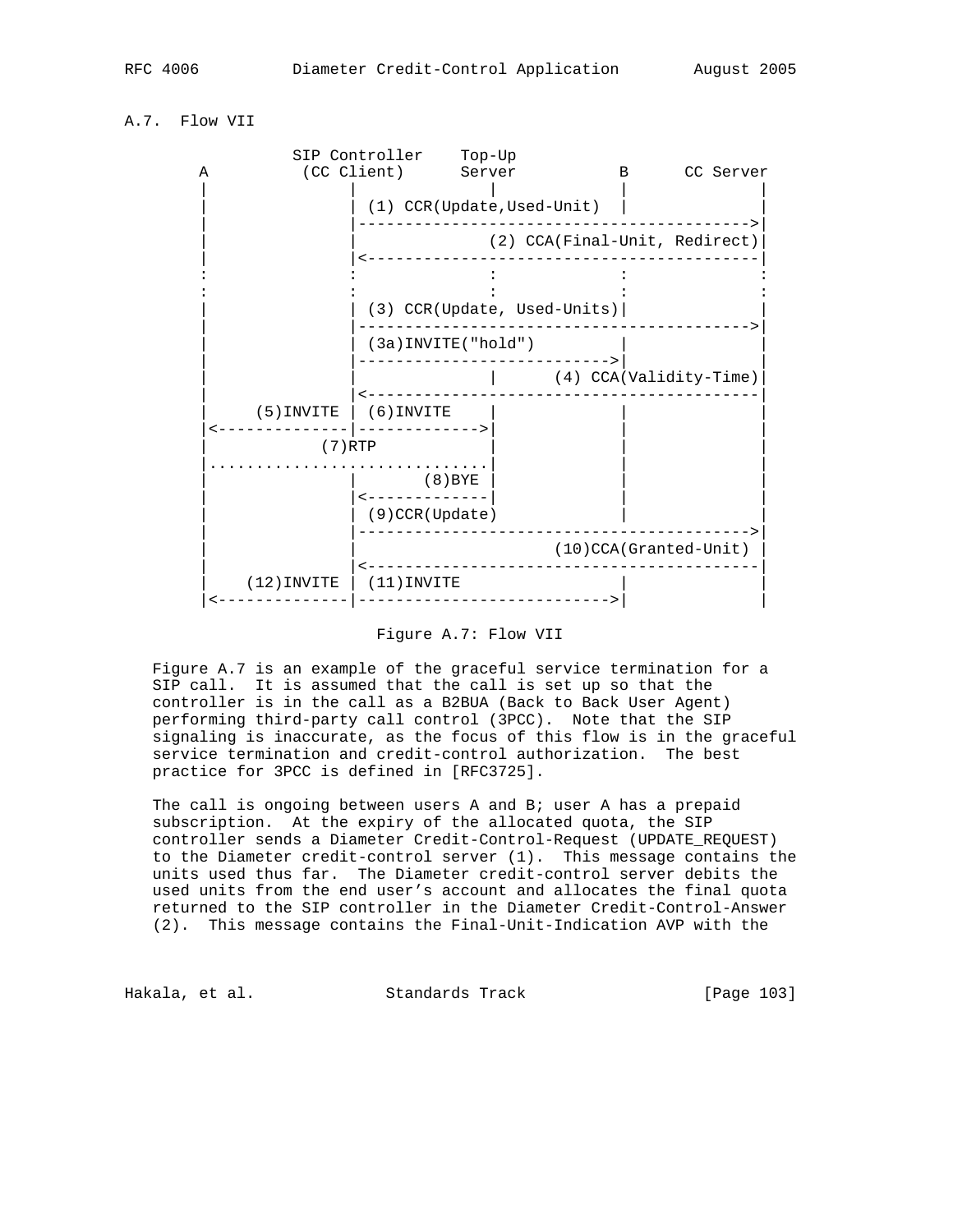Final-Unit-Action set to REDIRECT, the Redirect-Address-Type set to SIP URI, and the Redirect-Server-Address set to the Top-up server name (e.g., sip:sip-topup-server@domain.com). At the expiry of the final allocated quota, the SIP controller sends a Diameter Credit- Control-Request (UPDATE\_REQUEST) to the Diameter credit-control server (3) and places the called party on "hold" by sending an INVITE with the appropriate connection address in the SDP (3a). The Credit-Control-Request message contains the units used thus far. The Diameter credit-control server debits the used units from the end user's account but does not make any credit reservation. The Credit-Control-Answer message, which contains the Validity-Time to supervise the graceful service termination, is returned to the SIP controller (4). The SIP controller establishes a SIP session between the prepaid user and the Top-up server (5, 6). The Top-up server plays an announcement and prompts the user to enter a credit card number and the amount of money to be used to replenish the account (7). The Top-up server validates the credit card number and replenishes the user's account (using some means outside the scope of this specification) and releases the SIP session (8). The SIP controller can now assume that communication between the prepaid user and the Top-up server took place. It sends a spontaneous Credit- Control-Request (UPDATE\_REQUEST) to the Diameter credit-control server to check whether the account has been replenished (9). The Diameter credit-control server reserves credit from the end user's account and returns the reserved quota to the SIP controller in the Credit-Control-Answer (10). At this point, the SIP controller re connects the caller and the called party (11,12).

Hakala, et al. Standards Track [Page 104]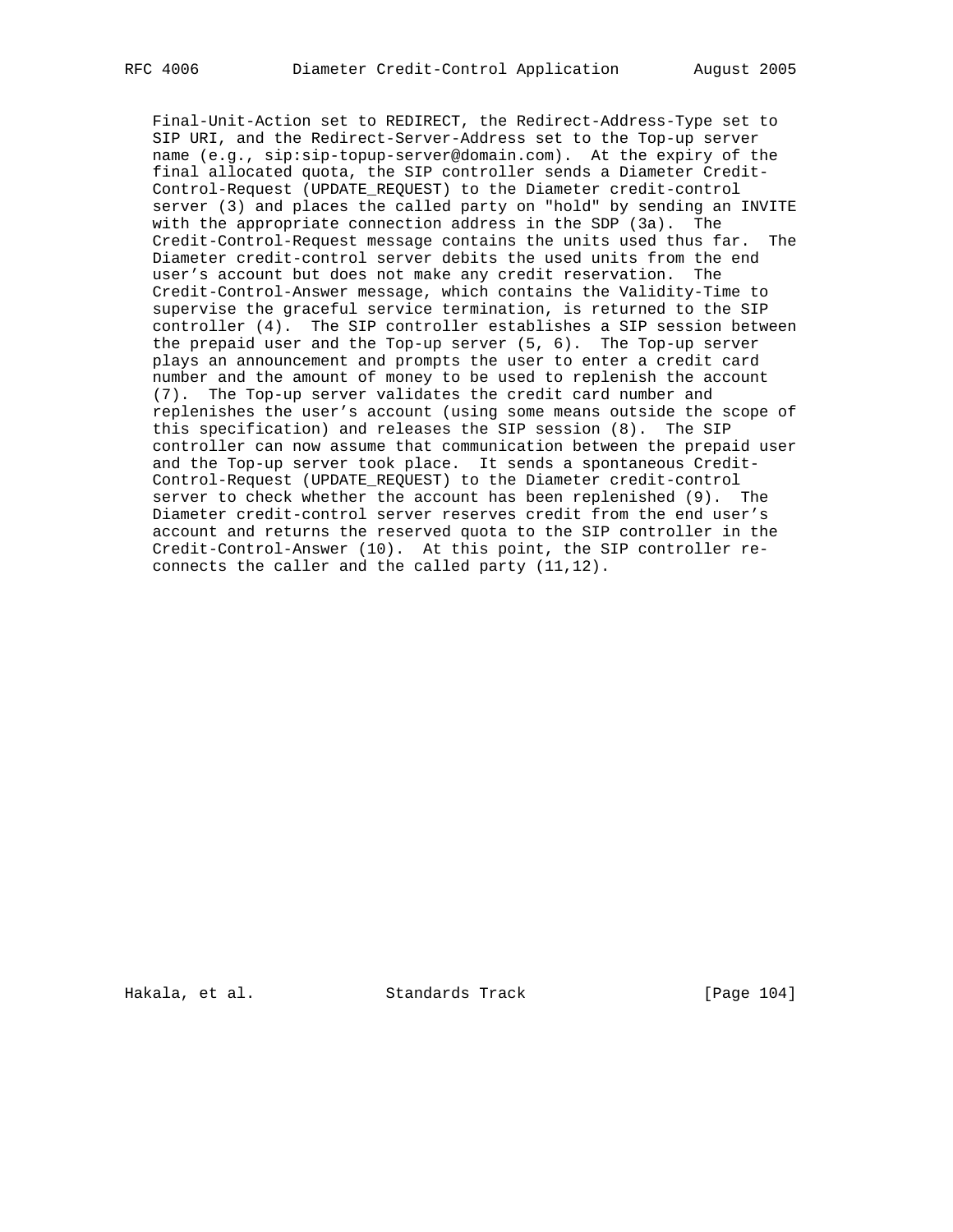# A.8. Flow VIII

|                                 | <b>NAS</b>                                                 |                                                                | Top-up         | CC         |
|---------------------------------|------------------------------------------------------------|----------------------------------------------------------------|----------------|------------|
| End-User (CC Client) AAA Server | (1) User Logon   (2) AA Request (CC AVPs)                  |                                                                | Server         | Server     |
|                                 | __________________                                         |                                                                |                |            |
|                                 |                                                            | (3) CCR(initial, CC AVPs)<br>. _ _ _ _ _ _ _ _ _ _ _ _ _ _ _ _ |                |            |
|                                 |                                                            | $(4)$ CCA(Final-Unit,                                          | Validity-Time) |            |
|                                 | (5) AA Answer (Final-Unit, Validity-Time)                  |                                                                |                |            |
| (6) Limited Access<br>granted   | <--------------------                                      |                                                                |                |            |
|                                 | $(7)$ TCP/HTTP $(8)$ TCP/HTTP                              |                                                                |                |            |
|                                 | (9) Replenish account                                      |                                                                |                |            |
|                                 |                                                            |                                                                |                | $(10)$ RAR |
|                                 | $(11)$ RAA                                                 |                                                                |                |            |
|                                 | $(12)$ CCR (update)<br>------------------> (13)CCR(Update) | __________\ _____________________                              |                |            |
|                                 |                                                            | (14) CCA (Granted-Units)                                       |                |            |
|                                 | $(15)$ CCA(Granted-Units) <----------------                |                                                                |                |            |

Figure A.8: Flow VIII

 Figure A.8 is an example of the graceful service termination initiated when the first interrogation takes place because the user's account is empty. In this example, the credit-control server supports the server-initiated credit re-authorization. The Diameter [NASREQ] is implemented in the Network Access Server (NAS).

 The user logs on to the network (1). The Diameter NAS sends a Diameter AA-Request to the home Diameter AAA server. The credit control client populates the AAR with the Credit-Control AVP set to CREDIT\_AUTHORIZATION, and service specific AVPs are included, as usual [NASREQ]. The home Diameter AAA server performs service specific Authentication and Authorization, as usual. The home Diameter AAA server determines that the user has a prepaid subscription and notices from the Credit-Control AVP that the NAS has credit-control capabilities. It sends a Diameter Credit-Control-

Hakala, et al. Standards Track [Page 105]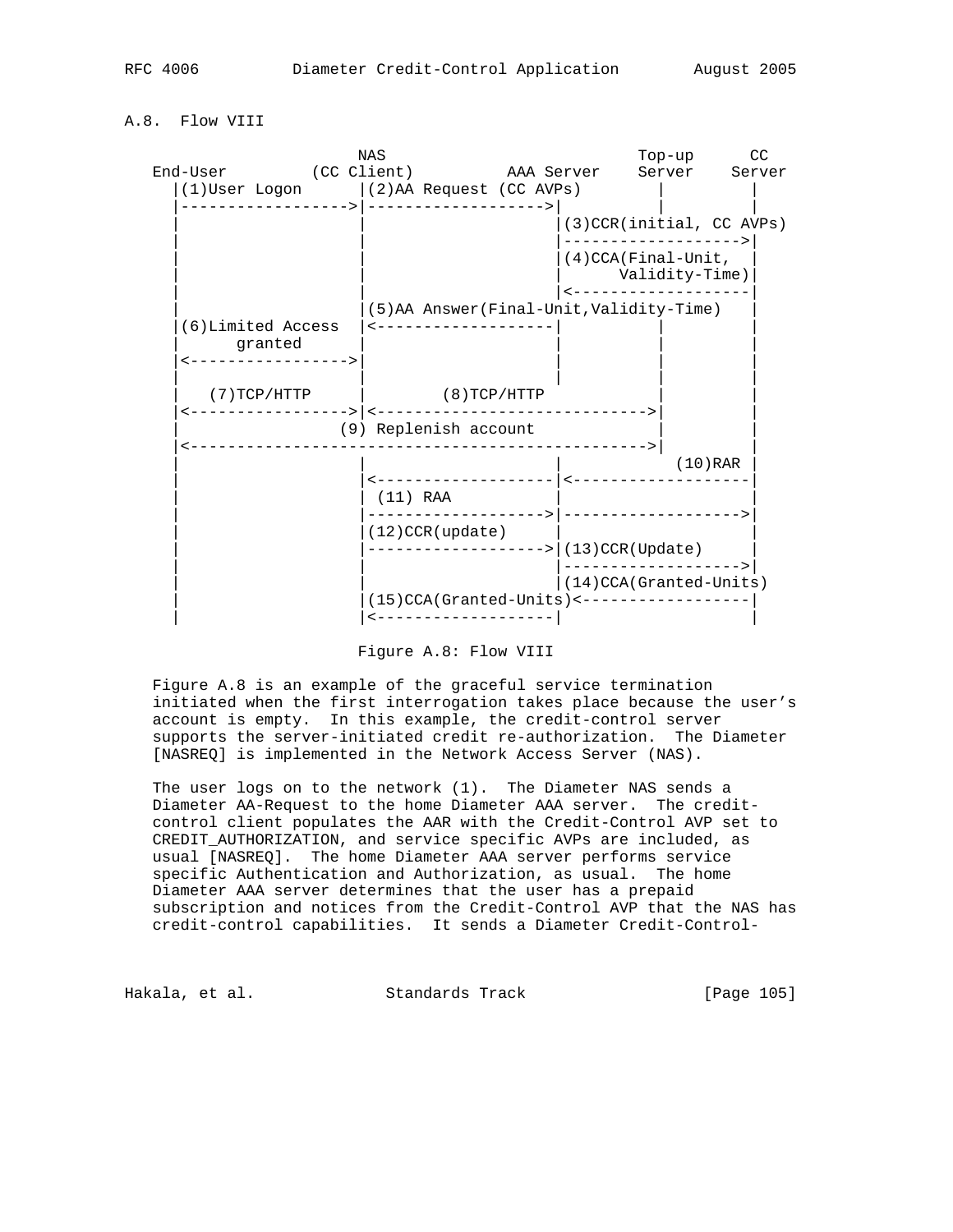Request with CC-Request-Type set to INITIAL\_REQUEST to the Diameter credit-control server to perform credit authorization (3) and to establish a credit-control session. (The home Diameter AAA server may forward service specific AVPs received from the NAS as input for the rating process.) The Diameter credit-control server checks the end user's account balance, determines that the account cannot cover the cost of the service, and initiates the graceful service termination. The Credit-Control-Answer is returned to the home Diameter AAA server (4). This message contains the Final-Unit- Indication AVP and the Validity-Time AVP set to a reasonable amount of time to give the user a chance to replenish his/her account (e.g., 10 minutes). The Final-Unit-Indication AVP includes the Final-Unit- Action set to REDIRECT, the Redirect-Address-Type set to URL, and the Redirect-Server-Address set to the HTTP Top-up server name. The home Diameter AAA server sends the received credit-control AVPs to the NAS in the Diameter AA-Answer (5). Upon successful AAA, the NAS starts the credit-control session and immediately starts the graceful service termination, as instructed by the server. The NAS grants limited access to the user (6). The HTTP client software running in the user's device opens the transport connection redirected by the NAS to the Top-up server  $(7,8)$ . The user is displayed an appropriate web page on which to enter the credit card number, and the amount of money to be used to replenish the account, and with a notification message that she is granted unlimited access if the replenishment operation will be successfully executed within the next, for example, 10 minutes. The Top-up server validates the credit card number and replenishes the user's account (using some means outside the scope of this specification)(9). After successful account top-up, the credit-control server sends a Re-Auth-Request message to the NAS (10). The NAS acknowledges the request by returning the Re-Auth- Answer message (11) and initiates the credit re-authorization by sending a Credit-Control-request (UPDATE\_REQUEST) to the Diameter credit-control server (12,13).

 The Diameter credit-control server reserves credit from the end user's account and returns the reserved quota to the NAS via the home Diameter AAA server in the Credit-Control-Answer (14,15). The NAS removes the restriction placed by the graceful service termination and starts monitoring the granted units.

Hakala, et al. Standards Track [Page 106]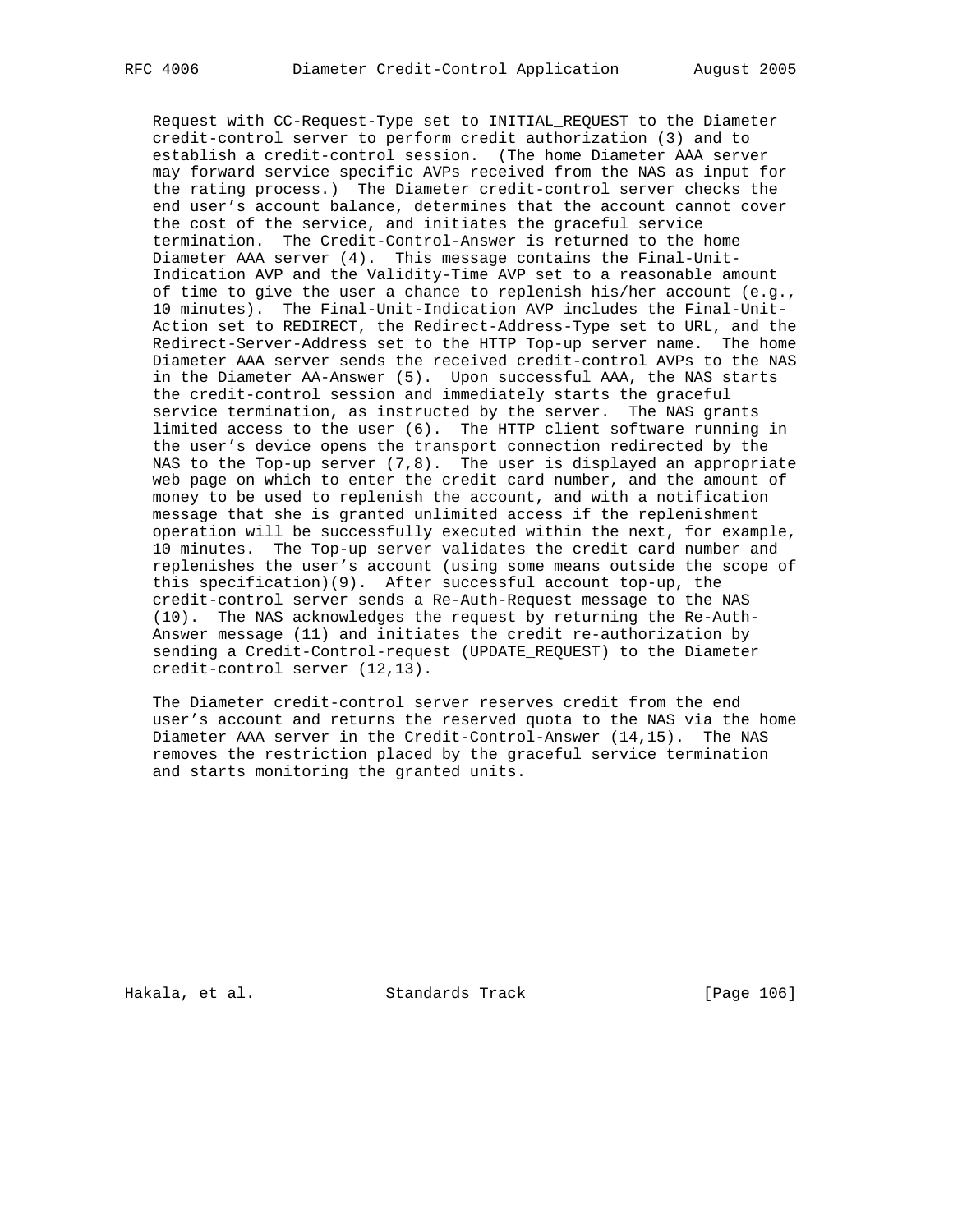# A.9. Flow IX

 The Diameter credit-control application defines the Multiple- Services-Credit-Control AVP that can be used to support independent credit-control of multiple services in a single credit-control (sub-) session for service elements that have such capabilities. It is possible to request and allocate resources as a credit pool that is shared between services or rating groups.

 The flow example hereafter illustrates a usage scenario where the credit-control client and server support independent credit-control of multiple services, as defined in section 5.1.2. It is assumed that Service-Identifiers, Rating-Groups, and their associated parameters (e.g., IP 5-tuple) are locally configured in the service element or provisioned by an entity other than the credit-control server.

| End User                        | Service Element                                                                                                                                              | CC Server |
|---------------------------------|--------------------------------------------------------------------------------------------------------------------------------------------------------------|-----------|
|                                 | (CC client)                                                                                                                                                  |           |
| (1) User logon                  |                                                                                                                                                              |           |
|                                 | -------> (2)CCR(initial, Service-Id access,<br>Access specific AVPs,<br>Multiple-Service-Indicator)                                                          |           |
|                                 | (3)CCA(Multiple-Services-CC (<br>Granted-Units(Total-Octets),<br>Service-Id access,<br>Validity-time,<br>G-S-U-Pool-Reference(Pool-Id 1,<br>Multiplier 10))) |           |
|                                 |                                                                                                                                                              |           |
| (4) Service-Request (Service 1) | -> (5)CCR(update, Multiple-Services-CC(<br>Requested-Units(), Service-Id 1,<br>Rating-Group 1))                                                              |           |
|                                 | (6)CCA(Multiple-Services-CC (<br>Granted-Units (Time),<br>Rating-Group 1,<br>G-S-U-Pool-Reference(Pool-Id 1,<br>Multiplier 1)))                              |           |
| (7) Service-Request (Service 2) |                                                                                                                                                              |           |

Hakala, et al. Standards Track [Page 107]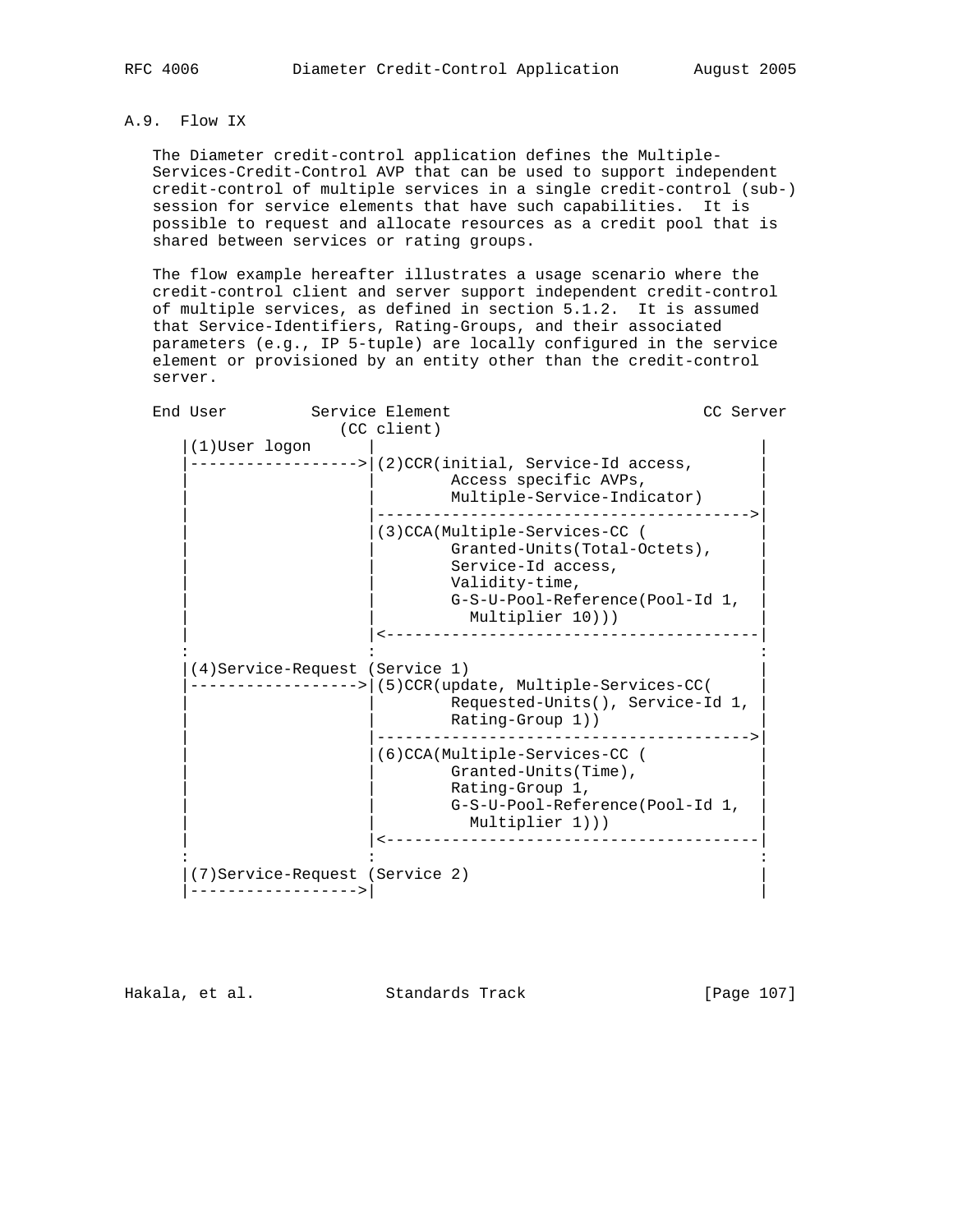| (8) Service-Request (Service 3&4)                    | --------> (9)CCR(update, Multiple-Services-CC (<br>Requested-Units(), Service-Id 3,<br>Rating-Group 2),<br>Multiple-Services-CC (<br>Requested-Units(), Service-Id 4,<br>Rating-Group 3))                                                                                                                                                                                  |
|------------------------------------------------------|----------------------------------------------------------------------------------------------------------------------------------------------------------------------------------------------------------------------------------------------------------------------------------------------------------------------------------------------------------------------------|
|                                                      | (10)CCA(Multiple-Services-CC (<br>Granted-Units (Total-Octets),<br>Service-Id 3, Rating-Group 2,<br>Validity-time,<br>G-S-U-Pool-Reference(Pool-Id 2,<br>Multiplier 2)),<br>Multiple-Services-CC (<br>Granted-Units(Total-Octets),<br>Service-Id 4, Rating-Group 3<br>Validity-Time,<br>Final-Unit-Ind. (Terminate),<br>G-S-U-Pool-Reference(Pool-Id 2,<br>Multiplier 5))) |
| Validity time<br>expires for<br>Service-Id<br>access | $(11)$ CCR (update,<br>Multiple-Services-CC (<br>Requested-Unit(),<br>Used-Units(In-Octets, Out-Octets),<br>Service-Id access))<br>___________                                                                                                                                                                                                                             |
|                                                      | (12)CCA(Multiple-Services-CC (<br>Granted-Units(Total-Octets),<br>Service-Id access,<br>Validity-Time,<br>G-S-U-Pool-Reference(Pool-Id 1,<br>Multiplier 10)))                                                                                                                                                                                                              |

Hakala, et al. Standards Track [Page 108]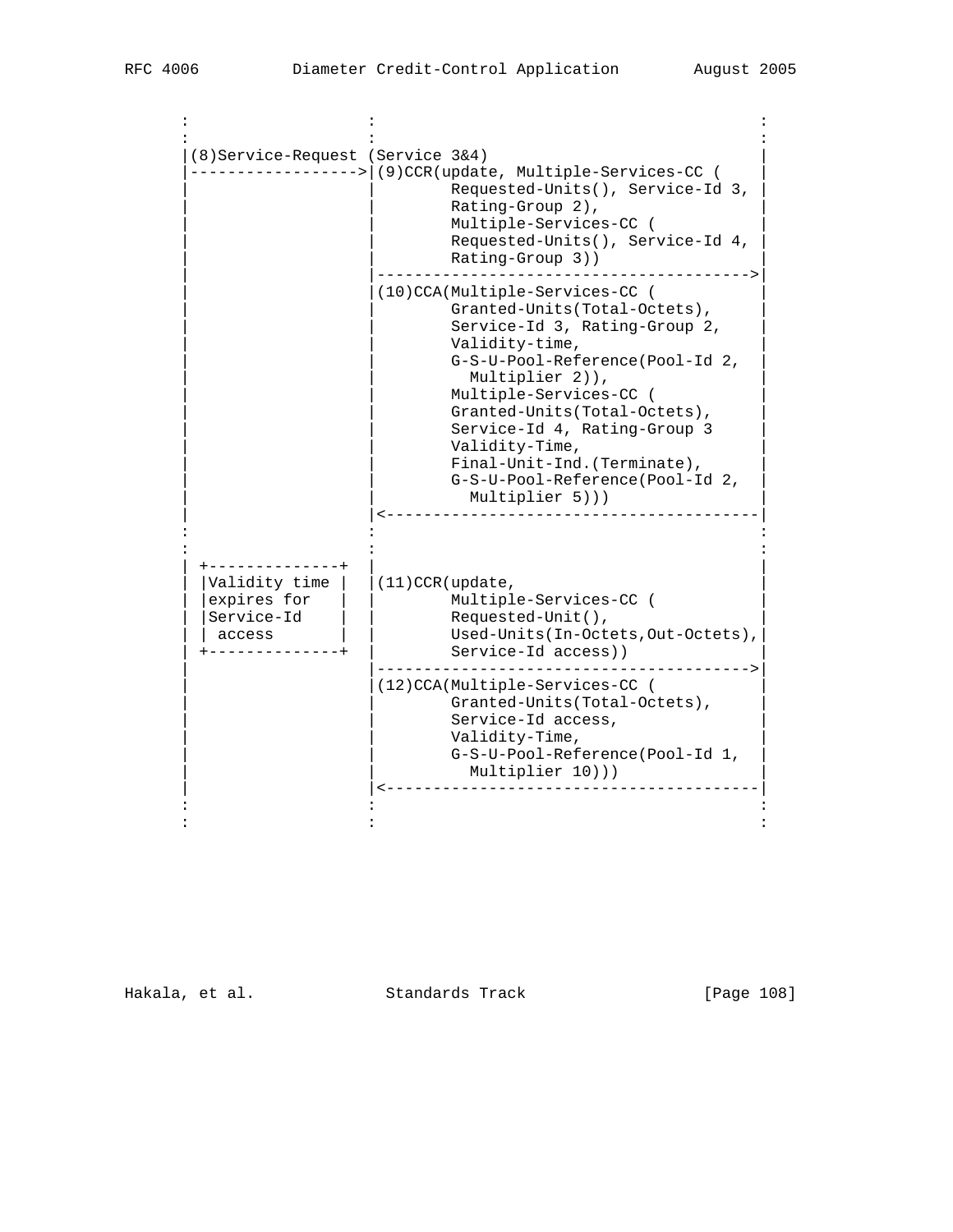| $(13)$ CCR (update,<br>Multiple-Services-CC (<br>$Requested-Unit()$ ,<br>Used-Units (In-Octets, Out-Octets),<br>Service-Id 3, Rating-group 2),<br>Multiple-Services-CC (<br>Used-Units (In-Octets, Out-Octets),<br>Service-Id 4, Rating-Group 3))                                                                                      |
|----------------------------------------------------------------------------------------------------------------------------------------------------------------------------------------------------------------------------------------------------------------------------------------------------------------------------------------|
| (14) CCA(Multiple-Services-CC (<br>Result-Code 4011,<br>$Service-Id$ 3))                                                                                                                                                                                                                                                               |
| $(16)$ CCR (term,<br>Multiple-Services-CC (<br>Used-Units(In-Octets, Out-Octets),<br>Service-Id access),<br>Multiple-Services-CC (<br>Used-Units(Time),<br>Service-Id 1, Rating-Group 1),<br>Multiple-Services-CC (<br>Used-Units(Time),<br>Service-Id 2, Rating-Group 1))<br><u> - - - - - - - - - - - - -</u><br>$(17)$ CCA $(term)$ |
|                                                                                                                                                                                                                                                                                                                                        |

 Figure A.9: Flow example independent credit-control of multiple services in a credit-control (sub-)Session

 The user logs on to the network (1). The service element sends a Diameter Credit-Control-Request with CC-Request-Type set to INITIAL\_REQUEST to the Diameter credit-control server to perform credit authorization for the bearer service (e.g., Internet access service) and to establish a credit-control session (2). In this message, the credit-control client indicates support for independent credit-control of multiple services within the session by including the Multiple-Service-Indicator AVP. The Diameter credit-control server checks the end user's account balance, with rating information received from the client (i.e., Service-Id and access specific AVPs), rates the request, and reserves credit from the end user's account. Suppose that the server reserves \$5 and determines that the cost is \$1/MB. It then returns to the service element a Credit-Control- Answer message that includes the Multiple-Services-Credit-Control AVP

Hakala, et al. Standards Track [Page 109]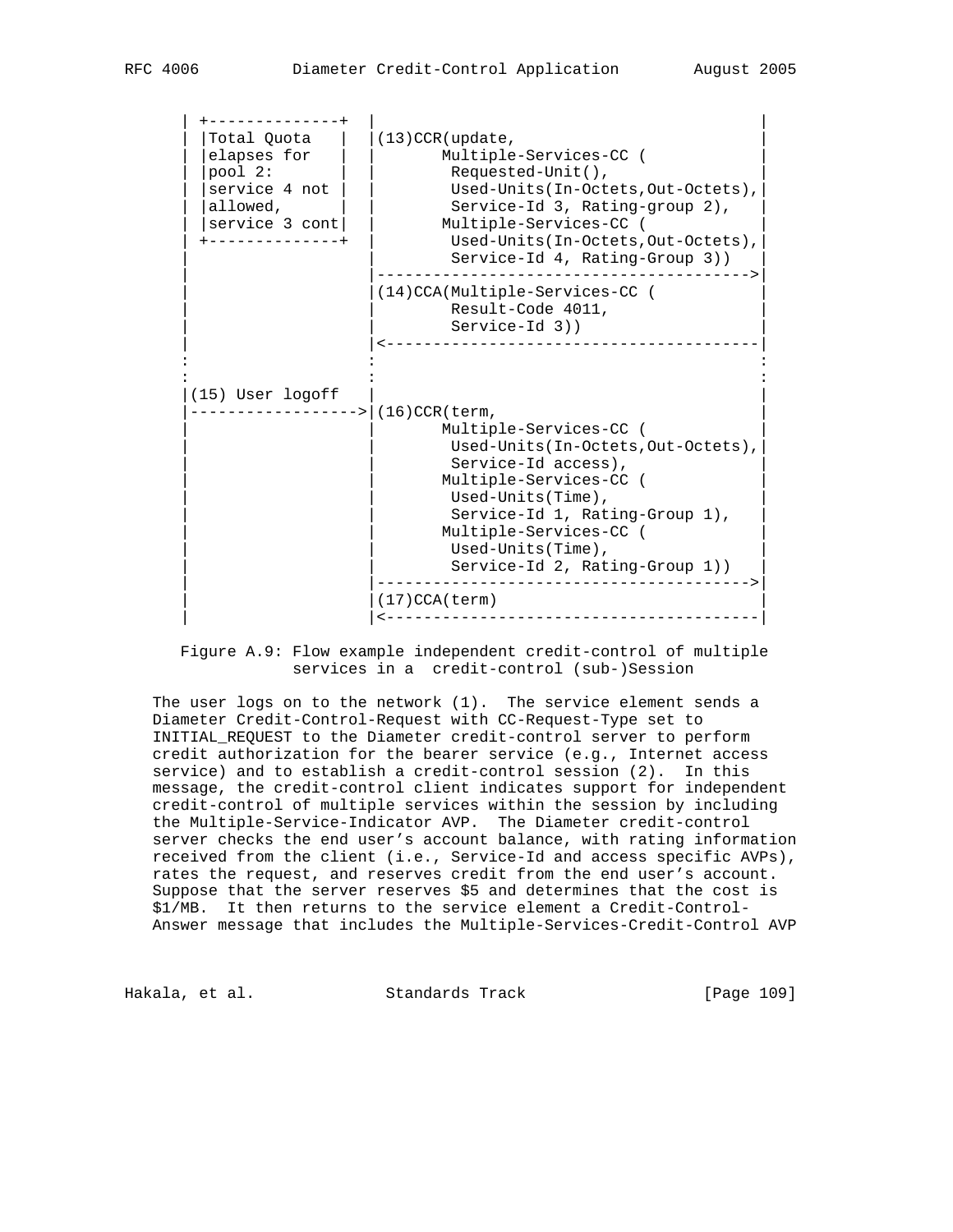with a quota of 5MB associated to the Service-Id (access), to a multiplier value of 10, and to the Pool-Id 1 (3).

 The user uses Service 1 (4). The service element sends a Diameter Credit-Control-Request with CC-Request-Type set to UPDATE\_REQUEST to the credit-control server to perform credit authorization for service 1 (5). This message includes the Multiple-Services-Credit-Control AVP to request service units for Service 1 that belong to Rating- Group 1. The Diameter credit-control server determines that Service 1 draws credit resources from the same account as the access service (i.e., pool 1). It rates the request according to Service- Id/Rating-Group and updates the existing reservation by requesting more credit. Suppose that the server reserves \$5 more (now the reservation is \$10) and determines that the cost is \$0.1/minute. The server authorizes the whole Rating-Group. It then returns to the service element a Credit-Control-Answer message that includes the Multiple-Services-Credit-Control AVP with a quota of 50min. associated to the Rating-Group 1, to a multiplier value of 1, and to the Pool-Id 1 (6). The client adjusts the total amount of resources for pool 1 according the received quota, which gives S for Pool 1 = 100.

 The user uses Service 2, which belongs to the authorized Rating- Group, 1 (7). Resources are then consumed from the pool 1.

 The user now requests Services 3 and 4 as well, which are not authorized (8). The service element sends a Diameter Credit- Control-Request with CC-Request-Type set to UPDATE\_REQUEST to the credit-control server in order to perform credit authorization for Services 3 and 4 (9). This message includes two instances of the Multiple-Services-Credit-Control AVP to request service units for Service 3 that belong to Rating-Group 2 and for Service 4 that belong to Rating-Group 3. The Diameter credit-control server determines that Services 3 and 4 draw credit resources from another account (i.e., pool 2). It checks the end user's account balance and, according to Service-Ids/Rating-Groups information, rates the request. Then it reserves credit from pool 2.

 For example, the server reserves \$5 and determines that Service 3 costs \$0.2/MB and Service 4 costs \$0.5/MB. The server authorizes only Services 3 and 4. It returns to the service element a Credit- Control-Answer message that includes two instances of the Multiple- Services-Credit-Control AVP (10). One instance grants a quota of 12.5MB associated to the Service-Id 3 to a multiplier value of 2 and to the Pool-Id 2. The other instance grants a quota of 5 MB associated to the Service-Id 4 to a multiplier value of 5 and to the Pool-Id 2.

Hakala, et al. Standards Track [Page 110]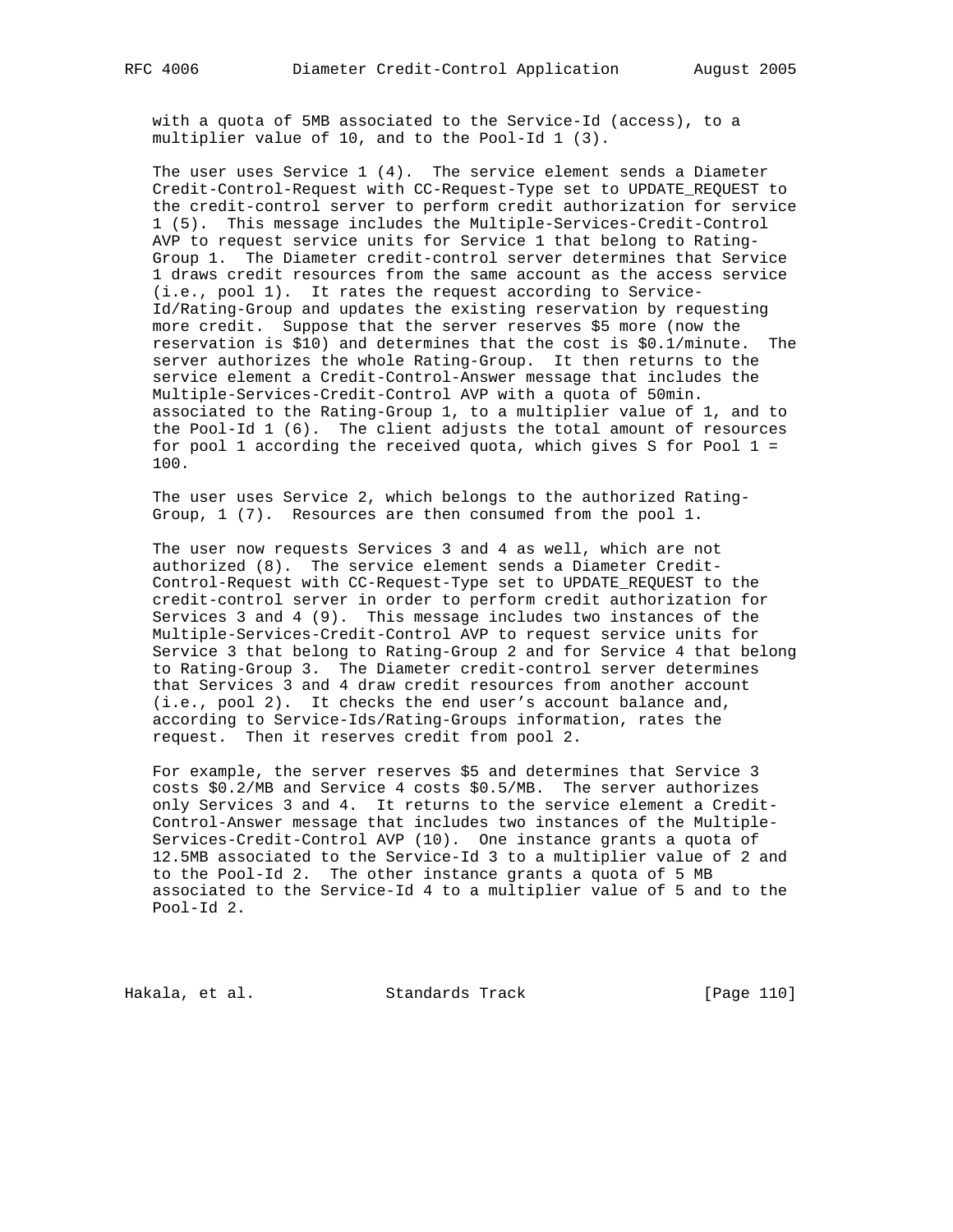The server also determines that pool 2 is exhausted and Service 4 is not allowed to continue after these units will be consumed. Therefore the Final-Unit-Indication AVP with action TERMINATE is associated to the Service-Id 4. The client calculates the total amount of resources that can be used for pool 2 according the received quotas and multipliers, which gives S for Pool 2 = 50.

 The Validity-Time for the access service expires. The service element sends a Credit-Control-Request message to the server in order to perform credit re-authorization for Service-Id (access) (11). This message carries one instance of the Multiple-Services-Credit- Control AVP that includes the units used by this service. Suppose that the total amount of used units is 4MB. The client adjusts the total amount of resources for pool 1 accordingly, which gives S for Pool  $1 = 60$ .

 The server deducts \$4 from the user's account and updates the reservation by requesting more credit. Suppose that the server reserves \$5 more (now the reservation is \$11) and already knows the cost of the Service-Id (access), which is \$1/MB. It then returns to the service element a Credit-Control-Answer message that includes the Multiple-Services-Credit-Control AVP with a quota of 5 MB associated to the Service-Id (access), to a multiplier value of 10, and to the Pool-Id 1 (12). The client adjusts the total amount of resources for pool 1 according the received quota, which gives S for Pool 1 = 110.

 Services 3 and 4 consume the total amount of pool 2 credit resources (i.e., C1\*2 + C2\*5 >= S). The service element immediately starts the TERMINATE action concerning Service 4 and sends a Credit-Control- Request message with CC-Request-Type set to UPDATE\_REQUEST to the credit-control server in order to perform credit re-authorization for Service 3 (13). This message contains two instances of the Multiple-Services-Credit-Control AVP to report the units used by Services 3 and 4. The server deducts the last \$5 from the user's account (pool 2) and returns the answer with Result-Code 4011 in the Multiple-Services-Credit-Control AVP to indicate that Service 3 can continue without credit-control (14).

 The end user logs off from the network (15). To debit the used units from the end user's account and to stop the credit-control session, the service element sends a Diameter Credit-Control-Request with CC- Request-Type set to TERMINATION\_REQUEST to the credit-control server (16). This message contains the units consumed by each of the used services in multiple instances of the Multiple-Services-Credit- Control AVP. The used units are associated with the relevant Service-Identifier and Rating-Group. The Diameter credit-control

Hakala, et al. Standards Track [Page 111]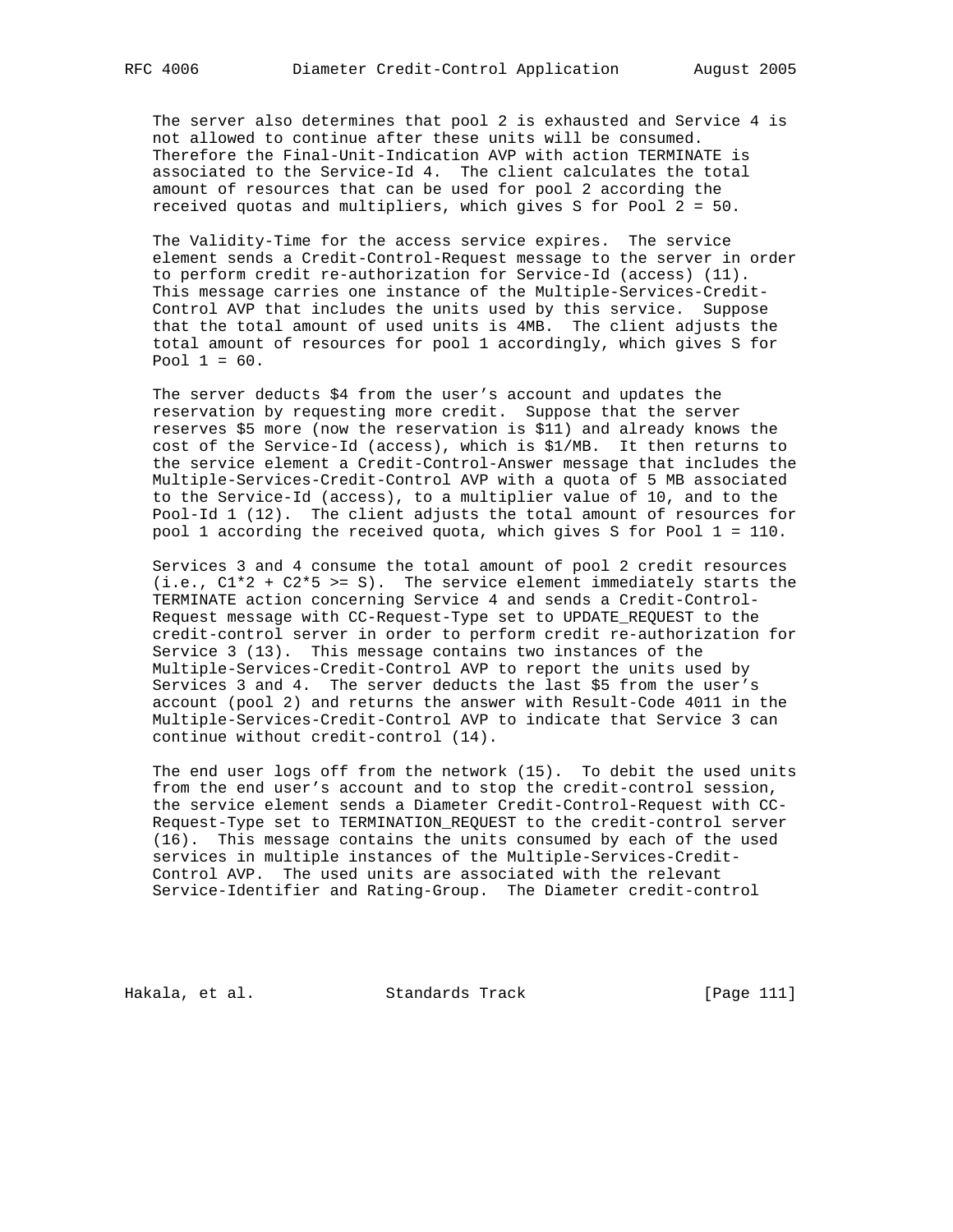server debits the used units to the user's account (Pool 1) and acknowledges the session termination by sending a Diameter Credit- Control-Answer to the service element (17).

Authors' Addresses

 Harri Hakala Oy L M Ericsson Ab Joukahaisenkatu 1 20520 Turku Finland

 Phone: +358 2 265 3722 EMail: Harri.Hakala@ericsson.com

 Leena Mattila Oy L M Ericsson Ab Joukahaisenkatu 1 20520 Turku Finland

 Phone: +358 2 265 3731 EMail: Leena.Mattila@ericsson.com

 Juha-Pekka Koskinen Nokia Networks Hatanpaanvaltatie 30 33100 Tampere Finland

 Phone: +358 7180 74027 EMail: juha-pekka.koskinen@nokia.com

Hakala, et al. Standards Track [Page 112]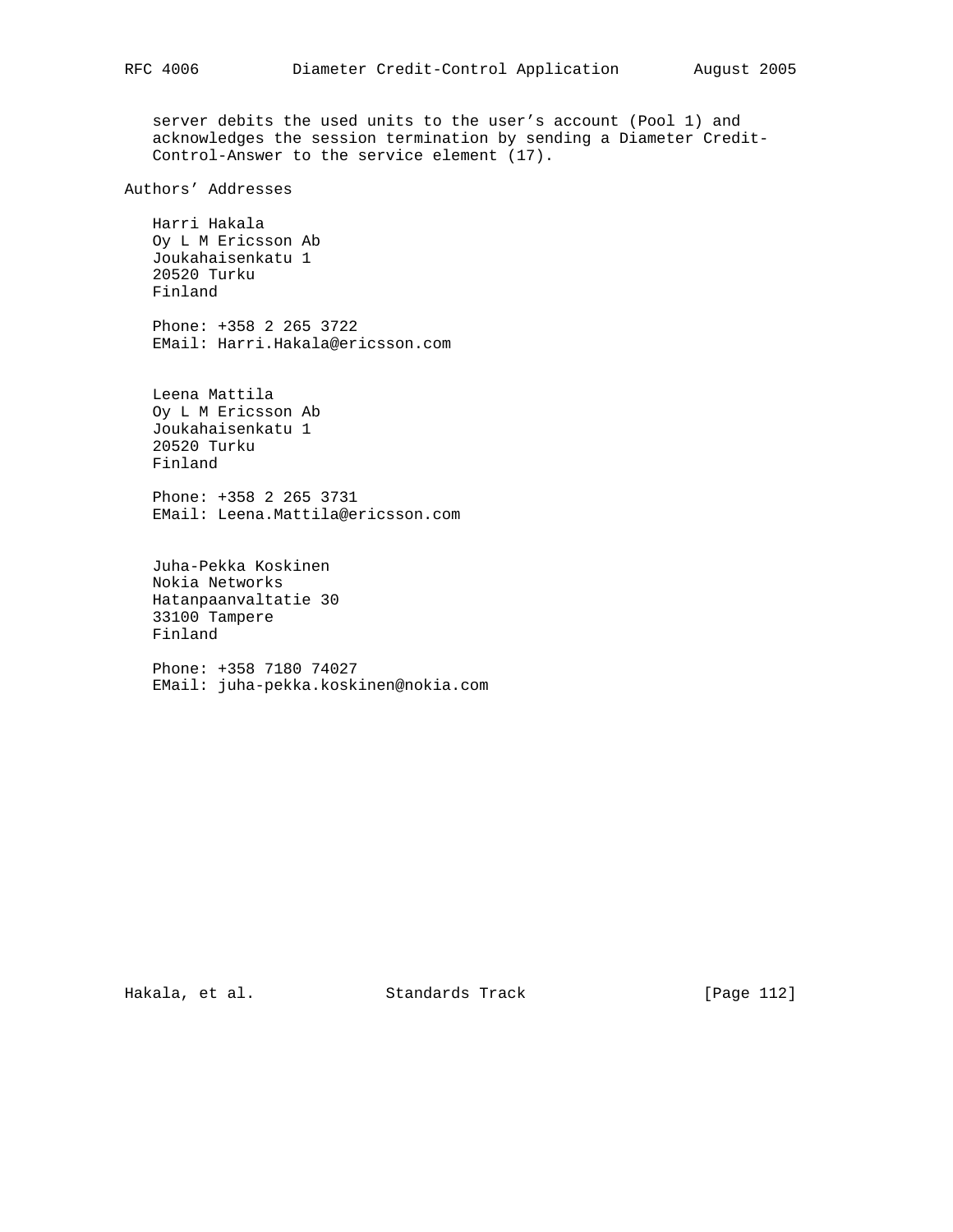Marco Stura Nokia Networks Hiomotie 32 00380 Helsinki Finland

 Phone: +358 7180 64308 EMail: marco.stura@nokia.com

 John Loughney Nokia Research Center Itamerenkatu 11-13 00180 Helsinki Finland

 Phone: +358 50 483 642 EMail: John.Loughney@nokia.com

Hakala, et al. Standards Track [Page 113]